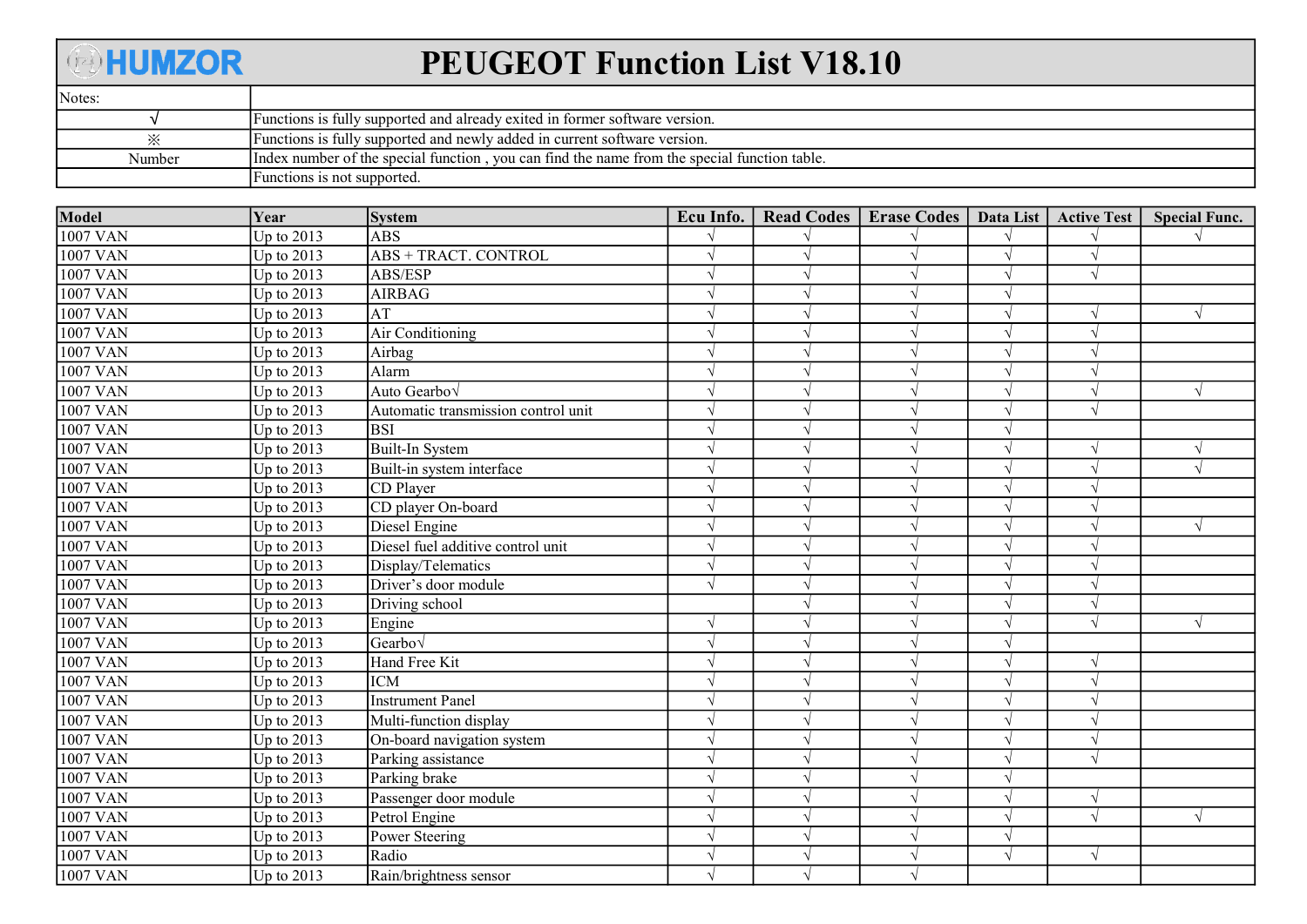| $\sqrt{1007}$ VAN | Up to $2013$ | Roll-over ECU                       | $\sqrt{ }$    |               |            | $\sqrt{ }$    |               |            |
|-------------------|--------------|-------------------------------------|---------------|---------------|------------|---------------|---------------|------------|
| 1007 VAN          | Up to 2013   | <b>SERVICE LIGHT RESET</b>          |               |               |            |               |               | $\sqrt{ }$ |
| 1007 VAN          | Up to 2013   | Seat and mirrors with memory        |               |               |            | V             |               |            |
| 1007 VAN          | Up to 2013   | Sliding side doors module           | $\sqrt{ }$    |               |            | $\sqrt{ }$    |               |            |
| <b>1007 VAN</b>   | Up to 2013   | Steering column module              | $\mathcal{L}$ |               |            | V             | $\sqrt{ }$    |            |
| 1007 VAN          | Up to 2013   | Steering wheel switching module     |               |               |            | $\sqrt{ }$    | $\sqrt{ }$    |            |
| 1007 VAN          | Up to 2013   | Sun roof                            |               |               |            |               |               |            |
| 1007 VAN          | Up to 2013   | navigation system                   | V             |               |            | $\sqrt{}$     |               |            |
| 106R              | Up to 2013   | <b>ABS</b>                          | ٦             |               |            | V             | $\gamma$      | $\sqrt{ }$ |
| 106R              | Up to 2013   | ABS + TRACT. CONTROL                | $\sqrt{ }$    | $\mathcal{N}$ |            | $\sqrt{ }$    | $\sqrt{ }$    |            |
| 106R              | Up to $2013$ | ABS/ESP                             | $\sqrt{ }$    | $\mathcal{L}$ |            | $\sqrt{ }$    | $\sqrt{ }$    |            |
| 106R              | Up to 2013   | <b>AIRBAG</b>                       | $\gamma$      | $\lambda$     |            | $\sqrt{ }$    |               |            |
| 106R              | Up to 2013   | AT                                  |               |               |            |               |               | $\sqrt{ }$ |
| 106R              | Up to 2013   | Air Conditioning                    | $\mathcal{L}$ |               |            | $\sqrt{}$     | $\sqrt{ }$    |            |
| 106R              | Up to 2013   | Airbag                              |               |               |            |               |               |            |
| 106R              | Up to 2013   | Alarm                               | $\mathcal{L}$ |               |            | V             | $\gamma$      |            |
| 106R              | Up to 2013   | Auto Gearbo <sub>V</sub>            | $\sqrt{ }$    | $\mathcal{L}$ |            | $\sqrt{ }$    | $\sqrt{ }$    | $\sqrt{ }$ |
| 106R              | Up to 2013   | Automatic transmission control unit | $\mathcal{L}$ |               |            | $\sqrt{}$     | $\sqrt{ }$    |            |
| 106R              | Up to 2013   | <b>BSI</b>                          |               |               |            |               |               |            |
| 106R              | Up to 2013   | Built-In System                     |               |               |            | $\sqrt{}$     | $\sqrt{ }$    | $\sqrt{ }$ |
| 106R              | Up to 2013   | Built-in system interface           |               |               |            | V             |               |            |
| 106R              | Up to 2013   | CD Player                           | $\sqrt{ }$    | $\mathcal{N}$ |            | $\sqrt{ }$    | $\sqrt{ }$    |            |
| 106R              | Up to 2013   | CD player On-board                  | V             | $\mathcal{N}$ |            | $\sqrt{ }$    | $\sqrt{ }$    |            |
| 106R              | Up to 2013   | Diesel Engine                       | $\mathcal{L}$ | $\mathcal{L}$ |            | $\sqrt{}$     | $\sqrt{ }$    | $\sqrt{ }$ |
| 106R              | Up to 2013   | Diesel fuel additive control unit   | $\gamma$      |               |            | $\sqrt{ }$    | $\sqrt{ }$    |            |
| $106R$            | Up to 2013   | Display/Telematics                  | $\mathcal{L}$ |               |            |               | $\mathcal{L}$ |            |
| 106R              | Up to 2013   | Driver's door module                | $\mathcal{L}$ |               |            | N             |               |            |
| 106R              | Up to 2013   | Driving school                      |               |               |            | V             | $\sqrt{ }$    |            |
| 106R              | Up to 2013   | Engine                              | $\mathcal{L}$ |               |            | V             | $\sqrt{ }$    | $\sqrt{ }$ |
| 106R              | Up to 2013   | Gearbov                             | $\mathcal{L}$ |               |            | $\sqrt{}$     |               |            |
| 106R              | Up to 2013   | Hand Free Kit                       |               |               |            | $\sqrt{}$     | $\sqrt{ }$    |            |
| 106R              | Up to 2013   | <b>ICM</b>                          |               |               |            |               |               |            |
| 106R              | Up to 2013   | <b>Instrument Panel</b>             |               |               |            | $\sqrt{ }$    |               |            |
| 106R              | Up to 2013   | Multi-function display              | $\sqrt{ }$    |               |            | $\sqrt{ }$    | $\gamma$      |            |
| 106R              | Up to 2013   | On-board navigation system          | $\mathcal{L}$ |               |            | $\mathcal{N}$ | $\lambda$     |            |
| 106R              | Up to $2013$ | Parking assistance                  | $\sqrt{ }$    |               |            | $\sqrt{ }$    | $\mathcal{N}$ |            |
| 106R              | Up to $2013$ | Parking brake                       | $\sqrt{ }$    | $\sqrt{ }$    | $\sqrt{ }$ | $\sqrt{ }$    |               |            |
| 106R              | Up to 2013   | Passenger door module               | $\sqrt{ }$    | $\mathcal{N}$ |            | $\sqrt{ }$    |               |            |
| 106R              | Up to $2013$ | Petrol Engine                       | $\sqrt{ }$    | $\sqrt{ }$    | $\gamma$   | $\sqrt{}$     | $\sqrt{ }$    | $\sqrt{ }$ |
| 106R              | Up to 2013   | Power Steering                      | $\sqrt{ }$    | N             | $\gamma$   | $\sqrt{}$     |               |            |
| 106R              | Up to $2013$ | Radio                               | $\sqrt{}$     | N             |            | $\sqrt{ }$    | $\sqrt{ }$    |            |
| 106R              | Up to $2013$ | Rain/brightness sensor              | $\sqrt{ }$    | $\sqrt{ }$    | $\gamma$   |               |               |            |
| 106R              | Up to $2013$ | Roll-over ECU                       | $\sqrt{ }$    | $\sqrt{ }$    | $\gamma$   | $\sqrt{ }$    |               |            |
| 106R              | Up to $2013$ | SERVICE LIGHT RESET                 |               |               |            |               |               | $\sqrt{ }$ |
| 106R              | Up to $2013$ | Seat and mirrors with memory        | $\sqrt{ }$    | $\sqrt{ }$    | $\sqrt{ }$ | $\sqrt{ }$    |               |            |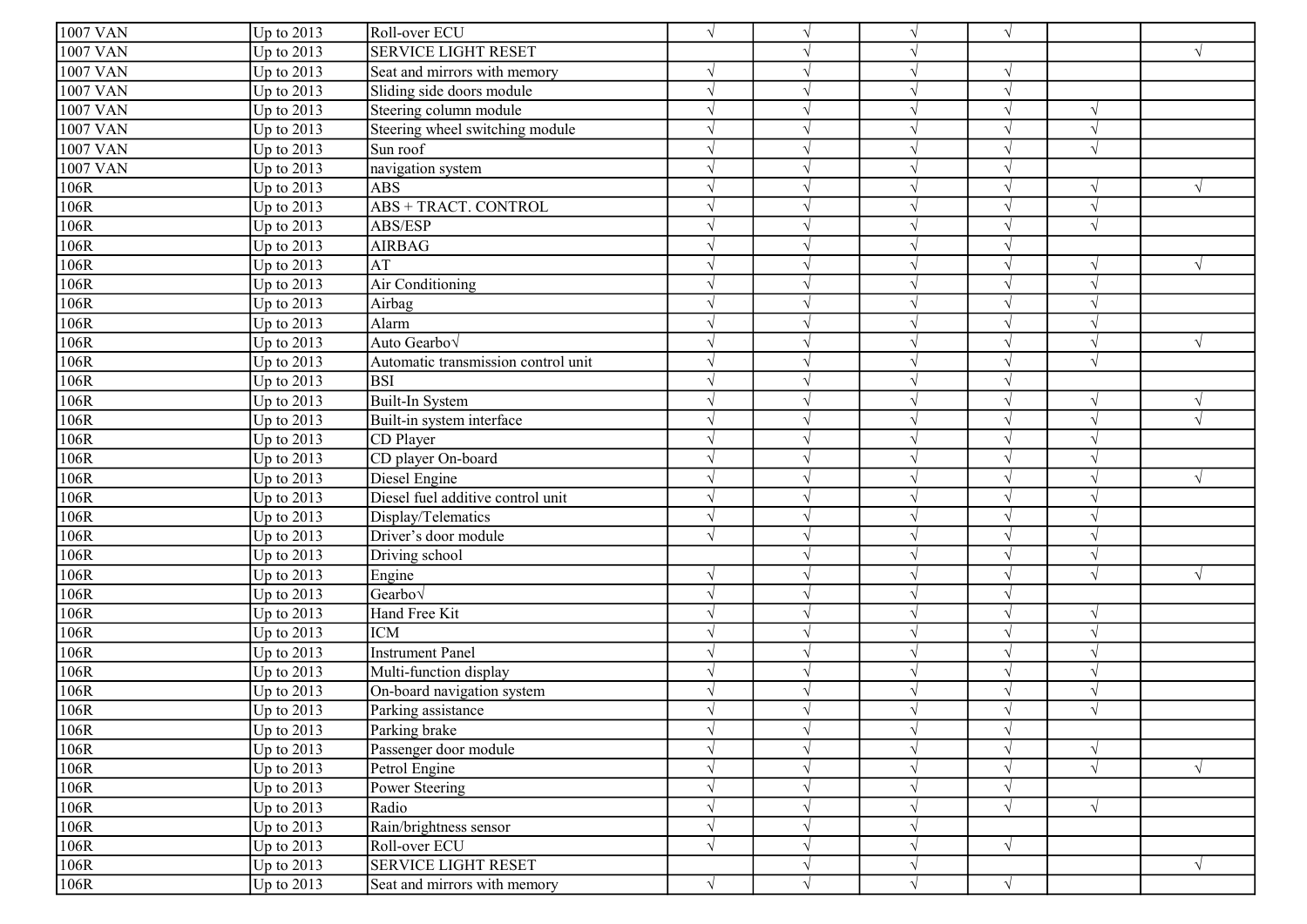| 106R             | Up to $2013$ | Sliding side doors module           | $\sqrt{ }$    | $\sqrt{ }$    |              | $\sqrt{ }$ |               |            |
|------------------|--------------|-------------------------------------|---------------|---------------|--------------|------------|---------------|------------|
| 106R             | Up to 2013   | Steering column module              |               |               |              | V          |               |            |
| 106R             | Up to 2013   | Steering wheel switching module     | N             |               | $\mathcal N$ | $\sqrt{ }$ | $\sqrt{ }$    |            |
| 106R             | Up to 2013   | Sun roof                            | $\mathcal{L}$ |               |              | $\sqrt{ }$ | $\sqrt{ }$    |            |
| 106R             | Up to 2013   | navigation system                   | $\sqrt{ }$    |               |              | $\sqrt{ }$ |               |            |
| $\overline{107}$ | Up to 2013   | <b>ABS</b>                          | N             |               |              | $\sqrt{ }$ | $\mathcal{L}$ | $\sqrt{ }$ |
| 107              | Up to 2013   | <b>ABS + TRACT. CONTROL</b>         | N             |               |              | $\sqrt{ }$ |               |            |
| 107              | Up to 2013   | ABS/ESP                             | $\sqrt{ }$    | $\sqrt{ }$    |              | $\sqrt{ }$ | $\sqrt{ }$    |            |
| 107              | Up to 2013   | <b>AIRBAG</b>                       | N             |               | $\mathcal N$ | $\sqrt{ }$ |               |            |
| 107              | Up to 2013   | AT                                  | $\sqrt{ }$    | $\mathcal{L}$ |              | $\sqrt{ }$ | $\sqrt{ }$    | $\sqrt{}$  |
| 107              | Up to 2013   | Air Conditioning                    | $\sqrt{ }$    | $\sqrt{ }$    |              | $\sqrt{ }$ | $\sqrt{ }$    |            |
| 107              | Up to 2013   | Airbag                              | $\sqrt{ }$    | $\sqrt{ }$    | $\sqrt{ }$   | $\sqrt{ }$ | $\sqrt{ }$    |            |
| 107              | Up to $2013$ | Alarm                               | $\mathcal{L}$ |               |              | $\sqrt{}$  | $\sqrt{ }$    |            |
| 107              | Up to 2013   | Auto Gearbo√                        | $\sqrt{ }$    | $\gamma$      |              | $\sqrt{ }$ | $\sqrt{ }$    | $\sqrt{ }$ |
| 107              | Up to $2013$ | Automatic transmission control unit | $\sqrt{ }$    |               |              | V          | $\sqrt{ }$    |            |
| 107              | Up to 2013   | <b>BSI</b>                          | $\gamma$      |               | $\mathcal N$ | $\sqrt{ }$ |               |            |
| 107              | Up to 2013   | Built-In System                     | $\mathcal{N}$ |               | $\sqrt{ }$   | $\sqrt{ }$ | $\sqrt{ }$    | $\sqrt{}$  |
| 107              | Up to 2013   | Built-in system interface           | $\mathcal{L}$ | $\mathcal{L}$ |              | $\sqrt{ }$ | $\sqrt{ }$    | $\sqrt{ }$ |
| 107              | Up to 2013   | CD Player                           |               |               |              | $\sqrt{}$  |               |            |
| 107              | Up to 2013   | CD player On-board                  | N             |               |              | $\sqrt{ }$ | $\sqrt{ }$    |            |
| 107              | Up to 2013   | Diesel Engine                       | N             | $\mathcal{L}$ |              | $\sqrt{ }$ | $\sqrt{ }$    | $\sqrt{ }$ |
| $\overline{107}$ | Up to 2013   | Diesel fuel additive control unit   | N             | N             | $\sqrt{ }$   | $\sqrt{ }$ | $\sqrt{ }$    |            |
| 107              | Up to 2013   | Display/Telematics                  | $\sqrt{ }$    | $\sqrt{ }$    |              | $\sqrt{ }$ | $\sqrt{ }$    |            |
| 107              | Up to 2013   | Driver's door module                | $\sqrt{ }$    | $\sqrt{ }$    |              | $\sqrt{ }$ | $\sqrt{ }$    |            |
| 107              | Up to 2013   | Driving school                      |               |               |              | $\sqrt{ }$ | $\sqrt{ }$    |            |
| 107              | Up to 2013   | Engine                              |               |               |              | V          | $\sqrt{ }$    | $\sqrt{ }$ |
| 107              | Up to 2013   | Gearbo√                             | $\sqrt{ }$    |               |              | $\sqrt{ }$ |               |            |
| 107              | Up to 2013   | Hand Free Kit                       | $\gamma$      |               | $\sqrt{ }$   | $\sqrt{ }$ | $\mathcal{N}$ |            |
| 107              | Up to 2013   | <b>ICM</b>                          | $\mathcal{L}$ |               |              | $\sqrt{ }$ | $\sqrt{ }$    |            |
| 107              | Up to 2013   | <b>Instrument Panel</b>             | $\mathcal{L}$ |               |              | $\sqrt{}$  | $\sqrt{2}$    |            |
| 107              | Up to 2013   | Multi-function display              | $\sqrt{ }$    |               |              | $\sqrt{}$  | $\sqrt{ }$    |            |
| $\overline{107}$ | Up to 2013   | On-board navigation system          | N             |               |              | $\sqrt{ }$ |               |            |
| $\overline{107}$ | Up to 2013   | Parking assistance                  | N             | $\mathcal{L}$ |              | $\sqrt{ }$ | $\sqrt{ }$    |            |
| 107              | Up to 2013   | Parking brake                       | N             | $\mathcal{L}$ | $\sqrt{ }$   | $\sqrt{}$  |               |            |
| 107              | Up to 2013   | Passenger door module               | $\mathcal{N}$ |               |              | $\sqrt{}$  | $\sqrt{ }$    |            |
| 107              | Up to $2013$ | Petrol Engine                       | $\mathcal{N}$ |               |              | $\sqrt{ }$ | $\sqrt{ }$    | $\sqrt{ }$ |
| 107              | Up to $2013$ | Power Steering                      | $\sqrt{ }$    | $\sqrt{ }$    | $\sqrt{ }$   | $\sqrt{}$  |               |            |
| 107              | Up to 2013   | Radio                               | $\sqrt{ }$    | $\sqrt{ }$    |              | $\sqrt{ }$ |               |            |
| 107              | Up to 2013   | Rain/brightness sensor              | $\sqrt{ }$    | $\sqrt{ }$    | $\sqrt{ }$   |            |               |            |
| 107              | Up to 2013   | Roll-over ECU                       | $\sqrt{ }$    | $\gamma$      | $\sqrt{ }$   | $\sqrt{ }$ |               |            |
| $\overline{107}$ | Up to 2013   | <b>SERVICE LIGHT RESET</b>          |               | $\gamma$      |              |            |               | $\sqrt{ }$ |
| 107              | Up to 2013   | Seat and mirrors with memory        | $\sqrt{ }$    | $\mathcal{L}$ | $\sqrt{ }$   | $\sqrt{}$  |               |            |
| 107              | Up to 2013   | Sliding side doors module           | $\sqrt{}$     | $\sqrt{ }$    |              | $\sqrt{ }$ |               |            |
| 107              | Up to 2013   | Steering column module              | N             | $\sqrt{ }$    | $\sqrt{ }$   | $\sqrt{ }$ | $\sqrt{ }$    |            |
| 107              | Up to $2013$ | Steering wheel switching module     | $\sqrt{}$     | $\sqrt{ }$    | $\sqrt{}$    | $\sqrt{}$  | $\sqrt{ }$    |            |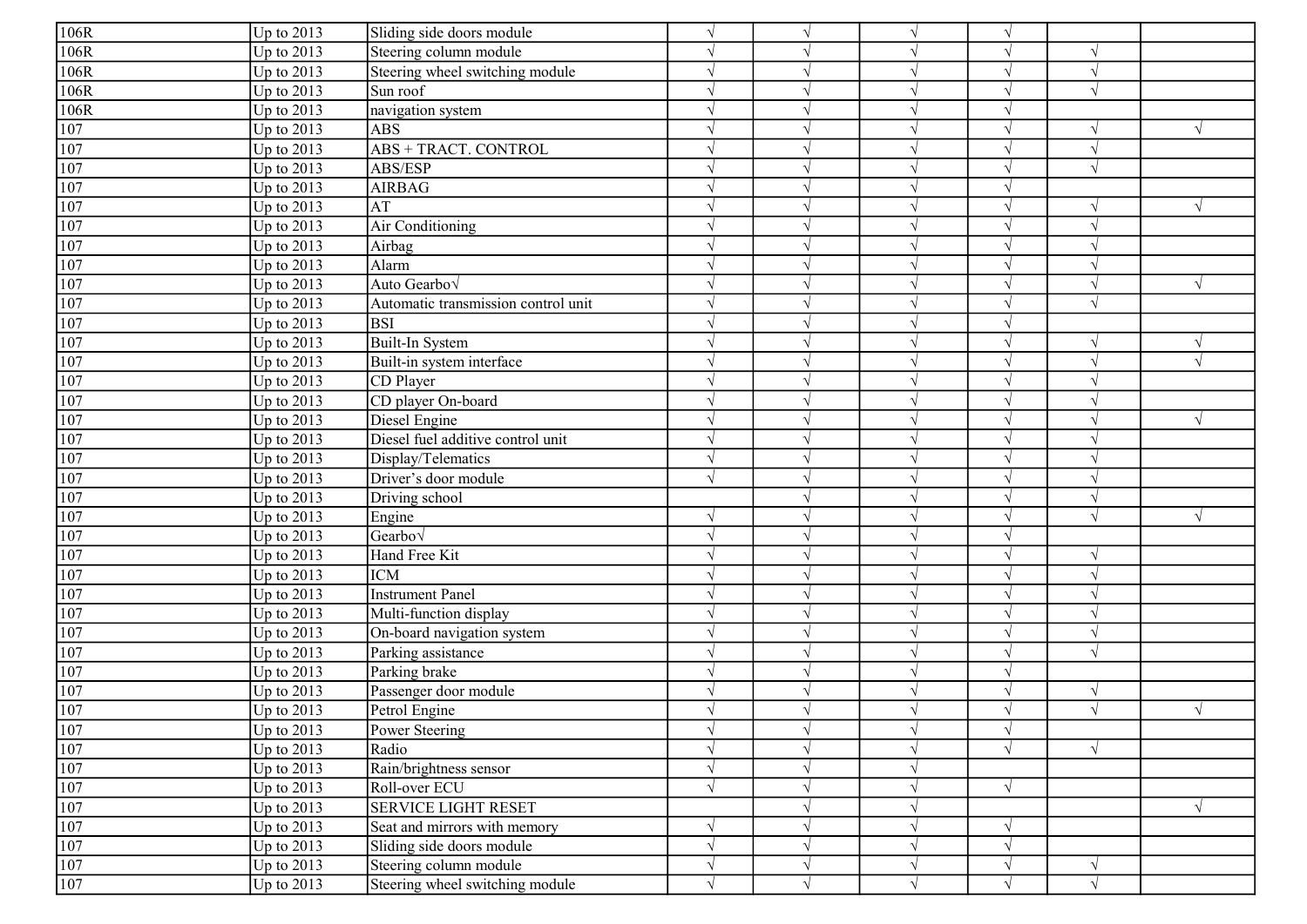| $\sqrt{ }$<br>$\sqrt{ }$<br>$\sqrt{ }$<br>$\mathcal{N}$<br>$\overline{107}$<br>Up to $2013$<br>navigation system<br>$\mathcal{N}$<br>$\gamma$<br>V<br>$\frac{206}{206}$<br>Up to $2013$<br><b>ABS</b><br>$\sqrt{ }$<br>$\mathcal{L}$<br>$\sqrt{ }$<br><b>ABS + TRACT. CONTROL</b><br>Up to $2013$<br>$\sqrt{ }$<br>$\gamma$<br>$\sqrt{ }$<br>206<br>Up to $2013$<br>ABS/ESP<br>$\sqrt{ }$<br>$\gamma$<br>$\sqrt{ }$<br>$\mathcal{A}$<br>206<br>Up to $2013$<br><b>AIRBAG</b><br>$\sqrt{ }$<br>$\sqrt{ }$<br>$\sqrt{}$<br>206<br>Up to $2013$<br>AT<br>$\sqrt{ }$<br>$\sqrt{ }$<br>V<br>206<br>Up to $2013$<br>Air Conditioning<br>$\sqrt{ }$<br>$\sqrt{ }$<br>$\sqrt{ }$<br>$\sqrt{ }$<br>$\begin{array}{r}\n\hline\n206 \\ \hline\n206 \\ \hline\n206 \\ \hline\n206 \\ \hline\n206 \\ \hline\n206\n\end{array}$<br>Up to 2013<br>Airbag<br>$\sqrt{ }$<br>$\sqrt{ }$<br>$\sqrt{ }$<br>$\mathcal{L}$<br>Up to 2013<br>Alarm<br>$\sqrt{ }$<br>$\sqrt{ }$<br>$\sqrt{ }$<br>$\overline{\mathcal{N}}$<br>Up to $2013$<br>Auto Gearbo√<br>$\sqrt{ }$<br>$\sqrt{ }$<br>$\sqrt{ }$<br>$\mathcal{N}$<br>Up to 2013<br>Automatic transmission control unit<br>$\sqrt{ }$<br>$\sqrt{ }$<br>Up to $2013$<br><b>BSI</b><br>$\gamma$<br>$\gamma$<br>N<br>Up to $2013$<br>Built-In System<br>$\sqrt{ }$<br>$\sqrt{ }$<br>$\sqrt{ }$<br>$\gamma$<br>$\frac{206}{206}$<br>Up to $2013$<br>Built-in system interface<br>$\mathcal{N}$<br>$\gamma$<br>$\mathcal{N}$<br>Up to $2013$<br>CD Player<br>$\sqrt{ }$<br>$\gamma$<br>$\sqrt{ }$<br>$\overline{206}$<br>Up to $2013$<br>CD player On-board<br>$\sqrt{ }$<br>$\sqrt{ }$<br>$\sqrt{ }$<br>Up to $2013$<br>Diesel Engine<br>$\mathcal{N}$<br>$\gamma$<br>N<br>Up to $2013$<br>Diesel fuel additive control unit<br>$\sqrt{ }$<br>$\sqrt{ }$<br>$\sqrt{}$<br>Up to $2013$<br>Display/Telematics<br>$\sqrt{ }$<br>$\sqrt{ }$<br>$\overline{\mathcal{N}}$<br>$\sqrt{ }$<br>206<br>206<br>206<br>206<br>206<br>206<br>Up to $2013$<br>Driver's door module<br>$\sqrt{ }$<br>$\sqrt{ }$<br>$\sqrt{ }$<br>Up to $2013$<br>Driving school<br>$\sqrt{ }$<br>$\sqrt{ }$<br>$\sqrt{ }$<br>Up to 2013<br>$\sqrt{ }$<br>$\overline{\mathcal{N}}$<br>Engine<br>$\sqrt{ }$<br>$\sqrt{ }$<br>Up to 2013<br>$Gearbo\sqrt$<br>$\sqrt{ }$<br>$\sqrt{ }$<br>$\sqrt{ }$<br>Up to 2013<br>Hand Free Kit<br>$\sqrt{ }$<br>$\sqrt{ }$<br>$\sqrt{ }$<br>Up to $2013$<br><b>ICM</b><br>$\sqrt{ }$<br>V<br>$\gamma$<br>$\frac{206}{206}$<br>Up to 2013<br>Instrument Panel<br>$\gamma$<br>$\gamma$<br>V<br>Up to $2013$<br>Multi-function display<br>$\sqrt{ }$<br>$\sqrt{ }$<br>$\sqrt{ }$<br>206<br>Up to $2013$<br>On-board navigation system<br>$\sqrt{ }$<br>$\sqrt{ }$<br>$\sqrt{ }$<br>$\mathcal{N}$<br>206<br>Up to 2013<br>Parking assistance<br>$\mathcal{L}$<br>$\gamma$<br>206<br>Up to $2013$<br>Parking brake<br>$\sqrt{ }$<br>$\sqrt{ }$<br>$\sqrt{ }$<br>206<br>Up to $2013$<br>Passenger door module<br>$\sqrt{ }$<br>$\sqrt{ }$<br>$\sqrt{}$<br>$\sqrt{ }$<br>$\frac{206}{206}$ $\frac{206}{206}$<br>$\sqrt{ }$<br>Up to $2013$<br>Petrol Engine<br>V<br>$\sqrt{ }$<br>$\sqrt{ }$<br>$\sqrt{ }$<br>Up to 2013<br>Power Steering<br>$\sqrt{ }$<br>$\sqrt{ }$<br>$\sqrt{ }$<br>Up to 2013<br>Radio<br>$\sqrt{ }$<br>$\sqrt{ }$<br>$\sqrt{ }$<br>$\sqrt{ }$<br>Up to $2013$<br>Rain/brightness sensor<br>$\frac{206}{206}$ $\frac{206}{206}$<br>Roll-over ECU<br>Up to $2013$<br>$\sqrt{ }$<br>$\sqrt{}$<br>$\sqrt{}$<br>$\sqrt{}$<br>Up to $2013$<br><b>SERVICE LIGHT RESET</b><br>$\sqrt{ }$<br>Up to $2013$<br>Seat and mirrors with memory<br>$\sqrt{ }$<br>$\sqrt{ }$<br>$\sqrt{ }$<br>Up to $2013$<br>Sliding side doors module<br>$\sqrt{ }$<br>$\sqrt{ }$<br>$\sqrt{ }$<br>Up to $2013$<br>Steering column module<br>$\sqrt{ }$<br>$\sqrt{ }$<br>$\sqrt{ }$<br>206<br>Steering wheel switching module<br>Up to $2013$<br>$\sqrt{ }$<br>$\sqrt{ }$<br>$\mathbf{\hat{v}}$<br>$\sqrt{ }$<br>206<br>Up to $2013$<br>Sun roof<br>$\sqrt{ }$<br>$\sqrt{ }$<br>$\sqrt{ }$<br>$\overline{206}$<br>Up to $2013$<br>navigation system<br>$\sqrt{ }$<br>$\sqrt{ }$<br>V<br>$\sqrt{}$<br>Up to $2013$<br>$\sqrt{ }$<br>$\sqrt{ }$<br>$\sqrt{}$<br>ABS<br>$\sqrt{ }$<br>$\sqrt{ }$ |                  |              |          |  |  |  |
|-------------------------------------------------------------------------------------------------------------------------------------------------------------------------------------------------------------------------------------------------------------------------------------------------------------------------------------------------------------------------------------------------------------------------------------------------------------------------------------------------------------------------------------------------------------------------------------------------------------------------------------------------------------------------------------------------------------------------------------------------------------------------------------------------------------------------------------------------------------------------------------------------------------------------------------------------------------------------------------------------------------------------------------------------------------------------------------------------------------------------------------------------------------------------------------------------------------------------------------------------------------------------------------------------------------------------------------------------------------------------------------------------------------------------------------------------------------------------------------------------------------------------------------------------------------------------------------------------------------------------------------------------------------------------------------------------------------------------------------------------------------------------------------------------------------------------------------------------------------------------------------------------------------------------------------------------------------------------------------------------------------------------------------------------------------------------------------------------------------------------------------------------------------------------------------------------------------------------------------------------------------------------------------------------------------------------------------------------------------------------------------------------------------------------------------------------------------------------------------------------------------------------------------------------------------------------------------------------------------------------------------------------------------------------------------------------------------------------------------------------------------------------------------------------------------------------------------------------------------------------------------------------------------------------------------------------------------------------------------------------------------------------------------------------------------------------------------------------------------------------------------------------------------------------------------------------------------------------------------------------------------------------------------------------------------------------------------------------------------------------------------------------------------------------------------------------------------------------------------------------------------------------------------------------------------------------------------------------------------------------------------------------------------------------------------------------------------------------------------------------------------------------------------------------------------------------------------------------------------------------------------------------------------------------------------------------------------------------------------------------------------------------------------------------------------------------------------------------------------------------------------------------------------------------------------------------------|------------------|--------------|----------|--|--|--|
|                                                                                                                                                                                                                                                                                                                                                                                                                                                                                                                                                                                                                                                                                                                                                                                                                                                                                                                                                                                                                                                                                                                                                                                                                                                                                                                                                                                                                                                                                                                                                                                                                                                                                                                                                                                                                                                                                                                                                                                                                                                                                                                                                                                                                                                                                                                                                                                                                                                                                                                                                                                                                                                                                                                                                                                                                                                                                                                                                                                                                                                                                                                                                                                                                                                                                                                                                                                                                                                                                                                                                                                                                                                                                                                                                                                                                                                                                                                                                                                                                                                                                                                                                                                                       | 107              | Up to $2013$ | Sun roof |  |  |  |
|                                                                                                                                                                                                                                                                                                                                                                                                                                                                                                                                                                                                                                                                                                                                                                                                                                                                                                                                                                                                                                                                                                                                                                                                                                                                                                                                                                                                                                                                                                                                                                                                                                                                                                                                                                                                                                                                                                                                                                                                                                                                                                                                                                                                                                                                                                                                                                                                                                                                                                                                                                                                                                                                                                                                                                                                                                                                                                                                                                                                                                                                                                                                                                                                                                                                                                                                                                                                                                                                                                                                                                                                                                                                                                                                                                                                                                                                                                                                                                                                                                                                                                                                                                                                       |                  |              |          |  |  |  |
|                                                                                                                                                                                                                                                                                                                                                                                                                                                                                                                                                                                                                                                                                                                                                                                                                                                                                                                                                                                                                                                                                                                                                                                                                                                                                                                                                                                                                                                                                                                                                                                                                                                                                                                                                                                                                                                                                                                                                                                                                                                                                                                                                                                                                                                                                                                                                                                                                                                                                                                                                                                                                                                                                                                                                                                                                                                                                                                                                                                                                                                                                                                                                                                                                                                                                                                                                                                                                                                                                                                                                                                                                                                                                                                                                                                                                                                                                                                                                                                                                                                                                                                                                                                                       |                  |              |          |  |  |  |
|                                                                                                                                                                                                                                                                                                                                                                                                                                                                                                                                                                                                                                                                                                                                                                                                                                                                                                                                                                                                                                                                                                                                                                                                                                                                                                                                                                                                                                                                                                                                                                                                                                                                                                                                                                                                                                                                                                                                                                                                                                                                                                                                                                                                                                                                                                                                                                                                                                                                                                                                                                                                                                                                                                                                                                                                                                                                                                                                                                                                                                                                                                                                                                                                                                                                                                                                                                                                                                                                                                                                                                                                                                                                                                                                                                                                                                                                                                                                                                                                                                                                                                                                                                                                       |                  |              |          |  |  |  |
|                                                                                                                                                                                                                                                                                                                                                                                                                                                                                                                                                                                                                                                                                                                                                                                                                                                                                                                                                                                                                                                                                                                                                                                                                                                                                                                                                                                                                                                                                                                                                                                                                                                                                                                                                                                                                                                                                                                                                                                                                                                                                                                                                                                                                                                                                                                                                                                                                                                                                                                                                                                                                                                                                                                                                                                                                                                                                                                                                                                                                                                                                                                                                                                                                                                                                                                                                                                                                                                                                                                                                                                                                                                                                                                                                                                                                                                                                                                                                                                                                                                                                                                                                                                                       |                  |              |          |  |  |  |
|                                                                                                                                                                                                                                                                                                                                                                                                                                                                                                                                                                                                                                                                                                                                                                                                                                                                                                                                                                                                                                                                                                                                                                                                                                                                                                                                                                                                                                                                                                                                                                                                                                                                                                                                                                                                                                                                                                                                                                                                                                                                                                                                                                                                                                                                                                                                                                                                                                                                                                                                                                                                                                                                                                                                                                                                                                                                                                                                                                                                                                                                                                                                                                                                                                                                                                                                                                                                                                                                                                                                                                                                                                                                                                                                                                                                                                                                                                                                                                                                                                                                                                                                                                                                       |                  |              |          |  |  |  |
|                                                                                                                                                                                                                                                                                                                                                                                                                                                                                                                                                                                                                                                                                                                                                                                                                                                                                                                                                                                                                                                                                                                                                                                                                                                                                                                                                                                                                                                                                                                                                                                                                                                                                                                                                                                                                                                                                                                                                                                                                                                                                                                                                                                                                                                                                                                                                                                                                                                                                                                                                                                                                                                                                                                                                                                                                                                                                                                                                                                                                                                                                                                                                                                                                                                                                                                                                                                                                                                                                                                                                                                                                                                                                                                                                                                                                                                                                                                                                                                                                                                                                                                                                                                                       |                  |              |          |  |  |  |
|                                                                                                                                                                                                                                                                                                                                                                                                                                                                                                                                                                                                                                                                                                                                                                                                                                                                                                                                                                                                                                                                                                                                                                                                                                                                                                                                                                                                                                                                                                                                                                                                                                                                                                                                                                                                                                                                                                                                                                                                                                                                                                                                                                                                                                                                                                                                                                                                                                                                                                                                                                                                                                                                                                                                                                                                                                                                                                                                                                                                                                                                                                                                                                                                                                                                                                                                                                                                                                                                                                                                                                                                                                                                                                                                                                                                                                                                                                                                                                                                                                                                                                                                                                                                       |                  |              |          |  |  |  |
|                                                                                                                                                                                                                                                                                                                                                                                                                                                                                                                                                                                                                                                                                                                                                                                                                                                                                                                                                                                                                                                                                                                                                                                                                                                                                                                                                                                                                                                                                                                                                                                                                                                                                                                                                                                                                                                                                                                                                                                                                                                                                                                                                                                                                                                                                                                                                                                                                                                                                                                                                                                                                                                                                                                                                                                                                                                                                                                                                                                                                                                                                                                                                                                                                                                                                                                                                                                                                                                                                                                                                                                                                                                                                                                                                                                                                                                                                                                                                                                                                                                                                                                                                                                                       |                  |              |          |  |  |  |
|                                                                                                                                                                                                                                                                                                                                                                                                                                                                                                                                                                                                                                                                                                                                                                                                                                                                                                                                                                                                                                                                                                                                                                                                                                                                                                                                                                                                                                                                                                                                                                                                                                                                                                                                                                                                                                                                                                                                                                                                                                                                                                                                                                                                                                                                                                                                                                                                                                                                                                                                                                                                                                                                                                                                                                                                                                                                                                                                                                                                                                                                                                                                                                                                                                                                                                                                                                                                                                                                                                                                                                                                                                                                                                                                                                                                                                                                                                                                                                                                                                                                                                                                                                                                       |                  |              |          |  |  |  |
|                                                                                                                                                                                                                                                                                                                                                                                                                                                                                                                                                                                                                                                                                                                                                                                                                                                                                                                                                                                                                                                                                                                                                                                                                                                                                                                                                                                                                                                                                                                                                                                                                                                                                                                                                                                                                                                                                                                                                                                                                                                                                                                                                                                                                                                                                                                                                                                                                                                                                                                                                                                                                                                                                                                                                                                                                                                                                                                                                                                                                                                                                                                                                                                                                                                                                                                                                                                                                                                                                                                                                                                                                                                                                                                                                                                                                                                                                                                                                                                                                                                                                                                                                                                                       |                  |              |          |  |  |  |
|                                                                                                                                                                                                                                                                                                                                                                                                                                                                                                                                                                                                                                                                                                                                                                                                                                                                                                                                                                                                                                                                                                                                                                                                                                                                                                                                                                                                                                                                                                                                                                                                                                                                                                                                                                                                                                                                                                                                                                                                                                                                                                                                                                                                                                                                                                                                                                                                                                                                                                                                                                                                                                                                                                                                                                                                                                                                                                                                                                                                                                                                                                                                                                                                                                                                                                                                                                                                                                                                                                                                                                                                                                                                                                                                                                                                                                                                                                                                                                                                                                                                                                                                                                                                       |                  |              |          |  |  |  |
|                                                                                                                                                                                                                                                                                                                                                                                                                                                                                                                                                                                                                                                                                                                                                                                                                                                                                                                                                                                                                                                                                                                                                                                                                                                                                                                                                                                                                                                                                                                                                                                                                                                                                                                                                                                                                                                                                                                                                                                                                                                                                                                                                                                                                                                                                                                                                                                                                                                                                                                                                                                                                                                                                                                                                                                                                                                                                                                                                                                                                                                                                                                                                                                                                                                                                                                                                                                                                                                                                                                                                                                                                                                                                                                                                                                                                                                                                                                                                                                                                                                                                                                                                                                                       |                  |              |          |  |  |  |
|                                                                                                                                                                                                                                                                                                                                                                                                                                                                                                                                                                                                                                                                                                                                                                                                                                                                                                                                                                                                                                                                                                                                                                                                                                                                                                                                                                                                                                                                                                                                                                                                                                                                                                                                                                                                                                                                                                                                                                                                                                                                                                                                                                                                                                                                                                                                                                                                                                                                                                                                                                                                                                                                                                                                                                                                                                                                                                                                                                                                                                                                                                                                                                                                                                                                                                                                                                                                                                                                                                                                                                                                                                                                                                                                                                                                                                                                                                                                                                                                                                                                                                                                                                                                       |                  |              |          |  |  |  |
|                                                                                                                                                                                                                                                                                                                                                                                                                                                                                                                                                                                                                                                                                                                                                                                                                                                                                                                                                                                                                                                                                                                                                                                                                                                                                                                                                                                                                                                                                                                                                                                                                                                                                                                                                                                                                                                                                                                                                                                                                                                                                                                                                                                                                                                                                                                                                                                                                                                                                                                                                                                                                                                                                                                                                                                                                                                                                                                                                                                                                                                                                                                                                                                                                                                                                                                                                                                                                                                                                                                                                                                                                                                                                                                                                                                                                                                                                                                                                                                                                                                                                                                                                                                                       |                  |              |          |  |  |  |
|                                                                                                                                                                                                                                                                                                                                                                                                                                                                                                                                                                                                                                                                                                                                                                                                                                                                                                                                                                                                                                                                                                                                                                                                                                                                                                                                                                                                                                                                                                                                                                                                                                                                                                                                                                                                                                                                                                                                                                                                                                                                                                                                                                                                                                                                                                                                                                                                                                                                                                                                                                                                                                                                                                                                                                                                                                                                                                                                                                                                                                                                                                                                                                                                                                                                                                                                                                                                                                                                                                                                                                                                                                                                                                                                                                                                                                                                                                                                                                                                                                                                                                                                                                                                       |                  |              |          |  |  |  |
|                                                                                                                                                                                                                                                                                                                                                                                                                                                                                                                                                                                                                                                                                                                                                                                                                                                                                                                                                                                                                                                                                                                                                                                                                                                                                                                                                                                                                                                                                                                                                                                                                                                                                                                                                                                                                                                                                                                                                                                                                                                                                                                                                                                                                                                                                                                                                                                                                                                                                                                                                                                                                                                                                                                                                                                                                                                                                                                                                                                                                                                                                                                                                                                                                                                                                                                                                                                                                                                                                                                                                                                                                                                                                                                                                                                                                                                                                                                                                                                                                                                                                                                                                                                                       |                  |              |          |  |  |  |
|                                                                                                                                                                                                                                                                                                                                                                                                                                                                                                                                                                                                                                                                                                                                                                                                                                                                                                                                                                                                                                                                                                                                                                                                                                                                                                                                                                                                                                                                                                                                                                                                                                                                                                                                                                                                                                                                                                                                                                                                                                                                                                                                                                                                                                                                                                                                                                                                                                                                                                                                                                                                                                                                                                                                                                                                                                                                                                                                                                                                                                                                                                                                                                                                                                                                                                                                                                                                                                                                                                                                                                                                                                                                                                                                                                                                                                                                                                                                                                                                                                                                                                                                                                                                       | 206              |              |          |  |  |  |
|                                                                                                                                                                                                                                                                                                                                                                                                                                                                                                                                                                                                                                                                                                                                                                                                                                                                                                                                                                                                                                                                                                                                                                                                                                                                                                                                                                                                                                                                                                                                                                                                                                                                                                                                                                                                                                                                                                                                                                                                                                                                                                                                                                                                                                                                                                                                                                                                                                                                                                                                                                                                                                                                                                                                                                                                                                                                                                                                                                                                                                                                                                                                                                                                                                                                                                                                                                                                                                                                                                                                                                                                                                                                                                                                                                                                                                                                                                                                                                                                                                                                                                                                                                                                       | 206              |              |          |  |  |  |
|                                                                                                                                                                                                                                                                                                                                                                                                                                                                                                                                                                                                                                                                                                                                                                                                                                                                                                                                                                                                                                                                                                                                                                                                                                                                                                                                                                                                                                                                                                                                                                                                                                                                                                                                                                                                                                                                                                                                                                                                                                                                                                                                                                                                                                                                                                                                                                                                                                                                                                                                                                                                                                                                                                                                                                                                                                                                                                                                                                                                                                                                                                                                                                                                                                                                                                                                                                                                                                                                                                                                                                                                                                                                                                                                                                                                                                                                                                                                                                                                                                                                                                                                                                                                       | 206              |              |          |  |  |  |
|                                                                                                                                                                                                                                                                                                                                                                                                                                                                                                                                                                                                                                                                                                                                                                                                                                                                                                                                                                                                                                                                                                                                                                                                                                                                                                                                                                                                                                                                                                                                                                                                                                                                                                                                                                                                                                                                                                                                                                                                                                                                                                                                                                                                                                                                                                                                                                                                                                                                                                                                                                                                                                                                                                                                                                                                                                                                                                                                                                                                                                                                                                                                                                                                                                                                                                                                                                                                                                                                                                                                                                                                                                                                                                                                                                                                                                                                                                                                                                                                                                                                                                                                                                                                       |                  |              |          |  |  |  |
|                                                                                                                                                                                                                                                                                                                                                                                                                                                                                                                                                                                                                                                                                                                                                                                                                                                                                                                                                                                                                                                                                                                                                                                                                                                                                                                                                                                                                                                                                                                                                                                                                                                                                                                                                                                                                                                                                                                                                                                                                                                                                                                                                                                                                                                                                                                                                                                                                                                                                                                                                                                                                                                                                                                                                                                                                                                                                                                                                                                                                                                                                                                                                                                                                                                                                                                                                                                                                                                                                                                                                                                                                                                                                                                                                                                                                                                                                                                                                                                                                                                                                                                                                                                                       |                  |              |          |  |  |  |
|                                                                                                                                                                                                                                                                                                                                                                                                                                                                                                                                                                                                                                                                                                                                                                                                                                                                                                                                                                                                                                                                                                                                                                                                                                                                                                                                                                                                                                                                                                                                                                                                                                                                                                                                                                                                                                                                                                                                                                                                                                                                                                                                                                                                                                                                                                                                                                                                                                                                                                                                                                                                                                                                                                                                                                                                                                                                                                                                                                                                                                                                                                                                                                                                                                                                                                                                                                                                                                                                                                                                                                                                                                                                                                                                                                                                                                                                                                                                                                                                                                                                                                                                                                                                       |                  |              |          |  |  |  |
|                                                                                                                                                                                                                                                                                                                                                                                                                                                                                                                                                                                                                                                                                                                                                                                                                                                                                                                                                                                                                                                                                                                                                                                                                                                                                                                                                                                                                                                                                                                                                                                                                                                                                                                                                                                                                                                                                                                                                                                                                                                                                                                                                                                                                                                                                                                                                                                                                                                                                                                                                                                                                                                                                                                                                                                                                                                                                                                                                                                                                                                                                                                                                                                                                                                                                                                                                                                                                                                                                                                                                                                                                                                                                                                                                                                                                                                                                                                                                                                                                                                                                                                                                                                                       |                  |              |          |  |  |  |
|                                                                                                                                                                                                                                                                                                                                                                                                                                                                                                                                                                                                                                                                                                                                                                                                                                                                                                                                                                                                                                                                                                                                                                                                                                                                                                                                                                                                                                                                                                                                                                                                                                                                                                                                                                                                                                                                                                                                                                                                                                                                                                                                                                                                                                                                                                                                                                                                                                                                                                                                                                                                                                                                                                                                                                                                                                                                                                                                                                                                                                                                                                                                                                                                                                                                                                                                                                                                                                                                                                                                                                                                                                                                                                                                                                                                                                                                                                                                                                                                                                                                                                                                                                                                       |                  |              |          |  |  |  |
|                                                                                                                                                                                                                                                                                                                                                                                                                                                                                                                                                                                                                                                                                                                                                                                                                                                                                                                                                                                                                                                                                                                                                                                                                                                                                                                                                                                                                                                                                                                                                                                                                                                                                                                                                                                                                                                                                                                                                                                                                                                                                                                                                                                                                                                                                                                                                                                                                                                                                                                                                                                                                                                                                                                                                                                                                                                                                                                                                                                                                                                                                                                                                                                                                                                                                                                                                                                                                                                                                                                                                                                                                                                                                                                                                                                                                                                                                                                                                                                                                                                                                                                                                                                                       |                  |              |          |  |  |  |
|                                                                                                                                                                                                                                                                                                                                                                                                                                                                                                                                                                                                                                                                                                                                                                                                                                                                                                                                                                                                                                                                                                                                                                                                                                                                                                                                                                                                                                                                                                                                                                                                                                                                                                                                                                                                                                                                                                                                                                                                                                                                                                                                                                                                                                                                                                                                                                                                                                                                                                                                                                                                                                                                                                                                                                                                                                                                                                                                                                                                                                                                                                                                                                                                                                                                                                                                                                                                                                                                                                                                                                                                                                                                                                                                                                                                                                                                                                                                                                                                                                                                                                                                                                                                       |                  |              |          |  |  |  |
|                                                                                                                                                                                                                                                                                                                                                                                                                                                                                                                                                                                                                                                                                                                                                                                                                                                                                                                                                                                                                                                                                                                                                                                                                                                                                                                                                                                                                                                                                                                                                                                                                                                                                                                                                                                                                                                                                                                                                                                                                                                                                                                                                                                                                                                                                                                                                                                                                                                                                                                                                                                                                                                                                                                                                                                                                                                                                                                                                                                                                                                                                                                                                                                                                                                                                                                                                                                                                                                                                                                                                                                                                                                                                                                                                                                                                                                                                                                                                                                                                                                                                                                                                                                                       |                  |              |          |  |  |  |
|                                                                                                                                                                                                                                                                                                                                                                                                                                                                                                                                                                                                                                                                                                                                                                                                                                                                                                                                                                                                                                                                                                                                                                                                                                                                                                                                                                                                                                                                                                                                                                                                                                                                                                                                                                                                                                                                                                                                                                                                                                                                                                                                                                                                                                                                                                                                                                                                                                                                                                                                                                                                                                                                                                                                                                                                                                                                                                                                                                                                                                                                                                                                                                                                                                                                                                                                                                                                                                                                                                                                                                                                                                                                                                                                                                                                                                                                                                                                                                                                                                                                                                                                                                                                       |                  |              |          |  |  |  |
|                                                                                                                                                                                                                                                                                                                                                                                                                                                                                                                                                                                                                                                                                                                                                                                                                                                                                                                                                                                                                                                                                                                                                                                                                                                                                                                                                                                                                                                                                                                                                                                                                                                                                                                                                                                                                                                                                                                                                                                                                                                                                                                                                                                                                                                                                                                                                                                                                                                                                                                                                                                                                                                                                                                                                                                                                                                                                                                                                                                                                                                                                                                                                                                                                                                                                                                                                                                                                                                                                                                                                                                                                                                                                                                                                                                                                                                                                                                                                                                                                                                                                                                                                                                                       |                  |              |          |  |  |  |
|                                                                                                                                                                                                                                                                                                                                                                                                                                                                                                                                                                                                                                                                                                                                                                                                                                                                                                                                                                                                                                                                                                                                                                                                                                                                                                                                                                                                                                                                                                                                                                                                                                                                                                                                                                                                                                                                                                                                                                                                                                                                                                                                                                                                                                                                                                                                                                                                                                                                                                                                                                                                                                                                                                                                                                                                                                                                                                                                                                                                                                                                                                                                                                                                                                                                                                                                                                                                                                                                                                                                                                                                                                                                                                                                                                                                                                                                                                                                                                                                                                                                                                                                                                                                       |                  |              |          |  |  |  |
|                                                                                                                                                                                                                                                                                                                                                                                                                                                                                                                                                                                                                                                                                                                                                                                                                                                                                                                                                                                                                                                                                                                                                                                                                                                                                                                                                                                                                                                                                                                                                                                                                                                                                                                                                                                                                                                                                                                                                                                                                                                                                                                                                                                                                                                                                                                                                                                                                                                                                                                                                                                                                                                                                                                                                                                                                                                                                                                                                                                                                                                                                                                                                                                                                                                                                                                                                                                                                                                                                                                                                                                                                                                                                                                                                                                                                                                                                                                                                                                                                                                                                                                                                                                                       |                  |              |          |  |  |  |
|                                                                                                                                                                                                                                                                                                                                                                                                                                                                                                                                                                                                                                                                                                                                                                                                                                                                                                                                                                                                                                                                                                                                                                                                                                                                                                                                                                                                                                                                                                                                                                                                                                                                                                                                                                                                                                                                                                                                                                                                                                                                                                                                                                                                                                                                                                                                                                                                                                                                                                                                                                                                                                                                                                                                                                                                                                                                                                                                                                                                                                                                                                                                                                                                                                                                                                                                                                                                                                                                                                                                                                                                                                                                                                                                                                                                                                                                                                                                                                                                                                                                                                                                                                                                       |                  |              |          |  |  |  |
|                                                                                                                                                                                                                                                                                                                                                                                                                                                                                                                                                                                                                                                                                                                                                                                                                                                                                                                                                                                                                                                                                                                                                                                                                                                                                                                                                                                                                                                                                                                                                                                                                                                                                                                                                                                                                                                                                                                                                                                                                                                                                                                                                                                                                                                                                                                                                                                                                                                                                                                                                                                                                                                                                                                                                                                                                                                                                                                                                                                                                                                                                                                                                                                                                                                                                                                                                                                                                                                                                                                                                                                                                                                                                                                                                                                                                                                                                                                                                                                                                                                                                                                                                                                                       |                  |              |          |  |  |  |
|                                                                                                                                                                                                                                                                                                                                                                                                                                                                                                                                                                                                                                                                                                                                                                                                                                                                                                                                                                                                                                                                                                                                                                                                                                                                                                                                                                                                                                                                                                                                                                                                                                                                                                                                                                                                                                                                                                                                                                                                                                                                                                                                                                                                                                                                                                                                                                                                                                                                                                                                                                                                                                                                                                                                                                                                                                                                                                                                                                                                                                                                                                                                                                                                                                                                                                                                                                                                                                                                                                                                                                                                                                                                                                                                                                                                                                                                                                                                                                                                                                                                                                                                                                                                       |                  |              |          |  |  |  |
|                                                                                                                                                                                                                                                                                                                                                                                                                                                                                                                                                                                                                                                                                                                                                                                                                                                                                                                                                                                                                                                                                                                                                                                                                                                                                                                                                                                                                                                                                                                                                                                                                                                                                                                                                                                                                                                                                                                                                                                                                                                                                                                                                                                                                                                                                                                                                                                                                                                                                                                                                                                                                                                                                                                                                                                                                                                                                                                                                                                                                                                                                                                                                                                                                                                                                                                                                                                                                                                                                                                                                                                                                                                                                                                                                                                                                                                                                                                                                                                                                                                                                                                                                                                                       |                  |              |          |  |  |  |
|                                                                                                                                                                                                                                                                                                                                                                                                                                                                                                                                                                                                                                                                                                                                                                                                                                                                                                                                                                                                                                                                                                                                                                                                                                                                                                                                                                                                                                                                                                                                                                                                                                                                                                                                                                                                                                                                                                                                                                                                                                                                                                                                                                                                                                                                                                                                                                                                                                                                                                                                                                                                                                                                                                                                                                                                                                                                                                                                                                                                                                                                                                                                                                                                                                                                                                                                                                                                                                                                                                                                                                                                                                                                                                                                                                                                                                                                                                                                                                                                                                                                                                                                                                                                       |                  |              |          |  |  |  |
|                                                                                                                                                                                                                                                                                                                                                                                                                                                                                                                                                                                                                                                                                                                                                                                                                                                                                                                                                                                                                                                                                                                                                                                                                                                                                                                                                                                                                                                                                                                                                                                                                                                                                                                                                                                                                                                                                                                                                                                                                                                                                                                                                                                                                                                                                                                                                                                                                                                                                                                                                                                                                                                                                                                                                                                                                                                                                                                                                                                                                                                                                                                                                                                                                                                                                                                                                                                                                                                                                                                                                                                                                                                                                                                                                                                                                                                                                                                                                                                                                                                                                                                                                                                                       |                  |              |          |  |  |  |
|                                                                                                                                                                                                                                                                                                                                                                                                                                                                                                                                                                                                                                                                                                                                                                                                                                                                                                                                                                                                                                                                                                                                                                                                                                                                                                                                                                                                                                                                                                                                                                                                                                                                                                                                                                                                                                                                                                                                                                                                                                                                                                                                                                                                                                                                                                                                                                                                                                                                                                                                                                                                                                                                                                                                                                                                                                                                                                                                                                                                                                                                                                                                                                                                                                                                                                                                                                                                                                                                                                                                                                                                                                                                                                                                                                                                                                                                                                                                                                                                                                                                                                                                                                                                       |                  |              |          |  |  |  |
|                                                                                                                                                                                                                                                                                                                                                                                                                                                                                                                                                                                                                                                                                                                                                                                                                                                                                                                                                                                                                                                                                                                                                                                                                                                                                                                                                                                                                                                                                                                                                                                                                                                                                                                                                                                                                                                                                                                                                                                                                                                                                                                                                                                                                                                                                                                                                                                                                                                                                                                                                                                                                                                                                                                                                                                                                                                                                                                                                                                                                                                                                                                                                                                                                                                                                                                                                                                                                                                                                                                                                                                                                                                                                                                                                                                                                                                                                                                                                                                                                                                                                                                                                                                                       |                  |              |          |  |  |  |
|                                                                                                                                                                                                                                                                                                                                                                                                                                                                                                                                                                                                                                                                                                                                                                                                                                                                                                                                                                                                                                                                                                                                                                                                                                                                                                                                                                                                                                                                                                                                                                                                                                                                                                                                                                                                                                                                                                                                                                                                                                                                                                                                                                                                                                                                                                                                                                                                                                                                                                                                                                                                                                                                                                                                                                                                                                                                                                                                                                                                                                                                                                                                                                                                                                                                                                                                                                                                                                                                                                                                                                                                                                                                                                                                                                                                                                                                                                                                                                                                                                                                                                                                                                                                       |                  |              |          |  |  |  |
|                                                                                                                                                                                                                                                                                                                                                                                                                                                                                                                                                                                                                                                                                                                                                                                                                                                                                                                                                                                                                                                                                                                                                                                                                                                                                                                                                                                                                                                                                                                                                                                                                                                                                                                                                                                                                                                                                                                                                                                                                                                                                                                                                                                                                                                                                                                                                                                                                                                                                                                                                                                                                                                                                                                                                                                                                                                                                                                                                                                                                                                                                                                                                                                                                                                                                                                                                                                                                                                                                                                                                                                                                                                                                                                                                                                                                                                                                                                                                                                                                                                                                                                                                                                                       |                  |              |          |  |  |  |
|                                                                                                                                                                                                                                                                                                                                                                                                                                                                                                                                                                                                                                                                                                                                                                                                                                                                                                                                                                                                                                                                                                                                                                                                                                                                                                                                                                                                                                                                                                                                                                                                                                                                                                                                                                                                                                                                                                                                                                                                                                                                                                                                                                                                                                                                                                                                                                                                                                                                                                                                                                                                                                                                                                                                                                                                                                                                                                                                                                                                                                                                                                                                                                                                                                                                                                                                                                                                                                                                                                                                                                                                                                                                                                                                                                                                                                                                                                                                                                                                                                                                                                                                                                                                       |                  |              |          |  |  |  |
|                                                                                                                                                                                                                                                                                                                                                                                                                                                                                                                                                                                                                                                                                                                                                                                                                                                                                                                                                                                                                                                                                                                                                                                                                                                                                                                                                                                                                                                                                                                                                                                                                                                                                                                                                                                                                                                                                                                                                                                                                                                                                                                                                                                                                                                                                                                                                                                                                                                                                                                                                                                                                                                                                                                                                                                                                                                                                                                                                                                                                                                                                                                                                                                                                                                                                                                                                                                                                                                                                                                                                                                                                                                                                                                                                                                                                                                                                                                                                                                                                                                                                                                                                                                                       |                  |              |          |  |  |  |
|                                                                                                                                                                                                                                                                                                                                                                                                                                                                                                                                                                                                                                                                                                                                                                                                                                                                                                                                                                                                                                                                                                                                                                                                                                                                                                                                                                                                                                                                                                                                                                                                                                                                                                                                                                                                                                                                                                                                                                                                                                                                                                                                                                                                                                                                                                                                                                                                                                                                                                                                                                                                                                                                                                                                                                                                                                                                                                                                                                                                                                                                                                                                                                                                                                                                                                                                                                                                                                                                                                                                                                                                                                                                                                                                                                                                                                                                                                                                                                                                                                                                                                                                                                                                       | $206$ MU $\sqrt$ |              |          |  |  |  |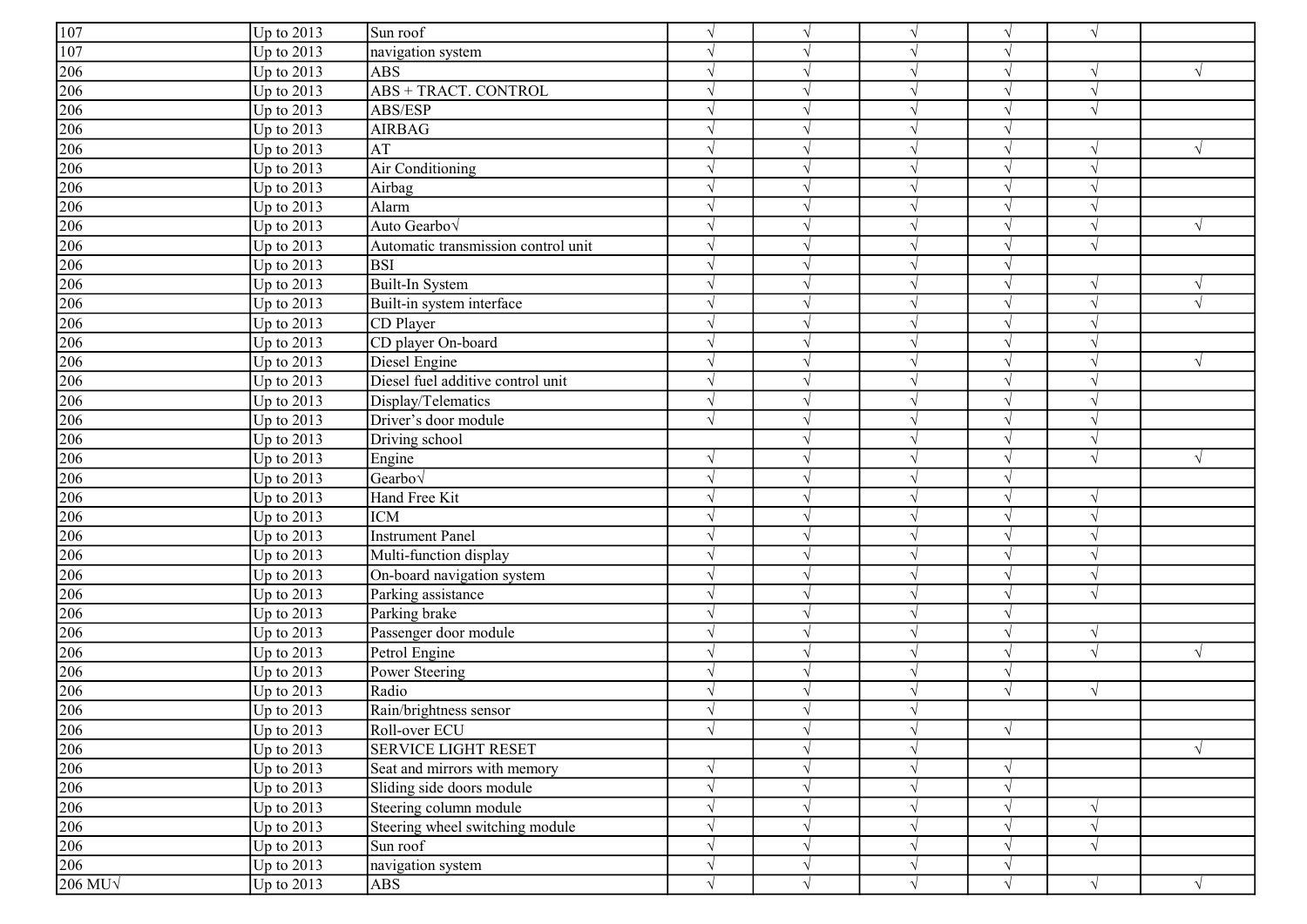| $206$ MU $\sqrt$    | Up to $2013$ | ABS + TRACT. CONTROL                | $\sqrt{ }$    | $\sqrt{ }$    |            | $\sqrt{ }$ | $\sqrt{ }$ |           |
|---------------------|--------------|-------------------------------------|---------------|---------------|------------|------------|------------|-----------|
| 206 MU <sub>V</sub> | Up to $2013$ | ABS/ESP                             | $\gamma$      |               |            | $\sqrt{ }$ |            |           |
| 206 MU <sub>V</sub> | Up to $2013$ | <b>AIRBAG</b>                       |               |               |            | $\sqrt{ }$ |            |           |
| $206$ MU $\sqrt$    | Up to $2013$ | AT                                  | $\gamma$      |               |            | $\sqrt{ }$ |            |           |
| $206$ MU $\sqrt$    | Up to $2013$ | Air Conditioning                    | $\mathcal{L}$ |               |            | $\sqrt{ }$ | $\sqrt{ }$ |           |
| $206$ MU $\sqrt$    | Up to $2013$ | Airbag                              |               |               |            |            |            |           |
| $206$ MU $\sqrt$    | Up to $2013$ | Alarm                               | $\sqrt{ }$    |               |            | $\sqrt{ }$ |            |           |
| $206$ MU $\sqrt$    | Up to $2013$ | Auto Gearbo                         | $\sqrt{ }$    |               |            | $\sqrt{ }$ | $\sqrt{ }$ |           |
| $206$ MU $\sqrt$    | Up to $2013$ | Automatic transmission control unit | $\sqrt{ }$    | $\mathcal{N}$ |            | $\sqrt{ }$ | $\sqrt{ }$ |           |
| $206$ MU $\sqrt$    | Up to 2013   | <b>BSI</b>                          | $\mathcal{L}$ | $\sqrt{ }$    |            | $\sqrt{ }$ |            |           |
| $206$ MU $\sqrt$    | Up to 2013   | Built-In System                     | $\sqrt{ }$    | $\mathcal{N}$ |            | $\sqrt{ }$ | $\sqrt{ }$ |           |
| $206$ MU $\sqrt{ }$ | Up to 2013   | Built-in system interface           | $\mathcal{L}$ |               |            | $\sqrt{ }$ | $\sqrt{ }$ |           |
| $206$ MU $\sqrt{ }$ | Up to 2013   | CD Player                           | $\sqrt{ }$    |               |            | $\sqrt{ }$ |            |           |
| $206$ MU $\sqrt{ }$ | Up to 2013   | CD player On-board                  | $\gamma$      |               |            | $\sqrt{ }$ |            |           |
| $206$ MU $\sqrt$    | Up to $2013$ | Diesel Engine                       | $\gamma$      |               |            | $\sqrt{ }$ | $\sqrt{ }$ | V         |
| $206$ MU $\sqrt{ }$ | Up to $2013$ | Diesel fuel additive control unit   | $\mathcal{L}$ |               |            | $\sqrt{ }$ |            |           |
| $206$ MU $\sqrt$    | Up to 2013   | Display/Telematics                  | $\gamma$      |               |            | $\sqrt{ }$ |            |           |
| $206$ MU $\sqrt$    | Up to $2013$ | Driver's door module                | $\sqrt{ }$    | $\mathcal{L}$ |            | $\sqrt{ }$ |            |           |
| $206$ MU $\sqrt$    | Up to 2013   | Driving school                      |               |               |            | $\sqrt{ }$ |            |           |
| $206$ MU $\sqrt$    | Up to $2013$ | Engine                              | $\sqrt{ }$    |               |            | $\sqrt{ }$ | $\sqrt{ }$ |           |
| $206$ MU $\sqrt$    | Up to $2013$ | Gearbo√                             | $\sqrt{ }$    | $\sqrt{ }$    |            | $\sqrt{ }$ |            |           |
| $206$ MU $\sqrt$    | Up to $2013$ | Hand Free Kit                       | $\gamma$      | $\sqrt{ }$    |            | $\sqrt{ }$ | $\sqrt{ }$ |           |
| $206$ MU $\sqrt$    | Up to 2013   | <b>ICM</b>                          | $\mathcal{L}$ | $\sqrt{ }$    |            | $\sqrt{ }$ | $\sqrt{ }$ |           |
| 206 MU <sub>V</sub> | Up to 2013   | <b>Instrument Panel</b>             |               | $\sqrt{ }$    |            | $\sqrt{ }$ |            |           |
| $206$ MU $\sqrt{ }$ | Up to 2013   | Multi-function display              |               |               |            |            |            |           |
| $206$ MU $\sqrt{ }$ | Up to $2013$ | On-board navigation system          | $\gamma$      |               |            | $\sqrt{ }$ |            |           |
| $206$ MU $\sqrt{ }$ | Up to $2013$ | Parking assistance                  | $\gamma$      |               |            | $\sqrt{ }$ | $\sqrt{ }$ |           |
| $206$ MU $\sqrt$    | Up to $2013$ | Parking brake                       |               |               |            | $\sqrt{ }$ |            |           |
| $206$ MU $\sqrt$    | Up to $2013$ | Passenger door module               | $\mathcal{L}$ | $\mathcal{L}$ |            | $\sqrt{ }$ | $\sqrt{ }$ |           |
| 206 MU <sub>V</sub> | Up to $2013$ | Petrol Engine                       | $\mathcal{L}$ |               |            | $\sqrt{ }$ | $\sqrt{ }$ | $\sqrt{}$ |
| 206 MU $\sqrt$      | Up to 2013   | Power Steering                      |               |               |            | $\sqrt{ }$ |            |           |
| $206$ MU $\sqrt$    | Up to $2013$ | Radio                               | $\sqrt{ }$    | $\sqrt{ }$    |            | $\sqrt{ }$ | $\sqrt{ }$ |           |
| $206$ MU $\sqrt$    | Up to $2013$ | Rain/brightness sensor              | $\mathcal{L}$ |               |            |            |            |           |
| $206$ MU $\sqrt$    | Up to 2013   | Roll-over ECU                       | $\sqrt{ }$    | $\mathcal{N}$ |            | $\sqrt{ }$ |            |           |
| $206$ MU $\sqrt$    | Up to 2013   | <b>SERVICE LIGHT RESET</b>          |               | $\mathcal{N}$ |            |            |            | V         |
| $206$ MU $\sqrt$    | Up to $2013$ | Seat and mirrors with memory        | $\sqrt{ }$    |               |            | $\sqrt{ }$ |            |           |
| $206$ MU $\sqrt{ }$ | Up to $2013$ | Sliding side doors module           | $\sqrt{ }$    | $\sqrt{ }$    | $\sqrt{ }$ | $\sqrt{}$  |            |           |
| 206 MU $\sqrt$      | Up to 2013   | Steering column module              | $\sqrt{ }$    | $\sqrt{ }$    |            | $\sqrt{}$  |            |           |
| $206$ MU $\sqrt{ }$ | Up to $2013$ | Steering wheel switching module     | $\sqrt{ }$    | $\sqrt{ }$    |            | $\sqrt{ }$ | $\sqrt{}$  |           |
| 206 MU <sub>V</sub> | Up to $2013$ | Sun roof                            | $\sqrt{ }$    | $\mathcal{N}$ |            | $\sqrt{ }$ | $\sqrt{ }$ |           |
| $206$ MU $\sqrt$    | Up to $2013$ | navigation system                   | $\sqrt{ }$    | $\sqrt{ }$    |            | $\sqrt{ }$ |            |           |
| $206+$              | Up to $2013$ | <b>ABS</b>                          | $\sqrt{ }$    | $\sqrt{ }$    |            | $\sqrt{}$  |            |           |
| $206+$              | Up to $2013$ | <b>ABS + TRACT. CONTROL</b>         | $\sqrt{ }$    | $\sqrt{ }$    |            | $\sqrt{ }$ | $\sqrt{ }$ |           |
| $206+$              | Up to $2013$ | ABS/ESP                             | $\sqrt{ }$    | $\sqrt{ }$    |            | $\sqrt{ }$ | $\sqrt{}$  |           |
| $206+$              | Up to $2013$ | AIRBAG                              | $\sqrt{}$     | $\sqrt{ }$    | $\sqrt{ }$ | $\sqrt{ }$ |            |           |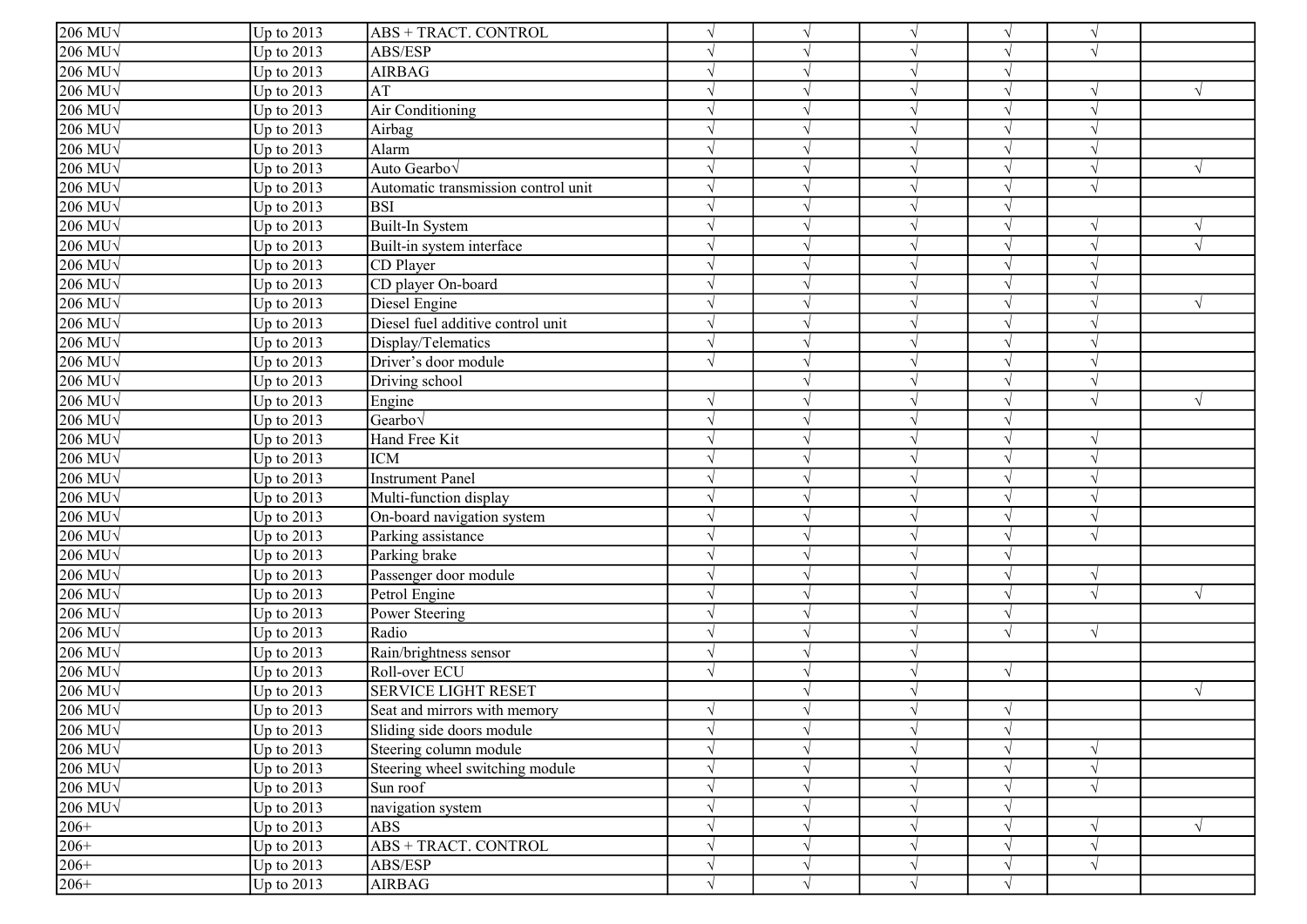| $206+$                                     | Up to $2013$      | AT                                  | $\sqrt{ }$    | $\sqrt{ }$    |          | V          | $\sqrt{ }$ | $\sqrt{}$  |
|--------------------------------------------|-------------------|-------------------------------------|---------------|---------------|----------|------------|------------|------------|
| $206+$                                     | Up to 2013        | Air Conditioning                    | $\gamma$      | $\lambda$     |          | $\sqrt{ }$ |            |            |
| $\frac{206+}{ }$                           | Up to $2013$      | Airbag                              | $\gamma$      |               |          | $\sqrt{ }$ |            |            |
| $206+$                                     | Up to $2013$      | Alarm                               |               |               |          | V          |            |            |
| $206+$                                     | Up to $2013$      | Auto Gearbov                        | $\mathcal{L}$ |               |          | V          |            |            |
| $206+$                                     | Up to 2013        | Automatic transmission control unit | $\sqrt{ }$    |               |          | V          | $\sqrt{ }$ |            |
| $206+$                                     | Up to 2013        | <b>BSI</b>                          | $\sqrt{ }$    | $\mathcal{N}$ |          | V          |            |            |
| $\frac{206+}{206+}$                        | Up to 2013        | Built-In System                     | $\sqrt{ }$    | $\mathcal{N}$ |          | $\sqrt{ }$ | $\sqrt{ }$ |            |
|                                            | Up to 2013        | Built-in system interface           | $\mathcal{L}$ | $\mathcal{L}$ |          | $\sqrt{ }$ | $\sqrt{ }$ |            |
|                                            | Up to 2013        | CD Player                           | $\sqrt{ }$    | $\sim$        |          | $\sqrt{ }$ | $\sqrt{ }$ |            |
| $206+$                                     | Up to 2013        | CD player On-board                  | $\mathcal{L}$ |               |          | $\sqrt{ }$ |            |            |
| $206+$                                     | Up to 2013        | Diesel Engine                       | $\sqrt{ }$    | $\mathcal{N}$ |          | $\sqrt{}$  |            |            |
| $206+$                                     | Up to 2013        | Diesel fuel additive control unit   | $\gamma$      |               |          | V          |            |            |
|                                            | Up to 2013        | Display/Telematics                  | $\gamma$      | $\lambda$     |          | V          |            |            |
| $\frac{206+}{206+}$                        | Up to 2013        | Driver's door module                | $\sqrt{ }$    | $\mathcal{N}$ |          | $\sqrt{ }$ |            |            |
| $206+$                                     | Up to $2013$      | Driving school                      |               |               |          | $\sqrt{}$  | $\sqrt{ }$ |            |
| $206+$                                     | Up to $2013$      | Engine                              | $\sqrt{ }$    |               |          | V          | $\sqrt{ }$ |            |
| $206+$                                     | Up to 2013        | Gearbo $\sqrt$                      | $\sqrt{ }$    | $\sqrt{ }$    |          | $\sqrt{}$  |            |            |
| $206+$                                     | Up to $2013$      | Hand Free Kit                       | $\mathcal{L}$ | $\mathcal{N}$ |          | V          | $\sqrt{ }$ |            |
| $\frac{206+}{206+}$                        | Up to $2013$      | <b>ICM</b>                          | $\sqrt{ }$    | $\sqrt{ }$    |          | $\sqrt{ }$ | $\sqrt{ }$ |            |
|                                            | Up to 2013        | <b>Instrument Panel</b>             | $\sqrt{ }$    | $\sqrt{ }$    |          | $\sqrt{ }$ | $\sqrt{ }$ |            |
|                                            | Up to 2013        | Multi-function display              | $\sqrt{ }$    | $\sqrt{ }$    |          | $\sqrt{ }$ | $\sqrt{ }$ |            |
| $206+$                                     | Up to 2013        | On-board navigation system          | $\mathcal{L}$ |               |          | $\sqrt{ }$ |            |            |
| $206+$                                     | Up to 2013        | Parking assistance                  | $\sqrt{ }$    | $\mathcal{N}$ |          | $\sqrt{}$  |            |            |
| $206+$                                     | Up to 2013        | Parking brake                       | $\gamma$      |               |          | V          |            |            |
| $206+$                                     | Up to 2013        | Passenger door module               | $\gamma$      | $\lambda$     |          | V          | $\sqrt{ }$ |            |
| $206+$                                     | Up to 2013        | Petrol Engine                       | $\gamma$      | $\lambda$     |          | $\sqrt{ }$ | $\sqrt{ }$ |            |
| $206+$                                     | Up to 2013        | Power Steering                      | $\mathcal{L}$ |               |          | $\sqrt{}$  |            |            |
| $206+$                                     | Up to $2013$      | Radio                               | $\gamma$      |               |          | $\sqrt{ }$ | $\sqrt{ }$ |            |
| $206+$                                     | Up to 2013        | Rain/brightness sensor              | $\sqrt{ }$    | $\mathcal{N}$ |          |            |            |            |
| $206+$                                     | Up to 2013        | Roll-over ECU                       | $\sqrt{ }$    | $\mathcal{N}$ |          | $\sqrt{ }$ |            |            |
| $206+$                                     | Up to 2013        | <b>SERVICE LIGHT RESET</b>          |               | $\mathcal{N}$ |          |            |            | $\sqrt{ }$ |
| $\frac{206+}{206+}$<br>$\frac{206+}{206+}$ | Up to 2013        | Seat and mirrors with memory        | $\sqrt{ }$    | $\sqrt{ }$    |          | $\sqrt{ }$ |            |            |
|                                            | Up to 2013        | Sliding side doors module           | $\mathbf{v}$  | $\sqrt{ }$    |          | $\sqrt{ }$ |            |            |
|                                            | Up to 2013        | Steering column module              | $\mathcal{L}$ |               |          | $\sqrt{ }$ | $\sqrt{ }$ |            |
|                                            | Up to $2013$      | Steering wheel switching module     |               |               |          |            |            |            |
| $206+$                                     | Up to $2013$      | Sun roof                            | $\sqrt{ }$    | $\sqrt{ }$    | $\gamma$ | $\sqrt{}$  | $\sqrt{}$  |            |
| $206+$                                     | Up to 2013        | navigation system                   | $\sqrt{ }$    | $\sqrt{ }$    |          | $\sqrt{ }$ |            |            |
| 207 Diesel                                 | <b>Up to 2013</b> | <b>ABS</b>                          | $\gamma$      | $\gamma$      |          | $\sqrt{ }$ |            |            |
| 207 Diesel                                 | Up to 2013        | <b>ABS + TRACT. CONTROL</b>         | $\gamma$      |               |          | $\sqrt{}$  | $\sqrt{ }$ |            |
| 207 Diesel                                 | Up to $2013$      | ABS/ESP                             | $\sqrt{ }$    | $\sqrt{ }$    |          | $\sqrt{}$  | $\sqrt{ }$ |            |
| 207 Diesel                                 | Up to $2013$      | <b>AIRBAG</b>                       |               |               |          | V          |            |            |
| 207 Diesel                                 | Up to $2013$      | AT                                  | $\sqrt{ }$    | $\sqrt{ }$    |          | $\sqrt{}$  | $\sqrt{ }$ |            |
| 207 Diesel                                 | Up to $2013$      | Air Conditioning                    | $\gamma$      | $\sqrt{ }$    | N        | V          | $\sqrt{}$  |            |
| 207 Diesel                                 | Up to $2013$      | Airbag                              | $\sqrt{ }$    | $\mathcal{N}$ |          | $\sqrt{ }$ | $\sqrt{ }$ |            |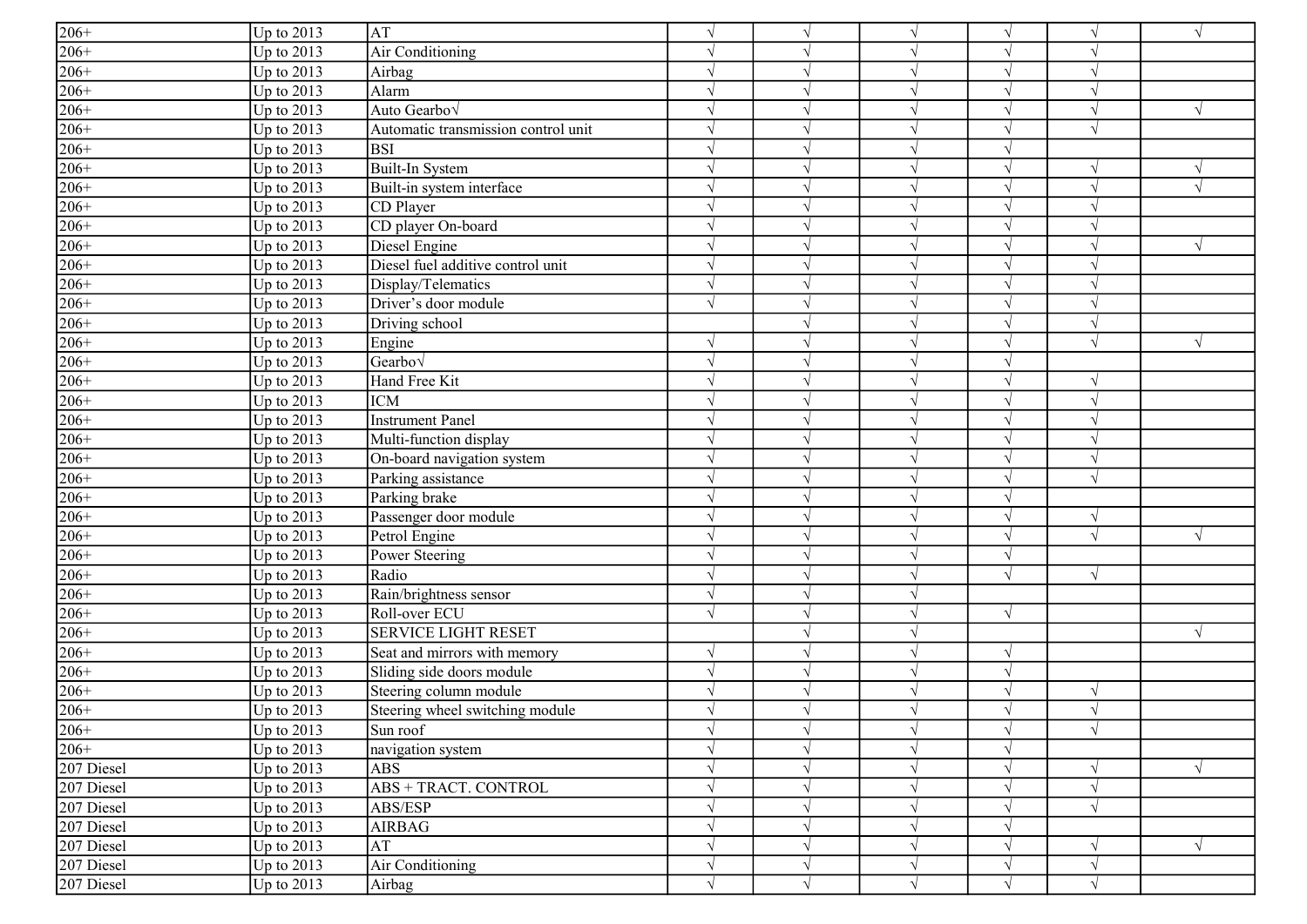| 207 Diesel | Up to 2013   | Alarm                               | $\sqrt{ }$    | $\sqrt{ }$    |            |            |   |
|------------|--------------|-------------------------------------|---------------|---------------|------------|------------|---|
| 207 Diesel | Up to $2013$ | Auto Gearbo <sub>V</sub>            | $\gamma$      | $\gamma$      | $\sqrt{ }$ |            |   |
| 207 Diesel | Up to 2013   | Automatic transmission control unit | $\sqrt{ }$    | $\gamma$      | $\sqrt{ }$ |            |   |
| 207 Diesel | Up to 2013   | <b>BSI</b>                          | $\sqrt{ }$    | $\mathcal{L}$ | $\sqrt{}$  |            |   |
| 207 Diesel | Up to 2013   | Built-In System                     | $\sqrt{ }$    |               | $\sqrt{ }$ |            |   |
| 207 Diesel | Up to 2013   | Built-in system interface           | $\sqrt{ }$    | $\mathcal{L}$ | $\sqrt{ }$ |            |   |
| 207 Diesel | Up to 2013   | CD Player                           | $\sqrt{ }$    | $\sqrt{ }$    | $\sqrt{ }$ |            |   |
| 207 Diesel | Up to 2013   | CD player On-board                  | $\sqrt{ }$    | $\sqrt{ }$    | $\sqrt{}$  | V          |   |
| 207 Diesel | Up to $2013$ | Diesel Engine                       | $\sqrt{ }$    | $\mathcal{L}$ | $\sqrt{ }$ |            |   |
| 207 Diesel | Up to $2013$ | Diesel fuel additive control unit   | $\sqrt{ }$    | $\sqrt{ }$    | $\sqrt{ }$ |            |   |
| 207 Diesel | Up to $2013$ | Display/Telematics                  | $\sqrt{ }$    | $\sqrt{ }$    | $\sqrt{}$  |            |   |
| 207 Diesel | Up to $2013$ | Driver's door module                | $\sqrt{ }$    | $\sqrt{ }$    | $\sqrt{ }$ |            |   |
| 207 Diesel | Up to $2013$ | Driving school                      |               |               |            |            |   |
| 207 Diesel | Up to 2013   | Engine                              | $\sqrt{ }$    | $\gamma$      | $\sqrt{ }$ | $\sqrt{ }$ | V |
| 207 Diesel | Up to 2013   | Gearbov                             | $\gamma$      | $\gamma$      | $\sqrt{ }$ |            |   |
| 207 Diesel | Up to 2013   | Hand Free Kit                       |               | $\mathcal{L}$ | $\sqrt{}$  |            |   |
| 207 Diesel | Up to 2013   | <b>ICM</b>                          | $\sqrt{ }$    | $\gamma$      | $\sqrt{}$  |            |   |
| 207 Diesel | Up to 2013   | Instrument Panel                    |               | $\mathcal{L}$ | $\sqrt{ }$ |            |   |
| 207 Diesel | Up to 2013   | Multi-function display              |               | $\mathcal{L}$ | $\sqrt{ }$ |            |   |
| 207 Diesel | Up to 2013   | On-board navigation system          | $\sqrt{ }$    | $\sqrt{ }$    | $\sqrt{}$  | $\sqrt{ }$ |   |
| 207 Diesel | Up to 2013   | Parking assistance                  | $\sqrt{ }$    | $\sqrt{ }$    | $\sqrt{ }$ |            |   |
| 207 Diesel | Up to 2013   | Parking brake                       | $\sqrt{ }$    | $\sqrt{ }$    | $\sqrt{}$  |            |   |
| 207 Diesel | Up to 2013   | Passenger door module               | $\sqrt{ }$    | $\sqrt{ }$    | $\sqrt{ }$ | $\sqrt{ }$ |   |
| 207 Diesel | Up to 2013   | Petrol Engine                       | $\gamma$      | $\mathcal{L}$ | $\sqrt{ }$ |            |   |
| 207 Diesel | Up to $2013$ | Power Steering                      | $\sqrt{ }$    | $\sqrt{ }$    | $\sqrt{}$  |            |   |
| 207 Diesel | Up to 2013   | Radio                               |               |               | $\sqrt{}$  | $\sqrt{ }$ |   |
| 207 Diesel | Up to 2013   | Rain/brightness sensor              | $\gamma$      | $\gamma$      |            |            |   |
| 207 Diesel | Up to 2013   | Roll-over ECU                       | $\sqrt{ }$    | $\gamma$      | $\sqrt{ }$ |            |   |
| 207 Diesel | Up to 2013   | <b>SERVICE LIGHT RESET</b>          |               | $\gamma$      |            |            |   |
| 207 Diesel | Up to 2013   | Seat and mirrors with memory        | $\sqrt{ }$    |               | $\sqrt{ }$ |            |   |
| 207 Diesel | Up to 2013   | Sliding side doors module           | $\sqrt{ }$    | $\sqrt{ }$    | $\sqrt{ }$ |            |   |
| 207 Diesel | Up to 2013   | Steering column module              | $\sqrt{ }$    | $\sqrt{ }$    | $\sqrt{ }$ | V          |   |
| 207 Diesel | Up to 2013   | Steering wheel switching module     | $\sqrt{ }$    | $\sqrt{ }$    | $\sqrt{ }$ | $\sqrt{}$  |   |
| 207 Diesel | Up to 2013   | Sun roof                            | $\sqrt{ }$    | $\sqrt{ }$    | $\sqrt{ }$ | $\sqrt{}$  |   |
| 207 Diesel | Up to 2013   | navigation system                   | $\sqrt{ }$    | $\gamma$      | $\sqrt{}$  |            |   |
| 207 Diesel | Up to $2013$ | <b>ABS</b>                          |               |               |            |            |   |
| 207 Diesel | Up to 2013   | ABS + TRACT. CONTROL                | $\sqrt{ }$    | $\sqrt{}$     | $\sqrt{}$  | $\sqrt{ }$ |   |
| 207 Diesel | Up to $2013$ | ABS/ESP                             | $\mathcal{N}$ | $\sqrt{ }$    | $\sqrt{ }$ |            |   |
| 207 Diesel | Up to 2013   | AIRBAG                              |               | $\gamma$      | $\sqrt{ }$ |            |   |
| 207 Diesel | Up to 2013   | AT                                  |               |               | $\sqrt{ }$ |            |   |
| 207 Diesel | Up to 2013   | Air Conditioning                    | $\gamma$      |               | $\sqrt{ }$ |            |   |
| 207 Diesel | Up to 2013   | Airbag                              | $\mathcal{L}$ | $\gamma$      | $\sqrt{ }$ |            |   |
| 207 Diesel | Up to $2013$ | Alarm                               |               | $\sqrt{ }$    | $\sqrt{ }$ |            |   |
| 207 Diesel | Up to 2013   | Auto Gearbo <sub>V</sub>            |               | $\sqrt{ }$    | V          |            | V |
| 207 Diesel | Up to $2013$ | Automatic transmission control unit | $\sqrt{ }$    | $\sqrt{ }$    | $\sqrt{}$  | $\sqrt{ }$ |   |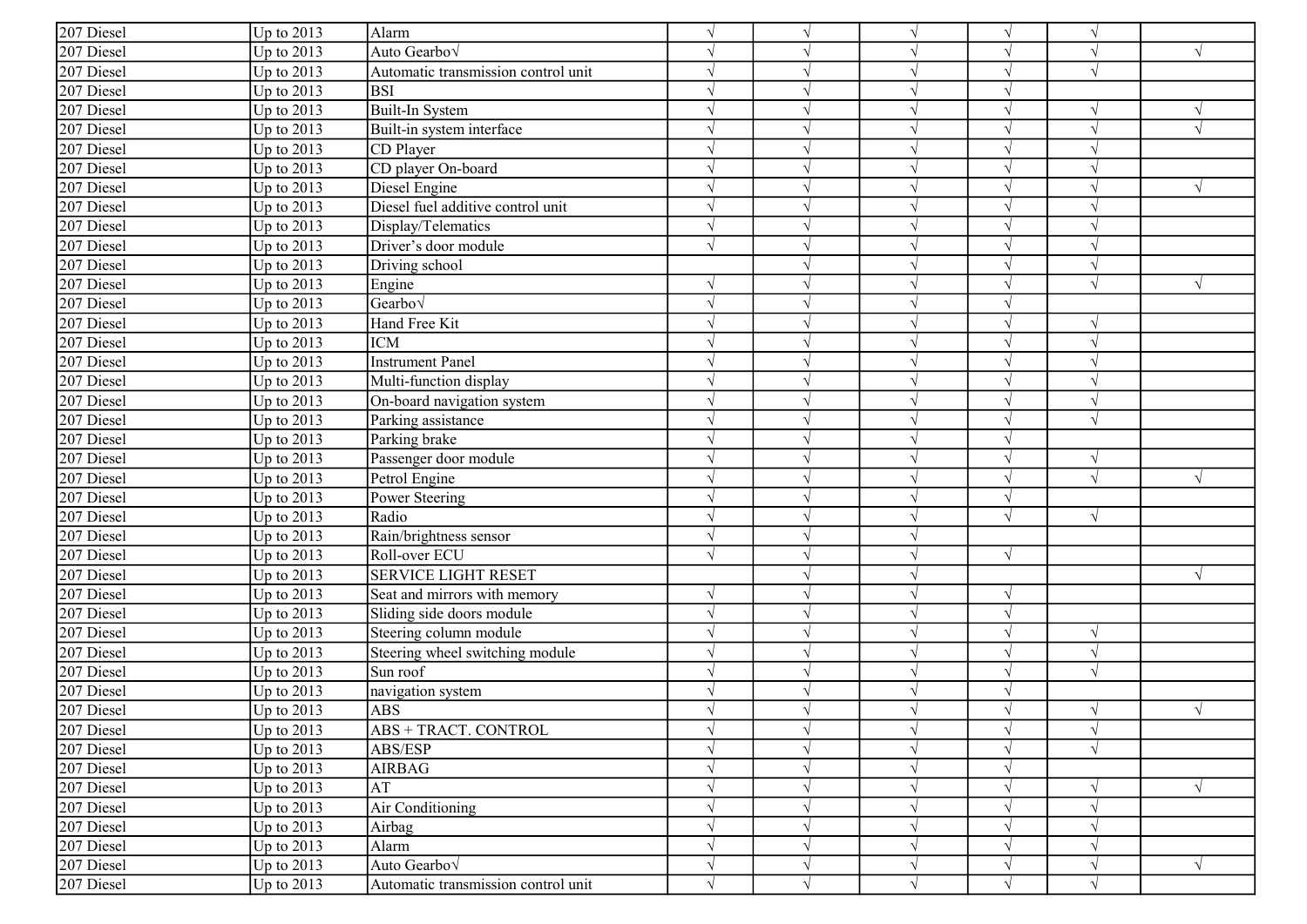| 207 Diesel                                | Up to $2013$ | <b>BSI</b>                          | $\sqrt{ }$    | $\sqrt{ }$    |            | $\sqrt{ }$    |            |            |
|-------------------------------------------|--------------|-------------------------------------|---------------|---------------|------------|---------------|------------|------------|
| 207 Diesel                                | Up to $2013$ | Built-In System                     | $\gamma$      |               |            | $\sqrt{ }$    |            |            |
| 207 Diesel                                | Up to $2013$ | Built-in system interface           | $\mathcal{L}$ | $\mathcal{L}$ |            | $\sqrt{ }$    |            |            |
| 207 Diesel                                | Up to 2013   | CD Player                           | $\mathcal{L}$ |               |            | $\sqrt{ }$    |            |            |
| 207 Diesel                                | Up to $2013$ | CD player On-board                  | $\mathcal{L}$ |               |            | $\sqrt{ }$    |            |            |
| 207 Diesel                                | Up to 2013   | Diesel Engine                       | $\sqrt{ }$    |               |            | $\sqrt{ }$    |            |            |
| 207 Diesel                                | Up to $2013$ | Diesel fuel additive control unit   | $\sqrt{ }$    |               |            | $\sqrt{ }$    |            |            |
| 207 Diesel                                | Up to 2013   | Display/Telematics                  | $\sqrt{ }$    | $\sqrt{ }$    |            | $\sqrt{ }$    |            |            |
| 207 Diesel                                | Up to 2013   | Driver's door module                | $\sqrt{ }$    | $\sqrt{ }$    |            | $\sqrt{ }$    |            |            |
| 207 Diesel                                | Up to 2013   | Driving school                      |               | $\mathcal{L}$ |            | $\sqrt{ }$    | $\sqrt{ }$ |            |
| 207 Diesel                                | Up to 2013   | Engine                              | $\gamma$      |               |            | $\sqrt{ }$    |            |            |
| 207 Diesel                                | Up to 2013   | Gearbo $\sqrt$                      | $\sqrt{ }$    |               |            | $\sqrt{ }$    |            |            |
| 207 Diesel                                | Up to $2013$ | Hand Free Kit                       | $\gamma$      |               |            | $\sqrt{ }$    |            |            |
| 207 Diesel                                | Up to $2013$ | <b>ICM</b>                          |               |               |            |               |            |            |
| 207 Diesel                                | Up to $2013$ | <b>Instrument Panel</b>             |               |               |            | $\mathcal{L}$ |            |            |
| 207 Diesel                                | Up to 2013   | Multi-function display              | $\gamma$      |               |            | $\sqrt{ }$    |            |            |
| 207 Diesel                                | Up to $2013$ | On-board navigation system          | $\Delta$      |               |            | $\sqrt{ }$    |            |            |
| 207 Diesel                                | Up to $2013$ | Parking assistance                  |               |               |            | $\sqrt{ }$    |            |            |
| 207 Diesel                                | Up to 2013   | Parking brake                       | $\sqrt{ }$    |               |            | $\sqrt{ }$    |            |            |
| 207 Diesel                                | Up to $2013$ | Passenger door module               | $\mathcal{L}$ | $\sqrt{ }$    |            | $\sqrt{ }$    | $\sqrt{ }$ |            |
| 207 Diesel                                | Up to $2013$ | Petrol Engine                       | $\sqrt{ }$    | $\sqrt{ }$    |            | $\sqrt{ }$    | $\sqrt{ }$ |            |
| 207 Diesel                                | Up to 2013   | Power Steering                      | $\mathcal{L}$ | $\sqrt{ }$    |            | $\sqrt{ }$    |            |            |
| 207 Diesel                                | Up to 2013   | Radio                               | $\mathcal{L}$ | $\sqrt{ }$    |            | $\sqrt{ }$    | $\sqrt{ }$ |            |
| 207 Diesel                                | Up to $2013$ | Rain/brightness sensor              | $\mathcal{L}$ |               |            |               |            |            |
| 207 Diesel                                | Up to 2013   | Roll-over ECU                       | $\sqrt{ }$    | $\sqrt{ }$    |            | $\sqrt{}$     |            |            |
| 207 Diesel                                | Up to $2013$ | <b>SERVICE LIGHT RESET</b>          |               |               |            |               |            |            |
| 207 Diesel                                | Up to $2013$ | Seat and mirrors with memory        | $\gamma$      |               |            | $\sqrt{ }$    |            |            |
| 207 Diesel                                | Up to 2013   | Sliding side doors module           | $\mathcal{L}$ | $\mathcal{L}$ |            | $\sqrt{ }$    |            |            |
| 207 Diesel                                | Up to 2013   | Steering column module              | $\sqrt{ }$    |               |            | $\sqrt{ }$    | $\sqrt{ }$ |            |
| 207 Diesel                                | Up to $2013$ | Steering wheel switching module     | $\mathcal{L}$ |               |            |               |            |            |
| 207 Diesel                                | Up to 2013   | Sun roof                            | $\sqrt{ }$    | $\sqrt{ }$    |            | $\sqrt{ }$    |            |            |
| 207 Diesel                                | Up to 2013   | navigation system                   | $\sqrt{ }$    |               |            | $\sqrt{ }$    |            |            |
| <b>207 VAN</b>                            | Up to 2013   | <b>ABS</b>                          | $\sqrt{ }$    | $\mathcal{N}$ |            | $\sqrt{ }$    | $\sqrt{ }$ | V          |
| <b>207 VAN</b>                            | Up to $2013$ | ABS + TRACT. CONTROL                | $\sqrt{ }$    | $\sqrt{ }$    |            | $\sqrt{ }$    | $\sqrt{ }$ |            |
| <b>207 VAN</b>                            | Up to 2013   | ABS/ESP                             | $\mathcal{L}$ | $\mathcal{N}$ |            | $\sqrt{ }$    | $\sqrt{ }$ |            |
| <b>207 VAN</b>                            | Up to $2013$ | <b>AIRBAG</b>                       |               |               |            |               |            |            |
| <b>207 VAN</b>                            | Up to $2013$ | AT                                  | $\sqrt{ }$    | $\sqrt{ }$    |            | $\sqrt{}$     | $\sqrt{ }$ | $\sqrt{ }$ |
| <b>207 VAN</b>                            | Up to 2013   | Air Conditioning                    | $\sqrt{ }$    | $\mathcal{N}$ |            | $\sqrt{}$     | $\sqrt{ }$ |            |
| $207$ VAN                                 | Up to $2013$ | Airbag                              |               | ٦             |            | $\sqrt{ }$    | $\sqrt{ }$ |            |
| <b>207 VAN</b>                            | Up to $2013$ | Alarm                               | $\gamma$      |               |            | $\sqrt{ }$    |            |            |
| <b>207 VAN</b>                            | Up to $2013$ | Auto Gearbov                        | $\gamma$      |               |            | $\sqrt{ }$    | $\sqrt{}$  |            |
| <b>207 VAN</b>                            | Up to $2013$ | Automatic transmission control unit | $\sqrt{2}$    |               |            | $\sqrt{ }$    | $\sqrt{ }$ |            |
| <b>207 VAN</b>                            | Up to $2013$ | <b>BSI</b>                          | $\mathcal{L}$ | $\mathcal{L}$ |            | $\sqrt{ }$    |            |            |
| $\frac{207 \text{ VAN}}{207 \text{ VAN}}$ | Up to $2013$ | Built-In System                     | $\sqrt{ }$    | $\mathcal{N}$ |            | $\sqrt{}$     | $\sqrt{}$  |            |
|                                           | Up to $2013$ | Built-in system interface           | $\sqrt{ }$    | $\sqrt{ }$    | $\sqrt{ }$ | $\sqrt{ }$    | $\sqrt{2}$ |            |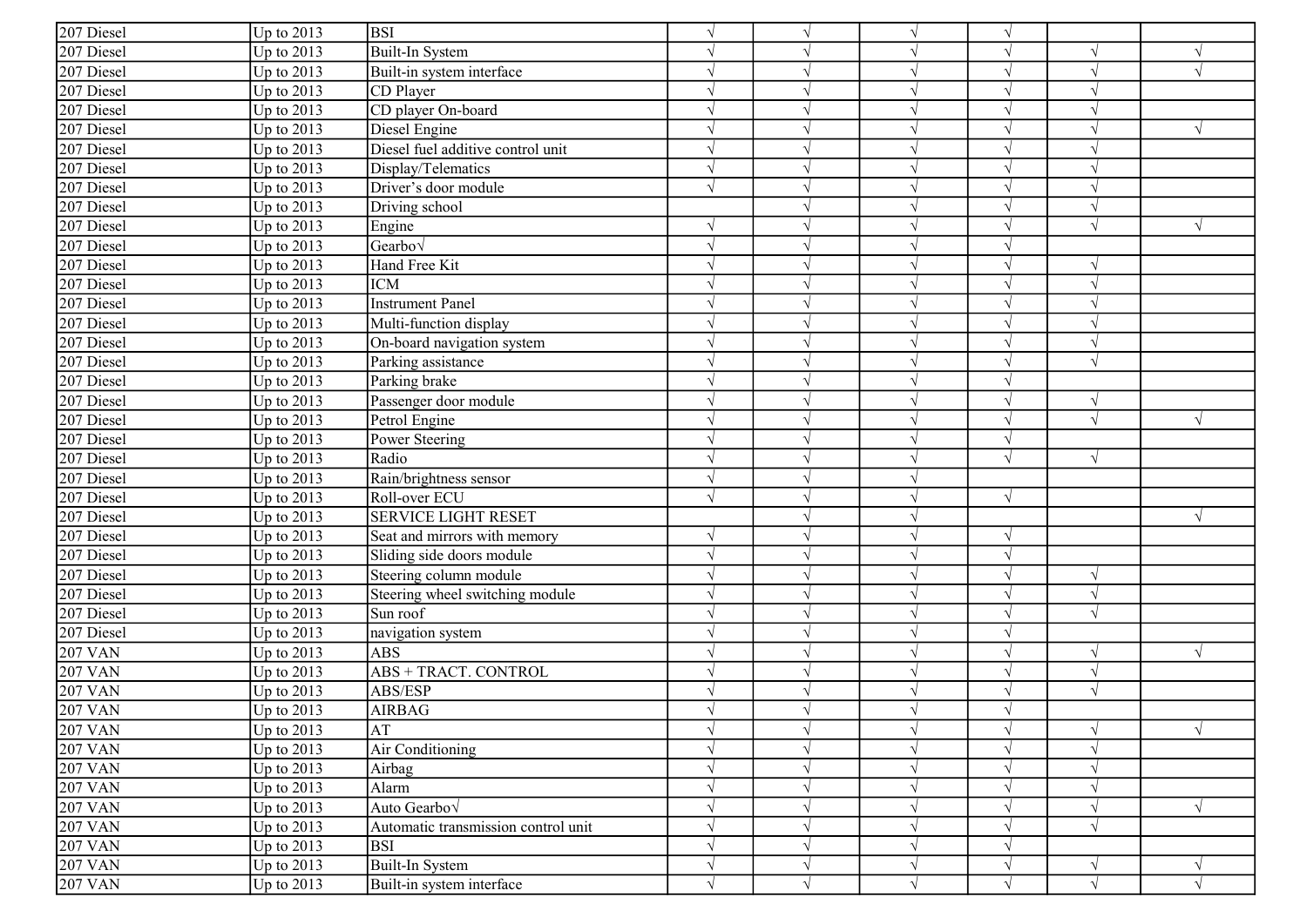| Up to 2013<br>CD Player<br>$\sqrt{}$<br>$\sqrt{ }$<br>$\sqrt{ }$<br>$\gamma$<br>V<br>Up to 2013<br>CD player On-board<br>$\sqrt{ }$<br>$\sqrt{ }$<br>$\gamma$<br>Up to 2013<br>Diesel Engine<br>$\sqrt{}$<br>$\mathcal{L}$<br>$\mathcal{L}$<br>Up to 2013<br>Diesel fuel additive control unit<br>$\sqrt{}$<br>$\mathcal{L}$<br>Up to 2013<br>$\sqrt{ }$<br>Display/Telematics<br>$\sqrt{ }$<br>$\mathcal{L}$<br>Up to 2013<br>Driver's door module<br>$\sqrt{ }$<br>$\sqrt{ }$<br>$\sqrt{ }$<br>Up to 2013<br>Driving school<br>$\sqrt{ }$<br>$\sqrt{ }$<br>$\mathcal{L}$<br>Up to 2013<br>$\sqrt{ }$<br>Engine<br>$\sqrt{ }$<br>$\sqrt{ }$<br>$\sqrt{ }$<br>Up to 2013<br>$\sqrt{ }$<br>Gearbov<br>$\sqrt{ }$<br>$\sqrt{ }$<br>Up to 2013<br>Hand Free Kit<br>$\sqrt{ }$<br>$\sqrt{ }$<br>$\mathcal{L}$<br>$\sqrt{}$<br>Up to 2013<br><b>ICM</b><br>$\sqrt{ }$<br>$\sqrt{ }$<br>$\mathcal{N}$<br>$\gamma$<br>Up to 2013<br><b>Instrument Panel</b><br>$\sqrt{ }$<br>$\sqrt{ }$<br>$\sqrt{ }$<br>$\mathcal{N}$<br>Up to 2013<br>$\sqrt{ }$<br>Multi-function display<br>$\sqrt{ }$<br>$\sqrt{ }$<br>$\gamma$<br>Up to 2013<br>On-board navigation system<br>$\sqrt{ }$<br>$\sqrt{ }$<br>$\mathcal{N}$<br>$\lambda$<br>Up to 2013<br>Parking assistance<br>$\sqrt{}$<br>$\sqrt{ }$<br>$\sqrt{ }$<br>$\mathcal{L}$<br>Up to 2013<br>Parking brake<br>$\sqrt{}$<br>$\sqrt{ }$<br>$\sqrt{ }$<br>Up to 2013<br>Passenger door module<br>$\sqrt{}$<br>$\sqrt{ }$<br>$\gamma$<br>$\sqrt{ }$<br><b>207 VAN</b><br>Up to 2013<br>$\sqrt{ }$<br>Petrol Engine<br>$\sqrt{ }$<br>$\sqrt{ }$<br>Up to 2013<br>$\sqrt{}$<br><b>207 VAN</b><br>Power Steering<br>$\mathcal{L}$<br>$\mathcal{N}$<br>Radio<br><b>207 VAN</b><br>Up to 2013<br>$\sqrt{ }$<br>$\sqrt{}$<br>$\mathcal{L}$<br>$\mathcal{N}$<br><b>207 VAN</b><br>Up to 2013<br>Rain/brightness sensor<br>$\sqrt{ }$<br>$\sqrt{ }$<br><b>207 VAN</b><br>Up to 2013<br>Roll-over ECU<br>$\sqrt{ }$<br>$\sqrt{ }$<br>$\sqrt{ }$<br>$\gamma$<br>Up to 2013<br><b>SERVICE LIGHT RESET</b><br>$\mathcal{L}$<br><b>207 VAN</b><br>Up to 2013<br>Seat and mirrors with memory<br>$\sqrt{ }$<br>$\sqrt{ }$<br>$\sqrt{ }$<br><b>207 VAN</b><br>Up to 2013<br>Sliding side doors module<br>$\sqrt{ }$<br>$\sqrt{ }$<br>$\sqrt{ }$<br><b>207 VAN</b><br>Up to 2013<br>Steering column module<br>$\sqrt{ }$<br>$\sqrt{ }$<br>$\sqrt{}$<br>$\gamma$<br>Up to 2013<br>Steering wheel switching module<br>$\sqrt{ }$<br>$\sqrt{ }$<br>$\sqrt{ }$<br>$\gamma$<br><b>207 VAN</b><br>Up to 2013<br>Sun roof<br>$\sqrt{ }$<br>$\sqrt{ }$<br>$\sqrt{ }$<br>$\gamma$<br>Up to 2013<br>navigation system<br>$\sqrt{ }$<br>$\sqrt{ }$<br>$\mathcal{L}$<br><b>207 VAN</b><br><b>ABS</b><br>Up to 2013<br>$\sqrt{ }$<br>$\sqrt{ }$<br>$\sqrt{ }$<br><b>207 VAN</b><br>Up to 2013<br>ABS + TRACT. CONTROL<br>$\sqrt{ }$<br>$\sqrt{ }$<br>$\sqrt{ }$<br>$\sqrt{ }$<br>Up to 2013<br>ABS/ESP<br>$\sqrt{}$<br>$\sqrt{ }$<br>$\sqrt{ }$<br>$\sqrt{ }$<br>Up to 2013<br><b>207 VAN</b><br><b>AIRBAG</b><br>$\sqrt{ }$<br>$\sqrt{ }$<br>$\mathcal{N}$<br>Up to 2013<br>AT<br>$\sqrt{ }$<br>$\sqrt{}$<br>$\sqrt{ }$<br>$\sqrt{ }$<br>$\sqrt{ }$<br>Up to 2013<br>$\sqrt{}$<br>Air Conditioning<br>$\sqrt{ }$<br>$\sqrt{ }$<br>$\gamma$<br>Airbag<br>Up to $2013$<br>$\sqrt{ }$<br>$\sqrt{2}07$ VAN<br>Up to $2013$<br>Alarm<br>$\sqrt{ }$<br>$\sqrt{}$<br>$\sqrt{}$<br>$\sqrt{}$<br>$\sqrt{ }$<br>Up to 2013<br>Auto Gearbo√<br>$\sqrt{}$<br>$\sqrt{ }$<br>$\sqrt{ }$<br>$\sqrt{ }$<br>$\sqrt{}$<br>$\sqrt{ }$<br>Automatic transmission control unit<br>Up to 2013<br>$\sqrt{ }$<br>$\sqrt{ }$<br>$\sqrt{ }$<br>$\gamma$<br><b>207 VAN</b><br>Up to 2013<br><b>BSI</b><br>$\sqrt{}$<br>$\sqrt{ }$<br>$\sqrt{ }$<br>Up to 2013<br>Built-In System<br>$\sqrt{}$<br>$\sqrt{ }$<br>$\sqrt{ }$<br>$\sqrt{}$<br>Up to 2013<br>Built-in system interface<br>$\sqrt{ }$<br>$\mathcal{N}$<br>$\sqrt{ }$<br><b>207 VAN</b><br>Up to 2013<br>$\sqrt{ }$<br>$\sqrt{}$<br>CD Player<br>$\sqrt{ }$<br>$\sqrt{ }$<br>CD player On-board<br><b>207 VAN</b><br>Up to 2013<br>$\sqrt{}$<br>$\sqrt{}$<br>$\sqrt{ }$<br>$\sqrt{}$<br>$\sqrt{ }$<br>$\sqrt{ }$<br>$\sqrt{ }$ |                      |              |               |  |            |            |            |           |
|--------------------------------------------------------------------------------------------------------------------------------------------------------------------------------------------------------------------------------------------------------------------------------------------------------------------------------------------------------------------------------------------------------------------------------------------------------------------------------------------------------------------------------------------------------------------------------------------------------------------------------------------------------------------------------------------------------------------------------------------------------------------------------------------------------------------------------------------------------------------------------------------------------------------------------------------------------------------------------------------------------------------------------------------------------------------------------------------------------------------------------------------------------------------------------------------------------------------------------------------------------------------------------------------------------------------------------------------------------------------------------------------------------------------------------------------------------------------------------------------------------------------------------------------------------------------------------------------------------------------------------------------------------------------------------------------------------------------------------------------------------------------------------------------------------------------------------------------------------------------------------------------------------------------------------------------------------------------------------------------------------------------------------------------------------------------------------------------------------------------------------------------------------------------------------------------------------------------------------------------------------------------------------------------------------------------------------------------------------------------------------------------------------------------------------------------------------------------------------------------------------------------------------------------------------------------------------------------------------------------------------------------------------------------------------------------------------------------------------------------------------------------------------------------------------------------------------------------------------------------------------------------------------------------------------------------------------------------------------------------------------------------------------------------------------------------------------------------------------------------------------------------------------------------------------------------------------------------------------------------------------------------------------------------------------------------------------------------------------------------------------------------------------------------------------------------------------------------------------------------------------------------------------------------------------------------------------------------------------------------------------------------------------------------------------------------------------------------------------------------------------------------------------------------------------------------------------------------------------------------------------------------------------------------------------------------------------------------------------------------------------------------------------------------------------------------------------------------------------------------------------------------------------------------|----------------------|--------------|---------------|--|------------|------------|------------|-----------|
|                                                                                                                                                                                                                                                                                                                                                                                                                                                                                                                                                                                                                                                                                                                                                                                                                                                                                                                                                                                                                                                                                                                                                                                                                                                                                                                                                                                                                                                                                                                                                                                                                                                                                                                                                                                                                                                                                                                                                                                                                                                                                                                                                                                                                                                                                                                                                                                                                                                                                                                                                                                                                                                                                                                                                                                                                                                                                                                                                                                                                                                                                                                                                                                                                                                                                                                                                                                                                                                                                                                                                                                                                                                                                                                                                                                                                                                                                                                                                                                                                                                                                                                                                                    | $207$ VAN            |              |               |  |            |            |            |           |
|                                                                                                                                                                                                                                                                                                                                                                                                                                                                                                                                                                                                                                                                                                                                                                                                                                                                                                                                                                                                                                                                                                                                                                                                                                                                                                                                                                                                                                                                                                                                                                                                                                                                                                                                                                                                                                                                                                                                                                                                                                                                                                                                                                                                                                                                                                                                                                                                                                                                                                                                                                                                                                                                                                                                                                                                                                                                                                                                                                                                                                                                                                                                                                                                                                                                                                                                                                                                                                                                                                                                                                                                                                                                                                                                                                                                                                                                                                                                                                                                                                                                                                                                                                    | $\overline{207}$ VAN |              |               |  |            |            |            |           |
|                                                                                                                                                                                                                                                                                                                                                                                                                                                                                                                                                                                                                                                                                                                                                                                                                                                                                                                                                                                                                                                                                                                                                                                                                                                                                                                                                                                                                                                                                                                                                                                                                                                                                                                                                                                                                                                                                                                                                                                                                                                                                                                                                                                                                                                                                                                                                                                                                                                                                                                                                                                                                                                                                                                                                                                                                                                                                                                                                                                                                                                                                                                                                                                                                                                                                                                                                                                                                                                                                                                                                                                                                                                                                                                                                                                                                                                                                                                                                                                                                                                                                                                                                                    | <b>207 VAN</b>       |              |               |  |            |            |            |           |
|                                                                                                                                                                                                                                                                                                                                                                                                                                                                                                                                                                                                                                                                                                                                                                                                                                                                                                                                                                                                                                                                                                                                                                                                                                                                                                                                                                                                                                                                                                                                                                                                                                                                                                                                                                                                                                                                                                                                                                                                                                                                                                                                                                                                                                                                                                                                                                                                                                                                                                                                                                                                                                                                                                                                                                                                                                                                                                                                                                                                                                                                                                                                                                                                                                                                                                                                                                                                                                                                                                                                                                                                                                                                                                                                                                                                                                                                                                                                                                                                                                                                                                                                                                    | <b>207 VAN</b>       |              |               |  |            |            |            |           |
|                                                                                                                                                                                                                                                                                                                                                                                                                                                                                                                                                                                                                                                                                                                                                                                                                                                                                                                                                                                                                                                                                                                                                                                                                                                                                                                                                                                                                                                                                                                                                                                                                                                                                                                                                                                                                                                                                                                                                                                                                                                                                                                                                                                                                                                                                                                                                                                                                                                                                                                                                                                                                                                                                                                                                                                                                                                                                                                                                                                                                                                                                                                                                                                                                                                                                                                                                                                                                                                                                                                                                                                                                                                                                                                                                                                                                                                                                                                                                                                                                                                                                                                                                                    | <b>207 VAN</b>       |              |               |  |            |            |            |           |
|                                                                                                                                                                                                                                                                                                                                                                                                                                                                                                                                                                                                                                                                                                                                                                                                                                                                                                                                                                                                                                                                                                                                                                                                                                                                                                                                                                                                                                                                                                                                                                                                                                                                                                                                                                                                                                                                                                                                                                                                                                                                                                                                                                                                                                                                                                                                                                                                                                                                                                                                                                                                                                                                                                                                                                                                                                                                                                                                                                                                                                                                                                                                                                                                                                                                                                                                                                                                                                                                                                                                                                                                                                                                                                                                                                                                                                                                                                                                                                                                                                                                                                                                                                    | 207 VAN              |              |               |  |            |            |            |           |
|                                                                                                                                                                                                                                                                                                                                                                                                                                                                                                                                                                                                                                                                                                                                                                                                                                                                                                                                                                                                                                                                                                                                                                                                                                                                                                                                                                                                                                                                                                                                                                                                                                                                                                                                                                                                                                                                                                                                                                                                                                                                                                                                                                                                                                                                                                                                                                                                                                                                                                                                                                                                                                                                                                                                                                                                                                                                                                                                                                                                                                                                                                                                                                                                                                                                                                                                                                                                                                                                                                                                                                                                                                                                                                                                                                                                                                                                                                                                                                                                                                                                                                                                                                    | <b>207 VAN</b>       |              |               |  |            |            |            |           |
|                                                                                                                                                                                                                                                                                                                                                                                                                                                                                                                                                                                                                                                                                                                                                                                                                                                                                                                                                                                                                                                                                                                                                                                                                                                                                                                                                                                                                                                                                                                                                                                                                                                                                                                                                                                                                                                                                                                                                                                                                                                                                                                                                                                                                                                                                                                                                                                                                                                                                                                                                                                                                                                                                                                                                                                                                                                                                                                                                                                                                                                                                                                                                                                                                                                                                                                                                                                                                                                                                                                                                                                                                                                                                                                                                                                                                                                                                                                                                                                                                                                                                                                                                                    | <b>207 VAN</b>       |              |               |  |            |            |            |           |
|                                                                                                                                                                                                                                                                                                                                                                                                                                                                                                                                                                                                                                                                                                                                                                                                                                                                                                                                                                                                                                                                                                                                                                                                                                                                                                                                                                                                                                                                                                                                                                                                                                                                                                                                                                                                                                                                                                                                                                                                                                                                                                                                                                                                                                                                                                                                                                                                                                                                                                                                                                                                                                                                                                                                                                                                                                                                                                                                                                                                                                                                                                                                                                                                                                                                                                                                                                                                                                                                                                                                                                                                                                                                                                                                                                                                                                                                                                                                                                                                                                                                                                                                                                    | 207 VAN              |              |               |  |            |            |            |           |
|                                                                                                                                                                                                                                                                                                                                                                                                                                                                                                                                                                                                                                                                                                                                                                                                                                                                                                                                                                                                                                                                                                                                                                                                                                                                                                                                                                                                                                                                                                                                                                                                                                                                                                                                                                                                                                                                                                                                                                                                                                                                                                                                                                                                                                                                                                                                                                                                                                                                                                                                                                                                                                                                                                                                                                                                                                                                                                                                                                                                                                                                                                                                                                                                                                                                                                                                                                                                                                                                                                                                                                                                                                                                                                                                                                                                                                                                                                                                                                                                                                                                                                                                                                    | <b>207 VAN</b>       |              |               |  |            |            |            |           |
|                                                                                                                                                                                                                                                                                                                                                                                                                                                                                                                                                                                                                                                                                                                                                                                                                                                                                                                                                                                                                                                                                                                                                                                                                                                                                                                                                                                                                                                                                                                                                                                                                                                                                                                                                                                                                                                                                                                                                                                                                                                                                                                                                                                                                                                                                                                                                                                                                                                                                                                                                                                                                                                                                                                                                                                                                                                                                                                                                                                                                                                                                                                                                                                                                                                                                                                                                                                                                                                                                                                                                                                                                                                                                                                                                                                                                                                                                                                                                                                                                                                                                                                                                                    | <b>207 VAN</b>       |              |               |  |            |            |            |           |
|                                                                                                                                                                                                                                                                                                                                                                                                                                                                                                                                                                                                                                                                                                                                                                                                                                                                                                                                                                                                                                                                                                                                                                                                                                                                                                                                                                                                                                                                                                                                                                                                                                                                                                                                                                                                                                                                                                                                                                                                                                                                                                                                                                                                                                                                                                                                                                                                                                                                                                                                                                                                                                                                                                                                                                                                                                                                                                                                                                                                                                                                                                                                                                                                                                                                                                                                                                                                                                                                                                                                                                                                                                                                                                                                                                                                                                                                                                                                                                                                                                                                                                                                                                    | <b>207 VAN</b>       |              |               |  |            |            |            |           |
|                                                                                                                                                                                                                                                                                                                                                                                                                                                                                                                                                                                                                                                                                                                                                                                                                                                                                                                                                                                                                                                                                                                                                                                                                                                                                                                                                                                                                                                                                                                                                                                                                                                                                                                                                                                                                                                                                                                                                                                                                                                                                                                                                                                                                                                                                                                                                                                                                                                                                                                                                                                                                                                                                                                                                                                                                                                                                                                                                                                                                                                                                                                                                                                                                                                                                                                                                                                                                                                                                                                                                                                                                                                                                                                                                                                                                                                                                                                                                                                                                                                                                                                                                                    | <b>207 VAN</b>       |              |               |  |            |            |            |           |
|                                                                                                                                                                                                                                                                                                                                                                                                                                                                                                                                                                                                                                                                                                                                                                                                                                                                                                                                                                                                                                                                                                                                                                                                                                                                                                                                                                                                                                                                                                                                                                                                                                                                                                                                                                                                                                                                                                                                                                                                                                                                                                                                                                                                                                                                                                                                                                                                                                                                                                                                                                                                                                                                                                                                                                                                                                                                                                                                                                                                                                                                                                                                                                                                                                                                                                                                                                                                                                                                                                                                                                                                                                                                                                                                                                                                                                                                                                                                                                                                                                                                                                                                                                    | <b>207 VAN</b>       |              |               |  |            |            |            |           |
|                                                                                                                                                                                                                                                                                                                                                                                                                                                                                                                                                                                                                                                                                                                                                                                                                                                                                                                                                                                                                                                                                                                                                                                                                                                                                                                                                                                                                                                                                                                                                                                                                                                                                                                                                                                                                                                                                                                                                                                                                                                                                                                                                                                                                                                                                                                                                                                                                                                                                                                                                                                                                                                                                                                                                                                                                                                                                                                                                                                                                                                                                                                                                                                                                                                                                                                                                                                                                                                                                                                                                                                                                                                                                                                                                                                                                                                                                                                                                                                                                                                                                                                                                                    | <b>207 VAN</b>       |              |               |  |            |            |            |           |
|                                                                                                                                                                                                                                                                                                                                                                                                                                                                                                                                                                                                                                                                                                                                                                                                                                                                                                                                                                                                                                                                                                                                                                                                                                                                                                                                                                                                                                                                                                                                                                                                                                                                                                                                                                                                                                                                                                                                                                                                                                                                                                                                                                                                                                                                                                                                                                                                                                                                                                                                                                                                                                                                                                                                                                                                                                                                                                                                                                                                                                                                                                                                                                                                                                                                                                                                                                                                                                                                                                                                                                                                                                                                                                                                                                                                                                                                                                                                                                                                                                                                                                                                                                    | <b>207 VAN</b>       |              |               |  |            |            |            |           |
|                                                                                                                                                                                                                                                                                                                                                                                                                                                                                                                                                                                                                                                                                                                                                                                                                                                                                                                                                                                                                                                                                                                                                                                                                                                                                                                                                                                                                                                                                                                                                                                                                                                                                                                                                                                                                                                                                                                                                                                                                                                                                                                                                                                                                                                                                                                                                                                                                                                                                                                                                                                                                                                                                                                                                                                                                                                                                                                                                                                                                                                                                                                                                                                                                                                                                                                                                                                                                                                                                                                                                                                                                                                                                                                                                                                                                                                                                                                                                                                                                                                                                                                                                                    | <b>207 VAN</b>       |              |               |  |            |            |            |           |
|                                                                                                                                                                                                                                                                                                                                                                                                                                                                                                                                                                                                                                                                                                                                                                                                                                                                                                                                                                                                                                                                                                                                                                                                                                                                                                                                                                                                                                                                                                                                                                                                                                                                                                                                                                                                                                                                                                                                                                                                                                                                                                                                                                                                                                                                                                                                                                                                                                                                                                                                                                                                                                                                                                                                                                                                                                                                                                                                                                                                                                                                                                                                                                                                                                                                                                                                                                                                                                                                                                                                                                                                                                                                                                                                                                                                                                                                                                                                                                                                                                                                                                                                                                    |                      |              |               |  |            |            |            |           |
|                                                                                                                                                                                                                                                                                                                                                                                                                                                                                                                                                                                                                                                                                                                                                                                                                                                                                                                                                                                                                                                                                                                                                                                                                                                                                                                                                                                                                                                                                                                                                                                                                                                                                                                                                                                                                                                                                                                                                                                                                                                                                                                                                                                                                                                                                                                                                                                                                                                                                                                                                                                                                                                                                                                                                                                                                                                                                                                                                                                                                                                                                                                                                                                                                                                                                                                                                                                                                                                                                                                                                                                                                                                                                                                                                                                                                                                                                                                                                                                                                                                                                                                                                                    |                      |              |               |  |            |            |            |           |
|                                                                                                                                                                                                                                                                                                                                                                                                                                                                                                                                                                                                                                                                                                                                                                                                                                                                                                                                                                                                                                                                                                                                                                                                                                                                                                                                                                                                                                                                                                                                                                                                                                                                                                                                                                                                                                                                                                                                                                                                                                                                                                                                                                                                                                                                                                                                                                                                                                                                                                                                                                                                                                                                                                                                                                                                                                                                                                                                                                                                                                                                                                                                                                                                                                                                                                                                                                                                                                                                                                                                                                                                                                                                                                                                                                                                                                                                                                                                                                                                                                                                                                                                                                    |                      |              |               |  |            |            |            |           |
|                                                                                                                                                                                                                                                                                                                                                                                                                                                                                                                                                                                                                                                                                                                                                                                                                                                                                                                                                                                                                                                                                                                                                                                                                                                                                                                                                                                                                                                                                                                                                                                                                                                                                                                                                                                                                                                                                                                                                                                                                                                                                                                                                                                                                                                                                                                                                                                                                                                                                                                                                                                                                                                                                                                                                                                                                                                                                                                                                                                                                                                                                                                                                                                                                                                                                                                                                                                                                                                                                                                                                                                                                                                                                                                                                                                                                                                                                                                                                                                                                                                                                                                                                                    |                      |              |               |  |            |            |            |           |
|                                                                                                                                                                                                                                                                                                                                                                                                                                                                                                                                                                                                                                                                                                                                                                                                                                                                                                                                                                                                                                                                                                                                                                                                                                                                                                                                                                                                                                                                                                                                                                                                                                                                                                                                                                                                                                                                                                                                                                                                                                                                                                                                                                                                                                                                                                                                                                                                                                                                                                                                                                                                                                                                                                                                                                                                                                                                                                                                                                                                                                                                                                                                                                                                                                                                                                                                                                                                                                                                                                                                                                                                                                                                                                                                                                                                                                                                                                                                                                                                                                                                                                                                                                    |                      |              |               |  |            |            |            |           |
|                                                                                                                                                                                                                                                                                                                                                                                                                                                                                                                                                                                                                                                                                                                                                                                                                                                                                                                                                                                                                                                                                                                                                                                                                                                                                                                                                                                                                                                                                                                                                                                                                                                                                                                                                                                                                                                                                                                                                                                                                                                                                                                                                                                                                                                                                                                                                                                                                                                                                                                                                                                                                                                                                                                                                                                                                                                                                                                                                                                                                                                                                                                                                                                                                                                                                                                                                                                                                                                                                                                                                                                                                                                                                                                                                                                                                                                                                                                                                                                                                                                                                                                                                                    | <b>207 VAN</b>       |              |               |  |            |            |            |           |
|                                                                                                                                                                                                                                                                                                                                                                                                                                                                                                                                                                                                                                                                                                                                                                                                                                                                                                                                                                                                                                                                                                                                                                                                                                                                                                                                                                                                                                                                                                                                                                                                                                                                                                                                                                                                                                                                                                                                                                                                                                                                                                                                                                                                                                                                                                                                                                                                                                                                                                                                                                                                                                                                                                                                                                                                                                                                                                                                                                                                                                                                                                                                                                                                                                                                                                                                                                                                                                                                                                                                                                                                                                                                                                                                                                                                                                                                                                                                                                                                                                                                                                                                                                    |                      |              |               |  |            |            |            |           |
|                                                                                                                                                                                                                                                                                                                                                                                                                                                                                                                                                                                                                                                                                                                                                                                                                                                                                                                                                                                                                                                                                                                                                                                                                                                                                                                                                                                                                                                                                                                                                                                                                                                                                                                                                                                                                                                                                                                                                                                                                                                                                                                                                                                                                                                                                                                                                                                                                                                                                                                                                                                                                                                                                                                                                                                                                                                                                                                                                                                                                                                                                                                                                                                                                                                                                                                                                                                                                                                                                                                                                                                                                                                                                                                                                                                                                                                                                                                                                                                                                                                                                                                                                                    |                      |              |               |  |            |            |            |           |
|                                                                                                                                                                                                                                                                                                                                                                                                                                                                                                                                                                                                                                                                                                                                                                                                                                                                                                                                                                                                                                                                                                                                                                                                                                                                                                                                                                                                                                                                                                                                                                                                                                                                                                                                                                                                                                                                                                                                                                                                                                                                                                                                                                                                                                                                                                                                                                                                                                                                                                                                                                                                                                                                                                                                                                                                                                                                                                                                                                                                                                                                                                                                                                                                                                                                                                                                                                                                                                                                                                                                                                                                                                                                                                                                                                                                                                                                                                                                                                                                                                                                                                                                                                    |                      |              |               |  |            |            |            |           |
|                                                                                                                                                                                                                                                                                                                                                                                                                                                                                                                                                                                                                                                                                                                                                                                                                                                                                                                                                                                                                                                                                                                                                                                                                                                                                                                                                                                                                                                                                                                                                                                                                                                                                                                                                                                                                                                                                                                                                                                                                                                                                                                                                                                                                                                                                                                                                                                                                                                                                                                                                                                                                                                                                                                                                                                                                                                                                                                                                                                                                                                                                                                                                                                                                                                                                                                                                                                                                                                                                                                                                                                                                                                                                                                                                                                                                                                                                                                                                                                                                                                                                                                                                                    | <b>207 VAN</b>       |              |               |  |            |            |            |           |
|                                                                                                                                                                                                                                                                                                                                                                                                                                                                                                                                                                                                                                                                                                                                                                                                                                                                                                                                                                                                                                                                                                                                                                                                                                                                                                                                                                                                                                                                                                                                                                                                                                                                                                                                                                                                                                                                                                                                                                                                                                                                                                                                                                                                                                                                                                                                                                                                                                                                                                                                                                                                                                                                                                                                                                                                                                                                                                                                                                                                                                                                                                                                                                                                                                                                                                                                                                                                                                                                                                                                                                                                                                                                                                                                                                                                                                                                                                                                                                                                                                                                                                                                                                    |                      |              |               |  |            |            |            |           |
|                                                                                                                                                                                                                                                                                                                                                                                                                                                                                                                                                                                                                                                                                                                                                                                                                                                                                                                                                                                                                                                                                                                                                                                                                                                                                                                                                                                                                                                                                                                                                                                                                                                                                                                                                                                                                                                                                                                                                                                                                                                                                                                                                                                                                                                                                                                                                                                                                                                                                                                                                                                                                                                                                                                                                                                                                                                                                                                                                                                                                                                                                                                                                                                                                                                                                                                                                                                                                                                                                                                                                                                                                                                                                                                                                                                                                                                                                                                                                                                                                                                                                                                                                                    | <b>207 VAN</b>       |              |               |  |            |            |            |           |
|                                                                                                                                                                                                                                                                                                                                                                                                                                                                                                                                                                                                                                                                                                                                                                                                                                                                                                                                                                                                                                                                                                                                                                                                                                                                                                                                                                                                                                                                                                                                                                                                                                                                                                                                                                                                                                                                                                                                                                                                                                                                                                                                                                                                                                                                                                                                                                                                                                                                                                                                                                                                                                                                                                                                                                                                                                                                                                                                                                                                                                                                                                                                                                                                                                                                                                                                                                                                                                                                                                                                                                                                                                                                                                                                                                                                                                                                                                                                                                                                                                                                                                                                                                    |                      |              |               |  |            |            |            |           |
|                                                                                                                                                                                                                                                                                                                                                                                                                                                                                                                                                                                                                                                                                                                                                                                                                                                                                                                                                                                                                                                                                                                                                                                                                                                                                                                                                                                                                                                                                                                                                                                                                                                                                                                                                                                                                                                                                                                                                                                                                                                                                                                                                                                                                                                                                                                                                                                                                                                                                                                                                                                                                                                                                                                                                                                                                                                                                                                                                                                                                                                                                                                                                                                                                                                                                                                                                                                                                                                                                                                                                                                                                                                                                                                                                                                                                                                                                                                                                                                                                                                                                                                                                                    |                      |              |               |  |            |            |            |           |
|                                                                                                                                                                                                                                                                                                                                                                                                                                                                                                                                                                                                                                                                                                                                                                                                                                                                                                                                                                                                                                                                                                                                                                                                                                                                                                                                                                                                                                                                                                                                                                                                                                                                                                                                                                                                                                                                                                                                                                                                                                                                                                                                                                                                                                                                                                                                                                                                                                                                                                                                                                                                                                                                                                                                                                                                                                                                                                                                                                                                                                                                                                                                                                                                                                                                                                                                                                                                                                                                                                                                                                                                                                                                                                                                                                                                                                                                                                                                                                                                                                                                                                                                                                    | <b>207 VAN</b>       |              |               |  |            |            |            |           |
|                                                                                                                                                                                                                                                                                                                                                                                                                                                                                                                                                                                                                                                                                                                                                                                                                                                                                                                                                                                                                                                                                                                                                                                                                                                                                                                                                                                                                                                                                                                                                                                                                                                                                                                                                                                                                                                                                                                                                                                                                                                                                                                                                                                                                                                                                                                                                                                                                                                                                                                                                                                                                                                                                                                                                                                                                                                                                                                                                                                                                                                                                                                                                                                                                                                                                                                                                                                                                                                                                                                                                                                                                                                                                                                                                                                                                                                                                                                                                                                                                                                                                                                                                                    |                      |              |               |  |            |            |            |           |
|                                                                                                                                                                                                                                                                                                                                                                                                                                                                                                                                                                                                                                                                                                                                                                                                                                                                                                                                                                                                                                                                                                                                                                                                                                                                                                                                                                                                                                                                                                                                                                                                                                                                                                                                                                                                                                                                                                                                                                                                                                                                                                                                                                                                                                                                                                                                                                                                                                                                                                                                                                                                                                                                                                                                                                                                                                                                                                                                                                                                                                                                                                                                                                                                                                                                                                                                                                                                                                                                                                                                                                                                                                                                                                                                                                                                                                                                                                                                                                                                                                                                                                                                                                    | 207 VAN              |              |               |  |            |            |            |           |
|                                                                                                                                                                                                                                                                                                                                                                                                                                                                                                                                                                                                                                                                                                                                                                                                                                                                                                                                                                                                                                                                                                                                                                                                                                                                                                                                                                                                                                                                                                                                                                                                                                                                                                                                                                                                                                                                                                                                                                                                                                                                                                                                                                                                                                                                                                                                                                                                                                                                                                                                                                                                                                                                                                                                                                                                                                                                                                                                                                                                                                                                                                                                                                                                                                                                                                                                                                                                                                                                                                                                                                                                                                                                                                                                                                                                                                                                                                                                                                                                                                                                                                                                                                    | <b>207 VAN</b>       |              |               |  |            |            |            |           |
|                                                                                                                                                                                                                                                                                                                                                                                                                                                                                                                                                                                                                                                                                                                                                                                                                                                                                                                                                                                                                                                                                                                                                                                                                                                                                                                                                                                                                                                                                                                                                                                                                                                                                                                                                                                                                                                                                                                                                                                                                                                                                                                                                                                                                                                                                                                                                                                                                                                                                                                                                                                                                                                                                                                                                                                                                                                                                                                                                                                                                                                                                                                                                                                                                                                                                                                                                                                                                                                                                                                                                                                                                                                                                                                                                                                                                                                                                                                                                                                                                                                                                                                                                                    | <b>207 VAN</b>       |              |               |  |            |            |            |           |
|                                                                                                                                                                                                                                                                                                                                                                                                                                                                                                                                                                                                                                                                                                                                                                                                                                                                                                                                                                                                                                                                                                                                                                                                                                                                                                                                                                                                                                                                                                                                                                                                                                                                                                                                                                                                                                                                                                                                                                                                                                                                                                                                                                                                                                                                                                                                                                                                                                                                                                                                                                                                                                                                                                                                                                                                                                                                                                                                                                                                                                                                                                                                                                                                                                                                                                                                                                                                                                                                                                                                                                                                                                                                                                                                                                                                                                                                                                                                                                                                                                                                                                                                                                    |                      |              |               |  |            |            |            |           |
|                                                                                                                                                                                                                                                                                                                                                                                                                                                                                                                                                                                                                                                                                                                                                                                                                                                                                                                                                                                                                                                                                                                                                                                                                                                                                                                                                                                                                                                                                                                                                                                                                                                                                                                                                                                                                                                                                                                                                                                                                                                                                                                                                                                                                                                                                                                                                                                                                                                                                                                                                                                                                                                                                                                                                                                                                                                                                                                                                                                                                                                                                                                                                                                                                                                                                                                                                                                                                                                                                                                                                                                                                                                                                                                                                                                                                                                                                                                                                                                                                                                                                                                                                                    | <b>207 VAN</b>       |              |               |  |            |            |            |           |
|                                                                                                                                                                                                                                                                                                                                                                                                                                                                                                                                                                                                                                                                                                                                                                                                                                                                                                                                                                                                                                                                                                                                                                                                                                                                                                                                                                                                                                                                                                                                                                                                                                                                                                                                                                                                                                                                                                                                                                                                                                                                                                                                                                                                                                                                                                                                                                                                                                                                                                                                                                                                                                                                                                                                                                                                                                                                                                                                                                                                                                                                                                                                                                                                                                                                                                                                                                                                                                                                                                                                                                                                                                                                                                                                                                                                                                                                                                                                                                                                                                                                                                                                                                    | <b>207 VAN</b>       |              |               |  |            |            |            |           |
|                                                                                                                                                                                                                                                                                                                                                                                                                                                                                                                                                                                                                                                                                                                                                                                                                                                                                                                                                                                                                                                                                                                                                                                                                                                                                                                                                                                                                                                                                                                                                                                                                                                                                                                                                                                                                                                                                                                                                                                                                                                                                                                                                                                                                                                                                                                                                                                                                                                                                                                                                                                                                                                                                                                                                                                                                                                                                                                                                                                                                                                                                                                                                                                                                                                                                                                                                                                                                                                                                                                                                                                                                                                                                                                                                                                                                                                                                                                                                                                                                                                                                                                                                                    |                      |              |               |  |            |            |            |           |
|                                                                                                                                                                                                                                                                                                                                                                                                                                                                                                                                                                                                                                                                                                                                                                                                                                                                                                                                                                                                                                                                                                                                                                                                                                                                                                                                                                                                                                                                                                                                                                                                                                                                                                                                                                                                                                                                                                                                                                                                                                                                                                                                                                                                                                                                                                                                                                                                                                                                                                                                                                                                                                                                                                                                                                                                                                                                                                                                                                                                                                                                                                                                                                                                                                                                                                                                                                                                                                                                                                                                                                                                                                                                                                                                                                                                                                                                                                                                                                                                                                                                                                                                                                    | <b>207 VAN</b>       |              |               |  |            |            |            |           |
|                                                                                                                                                                                                                                                                                                                                                                                                                                                                                                                                                                                                                                                                                                                                                                                                                                                                                                                                                                                                                                                                                                                                                                                                                                                                                                                                                                                                                                                                                                                                                                                                                                                                                                                                                                                                                                                                                                                                                                                                                                                                                                                                                                                                                                                                                                                                                                                                                                                                                                                                                                                                                                                                                                                                                                                                                                                                                                                                                                                                                                                                                                                                                                                                                                                                                                                                                                                                                                                                                                                                                                                                                                                                                                                                                                                                                                                                                                                                                                                                                                                                                                                                                                    | <b>207 VAN</b>       |              |               |  |            |            |            |           |
|                                                                                                                                                                                                                                                                                                                                                                                                                                                                                                                                                                                                                                                                                                                                                                                                                                                                                                                                                                                                                                                                                                                                                                                                                                                                                                                                                                                                                                                                                                                                                                                                                                                                                                                                                                                                                                                                                                                                                                                                                                                                                                                                                                                                                                                                                                                                                                                                                                                                                                                                                                                                                                                                                                                                                                                                                                                                                                                                                                                                                                                                                                                                                                                                                                                                                                                                                                                                                                                                                                                                                                                                                                                                                                                                                                                                                                                                                                                                                                                                                                                                                                                                                                    |                      |              |               |  |            |            |            |           |
|                                                                                                                                                                                                                                                                                                                                                                                                                                                                                                                                                                                                                                                                                                                                                                                                                                                                                                                                                                                                                                                                                                                                                                                                                                                                                                                                                                                                                                                                                                                                                                                                                                                                                                                                                                                                                                                                                                                                                                                                                                                                                                                                                                                                                                                                                                                                                                                                                                                                                                                                                                                                                                                                                                                                                                                                                                                                                                                                                                                                                                                                                                                                                                                                                                                                                                                                                                                                                                                                                                                                                                                                                                                                                                                                                                                                                                                                                                                                                                                                                                                                                                                                                                    |                      |              |               |  |            |            |            |           |
|                                                                                                                                                                                                                                                                                                                                                                                                                                                                                                                                                                                                                                                                                                                                                                                                                                                                                                                                                                                                                                                                                                                                                                                                                                                                                                                                                                                                                                                                                                                                                                                                                                                                                                                                                                                                                                                                                                                                                                                                                                                                                                                                                                                                                                                                                                                                                                                                                                                                                                                                                                                                                                                                                                                                                                                                                                                                                                                                                                                                                                                                                                                                                                                                                                                                                                                                                                                                                                                                                                                                                                                                                                                                                                                                                                                                                                                                                                                                                                                                                                                                                                                                                                    | $\overline{207}$ VAN | Up to $2013$ | Diesel Engine |  | $\sqrt{ }$ | $\sqrt{ }$ | $\sqrt{2}$ | $\sqrt{}$ |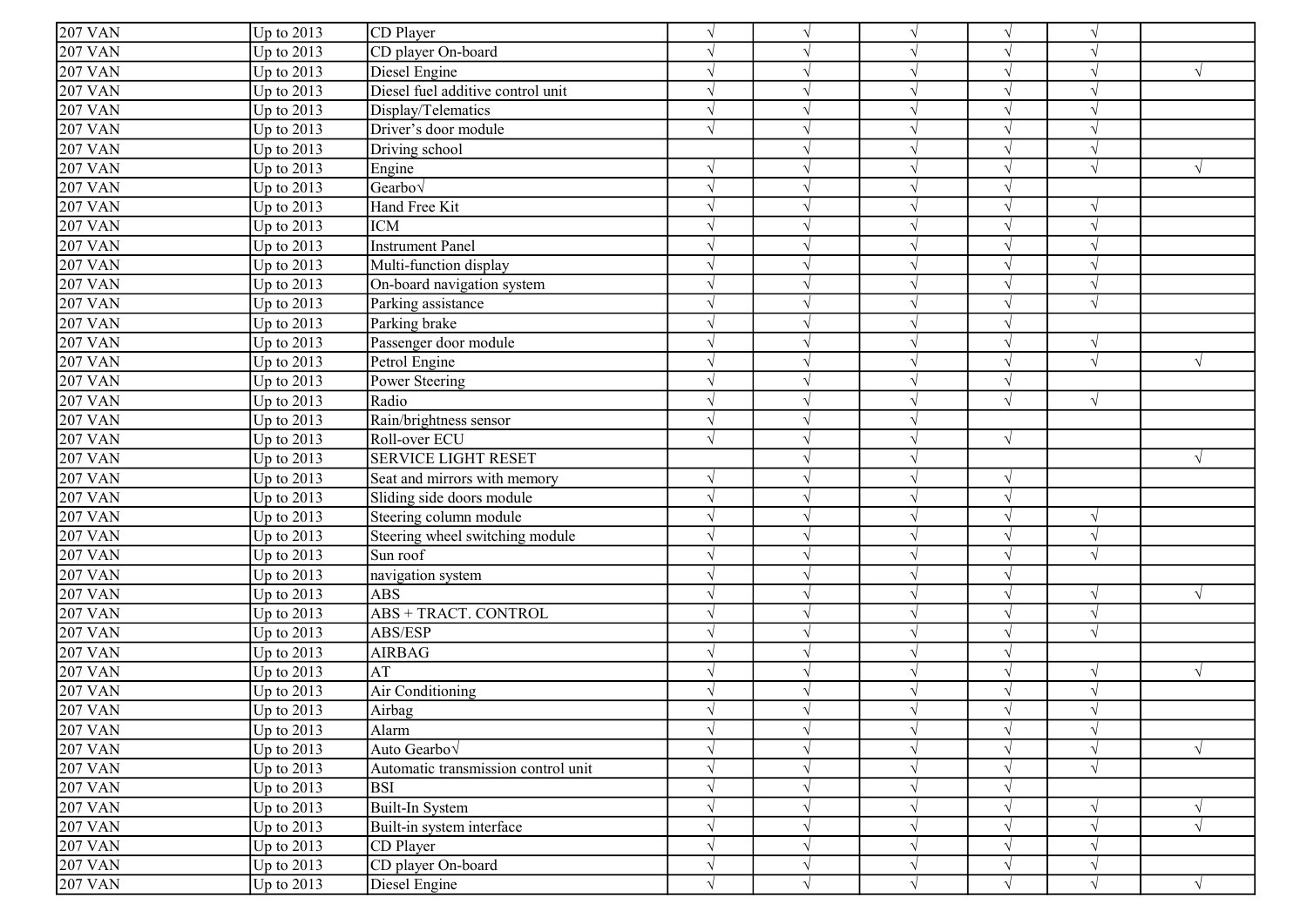| $207$ VAN         | Up to 2013   | Diesel fuel additive control unit   | $\sqrt{ }$    | $\sqrt{ }$    |            | $\sqrt{ }$ | $\sqrt{ }$ |           |
|-------------------|--------------|-------------------------------------|---------------|---------------|------------|------------|------------|-----------|
| <b>207 VAN</b>    | Up to 2013   | Display/Telematics                  | $\sqrt{ }$    |               |            | V          |            |           |
| <b>207 VAN</b>    | Up to 2013   | Driver's door module                | $\sqrt{ }$    | $\gamma$      |            | $\sqrt{ }$ | $\sqrt{ }$ |           |
| <b>207 VAN</b>    | Up to 2013   | Driving school                      |               | $\gamma$      |            | $\sqrt{ }$ | $\sqrt{ }$ |           |
| <b>207 VAN</b>    | Up to 2013   | Engine                              | $\mathcal{L}$ | $\sqrt{ }$    |            | $\sqrt{ }$ | $\sqrt{ }$ |           |
| <b>207 VAN</b>    | Up to 2013   | Gearbov                             |               |               |            | $\sqrt{}$  |            |           |
| <b>207 VAN</b>    | Up to 2013   | Hand Free Kit                       | $\mathcal{N}$ | $\sqrt{ }$    |            | $\sqrt{ }$ | $\sqrt{ }$ |           |
| <b>207 VAN</b>    | Up to 2013   | <b>ICM</b>                          | $\mathcal{N}$ | $\sqrt{ }$    |            | $\sqrt{ }$ | $\sqrt{ }$ |           |
| <b>207 VAN</b>    | Up to 2013   | <b>Instrument Panel</b>             | $\sqrt{ }$    | $\sqrt{ }$    |            | $\sqrt{ }$ | $\sqrt{ }$ |           |
| <b>207 VAN</b>    | Up to 2013   | Multi-function display              | $\sqrt{ }$    | $\sqrt{ }$    |            | $\sqrt{ }$ | $\sqrt{ }$ |           |
| <b>207 VAN</b>    | Up to 2013   | On-board navigation system          | $\sqrt{ }$    | $\sqrt{ }$    |            | $\sqrt{ }$ | $\sqrt{ }$ |           |
| <b>207 VAN</b>    | Up to 2013   | Parking assistance                  | $\sqrt{ }$    | $\sqrt{ }$    |            | $\sqrt{ }$ | $\sqrt{ }$ |           |
| <b>207 VAN</b>    | Up to 2013   | Parking brake                       | $\mathcal{L}$ | $\sqrt{ }$    |            | $\sqrt{ }$ |            |           |
| <b>207 VAN</b>    | Up to 2013   | Passenger door module               | $\mathcal{L}$ | $\gamma$      |            | $\sqrt{ }$ | $\sqrt{}$  |           |
| <b>207 VAN</b>    | Up to 2013   | Petrol Engine                       | $\mathcal{N}$ | $\gamma$      |            | $\sqrt{ }$ | $\sqrt{}$  | V         |
| <b>207 VAN</b>    | Up to 2013   | Power Steering                      | $\mathcal{N}$ | $\gamma$      |            | $\sqrt{ }$ |            |           |
| <b>207 VAN</b>    | Up to 2013   | Radio                               | $\mathcal{L}$ | $\mathcal{L}$ |            | $\sqrt{ }$ | $\sqrt{ }$ |           |
| <b>207 VAN</b>    | Up to 2013   | Rain/brightness sensor              | $\sqrt{ }$    | $\mathcal{L}$ |            |            |            |           |
| <b>207 VAN</b>    | Up to 2013   | Roll-over ECU                       |               | $\gamma$      |            | $\sqrt{ }$ |            |           |
| <b>207 VAN</b>    | Up to 2013   | <b>SERVICE LIGHT RESET</b>          |               | $\sqrt{ }$    |            |            |            |           |
| <b>207 VAN</b>    | Up to 2013   | Seat and mirrors with memory        | $\sqrt{ }$    | $\sqrt{ }$    |            | $\sqrt{ }$ |            |           |
| <b>207 VAN</b>    | Up to 2013   | Sliding side doors module           | $\sqrt{ }$    | $\sqrt{ }$    |            | $\sqrt{ }$ |            |           |
| $\sqrt{207}$ VAN  | Up to 2013   | Steering column module              | $\sqrt{ }$    | $\mathcal{L}$ |            | $\sqrt{ }$ | $\sqrt{ }$ |           |
| <b>207 VAN</b>    | Up to 2013   | Steering wheel switching module     | $\sqrt{ }$    | $\sqrt{ }$    |            | $\sqrt{}$  | $\sqrt{ }$ |           |
| <b>207 VAN</b>    | Up to 2013   | Sun roof                            |               | $\mathcal{L}$ |            | $\sqrt{ }$ |            |           |
| <b>207 VAN</b>    | Up to 2013   | navigation system                   |               | $\gamma$      |            | $\sqrt{}$  |            |           |
| 207i              | Up to 2013   | ABS                                 | $\mathcal{L}$ | $\gamma$      |            | $\sqrt{}$  |            | V         |
| 207i              | Up to 2013   | <b>ABS + TRACT. CONTROL</b>         | $\mathcal{L}$ |               |            | $\sqrt{ }$ |            |           |
| $\overline{207i}$ | Up to 2013   | ABS/ESP                             | $\sqrt{ }$    | $\gamma$      |            | $\sqrt{ }$ | $\sqrt{ }$ |           |
| 207i              | Up to 2013   | <b>AIRBAG</b>                       | $\sqrt{ }$    | $\sqrt{ }$    |            | $\sqrt{ }$ |            |           |
| 207i              | Up to 2013   | AT                                  |               |               |            | $\sqrt{ }$ |            |           |
| $\overline{207i}$ | Up to 2013   | Air Conditioning                    | $\sqrt{}$     | $\sqrt{ }$    |            | $\sqrt{ }$ | $\sqrt{ }$ |           |
| 207i              | Up to 2013   | Airbag                              | $\mathcal{N}$ | $\mathcal{L}$ |            | $\sqrt{ }$ |            |           |
| 207i              | Up to 2013   | Alarm                               | $\mathcal{N}$ | $\gamma$      |            | $\sqrt{ }$ | $\sqrt{ }$ |           |
| $\overline{207i}$ | Up to 2013   | Auto Gearbov                        | $\sqrt{ }$    | $\mathcal{L}$ |            | $\sqrt{ }$ | $\sqrt{ }$ | $\sqrt{}$ |
| 207i              | $Up$ to 2013 | Automatic transmission control unit |               |               |            | $\sqrt{ }$ |            |           |
| 207i              | Up to 2013   | <b>BSI</b>                          | $\sqrt{ }$    | $\sqrt{ }$    |            | $\sqrt{ }$ |            |           |
| 207i              | Up to 2013   | Built-In System                     | $\sqrt{ }$    | $\sqrt{ }$    |            | $\sqrt{ }$ |            |           |
| $\overline{207i}$ | Up to 2013   | Built-in system interface           | $\mathcal{L}$ | $\sqrt{ }$    |            | $\sqrt{ }$ | $\sqrt{}$  |           |
| 207i              | Up to 2013   | CD Player                           | $\sqrt{ }$    | $\gamma$      |            | $\sqrt{ }$ | $\sqrt{}$  |           |
| 207i              | Up to 2013   | CD player On-board                  | $\sqrt{ }$    | $\sqrt{ }$    | $\sqrt{ }$ | $\sqrt{ }$ | $\sqrt{ }$ |           |
| $\overline{207i}$ | Up to 2013   | Diesel Engine                       | $\sqrt{ }$    | $\sqrt{ }$    |            | $\sqrt{ }$ | $\sqrt{ }$ |           |
| $\overline{207i}$ | Up to 2013   | Diesel fuel additive control unit   | $\sqrt{ }$    | $\sqrt{ }$    |            | $\sqrt{ }$ | $\sqrt{}$  |           |
| 207i              | Up to 2013   | Display/Telematics                  | $\sqrt{ }$    | $\sqrt{ }$    |            | $\sqrt{}$  | $\sqrt{ }$ |           |
| 207i              | Up to $2013$ | Driver's door module                | $\sqrt{}$     | $\sqrt{ }$    | $\sqrt{}$  | $\sqrt{ }$ | $\sqrt{}$  |           |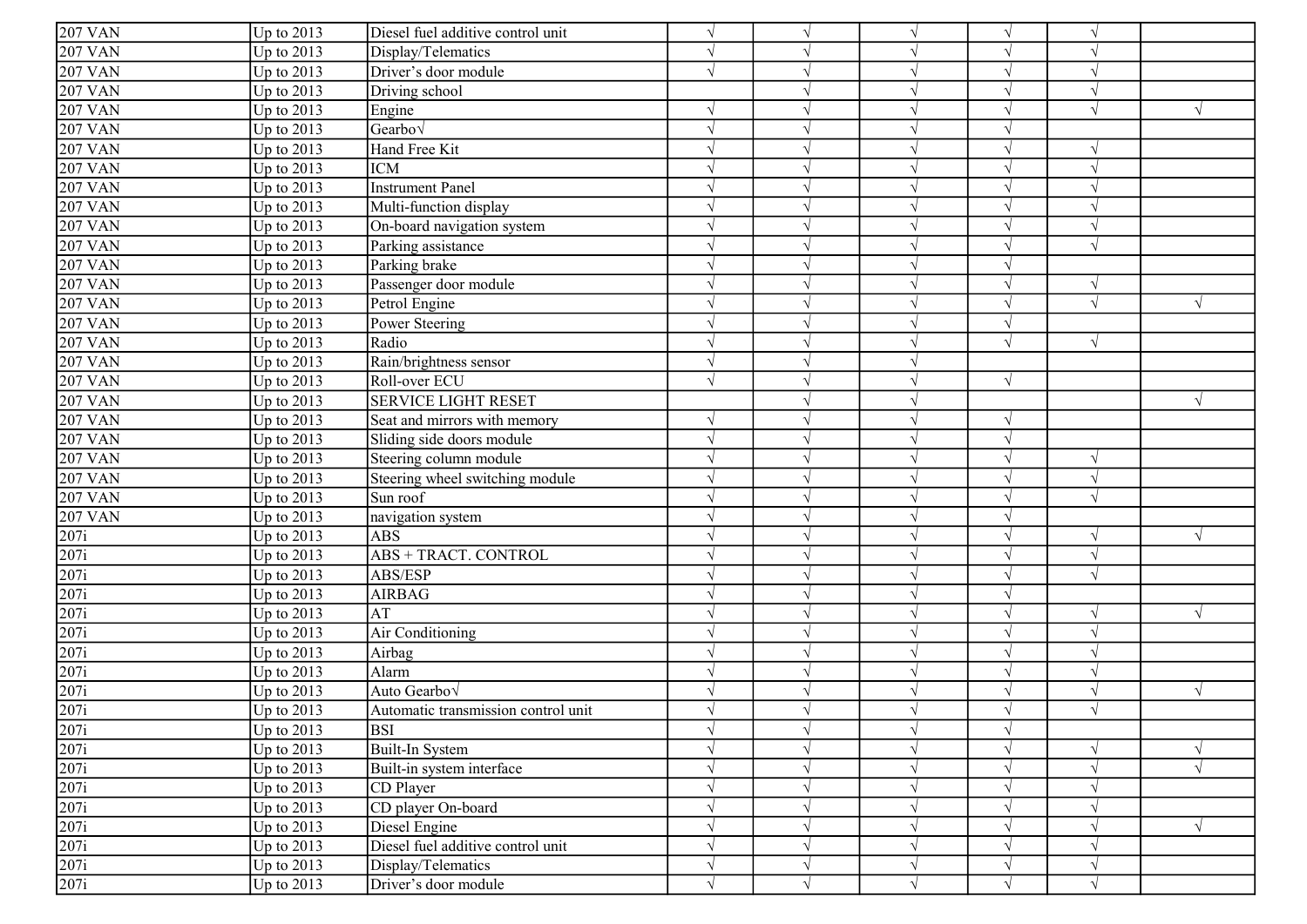| 207i              | Up to 2013   | Driving school                      |               | $\sqrt{ }$    | $\gamma$   | V          | $\gamma$                 |            |
|-------------------|--------------|-------------------------------------|---------------|---------------|------------|------------|--------------------------|------------|
| 207i              | Up to 2013   | Engine                              | $\mathcal{L}$ | $\gamma$      | N          | V          | $\sqrt{ }$               |            |
| 207i              | Up to 2013   | $\vert$ Gearbo $\sqrt$              | $\sqrt{ }$    |               | $\sqrt{ }$ | $\sqrt{ }$ |                          |            |
| 207i              | Up to 2013   | Hand Free Kit                       | $\mathcal{L}$ |               |            | $\sqrt{}$  | $\gamma$                 |            |
| 207i              | Up to $2013$ | <b>ICM</b>                          |               |               |            | $\sqrt{}$  | $\gamma$                 |            |
| 207i              | Up to 2013   | <b>Instrument Panel</b>             |               |               |            | $\sqrt{ }$ |                          |            |
| 207i              | Up to 2013   | Multi-function display              | $\mathcal{N}$ | $\sqrt{ }$    |            | $\sqrt{ }$ |                          |            |
| 207i              | Up to 2013   | On-board navigation system          | $\mathcal{N}$ | $\mathcal{L}$ | $\sqrt{ }$ | $\sqrt{ }$ | $\gamma$                 |            |
| 207i              | Up to 2013   | Parking assistance                  | $\mathcal{N}$ | $\gamma$      | $\gamma$   | $\sqrt{ }$ | $\sqrt{ }$               |            |
| $\overline{207i}$ | Up to 2013   | Parking brake                       | $\sqrt{ }$    | $\sqrt{ }$    |            | $\sqrt{ }$ |                          |            |
| 207i              | Up to 2013   | Passenger door module               | $\sqrt{ }$    | $\mathcal{L}$ |            | $\sqrt{}$  | $\gamma$                 |            |
| 207i              | Up to 2013   | Petrol Engine                       |               |               |            | $\sqrt{ }$ | $\overline{\mathcal{N}}$ |            |
| 207i              | Up to 2013   | Power Steering                      |               |               |            | V          |                          |            |
| 207i              | Up to 2013   | Radio                               | $\mathcal{L}$ |               | N          | $\sqrt{ }$ | $\sqrt{ }$               |            |
| 207i              | Up to 2013   | Rain/brightness sensor              | $\mathcal{N}$ |               | N          |            |                          |            |
| $\overline{207i}$ | Up to 2013   | Roll-over ECU                       | $\sqrt{ }$    | $\gamma$      |            | $\sqrt{ }$ |                          |            |
| 207i              | Up to 2013   | <b>SERVICE LIGHT RESET</b>          |               | $\mathcal{L}$ |            |            |                          |            |
| 207i              | Up to 2013   | Seat and mirrors with memory        | $\mathcal{N}$ |               |            | V          |                          |            |
| 207i              | Up to 2013   | Sliding side doors module           | $\mathcal{N}$ | $\sqrt{ }$    |            | V          |                          |            |
| 207i              | Up to 2013   | Steering column module              | $\mathcal{N}$ | $\sqrt{ }$    | $\sqrt{ }$ | $\sqrt{ }$ | $\sqrt{ }$               |            |
| 207i              | Up to 2013   | Steering wheel switching module     | $\sqrt{ }$    | $\sqrt{ }$    | $\sqrt{ }$ | $\sqrt{ }$ | $\sqrt{ }$               |            |
| $\overline{207i}$ | Up to $2013$ | Sun roof                            | $\mathcal{N}$ | $\mathcal{L}$ | $\sqrt{ }$ | $\sqrt{ }$ | $\overline{\mathcal{N}}$ |            |
| 207i              | Up to 2013   | navigation system                   | $\sqrt{ }$    | $\sqrt{ }$    | $\sqrt{ }$ | $\sqrt{ }$ |                          |            |
| 207i              | Up to 2013   | <b>ABS</b>                          | $\mathcal{L}$ | $\mathcal{L}$ |            | $\sqrt{ }$ | $\mathcal{L}$            |            |
| $\overline{207i}$ | Up to 2013   | ABS + TRACT. CONTROL                | $\mathcal{L}$ |               |            | $\sqrt{}$  | $\gamma$                 |            |
| 207i              | Up to 2013   | ABS/ESP                             | $\mathcal{L}$ |               |            | $\sqrt{}$  |                          |            |
| 207i              | Up to 2013   | <b>AIRBAG</b>                       | $\mathcal{N}$ |               | $\gamma$   | $\sqrt{}$  |                          |            |
| 207i              | Up to 2013   | AT                                  | $\mathcal{N}$ |               | $\sqrt{ }$ | $\sqrt{ }$ | $\gamma$                 |            |
| 207i              | Up to 2013   | Air Conditioning                    | $\mathcal{L}$ | $\mathcal{L}$ |            | $\sqrt{}$  | $\mathcal{N}$            |            |
| 207i              | Up to 2013   | Airbag                              |               |               |            | V          |                          |            |
| 207i              | Up to 2013   | Alarm                               | $\mathcal{N}$ | $\sqrt{ }$    |            | $\sqrt{}$  | $\sqrt{2}$               |            |
| 207i              | Up to 2013   | Auto Gearbov                        | $\mathcal{N}$ | $\sqrt{ }$    |            | $\sqrt{ }$ | $\sqrt{2}$               |            |
| 207i              | Up to 2013   | Automatic transmission control unit | $\sqrt{}$     | $\sqrt{ }$    | $\sqrt{ }$ | $\sqrt{ }$ | $\sqrt{2}$               |            |
| 207i              | Up to 2013   | <b>BSI</b>                          | $\sqrt{ }$    | $\sqrt{ }$    | $\sqrt{ }$ | $\sqrt{ }$ |                          |            |
| $\overline{207i}$ | Up to 2013   | Built-In System                     | $\sqrt{ }$    | $\sqrt{ }$    | $\gamma$   | $\sqrt{ }$ | $\gamma$                 |            |
| 207i              | Up to 2013   | Built-in system interface           |               |               |            |            |                          |            |
| $\overline{207i}$ | Up to 2013   | CD Player                           | $\sqrt{ }$    | $\sqrt{ }$    | $\sqrt{ }$ | $\sqrt{}$  | $\sqrt{}$                |            |
| $\overline{207i}$ | Up to 2013   | CD player On-board                  | $\sqrt{ }$    | $\sqrt{ }$    | $\sqrt{ }$ | $\sqrt{}$  | $\sqrt{ }$               |            |
| 207i              | Up to 2013   | Diesel Engine                       | $\sqrt{ }$    | $\sqrt{ }$    | $\sqrt{ }$ | $\sqrt{}$  | $\sqrt{ }$               | $\sqrt{ }$ |
| $\overline{207i}$ | Up to 2013   | Diesel fuel additive control unit   | $\sqrt{ }$    | $\gamma$      | $\sqrt{ }$ | $\sqrt{ }$ | $\gamma$                 |            |
| $\overline{207i}$ | Up to 2013   | Display/Telematics                  | $\sqrt{ }$    | $\sqrt{ }$    | $\sqrt{ }$ | $\sqrt{ }$ | $\gamma$                 |            |
| 207i              | Up to 2013   | Driver's door module                | $\sqrt{ }$    | $\sqrt{ }$    | $\sqrt{ }$ | $\sqrt{}$  | $\mathcal{N}$            |            |
| $\overline{207i}$ | Up to 2013   | Driving school                      |               | $\sqrt{ }$    | $\sqrt{}$  | $\sqrt{}$  | $\gamma$                 |            |
| $\overline{207i}$ | Up to 2013   | Engine                              | $\sqrt{}$     | $\sqrt{ }$    | $\sqrt{ }$ | $\sqrt{}$  | $\sqrt{}$                | $\sqrt{ }$ |
| $\overline{207i}$ | Up to 2013   | Gearbo $\sqrt$                      | $\sqrt{ }$    | $\sqrt{ }$    | $\sqrt{ }$ | $\sqrt{ }$ |                          |            |
|                   |              |                                     |               |               |            |            |                          |            |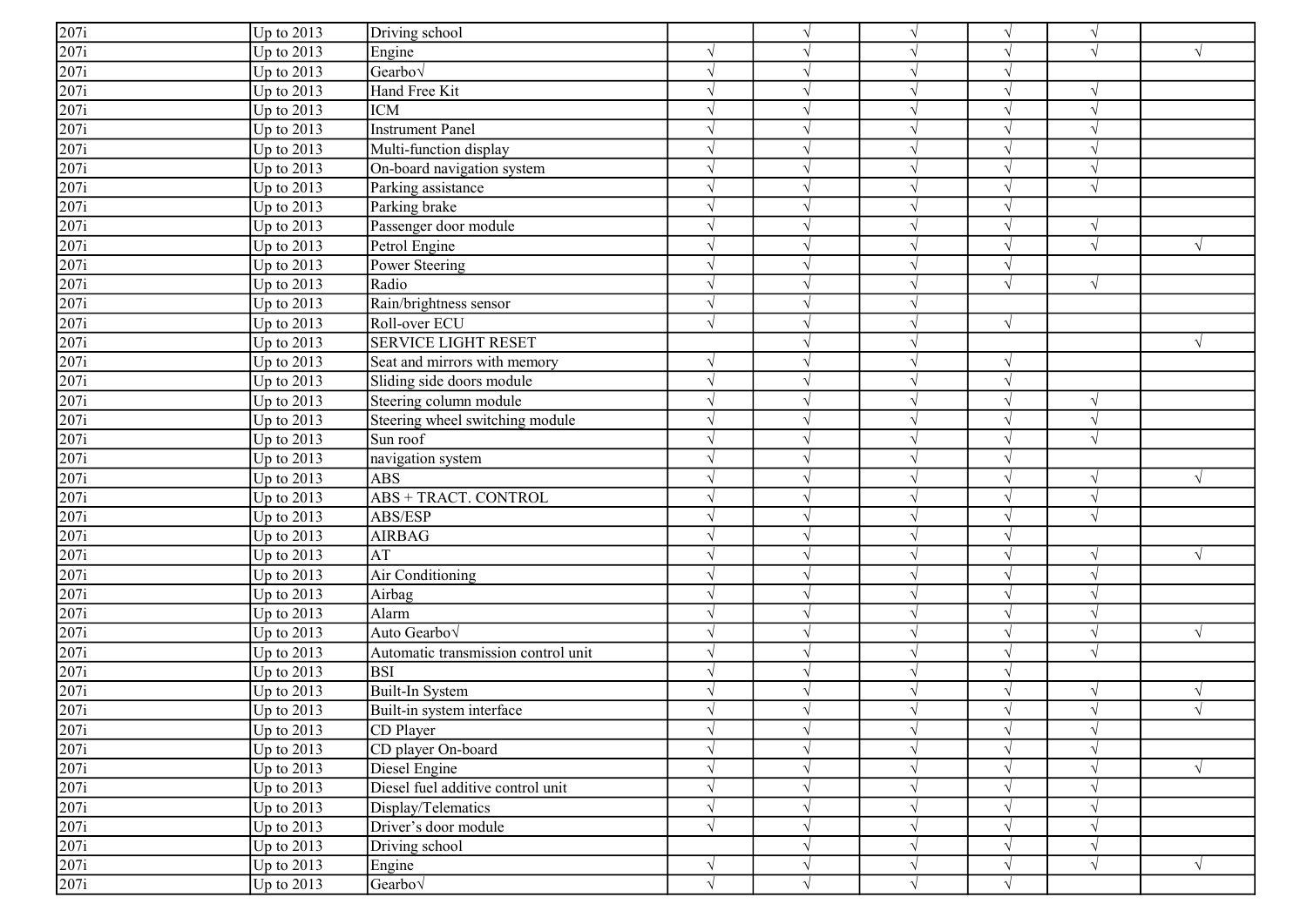| $\overline{207i}$<br>Up to 2013<br><b>ICM</b><br>V<br>$\gamma$<br>$\boldsymbol{\mathcal{A}}$<br>207i<br>Up to 2013<br><b>Instrument Panel</b><br>$\sqrt{ }$<br>$\gamma$<br>$\lambda$<br>$\overline{207i}$<br>Up to $2013$<br>Multi-function display<br>$\sqrt{ }$<br>$\mathcal{L}$<br>$\overline{207i}$<br>Up to $2013$<br>On-board navigation system<br>V<br>$\sqrt{ }$<br>$\gamma$<br>$\overline{207i}$<br>Up to 2013<br>Parking assistance<br>$\sqrt{ }$<br>V<br>$\overline{207i}$<br>Up to 2013<br>Parking brake<br>$\sqrt{ }$<br>V<br>$\overline{207i}$<br>Up to $2013$<br>Passenger door module<br>$\sqrt{ }$<br>$\sqrt{ }$<br>$\sqrt{ }$<br>$\mathcal{N}$<br>$\frac{\frac{1}{207i}}{\frac{207i}{207i}}$<br>Up to 2013<br>Petrol Engine<br>$\sqrt{ }$<br>$\sqrt{ }$<br>$\sqrt{ }$<br>$\sqrt{ }$<br>Up to 2013<br>Power Steering<br>$\sqrt{ }$<br>$\mathcal{L}$<br>$\sqrt{ }$<br>Up to 2013<br>$\sqrt{}$<br>Radio<br>$\sqrt{ }$<br>$\sqrt{ }$<br>$\mathcal{N}$<br>Up to 2013<br>Rain/brightness sensor<br>$\sqrt{ }$<br>$\lambda$<br>Roll-over ECU<br>Up to 2013<br>$\sqrt{ }$<br>$\sqrt{ }$<br>$\overline{207i}$<br>Up to 2013<br><b>SERVICE LIGHT RESET</b><br>V<br>Up to 2013<br>Seat and mirrors with memory<br>$\gamma$<br>$\sqrt{}$<br>Up to 2013<br>Sliding side doors module<br>$\sqrt{}$<br>$\gamma$<br>Up to $2013$<br>Steering column module<br>$\sqrt{}$<br>$\sqrt{ }$<br>$\sqrt{ }$<br>$\sqrt{ }$<br>Up to $2013$<br>Steering wheel switching module<br>V<br>$\mathcal{L}$<br>Up to $2013$<br>Sun roof<br>$\sqrt{ }$<br>$\sqrt{ }$<br>V<br>Up to 2013<br>$\sqrt{}$<br>$\sqrt{ }$<br>navigation system<br>$\sqrt{ }$<br>$\frac{306}{306}$ $\frac{306}{306}$ $\frac{306}{306}$<br>Up to $2013$<br><b>ABS</b><br>$\sqrt{ }$<br>$\sqrt{ }$<br>$\gamma$<br>$\sqrt{ }$<br>Up to $2013$<br><b>ABS + TRACT. CONTROL</b><br>$\sqrt{ }$<br>$\sqrt{ }$<br>$\sqrt{ }$<br>$\sqrt{ }$<br>Up to 2013<br>ABS/ESP<br>$\sqrt{}$<br>$\sqrt{ }$<br>$\sqrt{ }$<br>$\sqrt{ }$<br>Up to 2013<br><b>AIRBAG</b><br>$\sqrt{ }$<br>$\gamma$<br>$\lambda$<br>Up to 2013<br>AT<br>$\sqrt{ }$<br>$\sqrt{ }$<br>$\sqrt{ }$<br>$\mathcal{N}$<br>306<br>Up to 2013<br>Air Conditioning<br>$\sqrt{ }$<br>V<br>$\gamma$<br>$\lambda$<br>$\frac{306}{306}$<br>Up to 2013<br>Airbag<br>V<br>$\gamma$<br>$\boldsymbol{\mathcal{A}}$<br>Up to 2013<br>Alarm<br>$\sqrt{ }$<br>$\sqrt{ }$<br>$\mathcal{L}$<br>$\lambda$<br>306<br>Up to $2013$<br>Auto Gearbo√<br>$\sqrt{ }$<br>$\sqrt{ }$<br>$\sqrt{ }$<br>$\sqrt{ }$<br>$\mathcal{N}$<br>306<br>Up to $2013$<br>Automatic transmission control unit<br>$\mathcal{L}$<br>V<br>306<br>Up to 2013<br><b>BSI</b><br>$\sqrt{ }$<br>$\sqrt{ }$<br>$\mathcal{N}$<br>Up to 2013<br>Built-In System<br>$\sqrt{ }$<br>V<br>$\sqrt{ }$<br>$\mathcal{N}$<br>306<br>Up to 2013<br>Built-in system interface<br>$\sqrt{ }$<br>$\sqrt{ }$<br>$\sqrt{ }$<br>$\mathcal{N}$<br>$\frac{306}{306}$<br>$\frac{306}{306}$<br>Up to 2013<br>CD Player<br>$\sqrt{ }$<br>$\sqrt{ }$<br>$\sqrt{ }$<br>$\sqrt{ }$<br>Up to 2013<br>CD player On-board<br>$\sqrt{ }$<br>$\sqrt{ }$<br>$\sqrt{ }$<br>$\mathcal{N}$<br>Diesel Engine<br>Up to 2013<br>$\frac{306}{306}$ $\frac{306}{306}$ $\frac{306}{306}$<br>Up to $2013$<br>Diesel fuel additive control unit<br>$\sqrt{}$<br>$\sqrt{ }$<br>$\sqrt{ }$<br>$\sqrt{ }$<br>$\sqrt{}$<br>Up to 2013<br>Display/Telematics<br>$\sqrt{ }$<br>$\sqrt{ }$<br>$\sqrt{ }$<br>$\sqrt{ }$<br>Up to 2013<br>Driver's door module<br>$\sqrt{ }$<br>V<br>$\sqrt{ }$<br>$\mathcal{N}$<br>Up to 2013<br>Driving school<br>$\sqrt{ }$<br>$\sqrt{ }$<br>$\mathcal{L}$<br>Up to $2013$<br>Engine<br>$\sqrt{ }$<br>$\sqrt{ }$<br>$\sqrt{ }$<br>$\sqrt{ }$<br>$\mathcal{N}$<br>306<br>Up to $2013$<br>Gearbo $\sqrt$<br>$\sqrt{}$<br>$\sqrt{ }$<br>306<br>Hand Free Kit<br>Up to $2013$<br>$\sqrt{}$<br>$\sqrt{ }$<br>$\gamma$<br>306<br>Up to $2013$<br><b>ICM</b><br>$\sqrt{}$<br>$\sqrt{}$<br>$\sqrt{ }$<br>$\sqrt{ }$<br>$\sqrt{}$<br>$\sqrt{}$<br>$\sqrt{}$<br>$\sqrt{ }$<br>$\sqrt{ }$ |                   |              |                         |            |            |            |            |  |
|------------------------------------------------------------------------------------------------------------------------------------------------------------------------------------------------------------------------------------------------------------------------------------------------------------------------------------------------------------------------------------------------------------------------------------------------------------------------------------------------------------------------------------------------------------------------------------------------------------------------------------------------------------------------------------------------------------------------------------------------------------------------------------------------------------------------------------------------------------------------------------------------------------------------------------------------------------------------------------------------------------------------------------------------------------------------------------------------------------------------------------------------------------------------------------------------------------------------------------------------------------------------------------------------------------------------------------------------------------------------------------------------------------------------------------------------------------------------------------------------------------------------------------------------------------------------------------------------------------------------------------------------------------------------------------------------------------------------------------------------------------------------------------------------------------------------------------------------------------------------------------------------------------------------------------------------------------------------------------------------------------------------------------------------------------------------------------------------------------------------------------------------------------------------------------------------------------------------------------------------------------------------------------------------------------------------------------------------------------------------------------------------------------------------------------------------------------------------------------------------------------------------------------------------------------------------------------------------------------------------------------------------------------------------------------------------------------------------------------------------------------------------------------------------------------------------------------------------------------------------------------------------------------------------------------------------------------------------------------------------------------------------------------------------------------------------------------------------------------------------------------------------------------------------------------------------------------------------------------------------------------------------------------------------------------------------------------------------------------------------------------------------------------------------------------------------------------------------------------------------------------------------------------------------------------------------------------------------------------------------------------------------------------------------------------------------------------------------------------------------------------------------------------------------------------------------------------------------------------------------------------------------------------------------------------------------------------------------------------------------------------------------|-------------------|--------------|-------------------------|------------|------------|------------|------------|--|
|                                                                                                                                                                                                                                                                                                                                                                                                                                                                                                                                                                                                                                                                                                                                                                                                                                                                                                                                                                                                                                                                                                                                                                                                                                                                                                                                                                                                                                                                                                                                                                                                                                                                                                                                                                                                                                                                                                                                                                                                                                                                                                                                                                                                                                                                                                                                                                                                                                                                                                                                                                                                                                                                                                                                                                                                                                                                                                                                                                                                                                                                                                                                                                                                                                                                                                                                                                                                                                                                                                                                                                                                                                                                                                                                                                                                                                                                                                                                                                                                                        | $\overline{207i}$ | Up to $2013$ | Hand Free Kit           | $\sqrt{ }$ | $\sqrt{ }$ | $\sqrt{ }$ | $\sqrt{ }$ |  |
|                                                                                                                                                                                                                                                                                                                                                                                                                                                                                                                                                                                                                                                                                                                                                                                                                                                                                                                                                                                                                                                                                                                                                                                                                                                                                                                                                                                                                                                                                                                                                                                                                                                                                                                                                                                                                                                                                                                                                                                                                                                                                                                                                                                                                                                                                                                                                                                                                                                                                                                                                                                                                                                                                                                                                                                                                                                                                                                                                                                                                                                                                                                                                                                                                                                                                                                                                                                                                                                                                                                                                                                                                                                                                                                                                                                                                                                                                                                                                                                                                        |                   |              |                         |            |            |            |            |  |
|                                                                                                                                                                                                                                                                                                                                                                                                                                                                                                                                                                                                                                                                                                                                                                                                                                                                                                                                                                                                                                                                                                                                                                                                                                                                                                                                                                                                                                                                                                                                                                                                                                                                                                                                                                                                                                                                                                                                                                                                                                                                                                                                                                                                                                                                                                                                                                                                                                                                                                                                                                                                                                                                                                                                                                                                                                                                                                                                                                                                                                                                                                                                                                                                                                                                                                                                                                                                                                                                                                                                                                                                                                                                                                                                                                                                                                                                                                                                                                                                                        |                   |              |                         |            |            |            |            |  |
|                                                                                                                                                                                                                                                                                                                                                                                                                                                                                                                                                                                                                                                                                                                                                                                                                                                                                                                                                                                                                                                                                                                                                                                                                                                                                                                                                                                                                                                                                                                                                                                                                                                                                                                                                                                                                                                                                                                                                                                                                                                                                                                                                                                                                                                                                                                                                                                                                                                                                                                                                                                                                                                                                                                                                                                                                                                                                                                                                                                                                                                                                                                                                                                                                                                                                                                                                                                                                                                                                                                                                                                                                                                                                                                                                                                                                                                                                                                                                                                                                        |                   |              |                         |            |            |            |            |  |
|                                                                                                                                                                                                                                                                                                                                                                                                                                                                                                                                                                                                                                                                                                                                                                                                                                                                                                                                                                                                                                                                                                                                                                                                                                                                                                                                                                                                                                                                                                                                                                                                                                                                                                                                                                                                                                                                                                                                                                                                                                                                                                                                                                                                                                                                                                                                                                                                                                                                                                                                                                                                                                                                                                                                                                                                                                                                                                                                                                                                                                                                                                                                                                                                                                                                                                                                                                                                                                                                                                                                                                                                                                                                                                                                                                                                                                                                                                                                                                                                                        |                   |              |                         |            |            |            |            |  |
|                                                                                                                                                                                                                                                                                                                                                                                                                                                                                                                                                                                                                                                                                                                                                                                                                                                                                                                                                                                                                                                                                                                                                                                                                                                                                                                                                                                                                                                                                                                                                                                                                                                                                                                                                                                                                                                                                                                                                                                                                                                                                                                                                                                                                                                                                                                                                                                                                                                                                                                                                                                                                                                                                                                                                                                                                                                                                                                                                                                                                                                                                                                                                                                                                                                                                                                                                                                                                                                                                                                                                                                                                                                                                                                                                                                                                                                                                                                                                                                                                        |                   |              |                         |            |            |            |            |  |
|                                                                                                                                                                                                                                                                                                                                                                                                                                                                                                                                                                                                                                                                                                                                                                                                                                                                                                                                                                                                                                                                                                                                                                                                                                                                                                                                                                                                                                                                                                                                                                                                                                                                                                                                                                                                                                                                                                                                                                                                                                                                                                                                                                                                                                                                                                                                                                                                                                                                                                                                                                                                                                                                                                                                                                                                                                                                                                                                                                                                                                                                                                                                                                                                                                                                                                                                                                                                                                                                                                                                                                                                                                                                                                                                                                                                                                                                                                                                                                                                                        |                   |              |                         |            |            |            |            |  |
|                                                                                                                                                                                                                                                                                                                                                                                                                                                                                                                                                                                                                                                                                                                                                                                                                                                                                                                                                                                                                                                                                                                                                                                                                                                                                                                                                                                                                                                                                                                                                                                                                                                                                                                                                                                                                                                                                                                                                                                                                                                                                                                                                                                                                                                                                                                                                                                                                                                                                                                                                                                                                                                                                                                                                                                                                                                                                                                                                                                                                                                                                                                                                                                                                                                                                                                                                                                                                                                                                                                                                                                                                                                                                                                                                                                                                                                                                                                                                                                                                        |                   |              |                         |            |            |            |            |  |
|                                                                                                                                                                                                                                                                                                                                                                                                                                                                                                                                                                                                                                                                                                                                                                                                                                                                                                                                                                                                                                                                                                                                                                                                                                                                                                                                                                                                                                                                                                                                                                                                                                                                                                                                                                                                                                                                                                                                                                                                                                                                                                                                                                                                                                                                                                                                                                                                                                                                                                                                                                                                                                                                                                                                                                                                                                                                                                                                                                                                                                                                                                                                                                                                                                                                                                                                                                                                                                                                                                                                                                                                                                                                                                                                                                                                                                                                                                                                                                                                                        |                   |              |                         |            |            |            |            |  |
|                                                                                                                                                                                                                                                                                                                                                                                                                                                                                                                                                                                                                                                                                                                                                                                                                                                                                                                                                                                                                                                                                                                                                                                                                                                                                                                                                                                                                                                                                                                                                                                                                                                                                                                                                                                                                                                                                                                                                                                                                                                                                                                                                                                                                                                                                                                                                                                                                                                                                                                                                                                                                                                                                                                                                                                                                                                                                                                                                                                                                                                                                                                                                                                                                                                                                                                                                                                                                                                                                                                                                                                                                                                                                                                                                                                                                                                                                                                                                                                                                        |                   |              |                         |            |            |            |            |  |
|                                                                                                                                                                                                                                                                                                                                                                                                                                                                                                                                                                                                                                                                                                                                                                                                                                                                                                                                                                                                                                                                                                                                                                                                                                                                                                                                                                                                                                                                                                                                                                                                                                                                                                                                                                                                                                                                                                                                                                                                                                                                                                                                                                                                                                                                                                                                                                                                                                                                                                                                                                                                                                                                                                                                                                                                                                                                                                                                                                                                                                                                                                                                                                                                                                                                                                                                                                                                                                                                                                                                                                                                                                                                                                                                                                                                                                                                                                                                                                                                                        |                   |              |                         |            |            |            |            |  |
|                                                                                                                                                                                                                                                                                                                                                                                                                                                                                                                                                                                                                                                                                                                                                                                                                                                                                                                                                                                                                                                                                                                                                                                                                                                                                                                                                                                                                                                                                                                                                                                                                                                                                                                                                                                                                                                                                                                                                                                                                                                                                                                                                                                                                                                                                                                                                                                                                                                                                                                                                                                                                                                                                                                                                                                                                                                                                                                                                                                                                                                                                                                                                                                                                                                                                                                                                                                                                                                                                                                                                                                                                                                                                                                                                                                                                                                                                                                                                                                                                        |                   |              |                         |            |            |            |            |  |
|                                                                                                                                                                                                                                                                                                                                                                                                                                                                                                                                                                                                                                                                                                                                                                                                                                                                                                                                                                                                                                                                                                                                                                                                                                                                                                                                                                                                                                                                                                                                                                                                                                                                                                                                                                                                                                                                                                                                                                                                                                                                                                                                                                                                                                                                                                                                                                                                                                                                                                                                                                                                                                                                                                                                                                                                                                                                                                                                                                                                                                                                                                                                                                                                                                                                                                                                                                                                                                                                                                                                                                                                                                                                                                                                                                                                                                                                                                                                                                                                                        |                   |              |                         |            |            |            |            |  |
|                                                                                                                                                                                                                                                                                                                                                                                                                                                                                                                                                                                                                                                                                                                                                                                                                                                                                                                                                                                                                                                                                                                                                                                                                                                                                                                                                                                                                                                                                                                                                                                                                                                                                                                                                                                                                                                                                                                                                                                                                                                                                                                                                                                                                                                                                                                                                                                                                                                                                                                                                                                                                                                                                                                                                                                                                                                                                                                                                                                                                                                                                                                                                                                                                                                                                                                                                                                                                                                                                                                                                                                                                                                                                                                                                                                                                                                                                                                                                                                                                        |                   |              |                         |            |            |            |            |  |
|                                                                                                                                                                                                                                                                                                                                                                                                                                                                                                                                                                                                                                                                                                                                                                                                                                                                                                                                                                                                                                                                                                                                                                                                                                                                                                                                                                                                                                                                                                                                                                                                                                                                                                                                                                                                                                                                                                                                                                                                                                                                                                                                                                                                                                                                                                                                                                                                                                                                                                                                                                                                                                                                                                                                                                                                                                                                                                                                                                                                                                                                                                                                                                                                                                                                                                                                                                                                                                                                                                                                                                                                                                                                                                                                                                                                                                                                                                                                                                                                                        | $\overline{207i}$ |              |                         |            |            |            |            |  |
|                                                                                                                                                                                                                                                                                                                                                                                                                                                                                                                                                                                                                                                                                                                                                                                                                                                                                                                                                                                                                                                                                                                                                                                                                                                                                                                                                                                                                                                                                                                                                                                                                                                                                                                                                                                                                                                                                                                                                                                                                                                                                                                                                                                                                                                                                                                                                                                                                                                                                                                                                                                                                                                                                                                                                                                                                                                                                                                                                                                                                                                                                                                                                                                                                                                                                                                                                                                                                                                                                                                                                                                                                                                                                                                                                                                                                                                                                                                                                                                                                        | $\overline{207i}$ |              |                         |            |            |            |            |  |
|                                                                                                                                                                                                                                                                                                                                                                                                                                                                                                                                                                                                                                                                                                                                                                                                                                                                                                                                                                                                                                                                                                                                                                                                                                                                                                                                                                                                                                                                                                                                                                                                                                                                                                                                                                                                                                                                                                                                                                                                                                                                                                                                                                                                                                                                                                                                                                                                                                                                                                                                                                                                                                                                                                                                                                                                                                                                                                                                                                                                                                                                                                                                                                                                                                                                                                                                                                                                                                                                                                                                                                                                                                                                                                                                                                                                                                                                                                                                                                                                                        | 207i              |              |                         |            |            |            |            |  |
|                                                                                                                                                                                                                                                                                                                                                                                                                                                                                                                                                                                                                                                                                                                                                                                                                                                                                                                                                                                                                                                                                                                                                                                                                                                                                                                                                                                                                                                                                                                                                                                                                                                                                                                                                                                                                                                                                                                                                                                                                                                                                                                                                                                                                                                                                                                                                                                                                                                                                                                                                                                                                                                                                                                                                                                                                                                                                                                                                                                                                                                                                                                                                                                                                                                                                                                                                                                                                                                                                                                                                                                                                                                                                                                                                                                                                                                                                                                                                                                                                        | 207i              |              |                         |            |            |            |            |  |
|                                                                                                                                                                                                                                                                                                                                                                                                                                                                                                                                                                                                                                                                                                                                                                                                                                                                                                                                                                                                                                                                                                                                                                                                                                                                                                                                                                                                                                                                                                                                                                                                                                                                                                                                                                                                                                                                                                                                                                                                                                                                                                                                                                                                                                                                                                                                                                                                                                                                                                                                                                                                                                                                                                                                                                                                                                                                                                                                                                                                                                                                                                                                                                                                                                                                                                                                                                                                                                                                                                                                                                                                                                                                                                                                                                                                                                                                                                                                                                                                                        | $\overline{207i}$ |              |                         |            |            |            |            |  |
|                                                                                                                                                                                                                                                                                                                                                                                                                                                                                                                                                                                                                                                                                                                                                                                                                                                                                                                                                                                                                                                                                                                                                                                                                                                                                                                                                                                                                                                                                                                                                                                                                                                                                                                                                                                                                                                                                                                                                                                                                                                                                                                                                                                                                                                                                                                                                                                                                                                                                                                                                                                                                                                                                                                                                                                                                                                                                                                                                                                                                                                                                                                                                                                                                                                                                                                                                                                                                                                                                                                                                                                                                                                                                                                                                                                                                                                                                                                                                                                                                        | $\overline{207i}$ |              |                         |            |            |            |            |  |
|                                                                                                                                                                                                                                                                                                                                                                                                                                                                                                                                                                                                                                                                                                                                                                                                                                                                                                                                                                                                                                                                                                                                                                                                                                                                                                                                                                                                                                                                                                                                                                                                                                                                                                                                                                                                                                                                                                                                                                                                                                                                                                                                                                                                                                                                                                                                                                                                                                                                                                                                                                                                                                                                                                                                                                                                                                                                                                                                                                                                                                                                                                                                                                                                                                                                                                                                                                                                                                                                                                                                                                                                                                                                                                                                                                                                                                                                                                                                                                                                                        |                   |              |                         |            |            |            |            |  |
|                                                                                                                                                                                                                                                                                                                                                                                                                                                                                                                                                                                                                                                                                                                                                                                                                                                                                                                                                                                                                                                                                                                                                                                                                                                                                                                                                                                                                                                                                                                                                                                                                                                                                                                                                                                                                                                                                                                                                                                                                                                                                                                                                                                                                                                                                                                                                                                                                                                                                                                                                                                                                                                                                                                                                                                                                                                                                                                                                                                                                                                                                                                                                                                                                                                                                                                                                                                                                                                                                                                                                                                                                                                                                                                                                                                                                                                                                                                                                                                                                        |                   |              |                         |            |            |            |            |  |
|                                                                                                                                                                                                                                                                                                                                                                                                                                                                                                                                                                                                                                                                                                                                                                                                                                                                                                                                                                                                                                                                                                                                                                                                                                                                                                                                                                                                                                                                                                                                                                                                                                                                                                                                                                                                                                                                                                                                                                                                                                                                                                                                                                                                                                                                                                                                                                                                                                                                                                                                                                                                                                                                                                                                                                                                                                                                                                                                                                                                                                                                                                                                                                                                                                                                                                                                                                                                                                                                                                                                                                                                                                                                                                                                                                                                                                                                                                                                                                                                                        |                   |              |                         |            |            |            |            |  |
|                                                                                                                                                                                                                                                                                                                                                                                                                                                                                                                                                                                                                                                                                                                                                                                                                                                                                                                                                                                                                                                                                                                                                                                                                                                                                                                                                                                                                                                                                                                                                                                                                                                                                                                                                                                                                                                                                                                                                                                                                                                                                                                                                                                                                                                                                                                                                                                                                                                                                                                                                                                                                                                                                                                                                                                                                                                                                                                                                                                                                                                                                                                                                                                                                                                                                                                                                                                                                                                                                                                                                                                                                                                                                                                                                                                                                                                                                                                                                                                                                        |                   |              |                         |            |            |            |            |  |
|                                                                                                                                                                                                                                                                                                                                                                                                                                                                                                                                                                                                                                                                                                                                                                                                                                                                                                                                                                                                                                                                                                                                                                                                                                                                                                                                                                                                                                                                                                                                                                                                                                                                                                                                                                                                                                                                                                                                                                                                                                                                                                                                                                                                                                                                                                                                                                                                                                                                                                                                                                                                                                                                                                                                                                                                                                                                                                                                                                                                                                                                                                                                                                                                                                                                                                                                                                                                                                                                                                                                                                                                                                                                                                                                                                                                                                                                                                                                                                                                                        |                   |              |                         |            |            |            |            |  |
|                                                                                                                                                                                                                                                                                                                                                                                                                                                                                                                                                                                                                                                                                                                                                                                                                                                                                                                                                                                                                                                                                                                                                                                                                                                                                                                                                                                                                                                                                                                                                                                                                                                                                                                                                                                                                                                                                                                                                                                                                                                                                                                                                                                                                                                                                                                                                                                                                                                                                                                                                                                                                                                                                                                                                                                                                                                                                                                                                                                                                                                                                                                                                                                                                                                                                                                                                                                                                                                                                                                                                                                                                                                                                                                                                                                                                                                                                                                                                                                                                        |                   |              |                         |            |            |            |            |  |
|                                                                                                                                                                                                                                                                                                                                                                                                                                                                                                                                                                                                                                                                                                                                                                                                                                                                                                                                                                                                                                                                                                                                                                                                                                                                                                                                                                                                                                                                                                                                                                                                                                                                                                                                                                                                                                                                                                                                                                                                                                                                                                                                                                                                                                                                                                                                                                                                                                                                                                                                                                                                                                                                                                                                                                                                                                                                                                                                                                                                                                                                                                                                                                                                                                                                                                                                                                                                                                                                                                                                                                                                                                                                                                                                                                                                                                                                                                                                                                                                                        |                   |              |                         |            |            |            |            |  |
|                                                                                                                                                                                                                                                                                                                                                                                                                                                                                                                                                                                                                                                                                                                                                                                                                                                                                                                                                                                                                                                                                                                                                                                                                                                                                                                                                                                                                                                                                                                                                                                                                                                                                                                                                                                                                                                                                                                                                                                                                                                                                                                                                                                                                                                                                                                                                                                                                                                                                                                                                                                                                                                                                                                                                                                                                                                                                                                                                                                                                                                                                                                                                                                                                                                                                                                                                                                                                                                                                                                                                                                                                                                                                                                                                                                                                                                                                                                                                                                                                        |                   |              |                         |            |            |            |            |  |
|                                                                                                                                                                                                                                                                                                                                                                                                                                                                                                                                                                                                                                                                                                                                                                                                                                                                                                                                                                                                                                                                                                                                                                                                                                                                                                                                                                                                                                                                                                                                                                                                                                                                                                                                                                                                                                                                                                                                                                                                                                                                                                                                                                                                                                                                                                                                                                                                                                                                                                                                                                                                                                                                                                                                                                                                                                                                                                                                                                                                                                                                                                                                                                                                                                                                                                                                                                                                                                                                                                                                                                                                                                                                                                                                                                                                                                                                                                                                                                                                                        |                   |              |                         |            |            |            |            |  |
|                                                                                                                                                                                                                                                                                                                                                                                                                                                                                                                                                                                                                                                                                                                                                                                                                                                                                                                                                                                                                                                                                                                                                                                                                                                                                                                                                                                                                                                                                                                                                                                                                                                                                                                                                                                                                                                                                                                                                                                                                                                                                                                                                                                                                                                                                                                                                                                                                                                                                                                                                                                                                                                                                                                                                                                                                                                                                                                                                                                                                                                                                                                                                                                                                                                                                                                                                                                                                                                                                                                                                                                                                                                                                                                                                                                                                                                                                                                                                                                                                        |                   |              |                         |            |            |            |            |  |
|                                                                                                                                                                                                                                                                                                                                                                                                                                                                                                                                                                                                                                                                                                                                                                                                                                                                                                                                                                                                                                                                                                                                                                                                                                                                                                                                                                                                                                                                                                                                                                                                                                                                                                                                                                                                                                                                                                                                                                                                                                                                                                                                                                                                                                                                                                                                                                                                                                                                                                                                                                                                                                                                                                                                                                                                                                                                                                                                                                                                                                                                                                                                                                                                                                                                                                                                                                                                                                                                                                                                                                                                                                                                                                                                                                                                                                                                                                                                                                                                                        |                   |              |                         |            |            |            |            |  |
|                                                                                                                                                                                                                                                                                                                                                                                                                                                                                                                                                                                                                                                                                                                                                                                                                                                                                                                                                                                                                                                                                                                                                                                                                                                                                                                                                                                                                                                                                                                                                                                                                                                                                                                                                                                                                                                                                                                                                                                                                                                                                                                                                                                                                                                                                                                                                                                                                                                                                                                                                                                                                                                                                                                                                                                                                                                                                                                                                                                                                                                                                                                                                                                                                                                                                                                                                                                                                                                                                                                                                                                                                                                                                                                                                                                                                                                                                                                                                                                                                        | 306               |              |                         |            |            |            |            |  |
|                                                                                                                                                                                                                                                                                                                                                                                                                                                                                                                                                                                                                                                                                                                                                                                                                                                                                                                                                                                                                                                                                                                                                                                                                                                                                                                                                                                                                                                                                                                                                                                                                                                                                                                                                                                                                                                                                                                                                                                                                                                                                                                                                                                                                                                                                                                                                                                                                                                                                                                                                                                                                                                                                                                                                                                                                                                                                                                                                                                                                                                                                                                                                                                                                                                                                                                                                                                                                                                                                                                                                                                                                                                                                                                                                                                                                                                                                                                                                                                                                        |                   |              |                         |            |            |            |            |  |
|                                                                                                                                                                                                                                                                                                                                                                                                                                                                                                                                                                                                                                                                                                                                                                                                                                                                                                                                                                                                                                                                                                                                                                                                                                                                                                                                                                                                                                                                                                                                                                                                                                                                                                                                                                                                                                                                                                                                                                                                                                                                                                                                                                                                                                                                                                                                                                                                                                                                                                                                                                                                                                                                                                                                                                                                                                                                                                                                                                                                                                                                                                                                                                                                                                                                                                                                                                                                                                                                                                                                                                                                                                                                                                                                                                                                                                                                                                                                                                                                                        |                   |              |                         |            |            |            |            |  |
|                                                                                                                                                                                                                                                                                                                                                                                                                                                                                                                                                                                                                                                                                                                                                                                                                                                                                                                                                                                                                                                                                                                                                                                                                                                                                                                                                                                                                                                                                                                                                                                                                                                                                                                                                                                                                                                                                                                                                                                                                                                                                                                                                                                                                                                                                                                                                                                                                                                                                                                                                                                                                                                                                                                                                                                                                                                                                                                                                                                                                                                                                                                                                                                                                                                                                                                                                                                                                                                                                                                                                                                                                                                                                                                                                                                                                                                                                                                                                                                                                        |                   |              |                         |            |            |            |            |  |
|                                                                                                                                                                                                                                                                                                                                                                                                                                                                                                                                                                                                                                                                                                                                                                                                                                                                                                                                                                                                                                                                                                                                                                                                                                                                                                                                                                                                                                                                                                                                                                                                                                                                                                                                                                                                                                                                                                                                                                                                                                                                                                                                                                                                                                                                                                                                                                                                                                                                                                                                                                                                                                                                                                                                                                                                                                                                                                                                                                                                                                                                                                                                                                                                                                                                                                                                                                                                                                                                                                                                                                                                                                                                                                                                                                                                                                                                                                                                                                                                                        |                   |              |                         |            |            |            |            |  |
|                                                                                                                                                                                                                                                                                                                                                                                                                                                                                                                                                                                                                                                                                                                                                                                                                                                                                                                                                                                                                                                                                                                                                                                                                                                                                                                                                                                                                                                                                                                                                                                                                                                                                                                                                                                                                                                                                                                                                                                                                                                                                                                                                                                                                                                                                                                                                                                                                                                                                                                                                                                                                                                                                                                                                                                                                                                                                                                                                                                                                                                                                                                                                                                                                                                                                                                                                                                                                                                                                                                                                                                                                                                                                                                                                                                                                                                                                                                                                                                                                        |                   |              |                         |            |            |            |            |  |
|                                                                                                                                                                                                                                                                                                                                                                                                                                                                                                                                                                                                                                                                                                                                                                                                                                                                                                                                                                                                                                                                                                                                                                                                                                                                                                                                                                                                                                                                                                                                                                                                                                                                                                                                                                                                                                                                                                                                                                                                                                                                                                                                                                                                                                                                                                                                                                                                                                                                                                                                                                                                                                                                                                                                                                                                                                                                                                                                                                                                                                                                                                                                                                                                                                                                                                                                                                                                                                                                                                                                                                                                                                                                                                                                                                                                                                                                                                                                                                                                                        |                   |              |                         |            |            |            |            |  |
|                                                                                                                                                                                                                                                                                                                                                                                                                                                                                                                                                                                                                                                                                                                                                                                                                                                                                                                                                                                                                                                                                                                                                                                                                                                                                                                                                                                                                                                                                                                                                                                                                                                                                                                                                                                                                                                                                                                                                                                                                                                                                                                                                                                                                                                                                                                                                                                                                                                                                                                                                                                                                                                                                                                                                                                                                                                                                                                                                                                                                                                                                                                                                                                                                                                                                                                                                                                                                                                                                                                                                                                                                                                                                                                                                                                                                                                                                                                                                                                                                        |                   |              |                         |            |            |            |            |  |
|                                                                                                                                                                                                                                                                                                                                                                                                                                                                                                                                                                                                                                                                                                                                                                                                                                                                                                                                                                                                                                                                                                                                                                                                                                                                                                                                                                                                                                                                                                                                                                                                                                                                                                                                                                                                                                                                                                                                                                                                                                                                                                                                                                                                                                                                                                                                                                                                                                                                                                                                                                                                                                                                                                                                                                                                                                                                                                                                                                                                                                                                                                                                                                                                                                                                                                                                                                                                                                                                                                                                                                                                                                                                                                                                                                                                                                                                                                                                                                                                                        |                   |              |                         |            |            |            |            |  |
|                                                                                                                                                                                                                                                                                                                                                                                                                                                                                                                                                                                                                                                                                                                                                                                                                                                                                                                                                                                                                                                                                                                                                                                                                                                                                                                                                                                                                                                                                                                                                                                                                                                                                                                                                                                                                                                                                                                                                                                                                                                                                                                                                                                                                                                                                                                                                                                                                                                                                                                                                                                                                                                                                                                                                                                                                                                                                                                                                                                                                                                                                                                                                                                                                                                                                                                                                                                                                                                                                                                                                                                                                                                                                                                                                                                                                                                                                                                                                                                                                        |                   |              |                         |            |            |            |            |  |
|                                                                                                                                                                                                                                                                                                                                                                                                                                                                                                                                                                                                                                                                                                                                                                                                                                                                                                                                                                                                                                                                                                                                                                                                                                                                                                                                                                                                                                                                                                                                                                                                                                                                                                                                                                                                                                                                                                                                                                                                                                                                                                                                                                                                                                                                                                                                                                                                                                                                                                                                                                                                                                                                                                                                                                                                                                                                                                                                                                                                                                                                                                                                                                                                                                                                                                                                                                                                                                                                                                                                                                                                                                                                                                                                                                                                                                                                                                                                                                                                                        |                   |              |                         |            |            |            |            |  |
|                                                                                                                                                                                                                                                                                                                                                                                                                                                                                                                                                                                                                                                                                                                                                                                                                                                                                                                                                                                                                                                                                                                                                                                                                                                                                                                                                                                                                                                                                                                                                                                                                                                                                                                                                                                                                                                                                                                                                                                                                                                                                                                                                                                                                                                                                                                                                                                                                                                                                                                                                                                                                                                                                                                                                                                                                                                                                                                                                                                                                                                                                                                                                                                                                                                                                                                                                                                                                                                                                                                                                                                                                                                                                                                                                                                                                                                                                                                                                                                                                        |                   |              |                         |            |            |            |            |  |
|                                                                                                                                                                                                                                                                                                                                                                                                                                                                                                                                                                                                                                                                                                                                                                                                                                                                                                                                                                                                                                                                                                                                                                                                                                                                                                                                                                                                                                                                                                                                                                                                                                                                                                                                                                                                                                                                                                                                                                                                                                                                                                                                                                                                                                                                                                                                                                                                                                                                                                                                                                                                                                                                                                                                                                                                                                                                                                                                                                                                                                                                                                                                                                                                                                                                                                                                                                                                                                                                                                                                                                                                                                                                                                                                                                                                                                                                                                                                                                                                                        |                   |              |                         |            |            |            |            |  |
|                                                                                                                                                                                                                                                                                                                                                                                                                                                                                                                                                                                                                                                                                                                                                                                                                                                                                                                                                                                                                                                                                                                                                                                                                                                                                                                                                                                                                                                                                                                                                                                                                                                                                                                                                                                                                                                                                                                                                                                                                                                                                                                                                                                                                                                                                                                                                                                                                                                                                                                                                                                                                                                                                                                                                                                                                                                                                                                                                                                                                                                                                                                                                                                                                                                                                                                                                                                                                                                                                                                                                                                                                                                                                                                                                                                                                                                                                                                                                                                                                        | 306               | Up to $2013$ | <b>Instrument Panel</b> |            |            |            |            |  |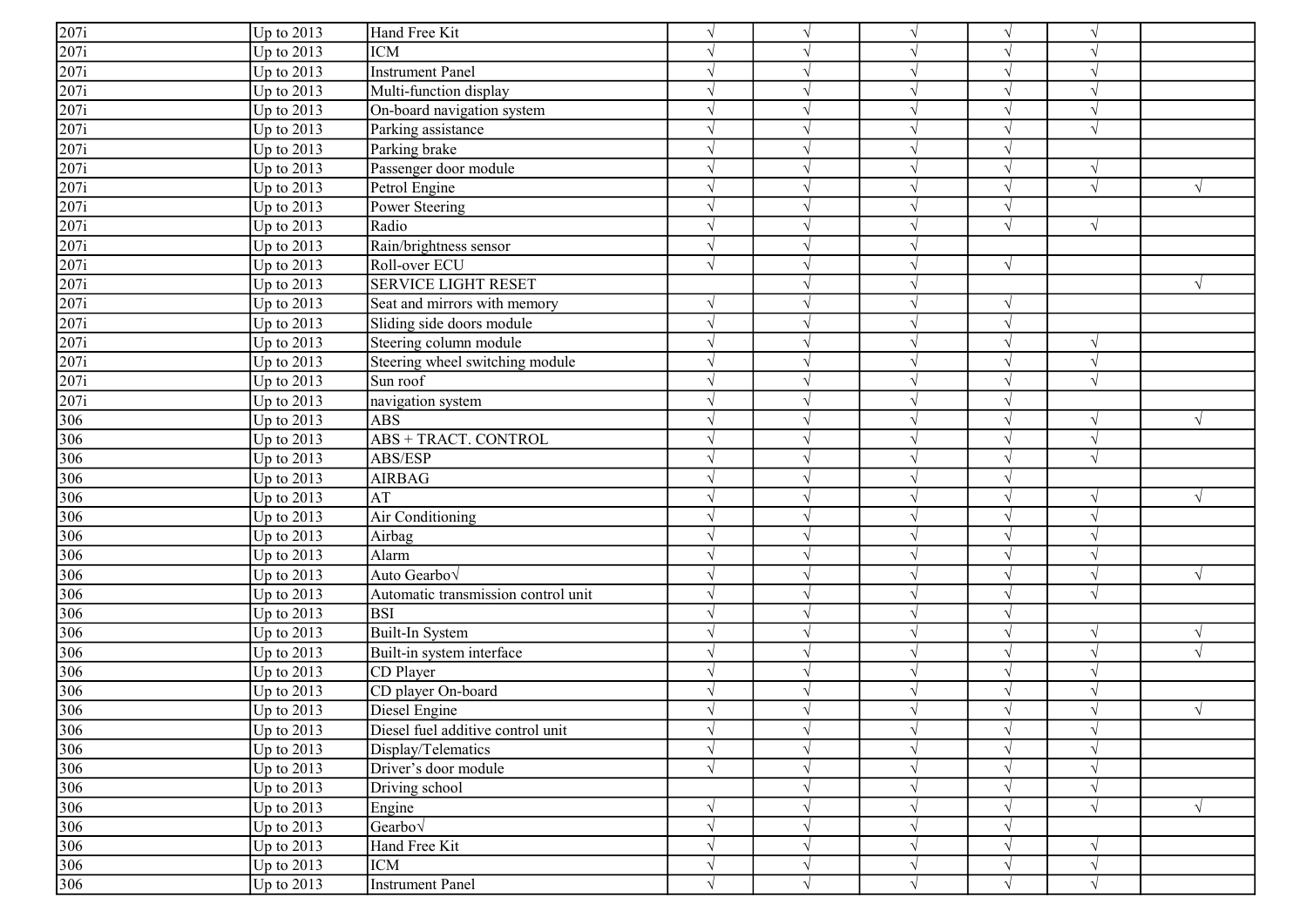| $\frac{306}{306}$ | Up to $2013$ | Multi-function display              | $\sqrt{ }$ | $\sqrt{ }$    | $\sqrt{}$  | $\sqrt{ }$    |                          |            |
|-------------------|--------------|-------------------------------------|------------|---------------|------------|---------------|--------------------------|------------|
|                   | Up to 2013   | On-board navigation system          | $\sqrt{ }$ | $\gamma$      |            | $\sqrt{ }$    |                          |            |
| 306               | Up to 2013   | Parking assistance                  | $\gamma$   | $\gamma$      |            | V             |                          |            |
| 306               | Up to $2013$ | Parking brake                       | $\sqrt{ }$ | $\mathcal{L}$ |            | $\sqrt{ }$    |                          |            |
| 306               | Up to $2013$ | Passenger door module               | $\sqrt{ }$ | $\sqrt{ }$    |            | $\sqrt{ }$    | $\mathcal{L}$            |            |
| 306               | Up to 2013   | Petrol Engine                       | $\sqrt{ }$ | $\gamma$      |            |               |                          |            |
| 306               | Up to $2013$ | Power Steering                      | $\sqrt{ }$ | $\sqrt{ }$    |            | $\sqrt{ }$    |                          |            |
| 306               | Up to 2013   | Radio                               | $\sqrt{ }$ | $\sqrt{ }$    |            | $\sqrt{ }$    | $\sqrt{ }$               |            |
| 306               | Up to 2013   | Rain/brightness sensor              | $\sqrt{ }$ | $\sqrt{ }$    |            |               |                          |            |
| 306               | Up to 2013   | Roll-over ECU                       | $\sqrt{ }$ | $\sqrt{ }$    |            | $\sqrt{ }$    |                          |            |
| 306               | Up to 2013   | <b>SERVICE LIGHT RESET</b>          |            | $\sqrt{ }$    |            |               |                          |            |
| 306               | Up to $2013$ | Seat and mirrors with memory        | $\sqrt{ }$ | $\sqrt{ }$    |            | $\sqrt{ }$    |                          |            |
| 306               | Up to 2013   | Sliding side doors module           | $\sqrt{ }$ | $\sqrt{ }$    |            | $\sqrt{ }$    |                          |            |
| 306               | Up to 2013   | Steering column module              | $\gamma$   | $\gamma$      |            |               |                          |            |
| 306               | Up to $2013$ | Steering wheel switching module     | $\sqrt{ }$ | $\gamma$      |            | N             | $\mathcal{N}$            |            |
| 306               | Up to $2013$ | Sun roof                            | $\sqrt{ }$ | $\gamma$      |            | $\sqrt{ }$    |                          |            |
| 306               | Up to $2013$ | navigation system                   | $\gamma$   | $\mathcal{L}$ |            | $\sqrt{ }$    |                          |            |
| 306R              | Up to $2013$ | <b>ABS</b>                          | $\sqrt{ }$ | $\mathcal{L}$ |            | $\sqrt{ }$    | $\mathcal{N}$            |            |
| 306R              | Up to $2013$ | ABS + TRACT. CONTROL                | $\sqrt{ }$ | $\gamma$      |            | $\sqrt{ }$    |                          |            |
| 306R              | Up to $2013$ | ABS/ESP                             |            | $\gamma$      |            | $\sqrt{ }$    |                          |            |
| 306R              | Up to $2013$ | <b>AIRBAG</b>                       | $\sqrt{ }$ | $\sqrt{ }$    |            | $\sqrt{ }$    |                          |            |
| 306R              | Up to $2013$ | AT                                  | $\sqrt{ }$ | $\sqrt{ }$    |            | $\sqrt{ }$    | $\sqrt{ }$               |            |
| 306R              | Up to 2013   | Air Conditioning                    | $\sqrt{ }$ | $\sqrt{ }$    |            | $\sqrt{ }$    |                          |            |
| 306R              | Up to 2013   | Airbag                              | $\sqrt{ }$ | $\sqrt{ }$    |            | $\sqrt{ }$    | $\overline{\mathcal{N}}$ |            |
| 306R              | Up to 2013   | Alarm                               | $\gamma$   | $\sqrt{ }$    |            |               |                          |            |
| 306R              | Up to $2013$ | Auto Gearbo√                        |            | $\gamma$      |            |               |                          |            |
| 306R              | Up to $2013$ | Automatic transmission control unit | $\sqrt{ }$ | $\gamma$      |            | N             |                          |            |
| 306R              | Up to $2013$ | <b>BSI</b>                          | $\sqrt{ }$ | $\gamma$      |            | $\mathcal{N}$ |                          |            |
| 306R              | Up to $2013$ | Built-In System                     | $\sqrt{ }$ | $\sqrt{ }$    |            | $\sqrt{ }$    | $\mathcal{A}$            |            |
| 306R              | Up to $2013$ | Built-in system interface           | $\sqrt{ }$ | $\sqrt{ }$    |            | $\sqrt{ }$    |                          | $\sqrt{ }$ |
| 306R              | Up to 2013   | CD Player                           | $\sqrt{ }$ | $\mathcal{L}$ |            |               |                          |            |
| 306R              | Up to $2013$ | CD player On-board                  | $\sqrt{ }$ | $\sqrt{ }$    |            | $\sqrt{ }$    |                          |            |
| 306R              | Up to $2013$ | Diesel Engine                       | $\sqrt{ }$ | $\sqrt{ }$    |            | N             |                          | V          |
| 306R              | Up to $2013$ | Diesel fuel additive control unit   | $\sqrt{ }$ | $\sqrt{ }$    |            | $\sqrt{ }$    |                          |            |
| 306R              | Up to 2013   | Display/Telematics                  | $\sqrt{ }$ | $\sqrt{ }$    |            | $\sqrt{ }$    | $\mathcal{L}$            |            |
| 306R              | Up to $2013$ | Driver's door module                |            | $\sqrt{ }$    |            | $\sqrt{ }$    |                          |            |
| 306R              | Up to $2013$ | Driving school                      |            | $\sqrt{}$     | $\sqrt{ }$ | $\sqrt{}$     | $\sqrt{ }$               |            |
| 306R              | Up to $2013$ | Engine                              | $\sqrt{ }$ | $\sqrt{ }$    | $\sqrt{ }$ | $\sqrt{ }$    | $\sqrt{ }$               | V          |
| 306R              | Up to $2013$ | Gearbo $\sqrt$                      | $\sqrt{ }$ | $\sqrt{ }$    |            | $\sqrt{ }$    |                          |            |
| 306R              | Up to $2013$ | Hand Free Kit                       | $\sqrt{ }$ | $\sqrt{ }$    | $\sqrt{}$  | $\sqrt{ }$    |                          |            |
| 306R              | Up to $2013$ | <b>ICM</b>                          | $\sqrt{ }$ | $\sqrt{ }$    | $\sqrt{ }$ | $\sqrt{ }$    | $\sqrt{ }$               |            |
| 306R              | Up to $2013$ | Instrument Panel                    | $\sqrt{ }$ | $\sqrt{ }$    | $\sqrt{}$  | $\sqrt{ }$    | $\mathcal{N}$            |            |
| 306R              | Up to $2013$ | Multi-function display              | $\sqrt{ }$ | $\sqrt{ }$    | $\sqrt{ }$ | $\sqrt{ }$    | $\gamma$                 |            |
| 306R              | Up to $2013$ | On-board navigation system          | $\sqrt{ }$ | $\sqrt{}$     | $\sqrt{ }$ | $\sqrt{ }$    | $\sqrt{ }$               |            |
| 306R              | Up to $2013$ | Parking assistance                  | $\sqrt{ }$ | $\sqrt{ }$    | $\sqrt{}$  | $\sqrt{ }$    | $\sqrt{ }$               |            |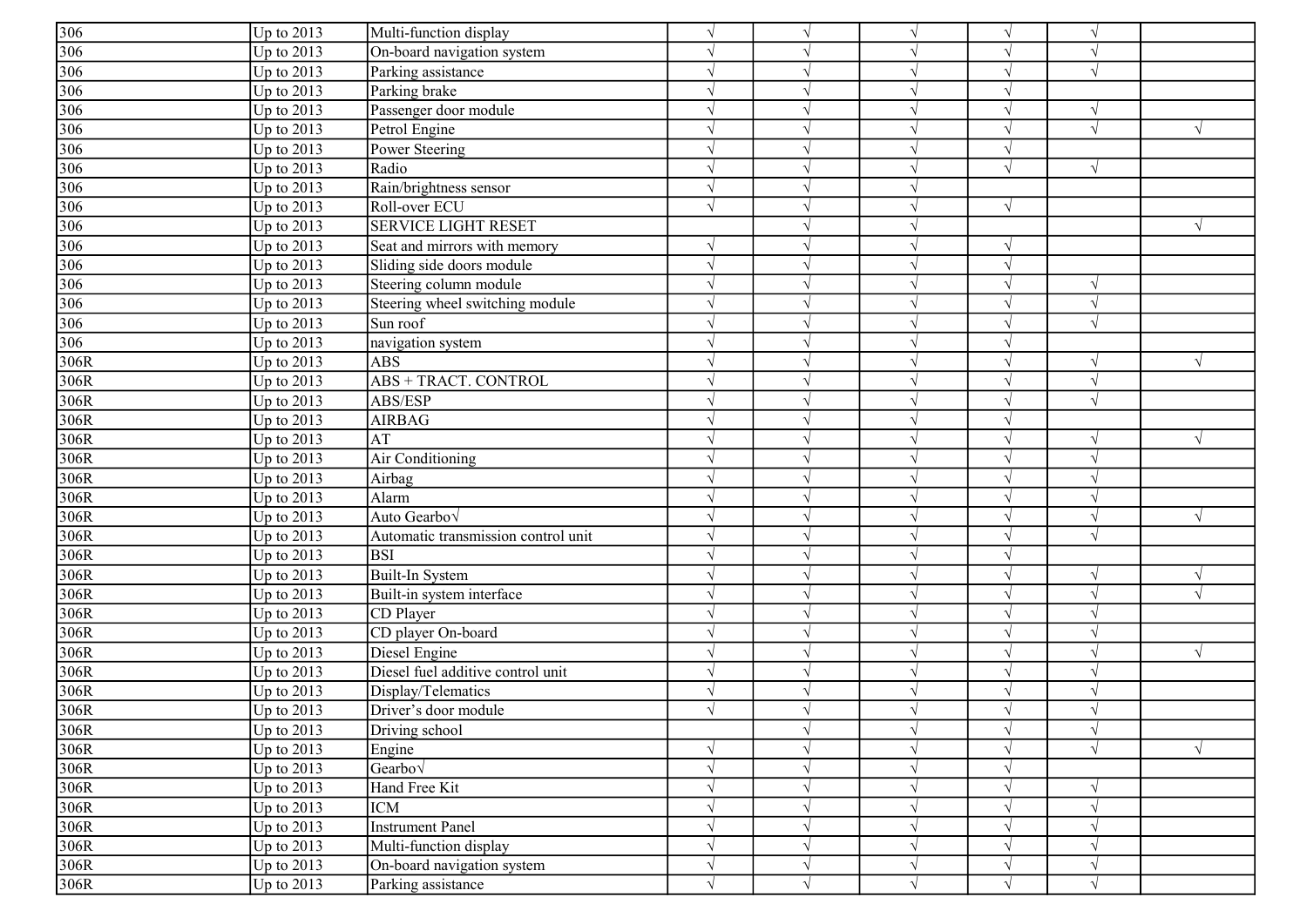| 306R                                                  | Up to $2013$ | Parking brake                       | $\sqrt{ }$    | $\sqrt{ }$    | $\sqrt{}$  | $\sqrt{ }$    |                          |            |
|-------------------------------------------------------|--------------|-------------------------------------|---------------|---------------|------------|---------------|--------------------------|------------|
| 306R                                                  | Up to 2013   | Passenger door module               | $\sqrt{ }$    | $\sqrt{ }$    |            | $\sqrt{ }$    |                          |            |
| 306R                                                  | Up to 2013   | Petrol Engine                       | $\gamma$      | $\gamma$      |            | $\sqrt{ }$    | $\sqrt{ }$               |            |
| 306R                                                  | Up to $2013$ | Power Steering                      | $\sqrt{ }$    | $\sqrt{ }$    |            | $\sqrt{ }$    |                          |            |
| 306R                                                  | Up to $2013$ | Radio                               | $\sqrt{ }$    | $\sqrt{ }$    |            | $\sqrt{ }$    | $\sqrt{ }$               |            |
| 306R                                                  | Up to 2013   | Rain/brightness sensor              | $\sqrt{ }$    | $\sqrt{ }$    |            |               |                          |            |
| 306R                                                  | Up to $2013$ | Roll-over ECU                       | $\sqrt{ }$    | $\sqrt{ }$    |            | $\sqrt{ }$    |                          |            |
| 306R                                                  | Up to 2013   | <b>SERVICE LIGHT RESET</b>          |               | $\sqrt{ }$    |            |               |                          |            |
| 306R                                                  | Up to 2013   | Seat and mirrors with memory        | $\sqrt{ }$    | $\sqrt{ }$    |            | $\sqrt{ }$    |                          |            |
| 306R                                                  | Up to 2013   | Sliding side doors module           | $\sqrt{ }$    | $\sqrt{ }$    |            | $\sqrt{ }$    |                          |            |
| 306R                                                  | Up to 2013   | Steering column module              | $\sqrt{ }$    | $\sqrt{ }$    |            | $\sqrt{ }$    | $\sqrt{ }$               |            |
| 306R                                                  | Up to $2013$ | Steering wheel switching module     | $\sqrt{ }$    | $\sqrt{ }$    |            | $\sqrt{ }$    | $\overline{\mathcal{N}}$ |            |
| 306R                                                  | Up to 2013   | Sun roof                            | $\sqrt{ }$    | $\sqrt{ }$    |            | $\sqrt{ }$    | $\mathcal{L}$            |            |
| 306R                                                  | Up to $2013$ | navigation system                   | $\gamma$      | $\gamma$      |            | N             |                          |            |
| 307                                                   | Up to $2013$ | <b>ABS</b>                          | $\sqrt{ }$    | $\gamma$      |            | $\sqrt{ }$    | $\mathcal{N}$            | V          |
| 307                                                   | Up to $2013$ | ABS + TRACT. CONTROL                | $\sqrt{ }$    | $\gamma$      |            | $\sqrt{ }$    | $\mathcal{L}$            |            |
| 307                                                   | Up to $2013$ | ABS/ESP                             | $\sqrt{ }$    | $\mathcal{L}$ |            | $\sqrt{ }$    | $\overline{\mathcal{N}}$ |            |
| 307                                                   | Up to $2013$ | <b>AIRBAG</b>                       | $\sqrt{ }$    | $\mathcal{L}$ |            | $\sqrt{ }$    |                          |            |
| 307                                                   | Up to $2013$ | AT                                  | $\sqrt{ }$    | $\sqrt{ }$    |            | $\sqrt{ }$    |                          |            |
| 307                                                   | Up to $2013$ | Air Conditioning                    | $\mathcal{N}$ | $\sqrt{ }$    |            | V             |                          |            |
| 307                                                   | Up to $2013$ | Airbag                              | $\sqrt{ }$    | $\sqrt{ }$    |            | $\sqrt{ }$    | $\overline{\mathcal{N}}$ |            |
|                                                       | Up to $2013$ | Alarm                               | $\sqrt{ }$    | $\sqrt{ }$    |            | $\sqrt{ }$    | $\mathcal{A}$            |            |
|                                                       | Up to 2013   | Auto Gearbov                        | $\sqrt{ }$    | $\sqrt{ }$    |            | $\sqrt{ }$    | $\mathcal{N}$            |            |
| $\frac{307}{307}$ $\frac{307}{307}$ $\frac{307}{307}$ | Up to 2013   | Automatic transmission control unit | $\sqrt{ }$    | $\sqrt{ }$    |            | $\sqrt{ }$    | $\overline{1}$           |            |
|                                                       | Up to 2013   | <b>BSI</b>                          | $\sqrt{ }$    | $\sqrt{ }$    |            | $\sqrt{ }$    |                          |            |
|                                                       | Up to $2013$ | Built-In System                     | $\mathcal{L}$ | $\gamma$      |            | V             |                          |            |
|                                                       | Up to $2013$ | Built-in system interface           | $\sqrt{ }$    | $\sqrt{ }$    |            | N             |                          | $\sqrt{}$  |
|                                                       | Up to $2013$ | CD Player                           | $\sqrt{ }$    | $\gamma$      |            | $\mathcal{N}$ |                          |            |
| $\frac{307}{307}$                                     | Up to $2013$ | CD player On-board                  | $\sqrt{ }$    | $\sqrt{ }$    |            | $\sqrt{ }$    |                          |            |
| 307                                                   | Up to $2013$ | Diesel Engine                       | $\sqrt{ }$    | $\sqrt{ }$    |            | $\sqrt{ }$    |                          | $\sqrt{ }$ |
| 307                                                   | Up to 2013   | Diesel fuel additive control unit   | $\sqrt{ }$    | $\sqrt{ }$    |            | $\sqrt{ }$    |                          |            |
| 307                                                   | Up to $2013$ | Display/Telematics                  | $\sqrt{ }$    | $\sqrt{ }$    |            | $\sqrt{ }$    |                          |            |
| 307                                                   | Up to $2013$ | Driver's door module                | $\sqrt{ }$    | $\sqrt{ }$    |            | $\sqrt{ }$    |                          |            |
|                                                       | Up to $2013$ | Driving school                      |               | $\sqrt{ }$    |            | $\sqrt{ }$    | $\mathcal{N}$            |            |
| $\frac{307}{307}$                                     | Up to 2013   | Engine                              | $\sqrt{ }$    | $\sqrt{ }$    |            | $\sqrt{ }$    | $\sqrt{ }$               | $\sqrt{ }$ |
| 307                                                   | Up to $2013$ | $Gearbo\sqrt$                       | $\mathcal{N}$ | $\sqrt{ }$    |            | $\sqrt{ }$    |                          |            |
|                                                       | Up to $2013$ | Hand Free Kit                       | $\sqrt{ }$    | $\sqrt{}$     | $\sqrt{}$  | $\sqrt{}$     | $\sqrt{ }$               |            |
|                                                       | Up to 2013   | <b>ICM</b>                          | $\sqrt{ }$    | $\sqrt{ }$    | $\sqrt{}$  | $\sqrt{}$     | $\sqrt{ }$               |            |
|                                                       | Up to 2013   | <b>Instrument Panel</b>             | $\sqrt{ }$    | $\sqrt{ }$    |            | $\sqrt{ }$    | $\sqrt{}$                |            |
| $\frac{307}{307}$ $\frac{307}{307}$ $\frac{307}{307}$ | Up to $2013$ | Multi-function display              | $\sqrt{ }$    | $\sqrt{ }$    |            | $\sqrt{ }$    | $\sqrt{}$                |            |
|                                                       | Up to $2013$ | On-board navigation system          | $\sqrt{ }$    | $\sqrt{}$     |            | $\sqrt{ }$    | $\sqrt{ }$               |            |
|                                                       | Up to $2013$ | Parking assistance                  | $\sqrt{ }$    | $\sqrt{ }$    | $\sqrt{}$  | $\sqrt{ }$    | $\sqrt{ }$               |            |
| 307                                                   | Up to $2013$ | Parking brake                       | $\sqrt{ }$    | $\sqrt{ }$    |            | $\sqrt{ }$    |                          |            |
| 307                                                   | Up to $2013$ | Passenger door module               | $\sqrt{ }$    | $\sqrt{}$     |            | $\sqrt{ }$    | $\sqrt{ }$               |            |
| 307                                                   | Up to $2013$ | Petrol Engine                       | $\sqrt{ }$    | $\sqrt{ }$    | $\sqrt{ }$ | $\sqrt{ }$    | $\sqrt{ }$               |            |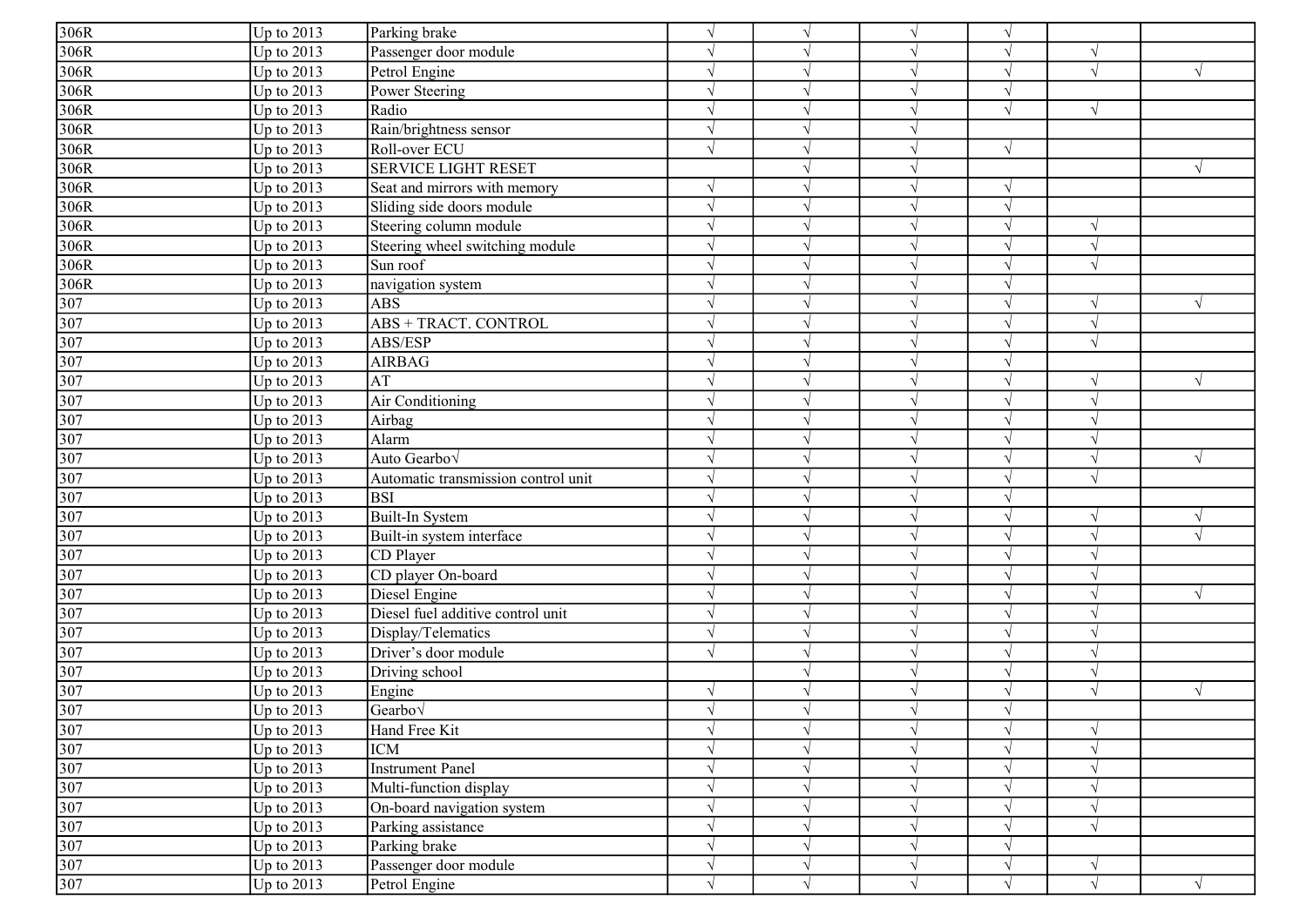|                                     | Up to $2013$            | Power Steering                      | $\sqrt{ }$    |               |           | $\sqrt{ }$    |               |            |
|-------------------------------------|-------------------------|-------------------------------------|---------------|---------------|-----------|---------------|---------------|------------|
| $\frac{307}{307}$ $\frac{307}{307}$ | Up to 2013              | Radio                               |               |               |           |               | $\sqrt{ }$    |            |
|                                     | Up to $2013$            | Rain/brightness sensor              | V             |               |           |               |               |            |
|                                     | Up to 2013              | Roll-over ECU                       | $\sqrt{ }$    |               |           | $\sqrt{ }$    |               |            |
|                                     | Up to 2013              | <b>SERVICE LIGHT RESET</b>          |               |               |           |               |               | $\sqrt{ }$ |
| 307                                 | Up to 2013              | Seat and mirrors with memory        |               |               |           | V             |               |            |
| 307                                 | Up to 2013              | Sliding side doors module           |               |               |           | $\sqrt{}$     |               |            |
| 307                                 | Up to $\overline{2013}$ | Steering column module              | $\sqrt{ }$    |               |           | V             | $\sqrt{ }$    |            |
| 307                                 | Up to 2013              | Steering wheel switching module     | $\sqrt{ }$    |               |           | V             | $\sqrt{ }$    |            |
| 307                                 | Up to 2013              | Sun roof                            | $\sqrt{ }$    | $\mathcal{N}$ |           | $\sqrt{ }$    | $\gamma$      |            |
| $\overline{307}$                    | Up to 2013              | navigation system                   | $\sqrt{ }$    | $\mathcal{L}$ |           | $\sqrt{ }$    |               |            |
| <b>307 CAN</b>                      | Up to 2013              | <b>ABS</b>                          | $\mathcal{L}$ | $\lambda$     |           | $\sqrt{ }$    | $\sqrt{ }$    | $\sqrt{ }$ |
| 307 CAN                             | Up to 2013              | ABS + TRACT. CONTROL                |               |               |           |               |               |            |
| 307 CAN                             | Up to 2013              | ABS/ESP                             | $\mathcal{L}$ |               |           | $\sqrt{}$     | $\sqrt{ }$    |            |
| 307 CAN                             | Up to 2013              | <b>AIRBAG</b>                       |               |               |           | N             |               |            |
| $307$ CAN                           | Up to 2013              | AT                                  | $\mathcal{L}$ |               |           | $\sqrt{ }$    | $\sqrt{ }$    | $\sqrt{ }$ |
| 307 CAN                             | Up to 2013              | Air Conditioning                    | $\mathcal{L}$ | $\mathcal{L}$ |           | $\sqrt{ }$    | $\sqrt{ }$    |            |
| $307$ CAN                           | Up to 2013              | Airbag                              |               |               |           | V             |               |            |
| $307$ CAN                           | Up to 2013              | Alarm                               |               |               |           |               |               |            |
| 307 CAN                             | Up to 2013              | Auto Gearbov                        |               |               |           | $\sqrt{}$     | $\gamma$      | $\sqrt{ }$ |
| 307 CAN                             | Up to 2013              | Automatic transmission control unit | ٦             |               |           | $\sqrt{ }$    |               |            |
| 307 CAN                             | Up to 2013              | <b>BSI</b>                          | $\sqrt{ }$    | $\mathcal{N}$ |           | $\sqrt{ }$    |               |            |
| 307 CAN                             | Up to 2013              | Built-In System                     | V             | $\mathcal{N}$ |           | $\sqrt{ }$    | $\sqrt{ }$    | $\sqrt{ }$ |
| <b>307 CAN</b>                      | Up to 2013              | Built-in system interface           | $\mathcal{L}$ | $\mathcal{L}$ |           | $\sqrt{}$     | $\sqrt{ }$    |            |
| <b>307 CAN</b>                      | Up to 2013              | CD Player                           | $\mathcal{L}$ |               |           | $\sqrt{ }$    | $\sqrt{ }$    |            |
| <b>307 CAN</b>                      | Up to 2013              | CD player On-board                  |               |               |           |               | $\gamma$      |            |
| 307 CAN                             | Up to 2013              | Diesel Engine                       | ٦             |               |           | N             |               | $\sqrt{ }$ |
| 307 CAN                             | Up to 2013              | Diesel fuel additive control unit   | $\mathcal{L}$ |               |           | V             | $\gamma$      |            |
| $307$ CAN                           | Up to 2013              | Display/Telematics                  | $\sqrt{ }$    |               |           | V             | $\mathcal{L}$ |            |
| 307 CAN                             | Up to 2013              | Driver's door module                | $\sqrt{ }$    |               |           | $\sqrt{}$     | $\gamma$      |            |
| 307 CAN                             | Up to 2013              | Driving school                      |               |               |           | $\sqrt{}$     | $\sqrt{ }$    |            |
| <b>307 CAN</b>                      | Up to 2013              | Engine                              | $\mathcal{L}$ |               |           |               |               | $\sqrt{ }$ |
| $307$ CAN                           | Up to 2013              | Gearbov                             | $\mathcal{L}$ |               |           | $\sqrt{ }$    |               |            |
| 307 CAN                             | Up to 2013              | Hand Free Kit                       | $\sqrt{ }$    |               |           | $\sqrt{ }$    | $\sqrt{ }$    |            |
| <b>307 CAN</b>                      | Up to 2013              | <b>ICM</b>                          | $\mathcal{L}$ |               |           | $\mathcal{N}$ | $\mathcal{N}$ |            |
| 307 CAN                             | Up to $2013$            | <b>Instrument Panel</b>             | $\sqrt{ }$    |               |           | $\sqrt{ }$    | $\gamma$      |            |
| 307 CAN                             | Up to $2013$            | Multi-function display              | $\sqrt{ }$    | $\sqrt{ }$    | $\sqrt{}$ | $\sqrt{}$     | $\sqrt{ }$    |            |
| <b>307 CAN</b>                      | Up to 2013              | On-board navigation system          |               |               |           | V             | $\gamma$      |            |
| <b>307 CAN</b>                      | Up to 2013              | Parking assistance                  | V             | $\sqrt{ }$    |           | $\sqrt{}$     | $\sqrt{ }$    |            |
| 307 CAN                             | Up to 2013              | Parking brake                       | ٦             |               |           | $\sqrt{}$     |               |            |
| 307 CAN                             | Up to 2013              | Passenger door module               | V             |               |           | V             | $\gamma$      |            |
| 307 CAN                             | Up to 2013              | Petrol Engine                       | $\sqrt{}$     | $\mathcal{L}$ |           | $\sqrt{}$     | $\sqrt{ }$    | $\sqrt{ }$ |
| $307$ CAN                           | Up to 2013              | Power Steering                      | $\mathcal{L}$ |               |           | $\sqrt{}$     |               |            |
| <b>307 CAN</b>                      | Up to $2013$            | Radio                               |               |               |           | V             | $\gamma$      |            |
| <b>307 CAN</b>                      | Up to 2013              | Rain/brightness sensor              | $\sqrt{}$     | N             | $\gamma$  |               |               |            |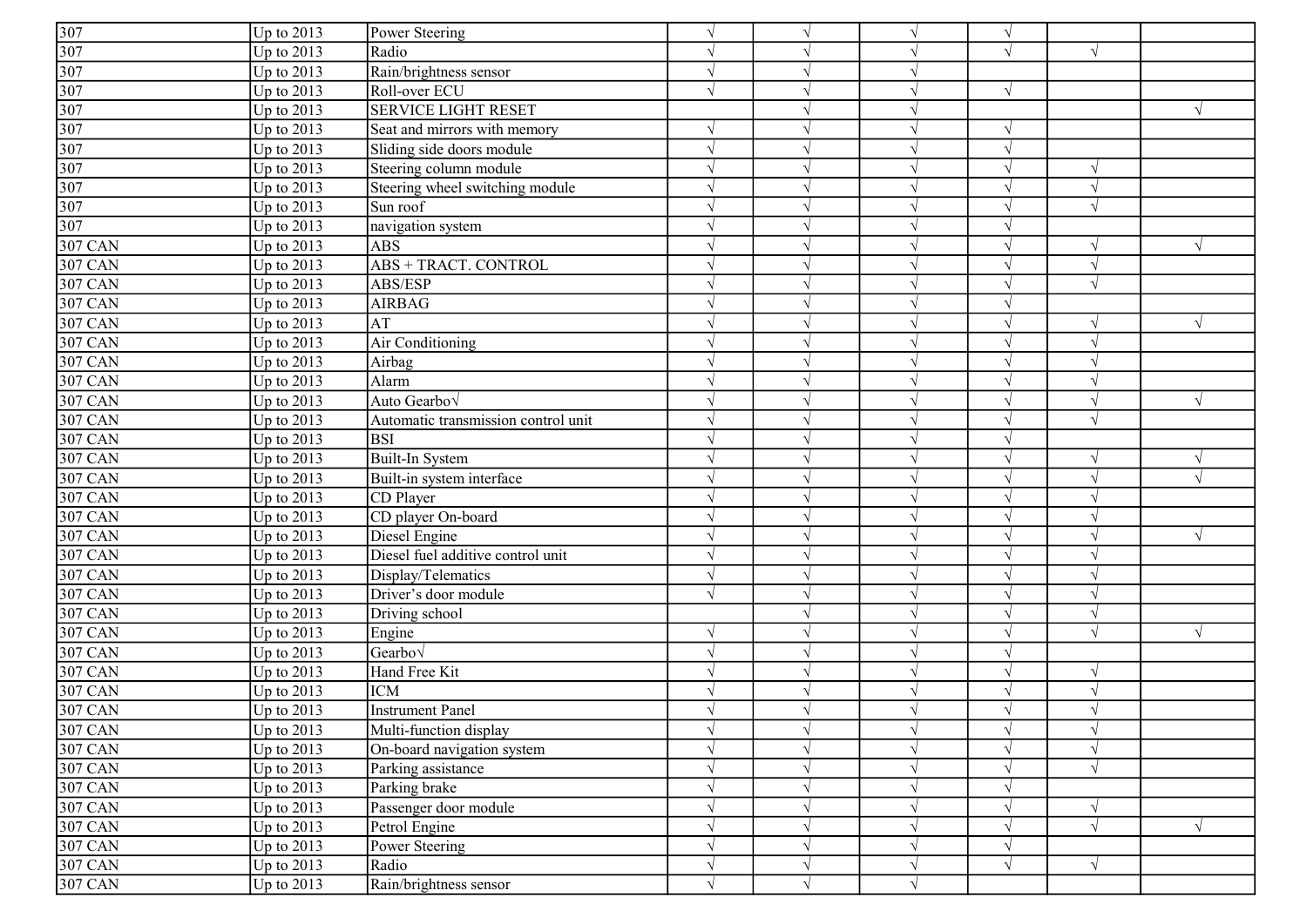| <b>307 CAN</b> | Up to $2013$ | Roll-over ECU                       | $\sqrt{ }$    |               |            | $\sqrt{ }$ |            |            |
|----------------|--------------|-------------------------------------|---------------|---------------|------------|------------|------------|------------|
| 307 CAN        | Up to 2013   | <b>SERVICE LIGHT RESET</b>          |               |               |            |            |            | $\sqrt{ }$ |
| 307 CAN        | Up to 2013   | Seat and mirrors with memory        |               |               |            | V          |            |            |
| 307 CAN        | Up to 2013   | Sliding side doors module           | $\sqrt{ }$    |               |            | $\sqrt{ }$ |            |            |
| <b>307 CAN</b> | Up to 2013   | Steering column module              | $\mathcal{L}$ |               |            | $\sqrt{}$  | $\sqrt{ }$ |            |
| 307 CAN        | Up to 2013   | Steering wheel switching module     |               |               |            | $\sqrt{ }$ | $\sqrt{ }$ |            |
| <b>307 CAN</b> | Up to 2013   | Sun roof                            |               |               |            |            |            |            |
| <b>307 CAN</b> | Up to 2013   | navigation system                   | V             |               |            |            |            |            |
| 307 VAN        | Up to $2013$ | <b>ABS</b>                          | V             |               |            | $\sqrt{ }$ | $\gamma$   | $\sqrt{ }$ |
| 307 VAN        | Up to 2013   | ABS + TRACT. CONTROL                | $\sqrt{ }$    |               |            | $\sqrt{ }$ | $\gamma$   |            |
| <b>307 VAN</b> | Up to $2013$ | ABS/ESP                             | $\sqrt{ }$    | $\mathcal{L}$ |            | $\sqrt{ }$ | $\sqrt{ }$ |            |
| <b>307 VAN</b> | Up to 2013   | <b>AIRBAG</b>                       | $\gamma$      | $\lambda$     |            | $\sqrt{ }$ |            |            |
| 307 VAN        | Up to 2013   | AT                                  |               |               |            |            |            | $\sqrt{ }$ |
| <b>307 VAN</b> | Up to 2013   | Air Conditioning                    | $\mathcal{L}$ |               |            | $\sqrt{}$  | $\sqrt{ }$ |            |
| 307 VAN        | Up to 2013   | Airbag                              |               |               |            |            |            |            |
| 307 VAN        | Up to 2013   | Alarm                               | $\mathcal{L}$ |               |            | V          | $\gamma$   |            |
| 307 VAN        | Up to 2013   | Auto Gearbo <sub>V</sub>            | $\sqrt{ }$    | $\lambda$     |            | $\sqrt{}$  | $\sqrt{ }$ | $\sqrt{ }$ |
| <b>307 VAN</b> | Up to 2013   | Automatic transmission control unit | $\mathcal{L}$ |               |            | $\sqrt{}$  | $\sqrt{ }$ |            |
| 307 VAN        | Up to 2013   | <b>BSI</b>                          |               |               |            |            |            |            |
| $307$ VAN      | Up to 2013   | Built-In System                     |               |               |            | $\sqrt{}$  | $\sqrt{ }$ | $\sqrt{ }$ |
| 307 VAN        | Up to 2013   | Built-in system interface           |               |               |            | $\sqrt{ }$ |            |            |
| 307 VAN        | Up to $2013$ | CD Player                           | $\sqrt{ }$    | $\mathcal{N}$ |            | $\sqrt{ }$ | $\sqrt{ }$ |            |
| 307 VAN        | Up to 2013   | CD player On-board                  | V             | $\mathcal{N}$ |            | $\sqrt{ }$ | $\sqrt{ }$ |            |
| <b>307 VAN</b> | Up to 2013   | Diesel Engine                       | $\mathcal{L}$ | $\mathcal{L}$ |            | $\sqrt{}$  | $\sqrt{ }$ | $\sqrt{ }$ |
| 307 VAN        | Up to 2013   | Diesel fuel additive control unit   | $\gamma$      |               |            | $\sqrt{ }$ | $\gamma$   |            |
| 307 VAN        | Up to 2013   | Display/Telematics                  | $\mathcal{L}$ |               |            |            | $\gamma$   |            |
| 307 VAN        | Up to 2013   | Driver's door module                | $\mathcal{L}$ |               |            |            |            |            |
| 307 VAN        | Up to 2013   | Driving school                      |               |               |            | V          | $\sqrt{ }$ |            |
| <b>307 VAN</b> | Up to 2013   | Engine                              | $\mathcal{L}$ |               |            | V          | $\sqrt{ }$ | $\sqrt{ }$ |
| 307 VAN        | Up to 2013   | Gearbov                             | $\mathcal{L}$ |               |            | $\sqrt{}$  |            |            |
| 307 VAN        | Up to 2013   | Hand Free Kit                       |               |               |            | $\sqrt{}$  | $\sqrt{ }$ |            |
| <b>307 VAN</b> | Up to 2013   | <b>ICM</b>                          |               |               |            |            |            |            |
| <b>307 VAN</b> | Up to 2013   | <b>Instrument Panel</b>             |               |               |            | $\sqrt{ }$ |            |            |
| <b>307 VAN</b> | Up to 2013   | Multi-function display              | $\sqrt{ }$    |               |            | $\sqrt{ }$ | $\gamma$   |            |
| <b>307 VAN</b> | Up to 2013   | On-board navigation system          | $\mathcal{L}$ |               |            | V          |            |            |
| 307 VAN        | Up to $2013$ | Parking assistance                  | $\sqrt{ }$    |               |            | $\sqrt{ }$ | $\gamma$   |            |
| <b>307 VAN</b> | Up to $2013$ | Parking brake                       | $\sqrt{ }$    | $\sqrt{ }$    | $\sqrt{}$  | $\sqrt{}$  |            |            |
| 307 VAN        | Up to 2013   | Passenger door module               |               |               |            | $\sqrt{ }$ |            |            |
| 307 VAN        | Up to 2013   | Petrol Engine                       | V             | $\sqrt{ }$    |            | $\sqrt{}$  | $\sqrt{ }$ | $\sqrt{ }$ |
| 307 VAN        | Up to 2013   | Power Steering                      | ٦             |               |            | $\sqrt{}$  |            |            |
| 307 VAN        | Up to 2013   | Radio                               | V             |               |            | V          | $\gamma$   |            |
| 307 VAN        | Up to 2013   | Rain/brightness sensor              | $\sqrt{ }$    | $\mathcal{L}$ |            |            |            |            |
| $307$ VAN      | Up to $2013$ | Roll-over ECU                       | $\sqrt{}$     |               |            | $\sqrt{ }$ |            |            |
| <b>307 VAN</b> | Up to $2013$ | <b>SERVICE LIGHT RESET</b>          |               |               |            |            |            | $\sqrt{}$  |
| <b>307 VAN</b> | Up to $2013$ | Seat and mirrors with memory        | $\sqrt{ }$    | $\sqrt{ }$    | $\sqrt{ }$ | $\sqrt{}$  |            |            |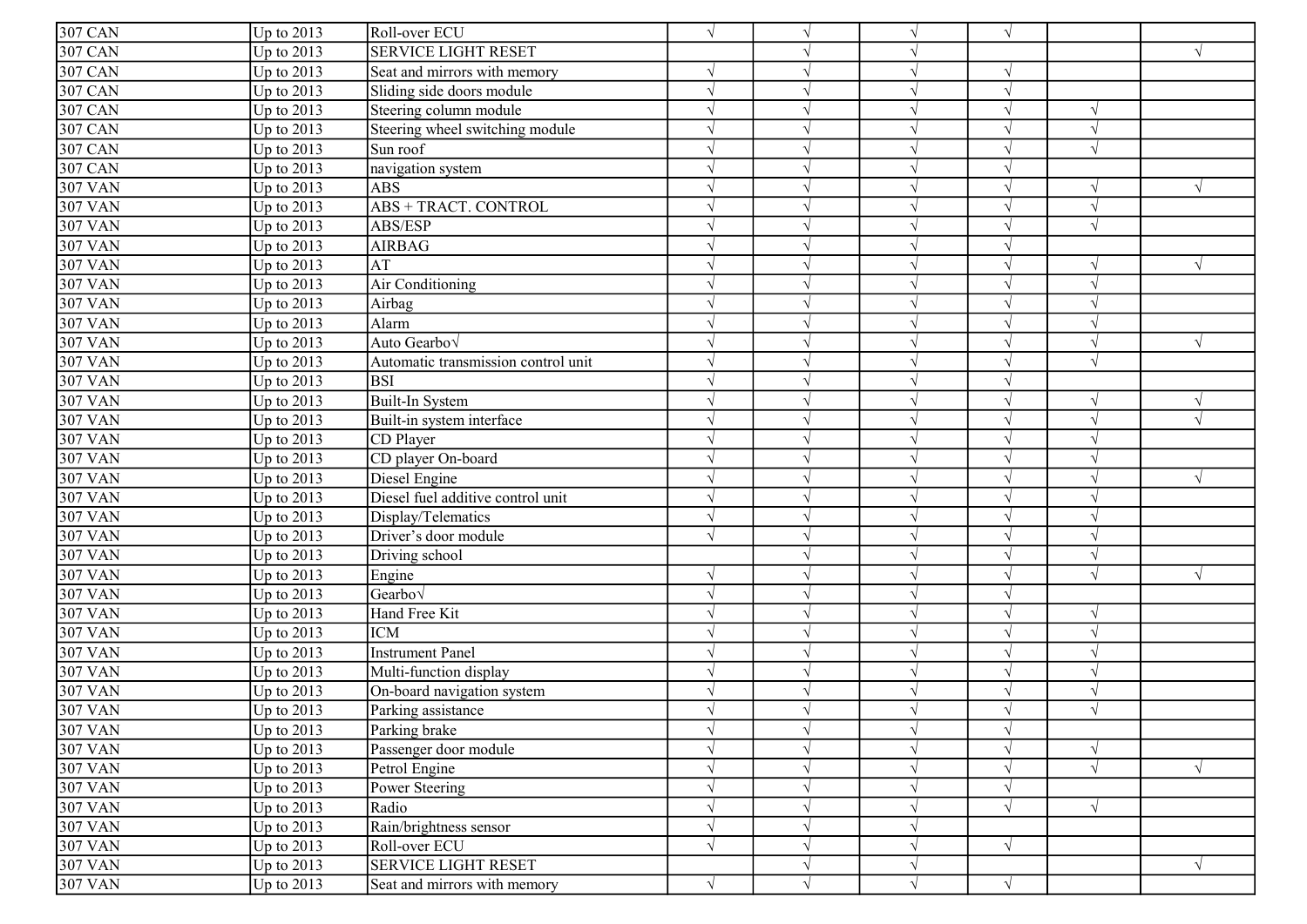| <b>307 VAN</b>                                                                  | Up to $2013$ | Sliding side doors module           | $\sqrt{ }$    | $\sqrt{ }$                 |            | $\sqrt{ }$ |            |            |
|---------------------------------------------------------------------------------|--------------|-------------------------------------|---------------|----------------------------|------------|------------|------------|------------|
| <b>307 VAN</b>                                                                  | Up to $2013$ | Steering column module              | $\mathcal{L}$ |                            |            |            |            |            |
| <b>307 VAN</b>                                                                  | Up to 2013   | Steering wheel switching module     | $\gamma$      |                            |            | V          | $\sqrt{ }$ |            |
| <b>307 VAN</b>                                                                  | Up to 2013   | Sun roof                            | $\gamma$      | $\lambda$                  |            | V          | $\sqrt{ }$ |            |
| <b>307 VAN</b>                                                                  | Up to 2013   | navigation system                   | $\gamma$      | $\boldsymbol{\mathcal{A}}$ |            | $\sqrt{ }$ |            |            |
| 308                                                                             | Up to 2013   | <b>ABS</b>                          | $\mathcal{L}$ |                            |            | $\sqrt{}$  | $\sqrt{ }$ |            |
| 308                                                                             | Up to $2013$ | <b>ABS + TRACT. CONTROL</b>         | $\mathcal{L}$ |                            |            | V          | $\sqrt{ }$ |            |
| 308                                                                             | Up to 2013   | ABS/ESP                             | $\mathcal{L}$ |                            |            | V          |            |            |
| 308                                                                             | Up to 2013   | <b>AIRBAG</b>                       | $\sqrt{ }$    |                            |            | V          |            |            |
| 308                                                                             | Up to 2013   | AT                                  | $\sqrt{ }$    | $\mathcal{N}$              |            | V          | $\sqrt{ }$ |            |
|                                                                                 | Up to 2013   | Air Conditioning                    | $\sqrt{ }$    | $\mathcal{N}$              |            | $\sqrt{ }$ | $\sqrt{ }$ |            |
| $\frac{308}{308}$                                                               | Up to $2013$ | Airbag                              | $\sqrt{ }$    | $\sqrt{ }$                 |            | $\sqrt{ }$ | $\sqrt{ }$ |            |
|                                                                                 | Up to 2013   | Alarm                               | $\sqrt{ }$    | $\sqrt{ }$                 |            | $\sqrt{ }$ | $\sqrt{ }$ |            |
|                                                                                 | Up to 2013   | Auto Gearbo√                        | $\gamma$      |                            |            | V          |            |            |
| $\frac{308}{308}$                                                               | Up to 2013   | Automatic transmission control unit | $\sqrt{ }$    | $\mathcal{N}$              |            | V          | $\sqrt{ }$ |            |
| 308                                                                             | Up to 2013   | <b>BSI</b>                          | $\gamma$      | $\lambda$                  |            | V          |            |            |
| 308                                                                             | Up to 2013   | Built-In System                     | $\gamma$      |                            |            | V          | $\sqrt{ }$ |            |
| 308                                                                             | Up to 2013   | Built-in system interface           | $\gamma$      | $\lambda$                  |            | $\sqrt{ }$ | $\sqrt{ }$ |            |
| 308                                                                             | Up to $2013$ | CD Player                           | $\mathcal{L}$ | $\mathcal{L}$              |            | $\sqrt{}$  | $\sqrt{ }$ |            |
| 308                                                                             | Up to $2013$ | CD player On-board                  | $\mathcal{L}$ |                            |            | V          |            |            |
| 308                                                                             | Up to 2013   | Diesel Engine                       | $\sqrt{ }$    | $\sqrt{ }$                 |            | $\sqrt{}$  | $\sqrt{ }$ |            |
| 308                                                                             | Up to 2013   | Diesel fuel additive control unit   | $\sqrt{ }$    | $\sqrt{ }$                 |            | $\sqrt{}$  |            |            |
| 308                                                                             | Up to $2013$ | Display/Telematics                  | $\sqrt{ }$    | $\mathcal{N}$              |            | $\sqrt{ }$ | $\sqrt{ }$ |            |
| $\frac{308}{308}$                                                               | Up to 2013   | Driver's door module                | $\sqrt{ }$    | $\sqrt{ }$                 |            | $\sqrt{ }$ | $\sqrt{ }$ |            |
|                                                                                 | Up to 2013   | Driving school                      |               | $\sqrt{ }$                 |            | $\sqrt{ }$ | $\sqrt{ }$ |            |
| 308                                                                             | Up to 2013   | Engine                              | $\mathcal{L}$ |                            |            | $\sqrt{}$  |            |            |
| 308                                                                             | Up to 2013   | Gearbo $\sqrt$                      | $\sqrt{ }$    | $\mathcal{N}$              |            | V          |            |            |
| 308                                                                             | Up to 2013   | Hand Free Kit                       | $\sqrt{ }$    |                            |            | V          | $\sqrt{ }$ |            |
| 308                                                                             | Up to 2013   | <b>ICM</b>                          | $\gamma$      |                            |            | V          | $\sqrt{ }$ |            |
| 308                                                                             | Up to 2013   | <b>Instrument Panel</b>             | $\gamma$      |                            |            | V          |            |            |
| 308                                                                             | Up to 2013   | Multi-function display              | $\mathcal{L}$ |                            |            | $\sqrt{ }$ |            |            |
| 308                                                                             | Up to $2013$ | On-board navigation system          | $\mathcal{L}$ |                            |            | $\sqrt{}$  |            |            |
| 308                                                                             | Up to 2013   | Parking assistance                  |               |                            |            |            |            |            |
| 308                                                                             | Up to 2013   | Parking brake                       | $\sqrt{ }$    |                            |            | V          |            |            |
| 308                                                                             | Up to $2013$ | Passenger door module               | $\mathcal{L}$ | $\lambda$                  |            | V          | $\sqrt{ }$ |            |
| 308                                                                             | Up to $2013$ | Petrol Engine                       | $\sqrt{ }$    | $\mathcal{N}$              |            | $\sqrt{ }$ |            | $\sqrt{ }$ |
|                                                                                 | Up to $2013$ | Power Steering                      | $\sqrt{ }$    | $\sqrt{ }$                 | $\sqrt{}$  | $\sqrt{ }$ |            |            |
|                                                                                 | Up to 2013   | Radio                               | $\sqrt{ }$    | $\sqrt{ }$                 |            | $\sqrt{}$  |            |            |
| $\begin{array}{r} 308 \\ 308 \\ 308 \\ \hline 308 \\ 308 \\ \hline \end{array}$ | Up to 2013   | Rain/brightness sensor              | $\sqrt{ }$    | $\sqrt{ }$                 |            |            |            |            |
|                                                                                 | Up to 2013   | Roll-over ECU                       | $\sqrt{ }$    | $\sqrt{ }$                 |            | $\sqrt{}$  |            |            |
|                                                                                 | Up to 2013   | <b>SERVICE LIGHT RESET</b>          |               | $\sqrt{ }$                 |            |            |            | $\sqrt{ }$ |
| $\frac{308}{308}$                                                               | Up to 2013   | Seat and mirrors with memory        | $\gamma$      | $\sqrt{ }$                 |            | $\sqrt{}$  |            |            |
|                                                                                 | Up to 2013   | Sliding side doors module           | $\sqrt{ }$    | $\sqrt{ }$                 | $\sqrt{ }$ | $\sqrt{ }$ |            |            |
| 308                                                                             | Up to $2013$ | Steering column module              | $\sqrt{}$     | $\sqrt{ }$                 |            | $\sqrt{}$  | $\sqrt{}$  |            |
| 308                                                                             | Up to $2013$ | Steering wheel switching module     | $\sqrt{ }$    | $\sqrt{ }$                 |            | $\sqrt{ }$ | $\sqrt{ }$ |            |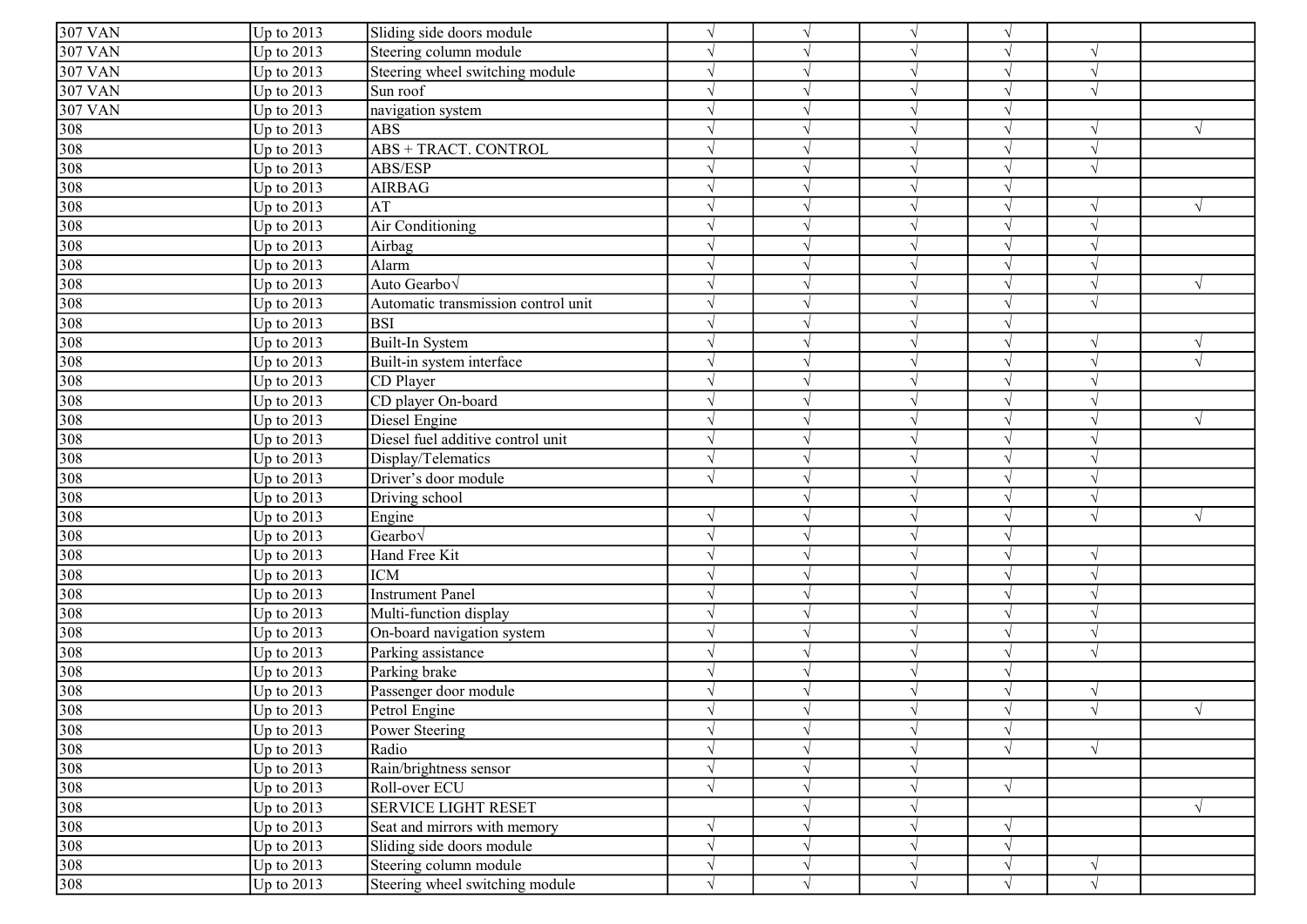| $\frac{308}{308}$<br>$\frac{308}{4007}$                     | Up to $2013$ | Sun roof                            | $\sqrt{ }$        | $\sqrt{ }$                 |            | $\sqrt{ }$ | $\sqrt{ }$               |            |
|-------------------------------------------------------------|--------------|-------------------------------------|-------------------|----------------------------|------------|------------|--------------------------|------------|
|                                                             | Up to $2013$ | navigation system                   | $\gamma$          | $\boldsymbol{\mathcal{A}}$ |            | $\sqrt{ }$ |                          |            |
|                                                             | Up to $2013$ | <b>ABS</b>                          | $\gamma$          |                            |            | $\sqrt{ }$ |                          |            |
| 4007                                                        | Up to $2013$ | <b>ABS + TRACT. CONTROL</b>         | $\gamma$          |                            |            | $\sqrt{ }$ | $\overline{\mathcal{N}}$ |            |
| 4007                                                        | Up to $2013$ | ABS/ESP                             | $\mathcal{L}$     |                            |            | $\sqrt{ }$ |                          |            |
| 4007                                                        | Up to $2013$ | <b>AIRBAG</b>                       | $\sqrt{ }$        |                            |            | $\sqrt{ }$ |                          |            |
| 4007                                                        | Up to $2013$ | AT                                  | $\sqrt{ }$        | $\mathcal{N}$              |            | $\sqrt{ }$ | $\sqrt{}$                |            |
| $\frac{4007}{4007}$                                         | Up to $2013$ | Air Conditioning                    | $\sqrt{ }$        | $\sqrt{ }$                 |            | $\sqrt{ }$ | $\sqrt{ }$               |            |
|                                                             | Up to $2013$ | Airbag                              | $\mathcal{L}$     | $\lambda$                  |            | $\sqrt{ }$ | $\sqrt{2}$               |            |
|                                                             | Up to 2013   | Alarm                               | $\mathcal{L}$     | $\lambda$                  |            | $\sqrt{ }$ | $\sqrt{ }$               |            |
| 4007                                                        | Up to 2013   | Auto Gearbo <sub>V</sub>            | $\gamma$          |                            |            | $\sqrt{ }$ |                          |            |
| 4007                                                        | Up to $2013$ | Automatic transmission control unit | $\sqrt{ }$        | $\mathcal{N}$              |            | $\sqrt{ }$ | $\sqrt{ }$               |            |
| 4007                                                        | Up to $2013$ | <b>BSI</b>                          | $\gamma$          | ٦                          |            | $\sqrt{ }$ |                          |            |
| 4007                                                        | Up to $2013$ | Built-In System                     | $\gamma$          |                            |            | $\sqrt{ }$ | N                        |            |
| 4007                                                        | Up to $2013$ | Built-in system interface           | $\mathcal{L}$     | $\mathcal{L}$              |            | $\sqrt{ }$ | $\sqrt{ }$               |            |
| 4007                                                        | Up to $2013$ | CD Player                           | $\mathcal{L}$     | $\mathcal{L}$              |            | $\sqrt{}$  |                          |            |
| 4007                                                        | Up to $2013$ | CD player On-board                  | $\gamma$          |                            |            | $\sqrt{ }$ |                          |            |
| 4007                                                        | Up to $2013$ | Diesel Engine                       | $\sqrt{ }$        | $\sqrt{ }$                 |            | $\sqrt{ }$ | $\sqrt{ }$               |            |
| 4007                                                        | Up to $2013$ | Diesel fuel additive control unit   | $\mathbf{\hat{}}$ | $\sqrt{ }$                 |            | $\sqrt{}$  |                          |            |
| $\frac{4007}{4007}$ $\frac{4007}{4007}$                     | Up to $2013$ | Display/Telematics                  | $\mathcal{L}$     | $\sqrt{ }$                 |            | $\sqrt{ }$ | $\sqrt{ }$               |            |
|                                                             | Up to 2013   | Driver's door module                | $\Delta$          | $\sqrt{ }$                 |            | $\sqrt{ }$ | $\sqrt{ }$               |            |
|                                                             | Up to 2013   | Driving school                      |                   | $\sqrt{ }$                 |            | $\sqrt{ }$ | $\sqrt{ }$               |            |
|                                                             | Up to 2013   | Engine                              |                   |                            |            | $\sqrt{ }$ |                          |            |
| 4007                                                        | Up to $2013$ | Gearbo $\sqrt$                      | $\sqrt{ }$        | $\sqrt{ }$                 |            | $\sqrt{ }$ |                          |            |
| 4007                                                        | Up to $2013$ | Hand Free Kit                       | $\gamma$          |                            |            | $\sqrt{ }$ |                          |            |
| 4007                                                        | Up to $2013$ | <b>ICM</b>                          | $\gamma$          | ٦                          |            | $\sqrt{ }$ | $\sqrt{ }$               |            |
| 4007                                                        | Up to $2013$ | <b>Instrument Panel</b>             | $\sqrt{ }$        | $\mathcal{L}$              |            | $\sqrt{ }$ |                          |            |
| 4007                                                        | Up to $2013$ | Multi-function display              | $\gamma$          |                            |            | $\sqrt{ }$ |                          |            |
| 4007                                                        | Up to $2013$ | On-board navigation system          | $\mathcal{L}$     |                            |            | $\sqrt{ }$ | $\gamma$                 |            |
| 4007                                                        | Up to $2013$ | Parking assistance                  | $\sqrt{ }$        |                            |            | $\sqrt{ }$ |                          |            |
| 4007                                                        | Up to $2013$ | Parking brake                       | $\sqrt{ }$        |                            |            | $\sqrt{ }$ |                          |            |
| 4007                                                        | Up to $2013$ | Passenger door module               | $\sqrt{ }$        | $\sqrt{ }$                 |            | $\sqrt{ }$ | $\sqrt{ }$               |            |
| $\frac{4007}{4007}$ $\frac{4007}{4007}$                     | Up to 2013   | Petrol Engine                       | $\sqrt{ }$        | $\sqrt{ }$                 |            | $\sqrt{ }$ | $\sqrt{ }$               | V          |
|                                                             | Up to 2013   | Power Steering                      | $\mathcal{L}$     | $\sqrt{ }$                 |            | $\sqrt{}$  |                          |            |
|                                                             | Up to 2013   | Radio                               | $\gamma$          | $\mathcal{L}$              |            | $\sqrt{ }$ | $\sqrt{ }$               |            |
|                                                             | Up to $2013$ | Rain/brightness sensor              |                   |                            |            |            |                          |            |
|                                                             | Up to $2013$ | Roll-over ECU                       | $\sqrt{ }$        | $\sqrt{ }$                 | $\sqrt{ }$ | $\sqrt{}$  |                          |            |
|                                                             | Up to $2013$ | SERVICE LIGHT RESET                 |                   | $\sqrt{ }$                 |            |            |                          | $\sqrt{ }$ |
|                                                             | Up to $2013$ | Seat and mirrors with memory        | $\gamma$          | $\sqrt{ }$                 |            | $\sqrt{ }$ |                          |            |
|                                                             | Up to $2013$ | Sliding side doors module           | $\sqrt{ }$        | $\sqrt{ }$                 |            | $\sqrt{}$  |                          |            |
| $\frac{4007}{4007}$ $\frac{4007}{4007}$ $\frac{4007}{4007}$ | Up to $2013$ | Steering column module              | $\sqrt{ }$        | $\sqrt{ }$                 |            | $\sqrt{ }$ | $\sqrt{}$                |            |
| 4007                                                        | Up to $2013$ | Steering wheel switching module     | $\sqrt{ }$        | $\mathcal{N}$              |            | $\sqrt{ }$ |                          |            |
| 4007                                                        | Up to $2013$ | Sun roof                            | $\sqrt{ }$        | $\sqrt{ }$                 |            | $\sqrt{ }$ | $\sqrt{}$                |            |
|                                                             | Up to $2013$ | navigation system                   | $\sqrt{ }$        | $\sqrt{ }$                 |            | $\sqrt{}$  |                          |            |
| $\frac{4007}{405}$                                          | Up to $2013$ | <b>ABS</b>                          | $\sqrt{ }$        | $\sqrt{ }$                 |            | $\sqrt{ }$ | $\sqrt{}$                |            |
|                                                             |              |                                     |                   |                            |            |            |                          |            |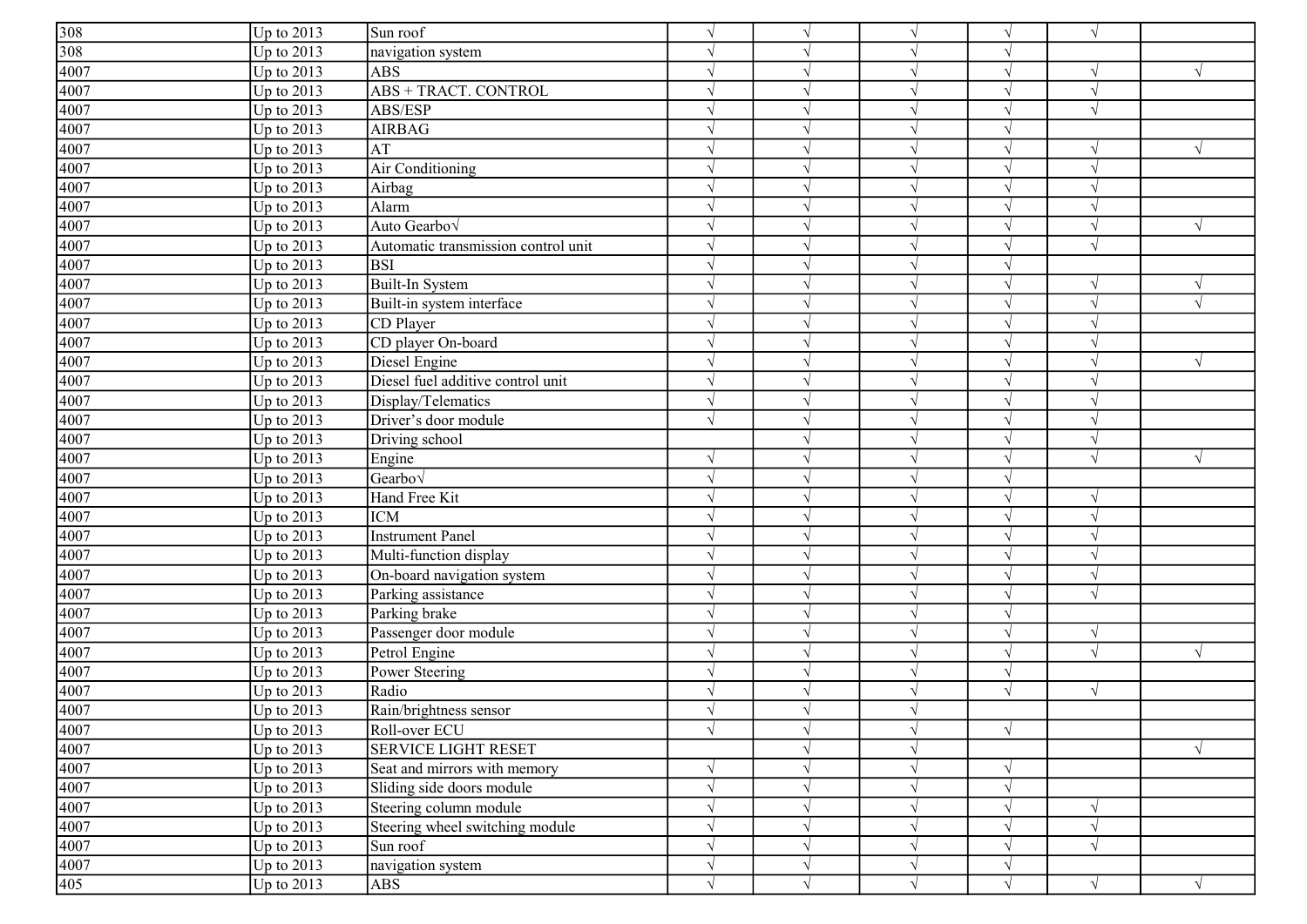|                                                                         | Up to $2013$ | ABS + TRACT. CONTROL                | $\sqrt{ }$    | $\sqrt{ }$                 |            | $\sqrt{ }$ | $\sqrt{ }$ |            |
|-------------------------------------------------------------------------|--------------|-------------------------------------|---------------|----------------------------|------------|------------|------------|------------|
|                                                                         | Up to 2013   | ABS/ESP                             | $\gamma$      | $\lambda$                  |            | V          | $\sqrt{ }$ |            |
|                                                                         | Up to $2013$ | <b>AIRBAG</b>                       | $\gamma$      | $\boldsymbol{\mathcal{A}}$ |            | V          |            |            |
| $\frac{405}{405}$ $\frac{405}{405}$ $\frac{405}{405}$                   | Up to 2013   | AT                                  | $\gamma$      | $\boldsymbol{\mathcal{A}}$ |            | $\sqrt{ }$ | $\sqrt{ }$ |            |
|                                                                         | Up to $2013$ | Air Conditioning                    | $\sqrt{ }$    | $\lambda$                  |            | $\sqrt{ }$ | $\sqrt{ }$ |            |
| 405                                                                     | Up to $2013$ | Airbag                              | $\mathcal{L}$ |                            |            | V          |            |            |
| 405                                                                     | Up to 2013   | Alarm                               | $\sqrt{ }$    | $\mathcal{N}$              |            | $\sqrt{ }$ |            |            |
| 405                                                                     | Up to 2013   | Auto Gearbov                        | $\sqrt{ }$    | $\mathcal{N}$              |            | V          | $\sqrt{ }$ |            |
| 405                                                                     | Up to 2013   | Automatic transmission control unit | $\sqrt{ }$    | $\mathcal{N}$              |            | $\sqrt{ }$ | $\sqrt{ }$ |            |
| 405<br>405<br>405<br>405<br>405<br>405                                  | Up to 2013   | <b>BSI</b>                          | $\sqrt{ }$    | $\sqrt{ }$                 |            | $\sqrt{ }$ |            |            |
|                                                                         | Up to 2013   | Built-In System                     | $\sqrt{ }$    | $\mathcal{N}$              |            | $\sqrt{ }$ | $\sqrt{ }$ |            |
|                                                                         | Up to 2013   | Built-in system interface           | $\mathcal{L}$ |                            |            | V          |            |            |
|                                                                         | Up to 2013   | CD Player                           | $\gamma$      | $\boldsymbol{\mathcal{A}}$ |            | V          |            |            |
|                                                                         | Up to 2013   | CD player On-board                  | $\gamma$      |                            |            | V          |            |            |
|                                                                         | Up to 2013   | Diesel Engine                       | $\gamma$      |                            |            | V          | $\sqrt{ }$ | V          |
|                                                                         | Up to 2013   | Diesel fuel additive control unit   | $\gamma$      |                            |            | $\sqrt{ }$ |            |            |
| $\frac{405}{405}$                                                       | Up to $2013$ | Display/Telematics                  | $\mathcal{L}$ |                            |            | $\sqrt{ }$ | $\sqrt{ }$ |            |
| 405                                                                     | Up to $2013$ | Driver's door module                | $\sqrt{ }$    |                            |            | $\sqrt{}$  |            |            |
| 405                                                                     | Up to $2013$ | Driving school                      |               |                            |            | V          |            |            |
| 405                                                                     | Up to $2013$ | Engine                              | $\sqrt{ }$    |                            |            | V          | $\sqrt{ }$ |            |
| 405                                                                     | Up to $2013$ | Gearbo√                             | $\sqrt{ }$    | $\mathcal{N}$              |            | V          |            |            |
| 405<br>405<br>405<br>405<br>405<br>405<br>405<br>405                    | Up to $2013$ | Hand Free Kit                       | $\gamma$      | $\sqrt{ }$                 |            | $\sqrt{ }$ | $\sqrt{ }$ |            |
|                                                                         | Up to 2013   | <b>ICM</b>                          | $\gamma$      | $\mathcal{N}$              |            | $\sqrt{ }$ | $\sqrt{ }$ |            |
|                                                                         | Up to 2013   | <b>Instrument Panel</b>             | $\mathcal{L}$ | $\sim$                     |            | $\sqrt{}$  | $\sqrt{ }$ |            |
|                                                                         | Up to 2013   | Multi-function display              | $\gamma$      |                            |            | $\sqrt{ }$ |            |            |
|                                                                         | Up to 2013   | On-board navigation system          | $\gamma$      |                            |            | V          |            |            |
|                                                                         | Up to 2013   | Parking assistance                  | $\gamma$      |                            |            | V          | $\sqrt{ }$ |            |
|                                                                         | Up to $2013$ | Parking brake                       | $\gamma$      |                            |            | V          |            |            |
|                                                                         | Up to 2013   | Passenger door module               | $\gamma$      | $\lambda$                  |            | $\sqrt{ }$ | $\sqrt{ }$ |            |
| 405                                                                     | Up to $2013$ | Petrol Engine                       | $\mathcal{L}$ |                            |            | $\sqrt{}$  | $\sqrt{ }$ |            |
| 405                                                                     | Up to $2013$ | Power Steering                      | $\mathcal{L}$ |                            |            | $\sqrt{}$  |            |            |
| 405                                                                     | Up to 2013   | Radio                               | $\sqrt{ }$    | $\mathcal{N}$              |            | $\sqrt{ }$ | $\sqrt{ }$ |            |
| 405                                                                     | Up to $2013$ | Rain/brightness sensor              | $\mathcal{L}$ | $\mathcal{N}$              |            |            |            |            |
|                                                                         | Up to $2013$ | Roll-over ECU                       | $\sqrt{ }$    | $\sqrt{ }$                 |            | $\sqrt{ }$ |            |            |
| $\frac{405}{405}$                                                       | Up to 2013   | <b>SERVICE LIGHT RESET</b>          |               | $\sqrt{ }$                 |            |            |            | $\sqrt{ }$ |
|                                                                         | Up to $2013$ | Seat and mirrors with memory        | $\sqrt{ }$    |                            |            | $\sqrt{ }$ |            |            |
|                                                                         | Up to $2013$ | Sliding side doors module           | $\sqrt{ }$    | $\sqrt{ }$                 | $\sqrt{ }$ | $\sqrt{ }$ |            |            |
|                                                                         | Up to 2013   | Steering column module              | $\sqrt{ }$    | $\sqrt{ }$                 |            | $\sqrt{}$  | $\sqrt{ }$ |            |
|                                                                         | Up to 2013   | Steering wheel switching module     | $\sqrt{ }$    | $\sqrt{ }$                 |            | $\sqrt{ }$ | $\sqrt{}$  |            |
|                                                                         | Up to 2013   | Sun roof                            | $\sqrt{ }$    | $\mathcal{N}$              |            | V          | $\sqrt{ }$ |            |
| $\frac{405}{405}$ $\frac{405}{405}$ $\frac{405}{406}$ $\frac{406}{406}$ | Up to 2013   | navigation system                   | $\sqrt{ }$    | $\sqrt{ }$                 | $\sqrt{ }$ | $\sqrt{}$  |            |            |
|                                                                         | Up to 2013   | <b>ABS</b>                          | $\sqrt{ }$    | $\sqrt{ }$                 |            | $\sqrt{}$  | $\sqrt{ }$ |            |
|                                                                         | Up to $2013$ | <b>ABS + TRACT. CONTROL</b>         | $\sqrt{ }$    | $\sqrt{ }$                 |            | $\sqrt{ }$ | $\sqrt{ }$ |            |
| 406                                                                     | Up to $2013$ | ABS/ESP                             | $\sqrt{ }$    | $\sqrt{ }$                 |            | $\sqrt{}$  | $\sqrt{ }$ |            |
| 406                                                                     | Up to $2013$ | <b>AIRBAG</b>                       | $\sqrt{ }$    | $\sqrt{ }$                 | $\sqrt{}$  | $\sqrt{}$  |            |            |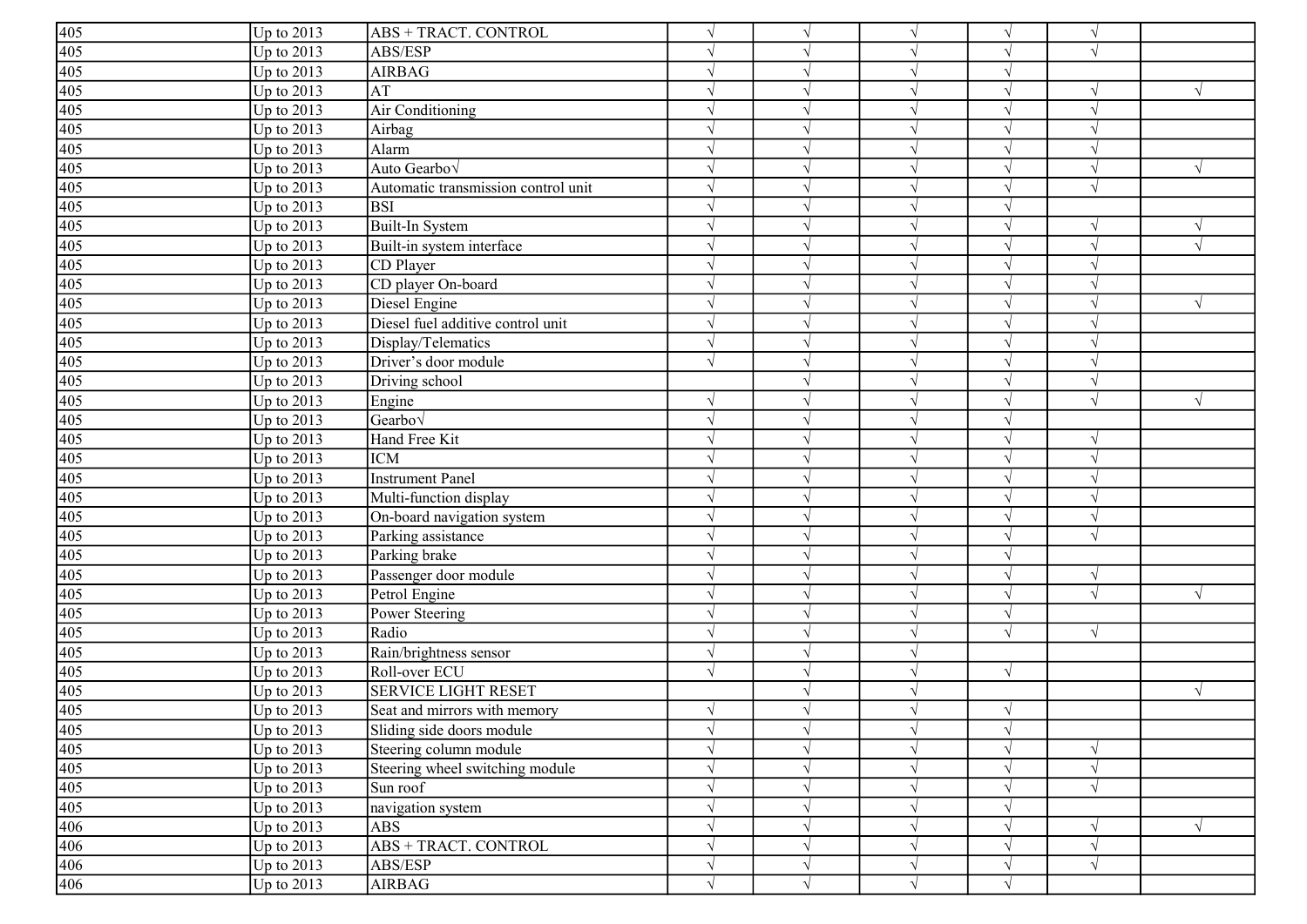| $\frac{406}{406}$             | Up to $2013$      | AT                                  | $\sqrt{ }$    | $\gamma$      | $\sqrt{ }$   | $\sqrt{ }$ | $\sqrt{ }$    | $\sqrt{}$  |
|-------------------------------|-------------------|-------------------------------------|---------------|---------------|--------------|------------|---------------|------------|
|                               | Up to 2013        | Air Conditioning                    | $\gamma$      |               |              | $\sqrt{ }$ |               |            |
| 406                           | Up to 2013        | Airbag                              | $\mathcal{L}$ |               |              | $\sqrt{ }$ |               |            |
| 406                           | Up to $2013$      | Alarm                               |               |               |              | $\sqrt{ }$ |               |            |
| 406                           | Up to 2013        | Auto Gearbov                        |               |               |              | $\sqrt{ }$ |               |            |
| 406                           | Up to 2013        | Automatic transmission control unit |               |               |              | V          |               |            |
| 406                           | Up to 2013        | <b>BSI</b>                          | N             |               | $\mathcal N$ | $\sqrt{ }$ |               |            |
| 406                           | Up to 2013        | Built-In System                     | N             |               |              | $\sqrt{ }$ | $\sqrt{ }$    |            |
| 406                           | Up to 2013        | Built-in system interface           | N             |               |              | $\sqrt{ }$ |               | $\sqrt{ }$ |
| 406                           | Up to $2013$      | CD Player                           | $\sqrt{ }$    |               |              | $\sqrt{}$  | $\sqrt{ }$    |            |
|                               | Up to 2013        | CD player On-board                  |               |               |              | $\sqrt{ }$ | $\gamma$      |            |
| $\frac{406}{406}$             | Up to 2013        | Diesel Engine                       | $\sqrt{ }$    |               |              | $\sqrt{ }$ | $\sqrt{ }$    | $\sqrt{ }$ |
|                               | Up to 2013        | Diesel fuel additive control unit   | $\gamma$      |               | $\mathcal N$ | $\sqrt{ }$ | $\gamma$      |            |
| 406                           | Up to 2013        | Display/Telematics                  | $\gamma$      |               |              | $\sqrt{ }$ |               |            |
| 406                           | Up to 2013        | Driver's door module                | $\sqrt{ }$    |               | $\sqrt{ }$   | $\sqrt{ }$ | $\sqrt{ }$    |            |
| 406                           | Up to 2013        | Driving school                      |               |               |              | $\sqrt{}$  | $\sqrt{ }$    |            |
| 406                           | Up to 2013        | Engine                              | $\mathcal{L}$ |               |              | $\sqrt{ }$ | $\sqrt{ }$    |            |
| 406                           | Up to 2013        | $\overline{\text{Gearbo}}\sqrt{}$   | $\sqrt{ }$    |               |              | $\sqrt{ }$ |               |            |
| 406                           | Up to 2013        | Hand Free Kit                       | N             | N             | $\sqrt{ }$   | $\sqrt{}$  | $\sqrt{ }$    |            |
| 406                           | Up to 2013        | <b>ICM</b>                          | N             | $\mathcal{L}$ |              | $\sqrt{ }$ | $\sqrt{ }$    |            |
| 406                           | Up to 2013        | <b>Instrument Panel</b>             | $\sqrt{ }$    | $\sqrt{ }$    |              | $\sqrt{}$  | $\sqrt{ }$    |            |
| 406                           | Up to 2013        | Multi-function display              | $\sqrt{ }$    | $\sqrt{ }$    |              | $\sqrt{ }$ | $\sqrt{ }$    |            |
| 406                           | Up to 2013        | On-board navigation system          | $\mathcal{L}$ |               |              | $\sqrt{ }$ | $\sqrt{ }$    |            |
| $\frac{406}{406}$             | Up to 2013        | Parking assistance                  | $\mathcal{L}$ |               |              | $\sqrt{ }$ | $\sqrt{ }$    |            |
|                               | Up to 2013        | Parking brake                       | $\gamma$      |               |              | $\sqrt{ }$ |               |            |
| 406                           | Up to 2013        | Passenger door module               | $\gamma$      |               |              | $\sqrt{ }$ | $\mathcal{N}$ |            |
| 406                           | Up to 2013        | Petrol Engine                       | $\mathcal{L}$ |               |              | $\sqrt{ }$ | $\sqrt{ }$    | $\sqrt{}$  |
| 406                           | Up to 2013        | Power Steering                      | $\mathcal{L}$ |               |              | $\sqrt{}$  |               |            |
| 406                           | Up to $2013$      | Radio                               | N             |               |              | $\sqrt{ }$ | $\sqrt{ }$    |            |
| 406                           | Up to 2013        | Rain/brightness sensor              | N             |               |              |            |               |            |
| 406                           | Up to 2013        | Roll-over ECU                       | $\sqrt{ }$    |               |              | $\sqrt{ }$ |               |            |
| 406                           | Up to 2013        | <b>SERVICE LIGHT RESET</b>          |               |               | $\mathcal N$ |            |               | $\sqrt{ }$ |
| 406                           | Up to 2013        | Seat and mirrors with memory        | $\sqrt{ }$    |               |              | $\sqrt{ }$ |               |            |
| $\overline{406}$              | Up to 2013        | Sliding side doors module           | $\sqrt{ }$    | $\gamma$      |              | $\sqrt{}$  |               |            |
| $\frac{406}{406}$             | Up to $2013$      | Steering column module              | $\sqrt{ }$    |               |              | $\sqrt{ }$ | $\sqrt{ }$    |            |
|                               | Up to $2013$      | Steering wheel switching module     |               |               |              |            |               |            |
| $\frac{406}{\frac{406}{406}}$ | Up to 2013        | Sun roof                            | $\sqrt{ }$    | $\sqrt{ }$    | $\sqrt{ }$   | $\sqrt{}$  | $\sqrt{ }$    |            |
|                               | Up to 2013        | navigation system                   | $\sqrt{ }$    | $\sqrt{ }$    | $\sqrt{ }$   | $\sqrt{}$  |               |            |
|                               | <b>Up to 2013</b> | <b>ABS</b>                          | $\sqrt{ }$    | $\mathcal{L}$ | $\mathcal N$ | $\sqrt{ }$ | $\sqrt{ }$    | $\sqrt{ }$ |
| 406R                          | Up to 2013        | <b>ABS + TRACT. CONTROL</b>         | $\sqrt{ }$    | $\sqrt{ }$    | $\sqrt{ }$   | $\sqrt{}$  | $\sqrt{ }$    |            |
| 406R                          | Up to 2013        | ABS/ESP                             | $\sqrt{ }$    | $\sqrt{ }$    | $\sqrt{ }$   | $\sqrt{}$  | $\sqrt{ }$    |            |
| 406R                          | Up to 2013        | <b>AIRBAG</b>                       | N             | $\mathcal{L}$ |              | $\sqrt{ }$ |               |            |
| 406R                          | Up to 2013        | AT                                  | $\sqrt{}$     | $\sqrt{ }$    | $\sqrt{ }$   | $\sqrt{}$  | $\sqrt{ }$    | $\sqrt{ }$ |
| 406R                          | Up to 2013        | <b>Air Conditioning</b>             | V             | $\sqrt{ }$    | $\sqrt{ }$   | $\sqrt{}$  | $\sqrt{}$     |            |
| 406R                          | Up to 2013        | Airbag                              | $\sqrt{ }$    | $\sqrt{ }$    | $\sqrt{ }$   | $\sqrt{}$  | $\sqrt{ }$    |            |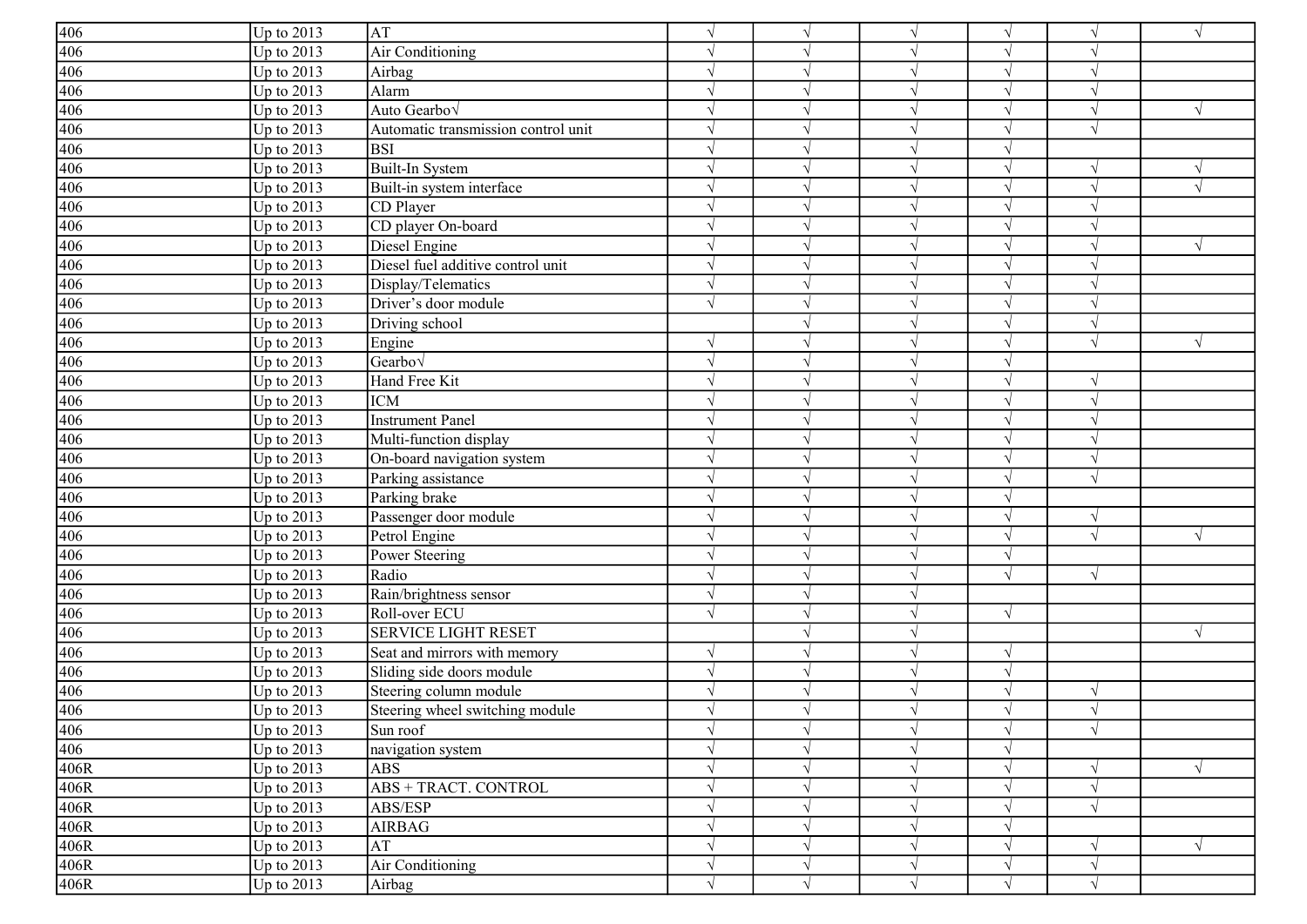| 406R       | Up to $2013$ | Alarm                               | $\sqrt{ }$    | $\sqrt{ }$    |           |            |                          |   |
|------------|--------------|-------------------------------------|---------------|---------------|-----------|------------|--------------------------|---|
| 406R       | Up to $2013$ | Auto Gearbov                        | $\sqrt{ }$    | $\gamma$      |           | N          |                          |   |
| 406R       | Up to $2013$ | Automatic transmission control unit | $\sqrt{ }$    | $\sqrt{ }$    |           | $\sqrt{ }$ |                          |   |
| 406R       | Up to $2013$ | lbsi                                | $\sqrt{ }$    | $\mathcal{L}$ |           | $\sqrt{ }$ |                          |   |
| 406R       | Up to $2013$ | Built-In System                     | $\sqrt{ }$    | $\gamma$      |           | $\sqrt{ }$ |                          |   |
| 406R       | Up to 2013   | Built-in system interface           | $\sqrt{ }$    | $\sqrt{ }$    |           | $\sqrt{ }$ |                          |   |
| 406R       | Up to $2013$ | CD Player                           | $\sqrt{ }$    | $\sqrt{ }$    |           | $\sqrt{ }$ |                          |   |
| 406R       | Up to $2013$ | CD player On-board                  | $\sqrt{ }$    | $\sqrt{ }$    |           | $\sqrt{ }$ | $\mathcal{N}$            |   |
| 406R       | Up to 2013   | Diesel Engine                       | $\sqrt{ }$    | $\sqrt{ }$    |           | $\sqrt{ }$ | $\Delta$                 |   |
| 406R       | Up to 2013   | Diesel fuel additive control unit   | $\sqrt{ }$    | $\sqrt{ }$    |           | $\sqrt{ }$ | $\overline{\mathcal{N}}$ |   |
| 406R       | Up to 2013   | Display/Telematics                  | $\sqrt{ }$    | $\sqrt{ }$    |           | $\sqrt{ }$ | $\mathcal{L}$            |   |
| 406R       | Up to $2013$ | Driver's door module                | $\sqrt{ }$    | $\sqrt{ }$    |           | $\sqrt{ }$ |                          |   |
| 406R       | Up to $2013$ | Driving school                      |               | $\mathcal{L}$ |           |            |                          |   |
| 406R       | Up to $2013$ | Engine                              | $\sqrt{ }$    | $\sqrt{ }$    |           | $\sqrt{ }$ | $\sqrt{ }$               | V |
| 406R       | Up to $2013$ | Gearbo√                             | $\sqrt{ }$    | $\gamma$      |           | $\sqrt{ }$ |                          |   |
| 406R       | Up to $2013$ | Hand Free Kit                       | $\sqrt{ }$    | $\mathcal{L}$ |           | $\sqrt{ }$ | $\mathcal{A}$            |   |
| 406R       | Up to 2013   | <b>ICM</b>                          | $\sqrt{ }$    | $\sqrt{ }$    |           | $\sqrt{ }$ |                          |   |
| 406R       | Up to $2013$ | Instrument Panel                    | $\mathcal{L}$ | $\gamma$      |           |            |                          |   |
| 406R       | Up to $2013$ | Multi-function display              | $\sqrt{ }$    | $\sqrt{ }$    |           | $\sqrt{}$  |                          |   |
| 406R       | Up to $2013$ | On-board navigation system          | $\sqrt{ }$    | $\sqrt{ }$    |           | $\sqrt{ }$ | $\overline{\mathcal{N}}$ |   |
| 406R       | Up to $2013$ | Parking assistance                  | $\sqrt{ }$    | $\sqrt{ }$    |           | $\sqrt{ }$ |                          |   |
| 406R       | Up to $2013$ | Parking brake                       | $\sqrt{ }$    | $\sqrt{ }$    |           | $\sqrt{ }$ |                          |   |
| 406R       | Up to 2013   | Passenger door module               | $\sqrt{ }$    | $\sqrt{ }$    |           | $\sqrt{ }$ | $\sqrt{2}$               |   |
| 406R       | Up to 2013   | Petrol Engine                       | $\sqrt{ }$    | $\sqrt{ }$    |           | $\sqrt{ }$ |                          |   |
| 406R       | Up to 2013   | Power Steering                      | $\sqrt{ }$    | $\sqrt{ }$    |           | $\sqrt{}$  |                          |   |
| 406R       | Up to $2013$ | Radio                               | $\sqrt{ }$    | $\gamma$      |           | $\sqrt{ }$ | $\sqrt{}$                |   |
| 406R       | Up to 2013   | Rain/brightness sensor              | $\sqrt{ }$    | $\gamma$      |           |            |                          |   |
| 406R       | Up to $2013$ | Roll-over ECU                       | $\sqrt{ }$    | $\sqrt{ }$    |           | $\sqrt{ }$ |                          |   |
| 406R       | Up to $2013$ | <b>SERVICE LIGHT RESET</b>          |               | $\sqrt{ }$    |           |            |                          | V |
| 406R       | Up to 2013   | Seat and mirrors with memory        | $\sqrt{ }$    | $\mathcal{L}$ |           | $\sqrt{ }$ |                          |   |
| 406R       | Up to $2013$ | Sliding side doors module           | $\sqrt{ }$    | $\sqrt{ }$    |           | $\sqrt{ }$ |                          |   |
| 406R       | Up to 2013   | Steering column module              | $\sqrt{ }$    | $\sqrt{ }$    |           | $\sqrt{ }$ | $\sqrt{ }$               |   |
| 406R       | Up to 2013   | Steering wheel switching module     | $\sqrt{ }$    | $\sqrt{ }$    |           | $\sqrt{ }$ | $\sqrt{ }$               |   |
| 406R       | Up to 2013   | Sun roof                            | $\sqrt{ }$    | $\sqrt{ }$    |           | $\sqrt{ }$ | $\sqrt{ }$               |   |
| 406R       | Up to 2013   | navigation system                   | $\sqrt{ }$    | $\sqrt{ }$    |           | $\sqrt{ }$ |                          |   |
| 406R Coupe | Up to $2013$ | <b>ABS</b>                          |               |               |           |            |                          |   |
| 406R Coupe | Up to $2013$ | ABS + TRACT. CONTROL                | $\sqrt{ }$    | $\sqrt{}$     | $\sqrt{}$ | $\sqrt{}$  | $\sqrt{ }$               |   |
| 406R Coupe | Up to $2013$ | ABS/ESP                             | $\sqrt{ }$    | $\sqrt{ }$    |           | $\sqrt{ }$ | $\sqrt{ }$               |   |
| 406R Coupe | Up to $2013$ | <b>AIRBAG</b>                       | $\sqrt{ }$    | $\sqrt{ }$    |           | $\sqrt{ }$ |                          |   |
| 406R Coupe | Up to $2013$ | AT                                  | $\sqrt{ }$    | $\sqrt{ }$    |           | $\sqrt{ }$ |                          |   |
| 406R Coupe | Up to $2013$ | Air Conditioning                    | $\sqrt{ }$    | $\sqrt{ }$    |           | $\sqrt{ }$ |                          |   |
| 406R Coupe | Up to $2013$ | Airbag                              | $\sqrt{ }$    | $\sqrt{ }$    |           | $\sqrt{ }$ |                          |   |
| 406R Coupe | Up to $2013$ | Alarm                               | $\sqrt{ }$    | $\sqrt{ }$    |           | $\sqrt{ }$ |                          |   |
| 406R Coupe | Up to $2013$ | Auto Gearbo <sub>V</sub>            | $\sqrt{ }$    | $\sqrt{ }$    |           | V          | $\sqrt{}$                |   |
| 406R Coupe | Up to $2013$ | Automatic transmission control unit | $\sqrt{ }$    | $\sqrt{ }$    | $\sqrt{}$ | $\sqrt{}$  | $\sqrt{}$                |   |
|            |              |                                     |               |               |           |            |                          |   |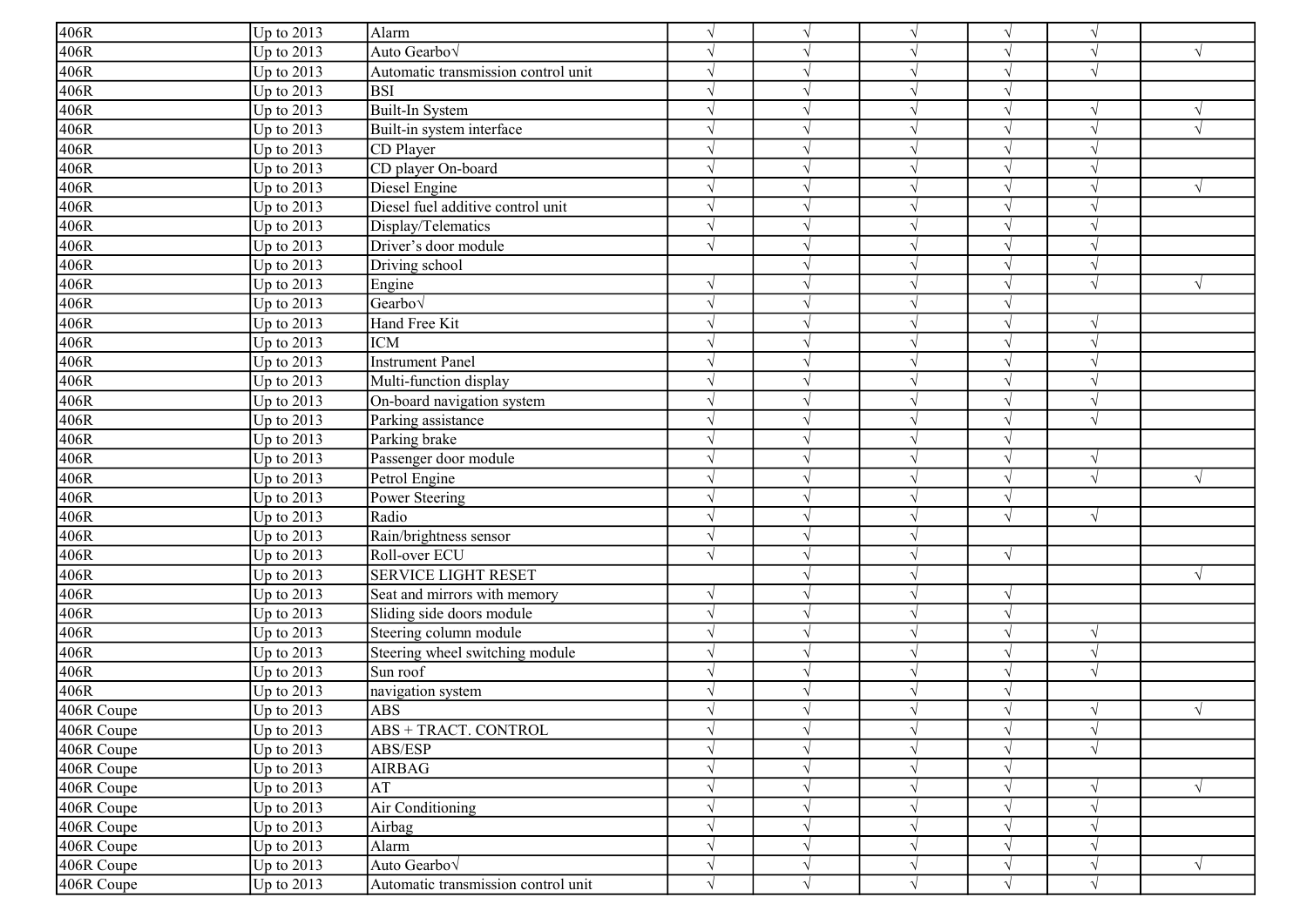| Up to 2013<br><b>BSI</b><br>$\sqrt{ }$<br>$\sqrt{ }$<br>$\sqrt{ }$<br>Up to 2013<br>Built-In System<br>$\sqrt{ }$<br>N<br>$\gamma$<br>Up to 2013<br>Built-in system interface<br>$\sqrt{ }$<br>$\sqrt{ }$<br>$\sqrt{ }$<br>$\mathcal{L}$<br>Up to 2013<br>CD Player<br>$\sqrt{}$<br>$\mathbf{\hat{}}$<br>$\mathcal{L}$<br>CD player On-board<br>Up to 2013<br>V<br>Up to 2013<br>Diesel Engine<br>V<br>Diesel fuel additive control unit<br>Up to 2013<br>$\sqrt{ }$<br>$\sqrt{ }$<br>Up to 2013<br>Display/Telematics<br>$\sqrt{ }$<br>$\sqrt{ }$<br>$\mathcal{L}$<br>$\mathcal{N}$<br>Up to 2013<br>Driver's door module<br>$\sqrt{ }$<br>$\sqrt{ }$<br>$\gamma$<br>Up to 2013<br>$\sqrt{ }$<br>$\sqrt{ }$<br>Driving school<br>$\mathcal{L}$<br>$\sqrt{}$<br>$\sqrt{ }$<br>Up to 2013<br>Engine<br>Up to 2013<br>Gearbo√<br>$\sqrt{ }$<br>$\gamma$<br>Up to 2013<br>Hand Free Kit<br>V<br>$\sqrt{ }$<br>$\gamma$<br>Up to 2013<br><b>ICM</b><br>$\sqrt{ }$<br>V<br>٦<br>Up to 2013<br><b>Instrument Panel</b><br>V<br>406R Coupe<br>Up to 2013<br>Multi-function display<br>$\sqrt{ }$<br>406R Coupe<br>$\sqrt{ }$<br>Up to 2013<br>On-board navigation system<br>$\sqrt{}$<br>$\sqrt{ }$<br>$\mathcal{L}$<br>406R Coupe<br>Up to 2013<br>Parking assistance<br>$\sqrt{ }$<br>$\mathcal{L}$<br>406R Coupe<br>Up to 2013<br>Parking brake<br>$\sqrt{ }$<br>$\sqrt{ }$<br>$\mathcal{N}$<br>Up to 2013<br>Passenger door module<br>$\sqrt{}$<br>$\sqrt{ }$<br>$\sqrt{ }$<br>$\mathcal{N}$<br>406R Coupe<br>Up to 2013<br>Petrol Engine<br>$\sqrt{ }$<br>$\sqrt{ }$<br>$\sqrt{ }$<br>$\mathcal{N}$<br>406R Coupe<br>Up to 2013<br>Power Steering<br>$\sqrt{ }$<br>$\sqrt{ }$<br>$\mathcal{N}$<br>406R Coupe<br>Up to 2013<br>Radio<br>$\sqrt{ }$<br>$\sqrt{ }$<br>$\sqrt{ }$<br>$\Delta$<br>406R Coupe<br>Rain/brightness sensor<br>Up to 2013<br>$\mathcal{L}$<br>$\mathcal{L}$<br>406R Coupe<br>Up to 2013<br>Roll-over ECU<br>$\sqrt{ }$<br>$\sqrt{ }$<br>$\sqrt{ }$<br>406R Coupe<br><b>SERVICE LIGHT RESET</b><br>Up to 2013<br>406R Coupe<br>Up to 2013<br>Seat and mirrors with memory<br>$\sqrt{ }$<br>$\mathcal{N}$<br>$\mathcal{L}$<br>406R Coupe<br>Up to 2013<br>Sliding side doors module<br>$\sqrt{ }$<br>$\sqrt{ }$<br>$\gamma$<br>406R Coupe<br>Up to 2013<br>Steering column module<br>$\sqrt{}$<br>$\sqrt{ }$<br>$\mathcal{L}$<br>$\mathcal{L}$<br>406R Coupe<br>Up to 2013<br>Steering wheel switching module<br>V<br>$\sqrt{ }$<br>406R Coupe<br>$\sqrt{ }$<br>Up to 2013<br>Sun roof<br>$\sqrt{ }$<br>$\sqrt{ }$<br>$\sqrt{ }$<br>406R Coupe<br>Up to 2013<br>$\sqrt{ }$<br>$\sqrt{ }$<br>navigation system<br>$\sqrt{ }$<br>Up to 2013<br><b>ABS</b><br>$\sqrt{ }$<br>$\sqrt{ }$<br>$\sqrt{ }$<br>$\sqrt{ }$<br>V<br>407<br>Up to 2013<br><b>ABS + TRACT. CONTROL</b><br>$\sqrt{ }$<br>$\sqrt{ }$<br>$\sqrt{ }$<br>$\sqrt{ }$<br>Up to 2013<br>ABS/ESP<br>$\sqrt{}$<br>$\sqrt{}$<br>$\mathcal{L}$<br>$\mathcal{N}$<br>Up to $2013$<br><b>AIRBAG</b><br>J<br>$\frac{407}{407}$<br>Up to 2013<br>AT<br>$\sqrt{}$<br>$\sqrt{ }$<br>$\sqrt{}$<br>$\sqrt{ }$<br>$\sqrt{ }$<br>$\sqrt{ }$<br>Up to 2013<br>Air Conditioning<br>$\sqrt{}$<br>$\sqrt{}$<br>$\sqrt{ }$<br>$\sqrt{ }$<br>407<br>Up to 2013<br>$\sqrt{}$<br>Airbag<br>V<br>$\sqrt{ }$<br>$\sqrt{ }$<br>N<br>407<br>Up to 2013<br>Alarm<br>$\sqrt{}$<br>$\sqrt{ }$<br>$\sqrt{ }$<br>$\gamma$<br>407<br>Auto Gearbov<br>Up to 2013<br>$\sqrt{}$<br>$\sqrt{ }$<br>$\sqrt{ }$<br>$\sqrt{ }$<br>407<br>Automatic transmission control unit<br>Up to $2013$<br>$\sqrt{ }$<br>$\sqrt{ }$<br>$\sqrt{ }$<br>$\sqrt{ }$<br>407<br>Up to $2013$<br><b>BSI</b><br>$\sqrt{ }$<br>$\sqrt{ }$<br>$\sqrt{ }$<br>407<br>Up to $2013$<br>Built-In System<br>$\sqrt{}$<br>$\sqrt{}$<br>$\sqrt{ }$<br>$\sqrt{}$<br>$\gamma$<br>$\sqrt{}$<br>Up to $2013$<br>$\sqrt{}$<br>Built-in system interface<br>$\sqrt{ }$<br>$\sqrt{ }$<br>$\sqrt{ }$ |            |  |  |  |  |
|----------------------------------------------------------------------------------------------------------------------------------------------------------------------------------------------------------------------------------------------------------------------------------------------------------------------------------------------------------------------------------------------------------------------------------------------------------------------------------------------------------------------------------------------------------------------------------------------------------------------------------------------------------------------------------------------------------------------------------------------------------------------------------------------------------------------------------------------------------------------------------------------------------------------------------------------------------------------------------------------------------------------------------------------------------------------------------------------------------------------------------------------------------------------------------------------------------------------------------------------------------------------------------------------------------------------------------------------------------------------------------------------------------------------------------------------------------------------------------------------------------------------------------------------------------------------------------------------------------------------------------------------------------------------------------------------------------------------------------------------------------------------------------------------------------------------------------------------------------------------------------------------------------------------------------------------------------------------------------------------------------------------------------------------------------------------------------------------------------------------------------------------------------------------------------------------------------------------------------------------------------------------------------------------------------------------------------------------------------------------------------------------------------------------------------------------------------------------------------------------------------------------------------------------------------------------------------------------------------------------------------------------------------------------------------------------------------------------------------------------------------------------------------------------------------------------------------------------------------------------------------------------------------------------------------------------------------------------------------------------------------------------------------------------------------------------------------------------------------------------------------------------------------------------------------------------------------------------------------------------------------------------------------------------------------------------------------------------------------------------------------------------------------------------------------------------------------------------------------------------------------------------------------------------------------------------------------------------------------------------------------------------------------------------------------------------------------------------------------------------------------------------------------------------------------------------------------------------------------------------------------------------------|------------|--|--|--|--|
|                                                                                                                                                                                                                                                                                                                                                                                                                                                                                                                                                                                                                                                                                                                                                                                                                                                                                                                                                                                                                                                                                                                                                                                                                                                                                                                                                                                                                                                                                                                                                                                                                                                                                                                                                                                                                                                                                                                                                                                                                                                                                                                                                                                                                                                                                                                                                                                                                                                                                                                                                                                                                                                                                                                                                                                                                                                                                                                                                                                                                                                                                                                                                                                                                                                                                                                                                                                                                                                                                                                                                                                                                                                                                                                                                                                                                                                                                                    | 406R Coupe |  |  |  |  |
|                                                                                                                                                                                                                                                                                                                                                                                                                                                                                                                                                                                                                                                                                                                                                                                                                                                                                                                                                                                                                                                                                                                                                                                                                                                                                                                                                                                                                                                                                                                                                                                                                                                                                                                                                                                                                                                                                                                                                                                                                                                                                                                                                                                                                                                                                                                                                                                                                                                                                                                                                                                                                                                                                                                                                                                                                                                                                                                                                                                                                                                                                                                                                                                                                                                                                                                                                                                                                                                                                                                                                                                                                                                                                                                                                                                                                                                                                                    | 406R Coupe |  |  |  |  |
|                                                                                                                                                                                                                                                                                                                                                                                                                                                                                                                                                                                                                                                                                                                                                                                                                                                                                                                                                                                                                                                                                                                                                                                                                                                                                                                                                                                                                                                                                                                                                                                                                                                                                                                                                                                                                                                                                                                                                                                                                                                                                                                                                                                                                                                                                                                                                                                                                                                                                                                                                                                                                                                                                                                                                                                                                                                                                                                                                                                                                                                                                                                                                                                                                                                                                                                                                                                                                                                                                                                                                                                                                                                                                                                                                                                                                                                                                                    | 406R Coupe |  |  |  |  |
|                                                                                                                                                                                                                                                                                                                                                                                                                                                                                                                                                                                                                                                                                                                                                                                                                                                                                                                                                                                                                                                                                                                                                                                                                                                                                                                                                                                                                                                                                                                                                                                                                                                                                                                                                                                                                                                                                                                                                                                                                                                                                                                                                                                                                                                                                                                                                                                                                                                                                                                                                                                                                                                                                                                                                                                                                                                                                                                                                                                                                                                                                                                                                                                                                                                                                                                                                                                                                                                                                                                                                                                                                                                                                                                                                                                                                                                                                                    | 406R Coupe |  |  |  |  |
|                                                                                                                                                                                                                                                                                                                                                                                                                                                                                                                                                                                                                                                                                                                                                                                                                                                                                                                                                                                                                                                                                                                                                                                                                                                                                                                                                                                                                                                                                                                                                                                                                                                                                                                                                                                                                                                                                                                                                                                                                                                                                                                                                                                                                                                                                                                                                                                                                                                                                                                                                                                                                                                                                                                                                                                                                                                                                                                                                                                                                                                                                                                                                                                                                                                                                                                                                                                                                                                                                                                                                                                                                                                                                                                                                                                                                                                                                                    | 406R Coupe |  |  |  |  |
|                                                                                                                                                                                                                                                                                                                                                                                                                                                                                                                                                                                                                                                                                                                                                                                                                                                                                                                                                                                                                                                                                                                                                                                                                                                                                                                                                                                                                                                                                                                                                                                                                                                                                                                                                                                                                                                                                                                                                                                                                                                                                                                                                                                                                                                                                                                                                                                                                                                                                                                                                                                                                                                                                                                                                                                                                                                                                                                                                                                                                                                                                                                                                                                                                                                                                                                                                                                                                                                                                                                                                                                                                                                                                                                                                                                                                                                                                                    | 406R Coupe |  |  |  |  |
|                                                                                                                                                                                                                                                                                                                                                                                                                                                                                                                                                                                                                                                                                                                                                                                                                                                                                                                                                                                                                                                                                                                                                                                                                                                                                                                                                                                                                                                                                                                                                                                                                                                                                                                                                                                                                                                                                                                                                                                                                                                                                                                                                                                                                                                                                                                                                                                                                                                                                                                                                                                                                                                                                                                                                                                                                                                                                                                                                                                                                                                                                                                                                                                                                                                                                                                                                                                                                                                                                                                                                                                                                                                                                                                                                                                                                                                                                                    | 406R Coupe |  |  |  |  |
|                                                                                                                                                                                                                                                                                                                                                                                                                                                                                                                                                                                                                                                                                                                                                                                                                                                                                                                                                                                                                                                                                                                                                                                                                                                                                                                                                                                                                                                                                                                                                                                                                                                                                                                                                                                                                                                                                                                                                                                                                                                                                                                                                                                                                                                                                                                                                                                                                                                                                                                                                                                                                                                                                                                                                                                                                                                                                                                                                                                                                                                                                                                                                                                                                                                                                                                                                                                                                                                                                                                                                                                                                                                                                                                                                                                                                                                                                                    | 406R Coupe |  |  |  |  |
|                                                                                                                                                                                                                                                                                                                                                                                                                                                                                                                                                                                                                                                                                                                                                                                                                                                                                                                                                                                                                                                                                                                                                                                                                                                                                                                                                                                                                                                                                                                                                                                                                                                                                                                                                                                                                                                                                                                                                                                                                                                                                                                                                                                                                                                                                                                                                                                                                                                                                                                                                                                                                                                                                                                                                                                                                                                                                                                                                                                                                                                                                                                                                                                                                                                                                                                                                                                                                                                                                                                                                                                                                                                                                                                                                                                                                                                                                                    | 406R Coupe |  |  |  |  |
|                                                                                                                                                                                                                                                                                                                                                                                                                                                                                                                                                                                                                                                                                                                                                                                                                                                                                                                                                                                                                                                                                                                                                                                                                                                                                                                                                                                                                                                                                                                                                                                                                                                                                                                                                                                                                                                                                                                                                                                                                                                                                                                                                                                                                                                                                                                                                                                                                                                                                                                                                                                                                                                                                                                                                                                                                                                                                                                                                                                                                                                                                                                                                                                                                                                                                                                                                                                                                                                                                                                                                                                                                                                                                                                                                                                                                                                                                                    | 406R Coupe |  |  |  |  |
|                                                                                                                                                                                                                                                                                                                                                                                                                                                                                                                                                                                                                                                                                                                                                                                                                                                                                                                                                                                                                                                                                                                                                                                                                                                                                                                                                                                                                                                                                                                                                                                                                                                                                                                                                                                                                                                                                                                                                                                                                                                                                                                                                                                                                                                                                                                                                                                                                                                                                                                                                                                                                                                                                                                                                                                                                                                                                                                                                                                                                                                                                                                                                                                                                                                                                                                                                                                                                                                                                                                                                                                                                                                                                                                                                                                                                                                                                                    | 406R Coupe |  |  |  |  |
|                                                                                                                                                                                                                                                                                                                                                                                                                                                                                                                                                                                                                                                                                                                                                                                                                                                                                                                                                                                                                                                                                                                                                                                                                                                                                                                                                                                                                                                                                                                                                                                                                                                                                                                                                                                                                                                                                                                                                                                                                                                                                                                                                                                                                                                                                                                                                                                                                                                                                                                                                                                                                                                                                                                                                                                                                                                                                                                                                                                                                                                                                                                                                                                                                                                                                                                                                                                                                                                                                                                                                                                                                                                                                                                                                                                                                                                                                                    | 406R Coupe |  |  |  |  |
|                                                                                                                                                                                                                                                                                                                                                                                                                                                                                                                                                                                                                                                                                                                                                                                                                                                                                                                                                                                                                                                                                                                                                                                                                                                                                                                                                                                                                                                                                                                                                                                                                                                                                                                                                                                                                                                                                                                                                                                                                                                                                                                                                                                                                                                                                                                                                                                                                                                                                                                                                                                                                                                                                                                                                                                                                                                                                                                                                                                                                                                                                                                                                                                                                                                                                                                                                                                                                                                                                                                                                                                                                                                                                                                                                                                                                                                                                                    | 406R Coupe |  |  |  |  |
|                                                                                                                                                                                                                                                                                                                                                                                                                                                                                                                                                                                                                                                                                                                                                                                                                                                                                                                                                                                                                                                                                                                                                                                                                                                                                                                                                                                                                                                                                                                                                                                                                                                                                                                                                                                                                                                                                                                                                                                                                                                                                                                                                                                                                                                                                                                                                                                                                                                                                                                                                                                                                                                                                                                                                                                                                                                                                                                                                                                                                                                                                                                                                                                                                                                                                                                                                                                                                                                                                                                                                                                                                                                                                                                                                                                                                                                                                                    | 406R Coupe |  |  |  |  |
|                                                                                                                                                                                                                                                                                                                                                                                                                                                                                                                                                                                                                                                                                                                                                                                                                                                                                                                                                                                                                                                                                                                                                                                                                                                                                                                                                                                                                                                                                                                                                                                                                                                                                                                                                                                                                                                                                                                                                                                                                                                                                                                                                                                                                                                                                                                                                                                                                                                                                                                                                                                                                                                                                                                                                                                                                                                                                                                                                                                                                                                                                                                                                                                                                                                                                                                                                                                                                                                                                                                                                                                                                                                                                                                                                                                                                                                                                                    | 406R Coupe |  |  |  |  |
|                                                                                                                                                                                                                                                                                                                                                                                                                                                                                                                                                                                                                                                                                                                                                                                                                                                                                                                                                                                                                                                                                                                                                                                                                                                                                                                                                                                                                                                                                                                                                                                                                                                                                                                                                                                                                                                                                                                                                                                                                                                                                                                                                                                                                                                                                                                                                                                                                                                                                                                                                                                                                                                                                                                                                                                                                                                                                                                                                                                                                                                                                                                                                                                                                                                                                                                                                                                                                                                                                                                                                                                                                                                                                                                                                                                                                                                                                                    |            |  |  |  |  |
|                                                                                                                                                                                                                                                                                                                                                                                                                                                                                                                                                                                                                                                                                                                                                                                                                                                                                                                                                                                                                                                                                                                                                                                                                                                                                                                                                                                                                                                                                                                                                                                                                                                                                                                                                                                                                                                                                                                                                                                                                                                                                                                                                                                                                                                                                                                                                                                                                                                                                                                                                                                                                                                                                                                                                                                                                                                                                                                                                                                                                                                                                                                                                                                                                                                                                                                                                                                                                                                                                                                                                                                                                                                                                                                                                                                                                                                                                                    |            |  |  |  |  |
|                                                                                                                                                                                                                                                                                                                                                                                                                                                                                                                                                                                                                                                                                                                                                                                                                                                                                                                                                                                                                                                                                                                                                                                                                                                                                                                                                                                                                                                                                                                                                                                                                                                                                                                                                                                                                                                                                                                                                                                                                                                                                                                                                                                                                                                                                                                                                                                                                                                                                                                                                                                                                                                                                                                                                                                                                                                                                                                                                                                                                                                                                                                                                                                                                                                                                                                                                                                                                                                                                                                                                                                                                                                                                                                                                                                                                                                                                                    |            |  |  |  |  |
|                                                                                                                                                                                                                                                                                                                                                                                                                                                                                                                                                                                                                                                                                                                                                                                                                                                                                                                                                                                                                                                                                                                                                                                                                                                                                                                                                                                                                                                                                                                                                                                                                                                                                                                                                                                                                                                                                                                                                                                                                                                                                                                                                                                                                                                                                                                                                                                                                                                                                                                                                                                                                                                                                                                                                                                                                                                                                                                                                                                                                                                                                                                                                                                                                                                                                                                                                                                                                                                                                                                                                                                                                                                                                                                                                                                                                                                                                                    |            |  |  |  |  |
|                                                                                                                                                                                                                                                                                                                                                                                                                                                                                                                                                                                                                                                                                                                                                                                                                                                                                                                                                                                                                                                                                                                                                                                                                                                                                                                                                                                                                                                                                                                                                                                                                                                                                                                                                                                                                                                                                                                                                                                                                                                                                                                                                                                                                                                                                                                                                                                                                                                                                                                                                                                                                                                                                                                                                                                                                                                                                                                                                                                                                                                                                                                                                                                                                                                                                                                                                                                                                                                                                                                                                                                                                                                                                                                                                                                                                                                                                                    | 406R Coupe |  |  |  |  |
|                                                                                                                                                                                                                                                                                                                                                                                                                                                                                                                                                                                                                                                                                                                                                                                                                                                                                                                                                                                                                                                                                                                                                                                                                                                                                                                                                                                                                                                                                                                                                                                                                                                                                                                                                                                                                                                                                                                                                                                                                                                                                                                                                                                                                                                                                                                                                                                                                                                                                                                                                                                                                                                                                                                                                                                                                                                                                                                                                                                                                                                                                                                                                                                                                                                                                                                                                                                                                                                                                                                                                                                                                                                                                                                                                                                                                                                                                                    |            |  |  |  |  |
|                                                                                                                                                                                                                                                                                                                                                                                                                                                                                                                                                                                                                                                                                                                                                                                                                                                                                                                                                                                                                                                                                                                                                                                                                                                                                                                                                                                                                                                                                                                                                                                                                                                                                                                                                                                                                                                                                                                                                                                                                                                                                                                                                                                                                                                                                                                                                                                                                                                                                                                                                                                                                                                                                                                                                                                                                                                                                                                                                                                                                                                                                                                                                                                                                                                                                                                                                                                                                                                                                                                                                                                                                                                                                                                                                                                                                                                                                                    |            |  |  |  |  |
|                                                                                                                                                                                                                                                                                                                                                                                                                                                                                                                                                                                                                                                                                                                                                                                                                                                                                                                                                                                                                                                                                                                                                                                                                                                                                                                                                                                                                                                                                                                                                                                                                                                                                                                                                                                                                                                                                                                                                                                                                                                                                                                                                                                                                                                                                                                                                                                                                                                                                                                                                                                                                                                                                                                                                                                                                                                                                                                                                                                                                                                                                                                                                                                                                                                                                                                                                                                                                                                                                                                                                                                                                                                                                                                                                                                                                                                                                                    |            |  |  |  |  |
|                                                                                                                                                                                                                                                                                                                                                                                                                                                                                                                                                                                                                                                                                                                                                                                                                                                                                                                                                                                                                                                                                                                                                                                                                                                                                                                                                                                                                                                                                                                                                                                                                                                                                                                                                                                                                                                                                                                                                                                                                                                                                                                                                                                                                                                                                                                                                                                                                                                                                                                                                                                                                                                                                                                                                                                                                                                                                                                                                                                                                                                                                                                                                                                                                                                                                                                                                                                                                                                                                                                                                                                                                                                                                                                                                                                                                                                                                                    |            |  |  |  |  |
|                                                                                                                                                                                                                                                                                                                                                                                                                                                                                                                                                                                                                                                                                                                                                                                                                                                                                                                                                                                                                                                                                                                                                                                                                                                                                                                                                                                                                                                                                                                                                                                                                                                                                                                                                                                                                                                                                                                                                                                                                                                                                                                                                                                                                                                                                                                                                                                                                                                                                                                                                                                                                                                                                                                                                                                                                                                                                                                                                                                                                                                                                                                                                                                                                                                                                                                                                                                                                                                                                                                                                                                                                                                                                                                                                                                                                                                                                                    |            |  |  |  |  |
|                                                                                                                                                                                                                                                                                                                                                                                                                                                                                                                                                                                                                                                                                                                                                                                                                                                                                                                                                                                                                                                                                                                                                                                                                                                                                                                                                                                                                                                                                                                                                                                                                                                                                                                                                                                                                                                                                                                                                                                                                                                                                                                                                                                                                                                                                                                                                                                                                                                                                                                                                                                                                                                                                                                                                                                                                                                                                                                                                                                                                                                                                                                                                                                                                                                                                                                                                                                                                                                                                                                                                                                                                                                                                                                                                                                                                                                                                                    |            |  |  |  |  |
|                                                                                                                                                                                                                                                                                                                                                                                                                                                                                                                                                                                                                                                                                                                                                                                                                                                                                                                                                                                                                                                                                                                                                                                                                                                                                                                                                                                                                                                                                                                                                                                                                                                                                                                                                                                                                                                                                                                                                                                                                                                                                                                                                                                                                                                                                                                                                                                                                                                                                                                                                                                                                                                                                                                                                                                                                                                                                                                                                                                                                                                                                                                                                                                                                                                                                                                                                                                                                                                                                                                                                                                                                                                                                                                                                                                                                                                                                                    |            |  |  |  |  |
|                                                                                                                                                                                                                                                                                                                                                                                                                                                                                                                                                                                                                                                                                                                                                                                                                                                                                                                                                                                                                                                                                                                                                                                                                                                                                                                                                                                                                                                                                                                                                                                                                                                                                                                                                                                                                                                                                                                                                                                                                                                                                                                                                                                                                                                                                                                                                                                                                                                                                                                                                                                                                                                                                                                                                                                                                                                                                                                                                                                                                                                                                                                                                                                                                                                                                                                                                                                                                                                                                                                                                                                                                                                                                                                                                                                                                                                                                                    |            |  |  |  |  |
|                                                                                                                                                                                                                                                                                                                                                                                                                                                                                                                                                                                                                                                                                                                                                                                                                                                                                                                                                                                                                                                                                                                                                                                                                                                                                                                                                                                                                                                                                                                                                                                                                                                                                                                                                                                                                                                                                                                                                                                                                                                                                                                                                                                                                                                                                                                                                                                                                                                                                                                                                                                                                                                                                                                                                                                                                                                                                                                                                                                                                                                                                                                                                                                                                                                                                                                                                                                                                                                                                                                                                                                                                                                                                                                                                                                                                                                                                                    |            |  |  |  |  |
|                                                                                                                                                                                                                                                                                                                                                                                                                                                                                                                                                                                                                                                                                                                                                                                                                                                                                                                                                                                                                                                                                                                                                                                                                                                                                                                                                                                                                                                                                                                                                                                                                                                                                                                                                                                                                                                                                                                                                                                                                                                                                                                                                                                                                                                                                                                                                                                                                                                                                                                                                                                                                                                                                                                                                                                                                                                                                                                                                                                                                                                                                                                                                                                                                                                                                                                                                                                                                                                                                                                                                                                                                                                                                                                                                                                                                                                                                                    |            |  |  |  |  |
|                                                                                                                                                                                                                                                                                                                                                                                                                                                                                                                                                                                                                                                                                                                                                                                                                                                                                                                                                                                                                                                                                                                                                                                                                                                                                                                                                                                                                                                                                                                                                                                                                                                                                                                                                                                                                                                                                                                                                                                                                                                                                                                                                                                                                                                                                                                                                                                                                                                                                                                                                                                                                                                                                                                                                                                                                                                                                                                                                                                                                                                                                                                                                                                                                                                                                                                                                                                                                                                                                                                                                                                                                                                                                                                                                                                                                                                                                                    |            |  |  |  |  |
|                                                                                                                                                                                                                                                                                                                                                                                                                                                                                                                                                                                                                                                                                                                                                                                                                                                                                                                                                                                                                                                                                                                                                                                                                                                                                                                                                                                                                                                                                                                                                                                                                                                                                                                                                                                                                                                                                                                                                                                                                                                                                                                                                                                                                                                                                                                                                                                                                                                                                                                                                                                                                                                                                                                                                                                                                                                                                                                                                                                                                                                                                                                                                                                                                                                                                                                                                                                                                                                                                                                                                                                                                                                                                                                                                                                                                                                                                                    |            |  |  |  |  |
|                                                                                                                                                                                                                                                                                                                                                                                                                                                                                                                                                                                                                                                                                                                                                                                                                                                                                                                                                                                                                                                                                                                                                                                                                                                                                                                                                                                                                                                                                                                                                                                                                                                                                                                                                                                                                                                                                                                                                                                                                                                                                                                                                                                                                                                                                                                                                                                                                                                                                                                                                                                                                                                                                                                                                                                                                                                                                                                                                                                                                                                                                                                                                                                                                                                                                                                                                                                                                                                                                                                                                                                                                                                                                                                                                                                                                                                                                                    | 407        |  |  |  |  |
|                                                                                                                                                                                                                                                                                                                                                                                                                                                                                                                                                                                                                                                                                                                                                                                                                                                                                                                                                                                                                                                                                                                                                                                                                                                                                                                                                                                                                                                                                                                                                                                                                                                                                                                                                                                                                                                                                                                                                                                                                                                                                                                                                                                                                                                                                                                                                                                                                                                                                                                                                                                                                                                                                                                                                                                                                                                                                                                                                                                                                                                                                                                                                                                                                                                                                                                                                                                                                                                                                                                                                                                                                                                                                                                                                                                                                                                                                                    |            |  |  |  |  |
|                                                                                                                                                                                                                                                                                                                                                                                                                                                                                                                                                                                                                                                                                                                                                                                                                                                                                                                                                                                                                                                                                                                                                                                                                                                                                                                                                                                                                                                                                                                                                                                                                                                                                                                                                                                                                                                                                                                                                                                                                                                                                                                                                                                                                                                                                                                                                                                                                                                                                                                                                                                                                                                                                                                                                                                                                                                                                                                                                                                                                                                                                                                                                                                                                                                                                                                                                                                                                                                                                                                                                                                                                                                                                                                                                                                                                                                                                                    | 407        |  |  |  |  |
|                                                                                                                                                                                                                                                                                                                                                                                                                                                                                                                                                                                                                                                                                                                                                                                                                                                                                                                                                                                                                                                                                                                                                                                                                                                                                                                                                                                                                                                                                                                                                                                                                                                                                                                                                                                                                                                                                                                                                                                                                                                                                                                                                                                                                                                                                                                                                                                                                                                                                                                                                                                                                                                                                                                                                                                                                                                                                                                                                                                                                                                                                                                                                                                                                                                                                                                                                                                                                                                                                                                                                                                                                                                                                                                                                                                                                                                                                                    | 407        |  |  |  |  |
|                                                                                                                                                                                                                                                                                                                                                                                                                                                                                                                                                                                                                                                                                                                                                                                                                                                                                                                                                                                                                                                                                                                                                                                                                                                                                                                                                                                                                                                                                                                                                                                                                                                                                                                                                                                                                                                                                                                                                                                                                                                                                                                                                                                                                                                                                                                                                                                                                                                                                                                                                                                                                                                                                                                                                                                                                                                                                                                                                                                                                                                                                                                                                                                                                                                                                                                                                                                                                                                                                                                                                                                                                                                                                                                                                                                                                                                                                                    |            |  |  |  |  |
|                                                                                                                                                                                                                                                                                                                                                                                                                                                                                                                                                                                                                                                                                                                                                                                                                                                                                                                                                                                                                                                                                                                                                                                                                                                                                                                                                                                                                                                                                                                                                                                                                                                                                                                                                                                                                                                                                                                                                                                                                                                                                                                                                                                                                                                                                                                                                                                                                                                                                                                                                                                                                                                                                                                                                                                                                                                                                                                                                                                                                                                                                                                                                                                                                                                                                                                                                                                                                                                                                                                                                                                                                                                                                                                                                                                                                                                                                                    |            |  |  |  |  |
|                                                                                                                                                                                                                                                                                                                                                                                                                                                                                                                                                                                                                                                                                                                                                                                                                                                                                                                                                                                                                                                                                                                                                                                                                                                                                                                                                                                                                                                                                                                                                                                                                                                                                                                                                                                                                                                                                                                                                                                                                                                                                                                                                                                                                                                                                                                                                                                                                                                                                                                                                                                                                                                                                                                                                                                                                                                                                                                                                                                                                                                                                                                                                                                                                                                                                                                                                                                                                                                                                                                                                                                                                                                                                                                                                                                                                                                                                                    |            |  |  |  |  |
|                                                                                                                                                                                                                                                                                                                                                                                                                                                                                                                                                                                                                                                                                                                                                                                                                                                                                                                                                                                                                                                                                                                                                                                                                                                                                                                                                                                                                                                                                                                                                                                                                                                                                                                                                                                                                                                                                                                                                                                                                                                                                                                                                                                                                                                                                                                                                                                                                                                                                                                                                                                                                                                                                                                                                                                                                                                                                                                                                                                                                                                                                                                                                                                                                                                                                                                                                                                                                                                                                                                                                                                                                                                                                                                                                                                                                                                                                                    |            |  |  |  |  |
|                                                                                                                                                                                                                                                                                                                                                                                                                                                                                                                                                                                                                                                                                                                                                                                                                                                                                                                                                                                                                                                                                                                                                                                                                                                                                                                                                                                                                                                                                                                                                                                                                                                                                                                                                                                                                                                                                                                                                                                                                                                                                                                                                                                                                                                                                                                                                                                                                                                                                                                                                                                                                                                                                                                                                                                                                                                                                                                                                                                                                                                                                                                                                                                                                                                                                                                                                                                                                                                                                                                                                                                                                                                                                                                                                                                                                                                                                                    |            |  |  |  |  |
|                                                                                                                                                                                                                                                                                                                                                                                                                                                                                                                                                                                                                                                                                                                                                                                                                                                                                                                                                                                                                                                                                                                                                                                                                                                                                                                                                                                                                                                                                                                                                                                                                                                                                                                                                                                                                                                                                                                                                                                                                                                                                                                                                                                                                                                                                                                                                                                                                                                                                                                                                                                                                                                                                                                                                                                                                                                                                                                                                                                                                                                                                                                                                                                                                                                                                                                                                                                                                                                                                                                                                                                                                                                                                                                                                                                                                                                                                                    |            |  |  |  |  |
|                                                                                                                                                                                                                                                                                                                                                                                                                                                                                                                                                                                                                                                                                                                                                                                                                                                                                                                                                                                                                                                                                                                                                                                                                                                                                                                                                                                                                                                                                                                                                                                                                                                                                                                                                                                                                                                                                                                                                                                                                                                                                                                                                                                                                                                                                                                                                                                                                                                                                                                                                                                                                                                                                                                                                                                                                                                                                                                                                                                                                                                                                                                                                                                                                                                                                                                                                                                                                                                                                                                                                                                                                                                                                                                                                                                                                                                                                                    |            |  |  |  |  |
|                                                                                                                                                                                                                                                                                                                                                                                                                                                                                                                                                                                                                                                                                                                                                                                                                                                                                                                                                                                                                                                                                                                                                                                                                                                                                                                                                                                                                                                                                                                                                                                                                                                                                                                                                                                                                                                                                                                                                                                                                                                                                                                                                                                                                                                                                                                                                                                                                                                                                                                                                                                                                                                                                                                                                                                                                                                                                                                                                                                                                                                                                                                                                                                                                                                                                                                                                                                                                                                                                                                                                                                                                                                                                                                                                                                                                                                                                                    |            |  |  |  |  |
|                                                                                                                                                                                                                                                                                                                                                                                                                                                                                                                                                                                                                                                                                                                                                                                                                                                                                                                                                                                                                                                                                                                                                                                                                                                                                                                                                                                                                                                                                                                                                                                                                                                                                                                                                                                                                                                                                                                                                                                                                                                                                                                                                                                                                                                                                                                                                                                                                                                                                                                                                                                                                                                                                                                                                                                                                                                                                                                                                                                                                                                                                                                                                                                                                                                                                                                                                                                                                                                                                                                                                                                                                                                                                                                                                                                                                                                                                                    | 407        |  |  |  |  |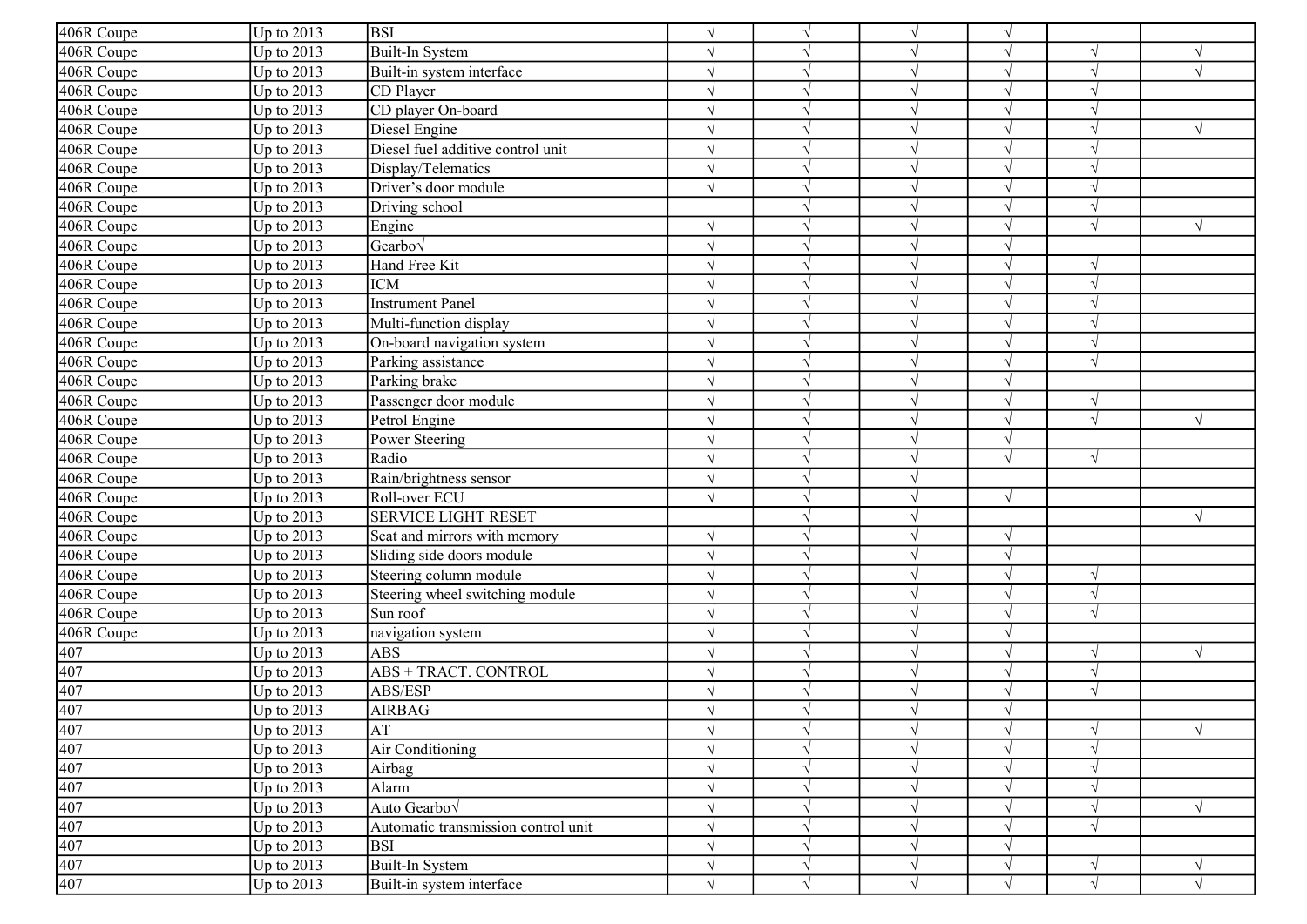| $\frac{407}{407}$                                           | $Up$ to 2013 | CD Player                           | $\sqrt{ }$    | $\sqrt{ }$    |            | $\mathcal{N}$ |               |            |
|-------------------------------------------------------------|--------------|-------------------------------------|---------------|---------------|------------|---------------|---------------|------------|
|                                                             | Up to $2013$ | CD player On-board                  | $\sqrt{ }$    | $\gamma$      |            | $\sqrt{ }$    |               |            |
|                                                             | Up to $2013$ | Diesel Engine                       | $\sqrt{ }$    | $\gamma$      |            | $\sqrt{ }$    |               |            |
| 407                                                         | Up to $2013$ | Diesel fuel additive control unit   | $\sqrt{ }$    |               |            | $\sqrt{ }$    |               |            |
| 407                                                         | Up to $2013$ | Display/Telematics                  | $\sqrt{ }$    | $\gamma$      |            | $\sqrt{ }$    |               |            |
| 407                                                         | Up to $2013$ | Driver's door module                | $\sqrt{ }$    | $\gamma$      |            |               |               |            |
| 407                                                         | Up to $2013$ | Driving school                      |               | $\sqrt{ }$    |            | $\sqrt{ }$    | $\mathcal{N}$ |            |
| 407                                                         | Up to 2013   | Engine                              | $\sqrt{ }$    | $\sqrt{ }$    |            | $\sqrt{ }$    |               |            |
|                                                             | Up to 2013   | Gearbo√                             | $\sqrt{ }$    | $\sqrt{ }$    |            | $\sqrt{ }$    |               |            |
|                                                             | Up to $2013$ | Hand Free Kit                       | $\sqrt{ }$    | $\sqrt{ }$    |            | $\sqrt{ }$    | $\mathcal{A}$ |            |
| $\frac{407}{407}$ $\frac{407}{407}$                         | Up to 2013   | <b>ICM</b>                          | $\sqrt{ }$    | $\sqrt{ }$    |            |               |               |            |
|                                                             | Up to 2013   | <b>Instrument Panel</b>             | $\sqrt{ }$    | $\sqrt{ }$    |            | N             |               |            |
|                                                             | Up to 2013   | Multi-function display              | $\gamma$      | $\gamma$      |            |               |               |            |
|                                                             | Up to $2013$ | On-board navigation system          | $\mathcal{N}$ | $\gamma$      |            | V             |               |            |
| $\frac{407}{407}$                                           | Up to $2013$ | Parking assistance                  | $\sqrt{ }$    | $\mathcal{L}$ |            | $\sqrt{ }$    |               |            |
| 407                                                         | Up to $2013$ | Parking brake                       | $\sqrt{ }$    | $\mathcal{L}$ |            | $\sqrt{ }$    |               |            |
| 407                                                         | Up to $2013$ | Passenger door module               |               | $\mathcal{L}$ |            | $\sqrt{ }$    |               |            |
| 407                                                         | Up to $2013$ | Petrol Engine                       | $\sqrt{ }$    | $\sqrt{ }$    |            | $\sqrt{ }$    | $\sqrt{ }$    |            |
| 407                                                         | Up to $2013$ | Power Steering                      | $\mathcal{L}$ | $\gamma$      |            | $\sqrt{ }$    |               |            |
|                                                             | Up to $2013$ | Radio                               | $\sqrt{ }$    | $\sqrt{ }$    |            | $\sqrt{ }$    | $\sqrt{ }$    |            |
| $\frac{407}{407}$                                           | Up to 2013   | Rain/brightness sensor              | $\sqrt{ }$    | $\sqrt{ }$    |            |               |               |            |
| 407                                                         | Up to 2013   | Roll-over ECU                       | $\sqrt{ }$    | $\sqrt{ }$    | $\sqrt{ }$ | $\sqrt{ }$    |               |            |
|                                                             | Up to 2013   | <b>SERVICE LIGHT RESET</b>          |               | $\sqrt{ }$    |            |               |               |            |
| $\frac{407}{\frac{407}{407}}$ $\frac{407}{\frac{407}{407}}$ | Up to 2013   | Seat and mirrors with memory        | $\sqrt{ }$    | $\sqrt{ }$    |            | $\sqrt{ }$    |               |            |
|                                                             | Up to 2013   | Sliding side doors module           | $\sqrt{ }$    | $\gamma$      |            | $\sqrt{ }$    |               |            |
|                                                             | Up to $2013$ | Steering column module              | $\gamma$      | $\gamma$      |            | N             |               |            |
|                                                             | Up to $2013$ | Steering wheel switching module     | $\sqrt{ }$    | $\mathcal{L}$ |            | $\sqrt{ }$    | $\mathcal{A}$ |            |
|                                                             | Up to $2013$ | Sun roof                            | $\sqrt{ }$    | $\mathcal{L}$ |            | $\sqrt{ }$    |               |            |
| 407                                                         | Up to $2013$ | navigation system                   | $\sqrt{ }$    | $\gamma$      |            | $\sqrt{ }$    |               |            |
| 408                                                         | Up to $2013$ | <b>ABS</b>                          | $\sqrt{ }$    | $\sqrt{ }$    |            | $\sqrt{ }$    |               |            |
| 408                                                         | Up to $2013$ | <b>ABS + TRACT. CONTROL</b>         | $\sqrt{ }$    | $\sqrt{ }$    |            | $\sqrt{ }$    |               |            |
| 408                                                         | Up to $2013$ | ABS/ESP                             | $\sqrt{ }$    | $\sqrt{ }$    |            | $\sqrt{ }$    | $\sqrt{ }$    |            |
|                                                             | Up to 2013   | <b>AIRBAG</b>                       | $\sqrt{ }$    | $\sqrt{ }$    |            | $\sqrt{ }$    |               |            |
| $\frac{408}{408}$ $\frac{408}{408}$                         | Up to 2013   | $\mathbf{A}\mathbf{T}$              | $\sqrt{ }$    | $\sqrt{ }$    |            | $\sqrt{ }$    | $\mathcal{N}$ | $\sqrt{ }$ |
|                                                             | Up to 2013   | Air Conditioning                    | $\sqrt{ }$    | $\sqrt{ }$    |            | $\sqrt{ }$    | $\mathcal{N}$ |            |
|                                                             | Up to $2013$ | Airbag                              |               |               |            |               |               |            |
|                                                             | Up to $2013$ | Alarm                               | $\sqrt{ }$    | $\sqrt{ }$    | $\sqrt{}$  | $\sqrt{ }$    | $\sqrt{}$     |            |
|                                                             | Up to $2013$ | Auto Gearbo <sub>V</sub>            | $\sqrt{ }$    | $\sqrt{ }$    |            | $\sqrt{ }$    | $\sqrt{ }$    | $\sqrt{ }$ |
|                                                             | Up to $2013$ | Automatic transmission control unit | $\sqrt{ }$    | $\sqrt{ }$    |            | $\sqrt{ }$    |               |            |
| 408<br>408<br>408<br>408<br>408<br>408<br>408               | Up to $2013$ | <b>BSI</b>                          | $\sqrt{ }$    | $\sqrt{ }$    |            | $\sqrt{ }$    |               |            |
|                                                             | Up to $2013$ | Built-In System                     | $\sqrt{ }$    | $\sqrt{ }$    |            | $\sqrt{ }$    |               |            |
|                                                             | Up to $2013$ | Built-in system interface           | $\mathcal{N}$ | $\sqrt{ }$    |            |               |               |            |
|                                                             | Up to $2013$ | CD Player                           | $\sqrt{ }$    | $\sqrt{}$     |            | $\sqrt{ }$    | $\sqrt{ }$    |            |
|                                                             | Up to $2013$ | CD player On-board                  | $\sqrt{ }$    | $\sqrt{}$     |            | $\sqrt{}$     | $\sqrt{}$     |            |
|                                                             | Up to 2013   | Diesel Engine                       | $\sqrt{ }$    | $\sqrt{ }$    |            | $\sqrt{ }$    |               |            |
|                                                             |              |                                     |               |               |            |               |               |            |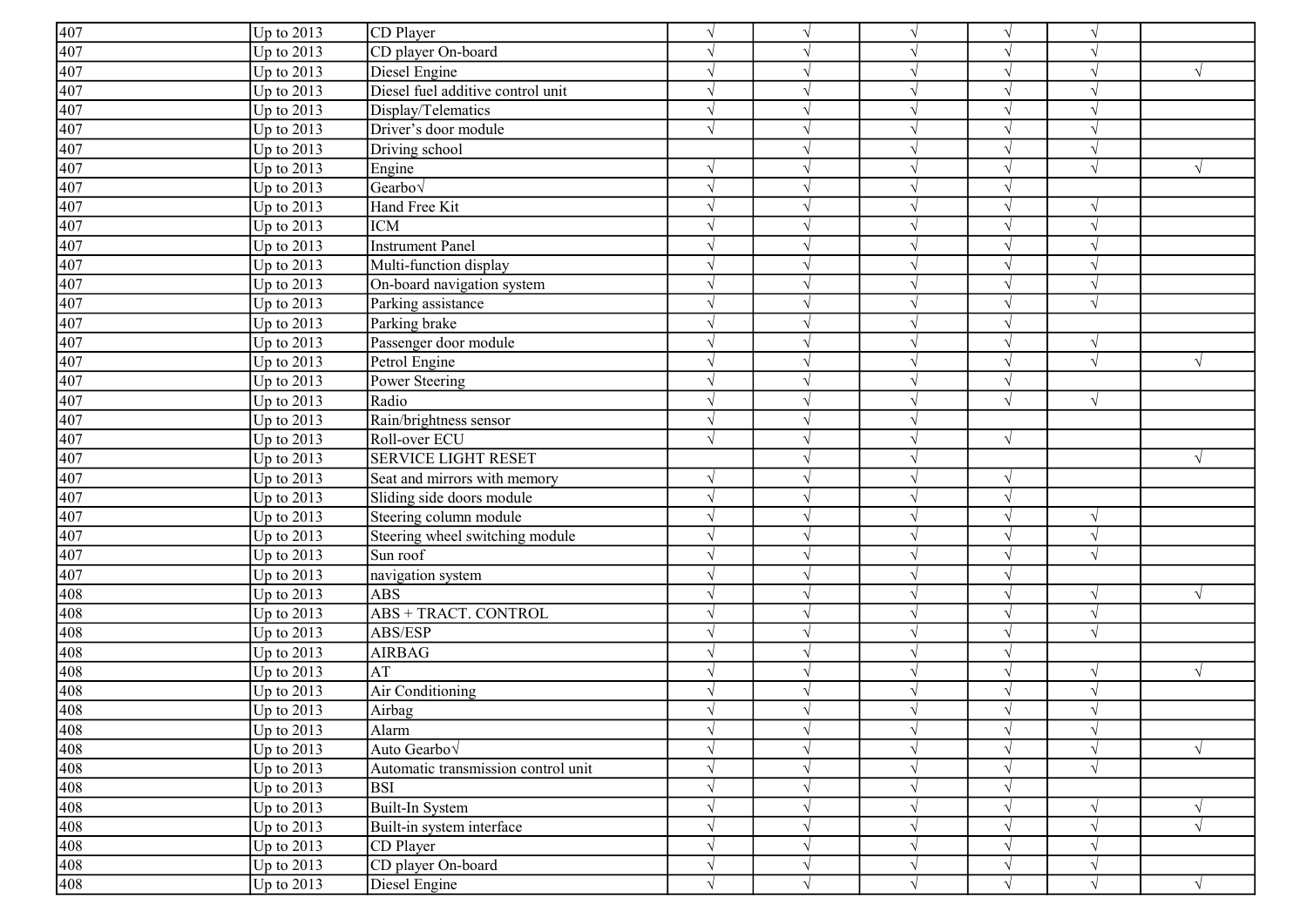| $\frac{408}{408}$                                                                                                           | Up to $2013$ | Diesel fuel additive control unit   | $\sqrt{ }$    | $\sqrt{ }$    | $\sqrt{ }$   | $\sqrt{}$  | $\sqrt{ }$ |            |
|-----------------------------------------------------------------------------------------------------------------------------|--------------|-------------------------------------|---------------|---------------|--------------|------------|------------|------------|
|                                                                                                                             | Up to 2013   | Display/Telematics                  | $\sqrt{ }$    |               |              | $\sqrt{ }$ | $\gamma$   |            |
|                                                                                                                             | Up to 2013   | Driver's door module                | $\sqrt{ }$    |               |              | $\sqrt{ }$ | $\gamma$   |            |
| $\frac{408}{408}$                                                                                                           | Up to 2013   | Driving school                      |               |               |              | $\sqrt{ }$ | $\sqrt{ }$ |            |
| 408                                                                                                                         | Up to 2013   | Engine                              | $\mathcal{L}$ |               |              | $\sqrt{ }$ | $\sqrt{ }$ | $\sqrt{ }$ |
| 408                                                                                                                         | Up to 2013   | Gearbo $\sqrt$                      | N             |               |              | V          |            |            |
| 408                                                                                                                         | Up to 2013   | Hand Free Kit                       | $\sqrt{}$     |               |              | $\sqrt{ }$ | $\sqrt{ }$ |            |
| 408                                                                                                                         | Up to 2013   | <b>ICM</b>                          | N             |               |              | $\sqrt{ }$ | $\sqrt{ }$ |            |
| 408                                                                                                                         | Up to 2013   | <b>Instrument Panel</b>             | N             | $\mathcal{L}$ |              | $\sqrt{ }$ | $\sqrt{ }$ |            |
| 408                                                                                                                         | Up to 2013   | Multi-function display              | $\sqrt{ }$    | $\gamma$      |              | $\sqrt{ }$ | $\sqrt{ }$ |            |
| $\overline{408}$                                                                                                            | Up to 2013   | On-board navigation system          | $\sqrt{ }$    | $\sqrt{ }$    |              | $\sqrt{ }$ | $\sqrt{ }$ |            |
| $\frac{408}{408}$<br>$\frac{408}{408}$                                                                                      | Up to 2013   | Parking assistance                  | $\sqrt{ }$    | $\gamma$      |              | $\sqrt{ }$ | $\sqrt{ }$ |            |
|                                                                                                                             | Up to 2013   | Parking brake                       |               |               |              | $\sqrt{ }$ |            |            |
|                                                                                                                             | Up to 2013   | Passenger door module               |               |               |              | $\sqrt{ }$ | $\sqrt{ }$ |            |
|                                                                                                                             | Up to 2013   | Petrol Engine                       | $\gamma$      |               | $\mathcal N$ | $\sqrt{ }$ | $\sqrt{ }$ | $\sqrt{ }$ |
|                                                                                                                             | Up to 2013   | Power Steering                      | $\mathcal{L}$ |               |              | $\sqrt{ }$ |            |            |
| $\frac{408}{408}$                                                                                                           | Up to 2013   | Radio                               |               |               |              | $\sqrt{ }$ | $\sqrt{ }$ |            |
| 408                                                                                                                         | Up to $2013$ | Rain/brightness sensor              | $\sqrt{ }$    |               |              |            |            |            |
| 408                                                                                                                         | Up to 2013   | Roll-over ECU                       | $\sqrt{}$     |               |              | $\sqrt{ }$ |            |            |
| 408                                                                                                                         | Up to 2013   | <b>SERVICE LIGHT RESET</b>          |               |               |              |            |            | $\sqrt{ }$ |
| 408                                                                                                                         | Up to 2013   | Seat and mirrors with memory        | $\sqrt{ }$    | $\gamma$      | $\sqrt{ }$   | $\sqrt{ }$ |            |            |
|                                                                                                                             | Up to 2013   | Sliding side doors module           | $\sqrt{ }$    | $\sqrt{ }$    | V            | $\sqrt{ }$ |            |            |
|                                                                                                                             | Up to 2013   | Steering column module              | $\sqrt{ }$    | $\gamma$      |              | $\sqrt{}$  | $\sqrt{ }$ |            |
|                                                                                                                             | Up to 2013   | Steering wheel switching module     | $\sqrt{ }$    | $\sqrt{ }$    |              | $\sqrt{}$  | $\sqrt{ }$ |            |
| $\begin{array}{r}\n 408 \\  \hline\n 408 \\  \hline\n 408 \\  \hline\n 408 \\  \hline\n 408 \\  \hline\n 607\n \end{array}$ | Up to 2013   | Sun roof                            | $\mathcal{L}$ |               |              | $\sqrt{ }$ | $\sqrt{ }$ |            |
|                                                                                                                             | Up to 2013   | navigation system                   | $\gamma$      |               |              | $\sqrt{ }$ |            |            |
|                                                                                                                             | Up to 2013   | <b>ABS</b>                          | $\gamma$      |               | $\gamma$     | $\sqrt{ }$ | $\gamma$   | $\sqrt{ }$ |
| $\frac{607}{607}$                                                                                                           | Up to 2013   | ABS + TRACT. CONTROL                | $\mathcal{L}$ |               |              | $\sqrt{ }$ | $\sqrt{ }$ |            |
|                                                                                                                             | Up to 2013   | ABS/ESP                             | $\mathcal{L}$ |               |              | $\sqrt{ }$ | $\sqrt{ }$ |            |
| 607                                                                                                                         | Up to $2013$ | <b>AIRBAG</b>                       | $\mathcal{L}$ |               |              | $\sqrt{ }$ |            |            |
| 607                                                                                                                         | Up to 2013   | AT                                  |               |               |              | V          |            | $\sqrt{ }$ |
| 607                                                                                                                         | Up to 2013   | Air Conditioning                    | N             |               |              | $\sqrt{ }$ | $\sqrt{ }$ |            |
| 607                                                                                                                         | Up to 2013   | Airbag                              | N             |               | $\mathcal N$ | $\sqrt{ }$ | $\sqrt{ }$ |            |
| 607                                                                                                                         | Up to 2013   | Alarm                               | N             |               |              | $\sqrt{ }$ | $\sqrt{ }$ |            |
| $\overline{607}$                                                                                                            | Up to 2013   | Auto Gearbo√                        | $\sqrt{ }$    |               |              | $\sqrt{ }$ | $\sqrt{ }$ | $\sqrt{}$  |
| 607                                                                                                                         | Up to $2013$ | Automatic transmission control unit |               |               |              | $\sqrt{ }$ |            |            |
|                                                                                                                             | Up to $2013$ | <b>BSI</b>                          | $\sqrt{ }$    | $\sqrt{ }$    | $\sqrt{ }$   | $\sqrt{}$  |            |            |
|                                                                                                                             | Up to $2013$ | Built-In System                     | $\sqrt{ }$    | $\sqrt{ }$    | $\sqrt{ }$   | $\sqrt{}$  | $\sqrt{ }$ | $\sqrt{}$  |
| $\frac{607}{607}$ $\frac{607}{607}$                                                                                         | Up to 2013   | Built-in system interface           | $\sqrt{ }$    | $\sqrt{ }$    |              | $\sqrt{ }$ | $\sqrt{ }$ | $\sqrt{ }$ |
|                                                                                                                             | Up to 2013   | CD Player                           | $\sqrt{ }$    | $\gamma$      | $\sqrt{ }$   | $\sqrt{ }$ | $\sqrt{ }$ |            |
|                                                                                                                             | Up to 2013   | CD player On-board                  | $\sqrt{ }$    | $\gamma$      | $\sqrt{ }$   | $\sqrt{}$  | $\sqrt{ }$ |            |
| 607                                                                                                                         | Up to 2013   | Diesel Engine                       | $\sqrt{ }$    | $\sqrt{ }$    |              | $\sqrt{ }$ | $\sqrt{ }$ | $\sqrt{}$  |
| 607                                                                                                                         | Up to 2013   | Diesel fuel additive control unit   | $\sqrt{ }$    | $\sqrt{ }$    |              | $\sqrt{}$  | $\sqrt{ }$ |            |
| 607                                                                                                                         | Up to 2013   | Display/Telematics                  | $\sqrt{ }$    | $\sqrt{ }$    | $\sqrt{ }$   | $\sqrt{ }$ | $\sqrt{ }$ |            |
| 607                                                                                                                         | Up to 2013   | Driver's door module                | $\sqrt{ }$    | $\sqrt{ }$    | $\sqrt{ }$   | $\sqrt{ }$ | $\sqrt{ }$ |            |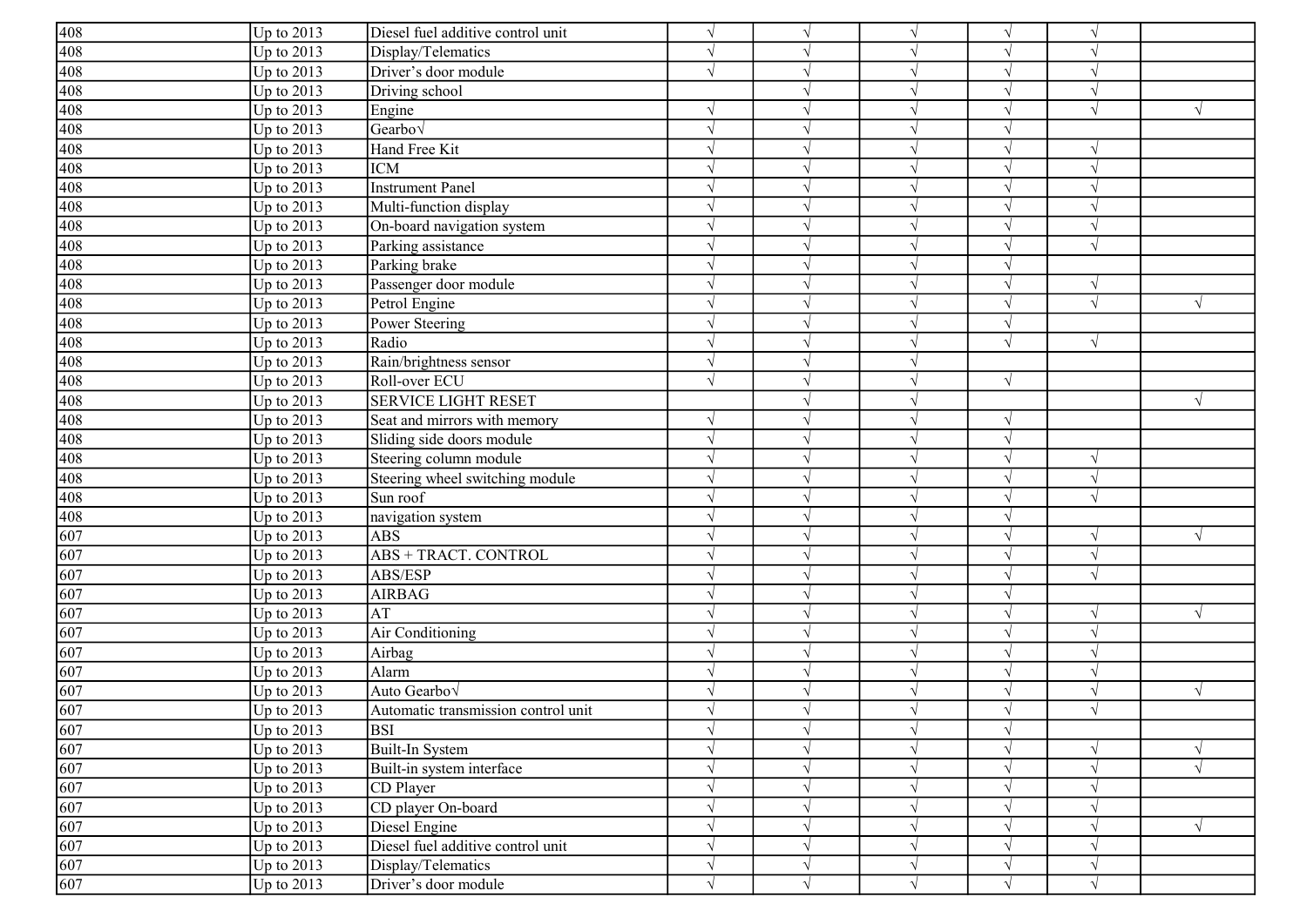| 607               | Up to $2013$ | Driving school                      |               | $\gamma$      |              | $\sqrt{ }$ | $\sqrt{ }$    |            |
|-------------------|--------------|-------------------------------------|---------------|---------------|--------------|------------|---------------|------------|
| $\frac{607}{607}$ | Up to 2013   | Engine                              |               |               |              | $\sqrt{ }$ | $\sqrt{ }$    | $\sqrt{ }$ |
|                   | Up to 2013   | Gearbo $\sqrt$                      | $\sqrt{ }$    |               |              | $\sqrt{ }$ |               |            |
| 607               | Up to 2013   | Hand Free Kit                       | $\mathcal{L}$ |               |              | $\sqrt{ }$ |               |            |
| 607               | Up to $2013$ | <b>ICM</b>                          | $\mathcal{L}$ |               |              | $\sqrt{ }$ | $\sqrt{ }$    |            |
| 607               | Up to 2013   | <b>Instrument Panel</b>             | $\sqrt{ }$    |               |              | $\sqrt{ }$ |               |            |
| 607               | Up to 2013   | Multi-function display              | $\mathcal{N}$ |               |              | $\sqrt{ }$ |               |            |
| 607               | Up to 2013   | On-board navigation system          | $\sqrt{ }$    | $\sqrt{ }$    | $\mathcal N$ | $\sqrt{ }$ | $\sqrt{ }$    |            |
| 607               | Up to 2013   | Parking assistance                  | $\sqrt{ }$    | $\gamma$      | $\sqrt{ }$   | $\sqrt{ }$ | $\sqrt{ }$    |            |
| 607               | Up to 2013   | Parking brake                       | $\sqrt{ }$    | $\gamma$      |              | $\sqrt{ }$ |               |            |
| 607               | Up to 2013   | Passenger door module               | $\sqrt{ }$    | $\sqrt{ }$    |              | $\sqrt{ }$ | $\sqrt{ }$    |            |
| 607               | Up to 2013   | Petrol Engine                       | $\mathcal{L}$ |               |              | $\sqrt{ }$ | $\sqrt{ }$    | $\sqrt{ }$ |
| 607               | Up to 2013   | Power Steering                      | $\mathcal{L}$ |               |              | $\sqrt{ }$ |               |            |
| 607               | Up to 2013   | Radio                               | $\gamma$      |               | $\gamma$     | $\sqrt{ }$ | $\sqrt{ }$    |            |
| $\frac{607}{607}$ | Up to 2013   | Rain/brightness sensor              | $\gamma$      |               |              |            |               |            |
|                   | Up to 2013   | Roll-over ECU                       | $\sqrt{ }$    |               |              | $\sqrt{ }$ |               |            |
| 607               | Up to 2013   | <b>SERVICE LIGHT RESET</b>          |               |               |              |            |               | $\sqrt{ }$ |
| 607               | Up to 2013   | Seat and mirrors with memory        | $\sqrt{ }$    |               |              | $\sqrt{ }$ |               |            |
| 607               | Up to $2013$ | Sliding side doors module           | $\mathcal{N}$ |               |              | $\sqrt{ }$ |               |            |
| 607               | Up to 2013   | Steering column module              | N             | $\sqrt{ }$    | $\sqrt{ }$   | $\sqrt{}$  | $\sqrt{ }$    |            |
| 607               | Up to 2013   | Steering wheel switching module     | $\sqrt{ }$    | $\gamma$      | V            | $\sqrt{ }$ | $\sqrt{ }$    |            |
| $\overline{607}$  | Up to $2013$ | Sun roof                            | $\mathcal{N}$ | $\gamma$      |              | $\sqrt{ }$ | $\sqrt{ }$    |            |
| 607               | Up to $2013$ | navigation system                   | $\sqrt{ }$    | $\sqrt{ }$    |              | $\sqrt{}$  |               |            |
| 806               | Up to 2013   | <b>ABS</b>                          |               |               |              | $\sqrt{}$  | $\gamma$      | $\sqrt{ }$ |
| 806               | Up to 2013   | ABS + TRACT. CONTROL                | $\sqrt{ }$    |               |              | $\sqrt{ }$ | $\sqrt{ }$    |            |
| 806               | Up to 2013   | ABS/ESP                             | $\gamma$      |               | $\gamma$     | $\sqrt{ }$ | $\sqrt{ }$    |            |
| 806               | Up to 2013   | <b>AIRBAG</b>                       | $\gamma$      |               |              | $\sqrt{ }$ |               |            |
| 806               | Up to 2013   | AT                                  | $\sqrt{ }$    |               |              | $\sqrt{ }$ | $\sqrt{ }$    | $\sqrt{}$  |
| 806               | Up to 2013   | Air Conditioning                    | $\sqrt{ }$    | $\mathcal{L}$ |              | $\sqrt{ }$ | $\sqrt{ }$    |            |
| 806               | Up to 2013   | Airbag                              |               |               |              | $\sqrt{}$  |               |            |
| 806               | Up to 2013   | Alarm                               | $\sqrt{ }$    |               |              | $\sqrt{ }$ | $\sqrt{ }$    |            |
| 806               | Up to 2013   | Auto Gearbov                        | N             | $\gamma$      |              | $\sqrt{ }$ | $\mathcal{L}$ | $\sqrt{ }$ |
| 806               | Up to $2013$ | Automatic transmission control unit | $\sqrt{ }$    | $\gamma$      | V            | $\sqrt{ }$ | $\sqrt{ }$    |            |
| 806               | Up to 2013   | <b>BSI</b>                          | $\mathcal{N}$ | $\gamma$      |              | $\sqrt{ }$ |               |            |
| 806               | Up to 2013   | Built-In System                     | $\sqrt{ }$    | $\mathcal{L}$ |              | $\sqrt{ }$ | $\sqrt{ }$    | $\sqrt{ }$ |
| 806               | Up to 2013   | Built-in system interface           |               |               |              | $\sqrt{ }$ |               |            |
|                   | Up to 2013   | CD Player                           | $\sqrt{ }$    | $\sqrt{ }$    | $\sqrt{ }$   | $\sqrt{}$  | $\sqrt{ }$    |            |
|                   | Up to 2013   | CD player On-board                  | $\sqrt{ }$    | $\sqrt{ }$    | $\sqrt{ }$   | $\sqrt{ }$ | $\sqrt{ }$    |            |
| $\frac{806}{806}$ | Up to 2013   | Diesel Engine                       | $\sqrt{ }$    | $\sqrt{ }$    | $\sqrt{ }$   | $\sqrt{}$  | $\sqrt{ }$    | $\sqrt{ }$ |
| $\frac{806}{806}$ | Up to 2013   | Diesel fuel additive control unit   | $\sqrt{ }$    | $\gamma$      |              | $\sqrt{ }$ | $\sqrt{ }$    |            |
|                   | Up to 2013   | Display/Telematics                  | $\sqrt{ }$    | $\sqrt{ }$    | $\sqrt{ }$   | $\sqrt{}$  | $\sqrt{ }$    |            |
| 806               | Up to 2013   | Driver's door module                | $\sqrt{ }$    | $\sqrt{}$     | $\sqrt{ }$   | $\sqrt{}$  | $\sqrt{ }$    |            |
| 806               | Up to 2013   | Driving school                      |               |               |              | $\sqrt{ }$ | $\sqrt{ }$    |            |
| 806               | Up to 2013   | Engine                              | √             | $\sqrt{ }$    | $\sqrt{ }$   | $\sqrt{ }$ | $\sqrt{ }$    | $\sqrt{ }$ |
| 806               | Up to 2013   | Gearbo√                             | $\sqrt{}$     | $\sqrt{ }$    | $\sqrt{ }$   | $\sqrt{}$  |               |            |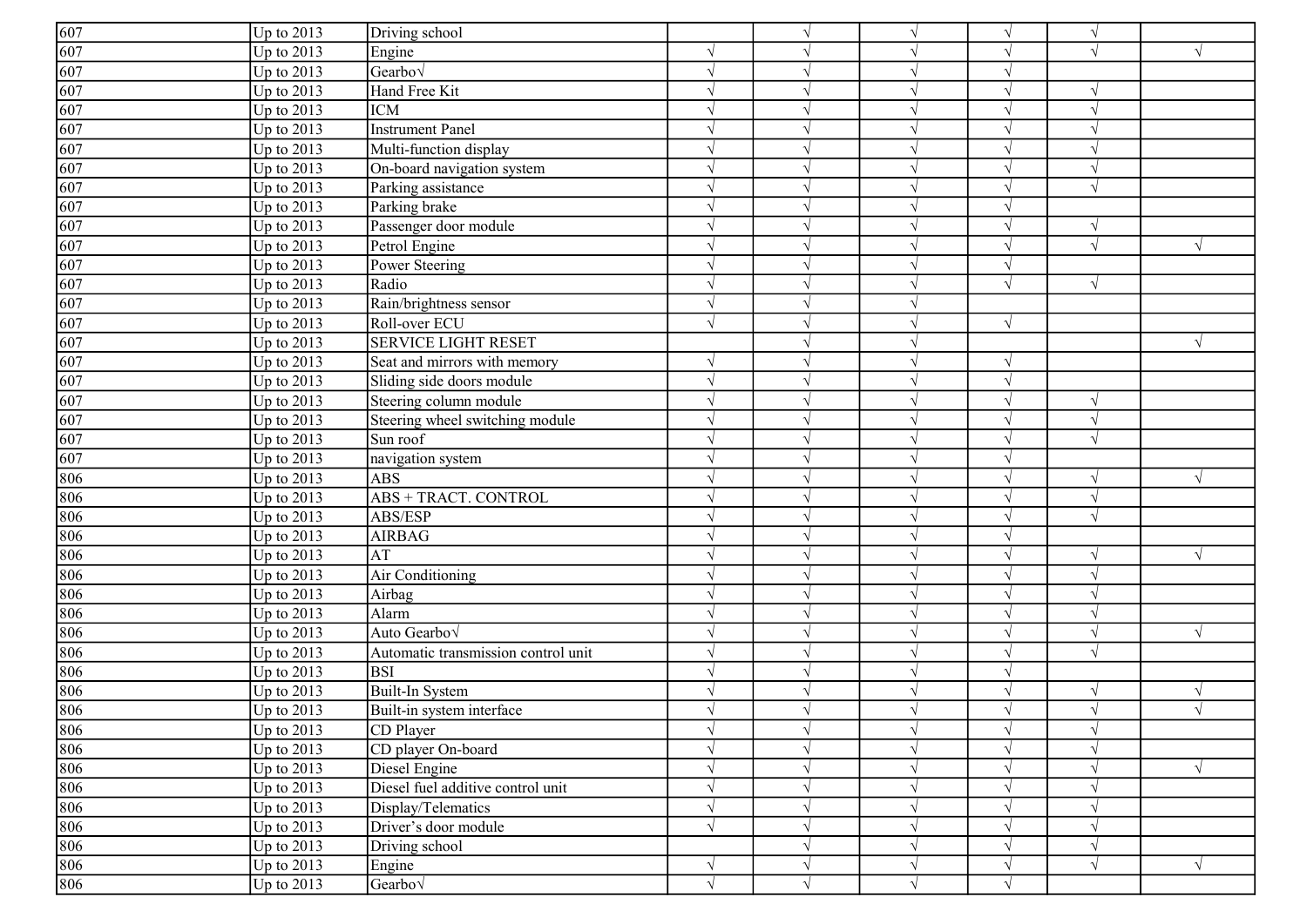| 806            | Up to $2013$      | Hand Free Kit                       | $\sqrt{ }$ | $\sqrt{ }$        |            |            |                          |            |
|----------------|-------------------|-------------------------------------|------------|-------------------|------------|------------|--------------------------|------------|
| 806            | Up to $2013$      | <b>ICM</b>                          | $\sqrt{ }$ | $\gamma$          |            | $\sqrt{ }$ |                          |            |
| 806            | Up to $2013$      | Instrument Panel                    | $\sqrt{ }$ | $\gamma$          |            | $\sqrt{ }$ |                          |            |
| 806            | Up to 2013        | Multi-function display              | $\sqrt{ }$ | $\mathcal{L}$     |            | $\sqrt{ }$ |                          |            |
| 806            | Up to $2013$      | On-board navigation system          | $\sqrt{ }$ | $\gamma$          |            | $\sqrt{ }$ |                          |            |
| 806            | Up to $2013$      | Parking assistance                  | $\sqrt{ }$ | $\mathcal{L}$     |            | $\sqrt{}$  |                          |            |
| 806            | Up to 2013        | Parking brake                       | $\sqrt{ }$ | $\mathcal{L}$     |            | $\sqrt{ }$ |                          |            |
| 806            | Up to 2013        | Passenger door module               | $\sqrt{ }$ | $\sqrt{ }$        |            | $\sqrt{ }$ | $\sqrt{}$                |            |
| 806            | Up to 2013        | Petrol Engine                       | $\sqrt{ }$ | $\sqrt{ }$        |            | $\sqrt{ }$ |                          |            |
| 806            | Up to 2013        | Power Steering                      | $\sqrt{ }$ | $\mathbf{\hat{}}$ |            | $\sqrt{ }$ |                          |            |
| 806            | Up to $2013$      | Radio                               | $\sqrt{ }$ | $\sqrt{ }$        |            | $\sqrt{ }$ | $\sqrt{ }$               |            |
| 806            | Up to 2013        | Rain/brightness sensor              | $\sqrt{ }$ | $\gamma$          |            |            |                          |            |
| 806            | Up to $2013$      | Roll-over ECU                       | $\sqrt{ }$ | $\gamma$          |            | $\sqrt{ }$ |                          |            |
| 806            | Up to $2013$      | <b>SERVICE LIGHT RESET</b>          |            | $\gamma$          |            |            |                          | V          |
| 806            | Up to $2013$      | Seat and mirrors with memory        | $\sqrt{ }$ | $\gamma$          |            | $\sqrt{ }$ |                          |            |
| 806            | Up to 2013        | Sliding side doors module           | $\sqrt{ }$ | $\mathcal{L}$     |            | $\sqrt{ }$ |                          |            |
| 806            | Up to 2013        | Steering column module              | $\sqrt{ }$ | $\mathcal{L}$     |            | $\sqrt{ }$ | $\mathcal{N}$            |            |
| 806            | Up to $2013$      | Steering wheel switching module     | $\gamma$   |                   |            |            |                          |            |
| 806            | Up to 2013        | Sun roof                            | $\sqrt{ }$ | $\mathcal{L}$     |            | $\sqrt{ }$ |                          |            |
| 806            | Up to 2013        | navigation system                   | $\sqrt{ }$ | $\sqrt{ }$        |            | $\sqrt{ }$ |                          |            |
| <b>807 VAN</b> | Up to 2013        | <b>ABS</b>                          | $\sqrt{ }$ | $\sqrt{ }$        |            | $\sqrt{ }$ |                          |            |
| <b>807 VAN</b> | <b>Up to 2013</b> | <b>ABS + TRACT. CONTROL</b>         | $\sqrt{ }$ | $\sqrt{ }$        |            | $\sqrt{ }$ | $\sqrt{ }$               |            |
| <b>807 VAN</b> | Up to 2013        | ABS/ESP                             | $\sqrt{ }$ | $\sqrt{ }$        |            | $\sqrt{ }$ | $\overline{\mathcal{N}}$ |            |
| <b>807 VAN</b> | Up to 2013        | <b>AIRBAG</b>                       | $\sqrt{ }$ | $\gamma$          |            | $\sqrt{ }$ |                          |            |
| <b>807 VAN</b> | Up to 2013        | AT                                  | $\sqrt{ }$ | $\sqrt{ }$        |            | $\sqrt{ }$ |                          |            |
| <b>807 VAN</b> | Up to $2013$      | Air Conditioning                    | $\sqrt{ }$ | $\gamma$          |            | $\sqrt{ }$ |                          |            |
| <b>807 VAN</b> | Up to 2013        | Airbag                              | $\gamma$   | $\gamma$          |            | $\sqrt{ }$ |                          |            |
| <b>807 VAN</b> | Up to 2013        | Alarm                               | $\sqrt{ }$ | $\gamma$          |            | $\sqrt{ }$ |                          |            |
| <b>807 VAN</b> | Up to $2013$      | Auto Gearbo <sub>V</sub>            | $\sqrt{ }$ | $\gamma$          |            | $\sqrt{ }$ |                          | $\sqrt{ }$ |
| <b>807 VAN</b> | Up to 2013        | Automatic transmission control unit | $\sqrt{ }$ |                   |            |            |                          |            |
| <b>807 VAN</b> | Up to $2013$      | <b>BSI</b>                          | $\sqrt{ }$ | $\sqrt{ }$        |            | $\sqrt{ }$ |                          |            |
| <b>807 VAN</b> | Up to 2013        | Built-In System                     | $\sqrt{ }$ | $\sqrt{ }$        |            | $\sqrt{ }$ | $\mathcal{N}$            |            |
| <b>807 VAN</b> | Up to 2013        | Built-in system interface           | $\sqrt{ }$ | $\sqrt{ }$        |            | $\sqrt{ }$ |                          | $\sqrt{ }$ |
| <b>807 VAN</b> | Up to 2013        | CD Player                           | $\sqrt{ }$ | $\sqrt{ }$        |            | $\sqrt{ }$ |                          |            |
| <b>807 VAN</b> | Up to 2013        | CD player On-board                  | $\sqrt{ }$ | $\gamma$          |            | $\sqrt{ }$ |                          |            |
| 807 VAN        | Up to $2013$      | Diesel Engine                       |            |                   |            |            |                          |            |
| 807 VAN        | Up to $2013$      | Diesel fuel additive control unit   | $\sqrt{ }$ | $\sqrt{}$         | $\sqrt{}$  | $\sqrt{ }$ | $\sqrt{ }$               |            |
| <b>807 VAN</b> | Up to $2013$      | Display/Telematics                  | $\sqrt{ }$ | $\sqrt{ }$        |            | $\sqrt{ }$ | $\gamma$                 |            |
| 807 VAN        | Up to $2013$      | Driver's door module                | $\sqrt{ }$ | $\sqrt{ }$        |            | $\sqrt{ }$ | $\gamma$                 |            |
| <b>807 VAN</b> | Up to $2013$      | Driving school                      |            | $\gamma$          |            | $\sqrt{ }$ |                          |            |
| <b>807 VAN</b> | Up to $2013$      | Engine                              | $\sqrt{ }$ | $\sqrt{ }$        |            | $\sqrt{ }$ | $\sqrt{ }$               | $\sqrt{}$  |
| <b>807 VAN</b> | Up to $2013$      | $Gearbo\sqrt$                       | $\sqrt{ }$ | $\sqrt{ }$        |            | $\sqrt{ }$ |                          |            |
| <b>807 VAN</b> | Up to 2013        | Hand Free Kit                       | $\sqrt{ }$ | $\sqrt{ }$        |            | $\sqrt{ }$ |                          |            |
| <b>807 VAN</b> | Up to $2013$      | <b>ICM</b>                          | $\sqrt{ }$ | $\sqrt{ }$        |            | $\sqrt{ }$ | $\sqrt{}$                |            |
| <b>807 VAN</b> | Up to $2013$      | Instrument Panel                    | $\sqrt{ }$ | $\sqrt{ }$        | $\sqrt{ }$ | $\sqrt{}$  | $\sqrt{ }$               |            |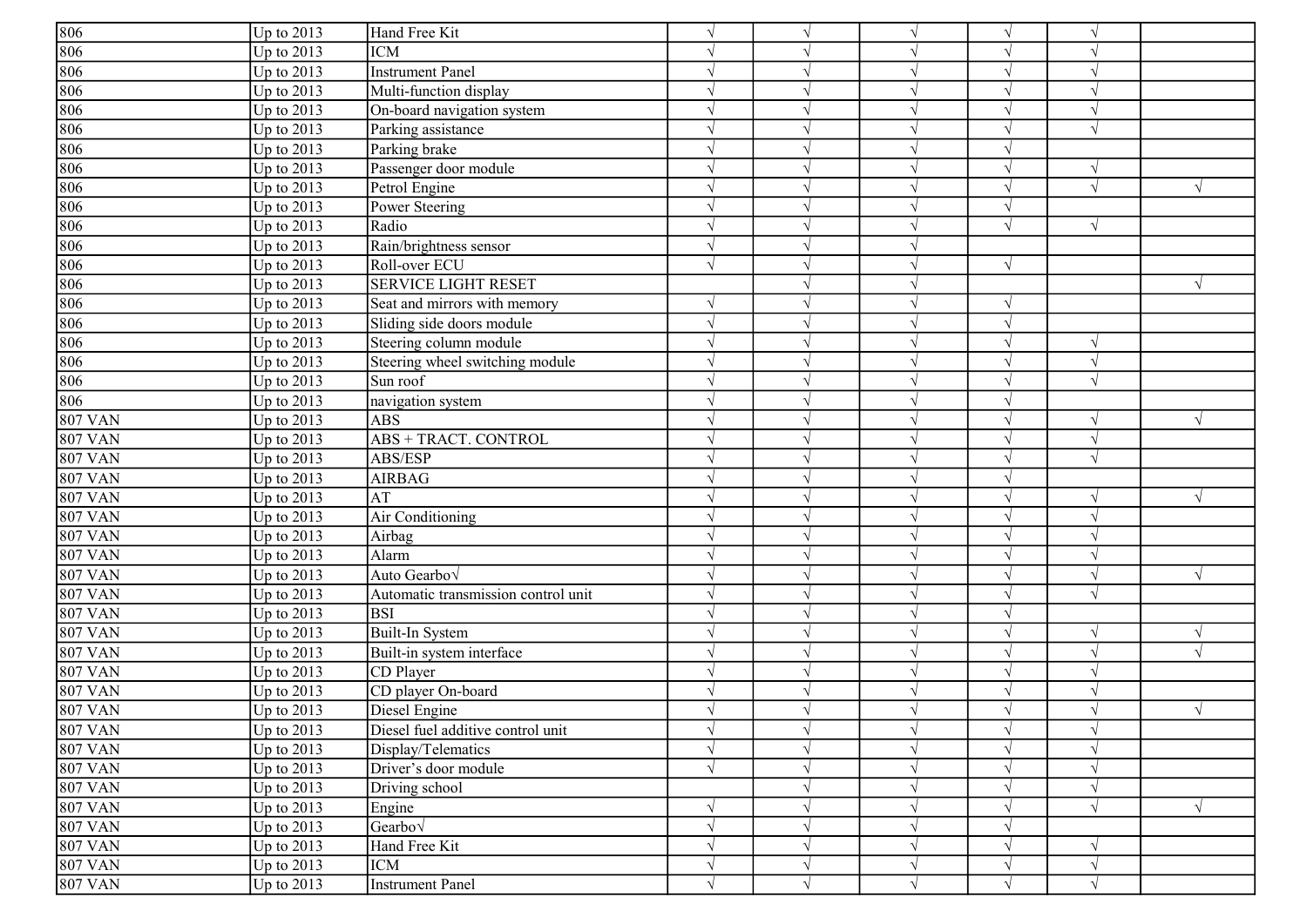| <b>807 VAN</b>           | Up to $2013$            | Multi-function display              | $\sqrt{ }$    | $\sqrt{ }$    |            | $\sqrt{ }$ | $\sqrt{ }$ |  |
|--------------------------|-------------------------|-------------------------------------|---------------|---------------|------------|------------|------------|--|
| <b>807 VAN</b>           | Up to $2013$            | On-board navigation system          | $\gamma$      |               |            | $\sqrt{ }$ |            |  |
| <b>807 VAN</b>           | Up to $2013$            | Parking assistance                  |               |               |            | $\sqrt{ }$ | $\sqrt{ }$ |  |
| <b>807 VAN</b>           | Up to $2013$            | Parking brake                       | $\gamma$      |               |            | $\sqrt{ }$ |            |  |
| <b>807 VAN</b>           | Up to 2013              | Passenger door module               | $\gamma$      |               |            | $\sqrt{ }$ |            |  |
| <b>807 VAN</b>           | Up to $2013$            | Petrol Engine                       | $\mathcal{L}$ |               |            | $\sqrt{ }$ | $\sqrt{ }$ |  |
| <b>807 VAN</b>           | Up to $2013$            | Power Steering                      | $\mathcal{L}$ |               |            | $\sqrt{ }$ |            |  |
| <b>807 VAN</b>           | Up to $2013$            | Radio                               | $\sqrt{ }$    | $\sqrt{ }$    |            | $\sqrt{ }$ | $\sqrt{ }$ |  |
| <b>807 VAN</b>           | Up to 2013              | Rain/brightness sensor              | $\sqrt{ }$    |               |            |            |            |  |
| <b>807 VAN</b>           | Up to $2013$            | Roll-over ECU                       | $\sqrt{ }$    | $\mathcal{N}$ |            | $\sqrt{ }$ |            |  |
| <b>807 VAN</b>           | Up to 2013              | <b>SERVICE LIGHT RESET</b>          |               | $\sqrt{ }$    |            |            |            |  |
| <b>807 VAN</b>           | Up to 2013              | Seat and mirrors with memory        | $\sqrt{ }$    | $\sqrt{ }$    |            | $\sqrt{ }$ |            |  |
| <b>807 VAN</b>           | Up to $2013$            | Sliding side doors module           | $\sqrt{ }$    |               |            | $\sqrt{ }$ |            |  |
| <b>807 VAN</b>           | Up to 2013              | Steering column module              | $\sqrt{ }$    | $\mathcal{L}$ |            | $\sqrt{ }$ | $\sqrt{ }$ |  |
| <b>807 VAN</b>           | Up to $2013$            | Steering wheel switching module     | $\sqrt{ }$    |               |            | $\sqrt{ }$ | $\sqrt{ }$ |  |
| 807 VAN                  | Up to 2013              | Sun roof                            | $\gamma$      |               |            | $\sqrt{ }$ | $\sqrt{ }$ |  |
| $\sqrt{807}$ VAN         | Up to $2013$            | navigation system                   | $\mathcal{L}$ | $\mathcal{L}$ |            | $\sqrt{ }$ |            |  |
| <b>BOVER</b>             | Up to 2013              | <b>ABS</b>                          | $\mathcal{L}$ |               |            | $\sqrt{ }$ | $\sqrt{ }$ |  |
| <b>BOVER</b>             | Up to $2013$            | ABS + TRACT. CONTROL                |               |               |            | $\sqrt{ }$ |            |  |
| <b>BOVER</b>             | Up to $2013$            | ABS/ESP                             | $\sqrt{ }$    |               |            | $\sqrt{ }$ |            |  |
| <b>BO</b> $\sqrt{ER}$    | Up to $\overline{2013}$ | <b>AIRBAG</b>                       | $\sqrt{ }$    |               |            | $\sqrt{ }$ |            |  |
| <b>BO</b> <sub>VER</sub> | Up to $2013$            | AT                                  | $\mathcal{L}$ | $\sqrt{ }$    |            | $\sqrt{ }$ | $\sqrt{ }$ |  |
| <b>BO</b> <sub>VER</sub> | Up to $2013$            | Air Conditioning                    | $\gamma$      | $\sqrt{ }$    |            | $\sqrt{ }$ |            |  |
| <b>BOVER</b>             | Up to 2013              | Airbag                              | $\sqrt{ }$    | $\sqrt{ }$    |            | $\sqrt{ }$ | $\sqrt{ }$ |  |
| <b>BOVER</b>             | Up to $2013$            | Alarm                               | $\Delta$      | $\mathcal{L}$ |            | $\sqrt{ }$ |            |  |
| <b>BO</b> <sub>VER</sub> | Up to 2013              | Auto Gearbo <sub>V</sub>            | $\mathcal{L}$ |               |            | $\sqrt{ }$ |            |  |
| <b>BO</b> <sub>VER</sub> | Up to $2013$            | Automatic transmission control unit | $\gamma$      |               |            | $\sqrt{ }$ |            |  |
| <b>BOVER</b>             | Up to $2013$            | <b>BSI</b>                          | $\mathcal{L}$ |               |            | $\sqrt{ }$ |            |  |
| <b>BOVER</b>             | Up to $2013$            | Built-In System                     | $\mathcal{L}$ |               |            | $\sqrt{ }$ |            |  |
| <b>BO</b> <sub>VER</sub> | Up to 2013              | Built-in system interface           | $\mathcal{L}$ |               |            | $\sqrt{ }$ |            |  |
| <b>BO</b> <sub>VER</sub> | Up to $2013$            | CD Player                           | $\mathcal{L}$ |               |            | $\sqrt{ }$ |            |  |
| <b>BOVER</b>             | Up to $2013$            | CD player On-board                  | $\mathcal{L}$ |               |            | $\sqrt{ }$ |            |  |
| <b>BO</b> <sub>VER</sub> | Up to $2013$            | Diesel Engine                       | $\sqrt{ }$    |               |            | $\sqrt{ }$ |            |  |
| <b>BO</b> $\sqrt{ER}$    | Up to $2013$            | Diesel fuel additive control unit   | $\sqrt{ }$    | $\sqrt{ }$    |            | $\sqrt{ }$ |            |  |
| <b>BO</b> $\sqrt{ER}$    | Up to 2013              | Display/Telematics                  | $\gamma$      | $\mathcal{N}$ |            | $\sqrt{ }$ |            |  |
| <b>BO</b> <sub>VER</sub> | $Up$ to 2013            | Driver's door module                | $\sqrt{ }$    | $\mathcal{N}$ |            | $\sqrt{ }$ |            |  |
| <b>BO</b> $\sqrt{ER}$    | Up to $2013$            | Driving school                      |               | $\sqrt{ }$    | $\sqrt{}$  | $\sqrt{}$  | $\sqrt{ }$ |  |
| <b>BO</b> <sub>VER</sub> | Up to $2013$            | Engine                              |               | $\sqrt{ }$    |            | $\sqrt{ }$ |            |  |
| <b>BOVER</b>             | Up to $2013$            | Gearbo $\sqrt$                      | $\sqrt{ }$    | $\sqrt{ }$    |            | $\sqrt{}$  |            |  |
| BO√ER                    | Up to $2013$            | Hand Free Kit                       | $\mathcal{L}$ | $\sqrt{ }$    |            | $\sqrt{}$  |            |  |
| <b>BO</b> <sub>VER</sub> | Up to $2013$            | <b>ICM</b>                          | $\gamma$      | $\mathcal{N}$ |            | $\sqrt{ }$ | $\sqrt{}$  |  |
| <b>BOVER</b>             | Up to $2013$            | <b>Instrument Panel</b>             | $\sqrt{ }$    | $\sqrt{ }$    |            | $\sqrt{ }$ | $\sqrt{ }$ |  |
| <b>BOVER</b>             | Up to $2013$            | Multi-function display              | $\sqrt{ }$    | $\sqrt{ }$    | $\sqrt{ }$ | $\sqrt{ }$ | $\sqrt{ }$ |  |
| <b>BOVER</b>             | Up to $2013$            | On-board navigation system          | $\sqrt{ }$    | $\sqrt{ }$    |            | $\sqrt{ }$ | $\sqrt{ }$ |  |
| <b>BO</b> <sub>VER</sub> | Up to $2013$            | Parking assistance                  | $\sqrt{}$     | $\sqrt{ }$    |            | $\sqrt{}$  | $\sqrt{}$  |  |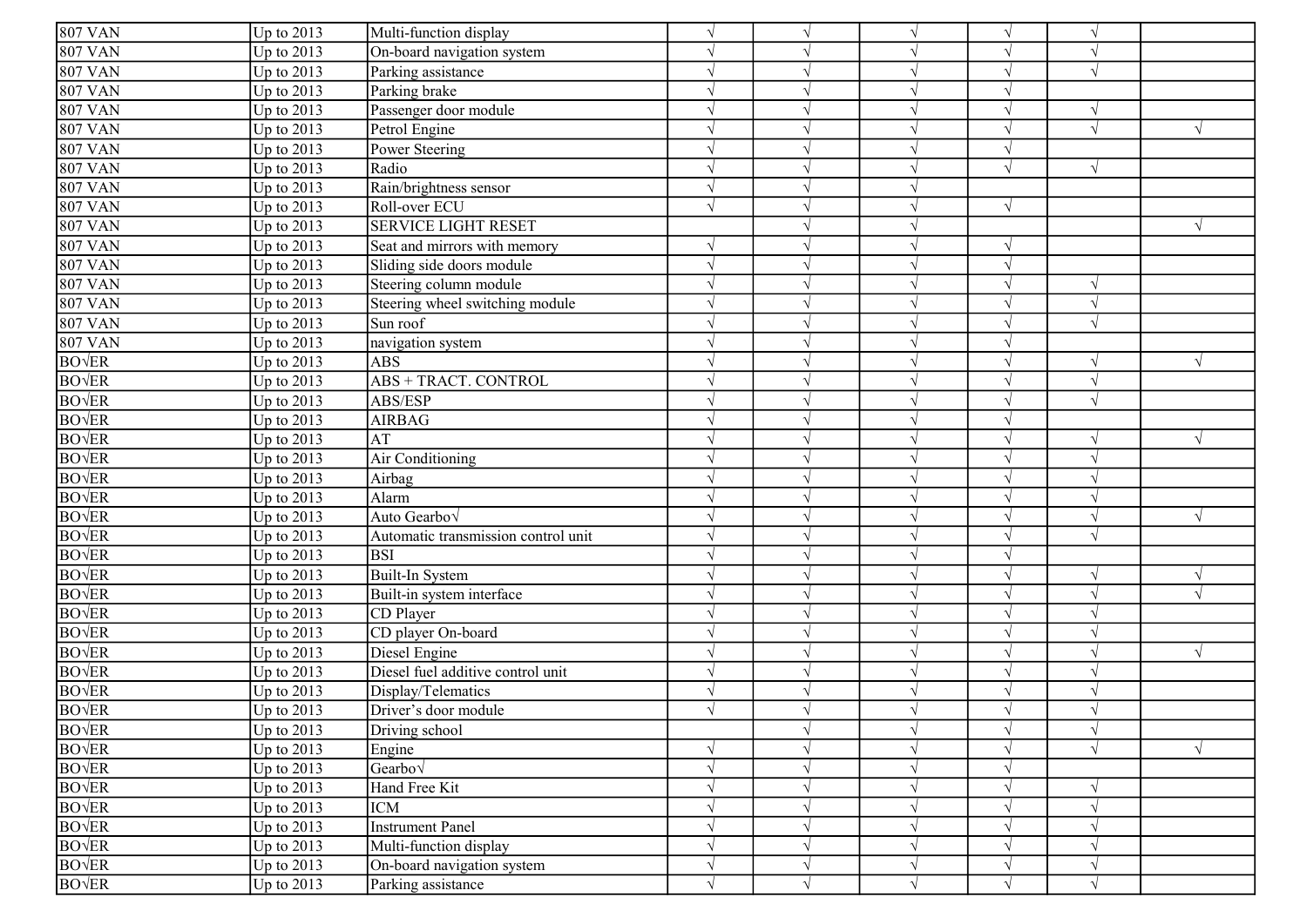| <b>BO</b> <sub>VER</sub>   |              |                                     |            |            |           |            |                          |            |
|----------------------------|--------------|-------------------------------------|------------|------------|-----------|------------|--------------------------|------------|
|                            | Up to $2013$ | Parking brake                       | $\sqrt{ }$ | $\sqrt{ }$ |           |            |                          |            |
| <b>BO</b> <sub>VER</sub>   | Up to $2013$ | Passenger door module               | $\sqrt{ }$ | $\sqrt{ }$ |           | $\sqrt{ }$ |                          |            |
| <b>BO</b> $\sqrt{ER}$      | Up to $2013$ | Petrol Engine                       | $\sqrt{ }$ | $\sqrt{ }$ |           | $\sqrt{ }$ | $\sqrt{ }$               |            |
| <b>BO</b> $\sqrt{ER}$      | Up to $2013$ | Power Steering                      | $\sqrt{ }$ | $\sqrt{ }$ |           | $\sqrt{ }$ |                          |            |
| <b>BO</b> <sub>VER</sub>   | Up to $2013$ | Radio                               | $\sqrt{ }$ | $\sqrt{ }$ |           | $\sqrt{ }$ | $\mathcal{N}$            |            |
| <b>BO</b> <sub>VER</sub>   | Up to 2013   | Rain/brightness sensor              | $\sqrt{ }$ | $\sqrt{ }$ |           |            |                          |            |
| <b>BO</b> <sub>VER</sub>   | Up to $2013$ | Roll-over ECU                       | $\sqrt{ }$ | $\sqrt{ }$ |           | $\sqrt{ }$ |                          |            |
| <b>BO</b> <sub>VER</sub>   | Up to $2013$ | <b>SERVICE LIGHT RESET</b>          |            | $\sqrt{ }$ |           |            |                          | V          |
| <b>BO</b> <sub>VER</sub>   | Up to 2013   | Seat and mirrors with memory        | $\sqrt{ }$ | $\sqrt{ }$ |           | $\sqrt{ }$ |                          |            |
| <b>BO</b> $\sqrt{ER}$      | Up to 2013   | Sliding side doors module           | $\sqrt{ }$ | $\sqrt{ }$ |           | $\sqrt{ }$ |                          |            |
| <b>BO</b> <sub>VER</sub>   | Up to 2013   | Steering column module              | $\sqrt{ }$ | $\sqrt{ }$ |           | $\sqrt{ }$ | $\sqrt{}$                |            |
| BOVER                      | Up to $2013$ | Steering wheel switching module     | $\sqrt{ }$ | $\sqrt{ }$ |           |            | $\mathcal{A}$            |            |
| <b>BO</b> <sub>VER</sub>   | Up to $2013$ | Sun roof                            | $\sqrt{ }$ | $\sqrt{ }$ |           |            | $\sqrt{ }$               |            |
| <b>BO</b> <sub>VER</sub>   | Up to 2013   | navigation system                   | $\sqrt{ }$ | $\sqrt{ }$ |           | $\sqrt{ }$ |                          |            |
| <b>BOVER 3</b>             | Up to $2013$ | <b>ABS</b>                          | $\sqrt{ }$ | $\gamma$   |           | $\sqrt{ }$ |                          |            |
| <b>BOVER 3</b>             | Up to $2013$ | ABS + TRACT. CONTROL                | $\sqrt{ }$ | $\sqrt{ }$ |           | $\sqrt{ }$ | $\overline{\mathcal{N}}$ |            |
| <b>BOVER 3</b>             | Up to 2013   | ABS/ESP                             | $\sqrt{ }$ | $\sqrt{ }$ |           | $\sqrt{ }$ | $\sqrt{ }$               |            |
| <b>BOVER 3</b>             | Up to $2013$ | <b>AIRBAG</b>                       |            | $\gamma$   |           |            |                          |            |
| $BOVER$ 3                  | Up to $2013$ | AT                                  | $\sqrt{ }$ | $\sqrt{ }$ |           | $\sqrt{ }$ | $\sqrt{ }$               |            |
| <b>BOVER 3</b>             | Up to 2013   | Air Conditioning                    | $\sqrt{ }$ | $\sqrt{ }$ |           | $\sqrt{ }$ | $\overline{\mathcal{N}}$ |            |
| <b>BOVER</b> <sub>3</sub>  | Up to $2013$ | Airbag                              | $\sqrt{ }$ | $\sqrt{ }$ |           | $\sqrt{ }$ |                          |            |
| <b>BOVER 3</b>             | Up to $2013$ | Alarm                               | $\sqrt{ }$ | $\sqrt{ }$ |           | $\sqrt{ }$ | $\sqrt{ }$               |            |
| <b>BOVER 3</b>             | Up to $2013$ | Auto Gearbo√                        | $\sqrt{ }$ | $\sqrt{ }$ |           | $\sqrt{ }$ | $\overline{\mathcal{N}}$ |            |
| <b>BOVER 3</b>             | Up to 2013   | Automatic transmission control unit | $\sqrt{ }$ | $\sqrt{ }$ |           | $\sqrt{ }$ |                          |            |
| <b>BOVER 3</b>             | Up to 2013   | <b>BSI</b>                          | $\sqrt{ }$ | $\sqrt{ }$ |           | $\sqrt{ }$ |                          |            |
| $BO\sqrt{ER}$ 3            | Up to $2013$ | Built-In System                     | $\sqrt{ }$ | $\sqrt{ }$ |           | $\sqrt{ }$ |                          |            |
| <b>BO</b> $\sqrt{ER}$ 3    | Up to 2013   | Built-in system interface           | $\sqrt{ }$ | $\gamma$   |           | $\sqrt{ }$ |                          |            |
| BO <sub>VER</sub> 3        | Up to $2013$ | CD Player                           | $\sqrt{ }$ | $\sqrt{ }$ |           | $\sqrt{ }$ |                          |            |
| <b>BOVER 3</b>             | Up to $2013$ | CD player On-board                  | $\sqrt{ }$ | $\sqrt{ }$ |           | $\sqrt{ }$ |                          |            |
| <b>BOVER 3</b>             | Up to 2013   | Diesel Engine                       | $\sqrt{ }$ | $\sqrt{ }$ |           |            |                          |            |
| <b>BOVER 3</b>             | Up to $2013$ | Diesel fuel additive control unit   | $\sqrt{ }$ | $\sqrt{ }$ |           | $\sqrt{ }$ |                          |            |
| <b>BO</b> VER <sub>3</sub> | Up to $2013$ | Display/Telematics                  | $\sqrt{ }$ | $\sqrt{ }$ |           | $\sqrt{ }$ |                          |            |
| <b>BO</b> $\sqrt{ER}$ 3    | Up to 2013   | Driver's door module                | $\sqrt{ }$ | $\sqrt{ }$ |           | $\sqrt{ }$ |                          |            |
| <b>BO</b> $\sqrt{ER}$ 3    | Up to 2013   | Driving school                      |            | $\sqrt{ }$ |           | $\sqrt{ }$ | $\sqrt{ }$               |            |
| BO <sub>VER</sub> 3        | Up to 2013   | Engine                              | $\sqrt{ }$ | $\sqrt{ }$ |           | $\sqrt{ }$ | $\sqrt{ }$               | $\sqrt{ }$ |
| $BO\sqrt{ER 3}$            | Up to $2013$ | $Gearbo\sqrt$                       |            |            |           |            |                          |            |
| BO <sub>VER</sub> 3        | Up to $2013$ | Hand Free Kit                       | $\sqrt{ }$ | $\sqrt{}$  | $\sqrt{}$ | $\sqrt{}$  | $\sqrt{ }$               |            |
| $BO\sqrt{ER}$ 3            | Up to 2013   | <b>ICM</b>                          | $\sqrt{ }$ | $\sqrt{ }$ |           | $\sqrt{ }$ | $\sqrt{}$                |            |
| $BO\sqrt{ER}$ 3            | Up to $2013$ | <b>Instrument Panel</b>             | $\sqrt{ }$ | $\sqrt{ }$ |           | $\sqrt{ }$ | $\sqrt{}$                |            |
| <b>BOVER 3</b>             | Up to $2013$ | Multi-function display              | $\sqrt{ }$ | $\sqrt{ }$ |           | $\sqrt{ }$ |                          |            |
| BOVER 3                    | Up to $2013$ | On-board navigation system          | $\sqrt{ }$ | $\sqrt{ }$ |           | $\sqrt{ }$ | $\sqrt{ }$               |            |
| $BO\sqrt{ER}$ 3            | Up to $2013$ | Parking assistance                  | $\sqrt{ }$ | $\sqrt{ }$ |           | $\sqrt{ }$ | $\sqrt{ }$               |            |
| $BOVER$ 3                  | Up to $2013$ | Parking brake                       | $\sqrt{ }$ | $\sqrt{ }$ |           |            |                          |            |
| BOVER 3                    | Up to $2013$ | Passenger door module               | $\sqrt{ }$ | $\sqrt{ }$ |           | $\sqrt{}$  | $\sqrt{}$                |            |
| BOVER <sub>3</sub>         | Up to $2013$ | Petrol Engine                       | $\sqrt{ }$ | $\sqrt{ }$ | $\sqrt{}$ | $\sqrt{ }$ | $\sqrt{ }$               | $\sqrt{}$  |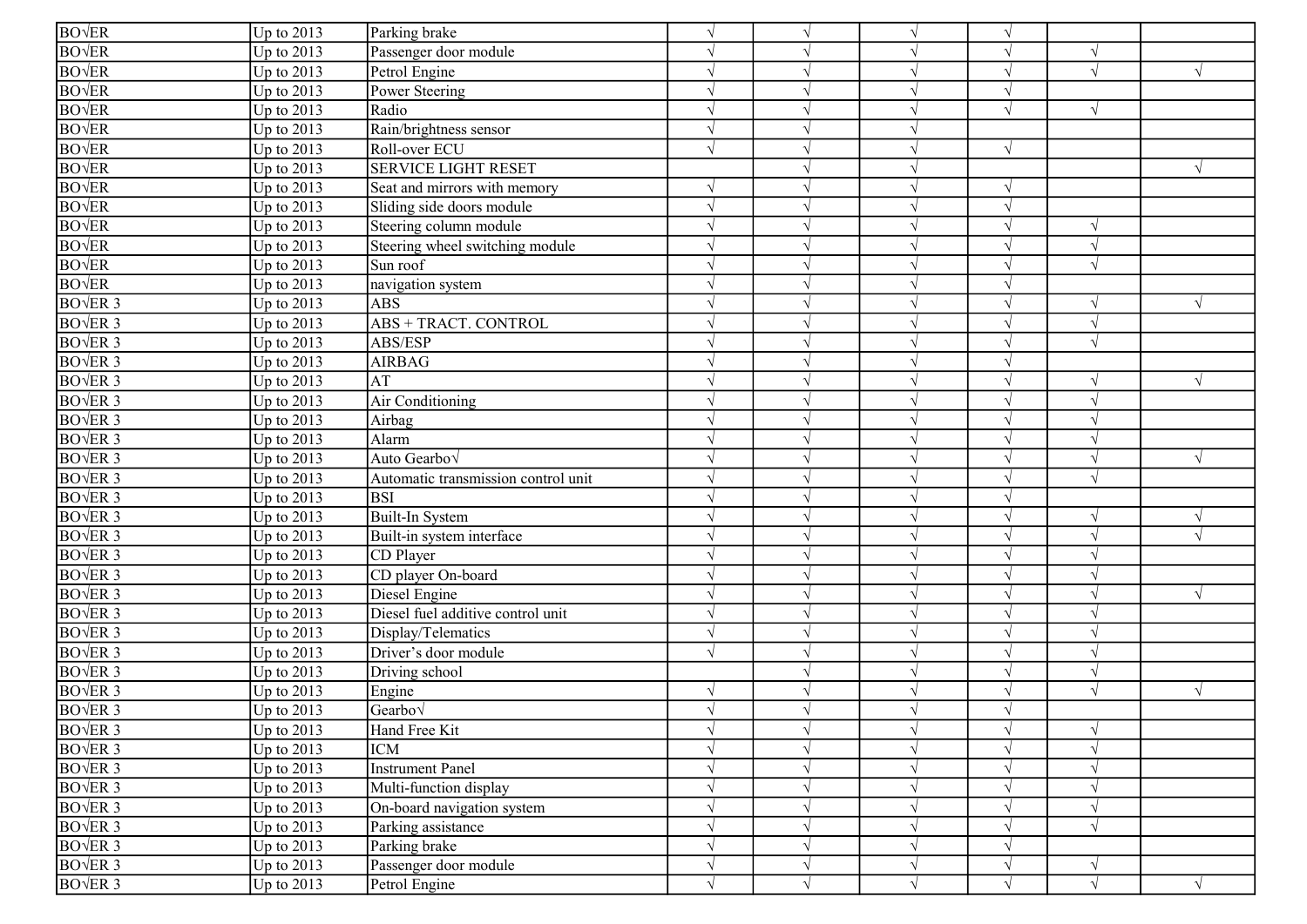| $BOVER$ 3               | Up to $2013$ | Power Steering                      | $\sqrt{ }$    |               |           | $\sqrt{ }$ |               |            |
|-------------------------|--------------|-------------------------------------|---------------|---------------|-----------|------------|---------------|------------|
| BOVER 3                 | Up to 2013   | Radio                               |               |               |           | $\sqrt{ }$ | $\sqrt{ }$    |            |
| BOVER 3                 | Up to 2013   | Rain/brightness sensor              | $\sqrt{}$     |               |           |            |               |            |
| <b>BOVER 3</b>          | Up to 2013   | Roll-over ECU                       | $\sqrt{ }$    |               |           | $\sqrt{ }$ |               |            |
| BOVER <sub>3</sub>      | Up to 2013   | <b>SERVICE LIGHT RESET</b>          |               |               |           |            |               | $\sqrt{ }$ |
| BOVER <sub>3</sub>      | Up to 2013   | Seat and mirrors with memory        |               |               |           | $\sqrt{}$  |               |            |
| $BO\sqrt{ER}$ 3         | Up to 2013   | Sliding side doors module           |               |               |           | $\sqrt{}$  |               |            |
| BOVER 3                 | Up to 2013   | Steering column module              | $\sqrt{ }$    |               |           | V          | $\sqrt{ }$    |            |
| $BOVER$ 3               | Up to $2013$ | Steering wheel switching module     | $\sqrt{ }$    |               |           | V          | $\sqrt{ }$    |            |
| BOVER <sub>3</sub>      | Up to 2013   | Sun roof                            | $\sqrt{ }$    | $\mathcal{N}$ |           | $\sqrt{ }$ | $\gamma$      |            |
| <b>BO</b> $\sqrt{ER}$ 3 | Up to $2013$ | navigation system                   | $\sqrt{ }$    | $\mathcal{L}$ |           | $\sqrt{ }$ |               |            |
| <b>E</b> VPERT          | Up to 2013   | <b>ABS</b>                          | $\mathcal{L}$ | $\lambda$     |           | $\sqrt{ }$ | $\sqrt{ }$    | $\sqrt{ }$ |
| <b>E</b> VPERT          | Up to 2013   | ABS + TRACT. CONTROL                |               |               |           |            |               |            |
| <b>E</b> VPERT          | Up to 2013   | ABS/ESP                             | $\mathcal{L}$ |               |           | $\sqrt{}$  | $\sqrt{ }$    |            |
| <b>E</b> VPERT          | Up to 2013   | <b>AIRBAG</b>                       |               |               |           | V          |               |            |
| <b>EVPERT</b>           | Up to 2013   | AT                                  | $\mathcal{L}$ |               |           | V          | $\sqrt{ }$    | $\sqrt{ }$ |
| <b>E</b> VPERT          | Up to 2013   | Air Conditioning                    | $\mathcal{L}$ | $\mathcal{L}$ |           | $\sqrt{}$  | $\sqrt{ }$    |            |
| <b>EVPERT</b>           | Up to 2013   | Airbag                              |               |               |           | $\sqrt{}$  |               |            |
| <b>E</b> VPERT          | Up to 2013   | Alarm                               |               |               |           |            |               |            |
| <b>E</b> VPERT          | Up to 2013   | Auto Gearbov                        |               |               |           | $\sqrt{}$  | $\mathcal{N}$ | $\sqrt{ }$ |
| $E\sqrt{PERT}$          | Up to 2013   | Automatic transmission control unit | ٦             |               |           | $\sqrt{ }$ |               |            |
| <b>E</b> VPERT          | Up to 2013   | <b>BSI</b>                          | $\sqrt{ }$    | $\mathcal{N}$ |           | $\sqrt{ }$ |               |            |
| <b>E</b> VPERT          | Up to 2013   | Built-In System                     | V             | $\mathcal{N}$ | $\gamma$  | $\sqrt{ }$ | $\sqrt{ }$    | $\sqrt{ }$ |
| <b>E</b> VPERT          | Up to 2013   | Built-in system interface           | $\mathcal{L}$ | $\mathcal{L}$ |           | $\sqrt{}$  | $\sqrt{ }$    |            |
| <b>E</b> VPERT          | Up to 2013   | CD Player                           | $\gamma$      |               |           | $\sqrt{ }$ | $\sqrt{ }$    |            |
| <b>E</b> VPERT          | Up to 2013   | CD player On-board                  |               |               |           |            | $\gamma$      |            |
| <b>E</b> VPERT          | Up to 2013   | Diesel Engine                       | ٦             |               |           | V          |               | $\sqrt{ }$ |
| <b>EVPERT</b>           | Up to 2013   | Diesel fuel additive control unit   | $\sqrt{ }$    |               |           | V          | $\mathcal{N}$ |            |
| <b>EVPERT</b>           | Up to 2013   | Display/Telematics                  | $\sqrt{ }$    |               |           | V          | $\gamma$      |            |
| <b>EVPERT</b>           | Up to 2013   | Driver's door module                | $\sqrt{ }$    |               |           | $\sqrt{}$  | $\Delta$      |            |
| <b>EVPERT</b>           | Up to 2013   | Driving school                      |               |               |           | $\sqrt{}$  | $\sqrt{ }$    |            |
| <b>E</b> VPERT          | Up to 2013   | Engine                              | $\mathcal{L}$ |               |           |            |               | $\sqrt{ }$ |
| <b>EVPERT</b>           | Up to 2013   | Gearbov                             | $\sqrt{ }$    |               |           | $\sqrt{ }$ |               |            |
| <b>E</b> VPERT          | Up to 2013   | Hand Free Kit                       | $\sqrt{ }$    |               |           | $\sqrt{ }$ | $\sqrt{ }$    |            |
| <b>E</b> VPERT          | Up to 2013   | <b>ICM</b>                          | $\mathcal{L}$ |               |           | V          | $\mathcal{N}$ |            |
| <b>EVPERT</b>           | Up to $2013$ | <b>Instrument Panel</b>             | $\sqrt{ }$    |               |           | $\sqrt{ }$ | $\sqrt{ }$    |            |
| <b>E</b> VPERT          | Up to $2013$ | Multi-function display              | $\sqrt{ }$    | $\sqrt{ }$    | $\sqrt{}$ | $\sqrt{}$  | $\sqrt{ }$    |            |
| <b>E</b> VPERT          | Up to 2013   | On-board navigation system          |               |               |           | V          | $\gamma$      |            |
| <b>E</b> VPERT          | Up to 2013   | Parking assistance                  | V             | N             |           | $\sqrt{}$  | $\sqrt{ }$    |            |
| <b>E</b> VPERT          | Up to 2013   | Parking brake                       |               |               |           | V          |               |            |
| <b>E</b> VPERT          | Up to 2013   | Passenger door module               | V             |               |           | V          | $\gamma$      |            |
| <b>E</b> VPERT          | Up to 2013   | Petrol Engine                       | V             | $\mathcal{L}$ |           | $\sqrt{}$  | $\sqrt{ }$    | $\sqrt{ }$ |
| <b>EVPERT</b>           | Up to 2013   | Power Steering                      | V             |               |           | $\sqrt{}$  |               |            |
| <b>E</b> VPERT          | Up to $2013$ | Radio                               |               |               |           | $\sqrt{}$  | $\gamma$      |            |
| <b>EVPERT</b>           | Up to 2013   | Rain/brightness sensor              | $\sqrt{}$     | N             | $\gamma$  |            |               |            |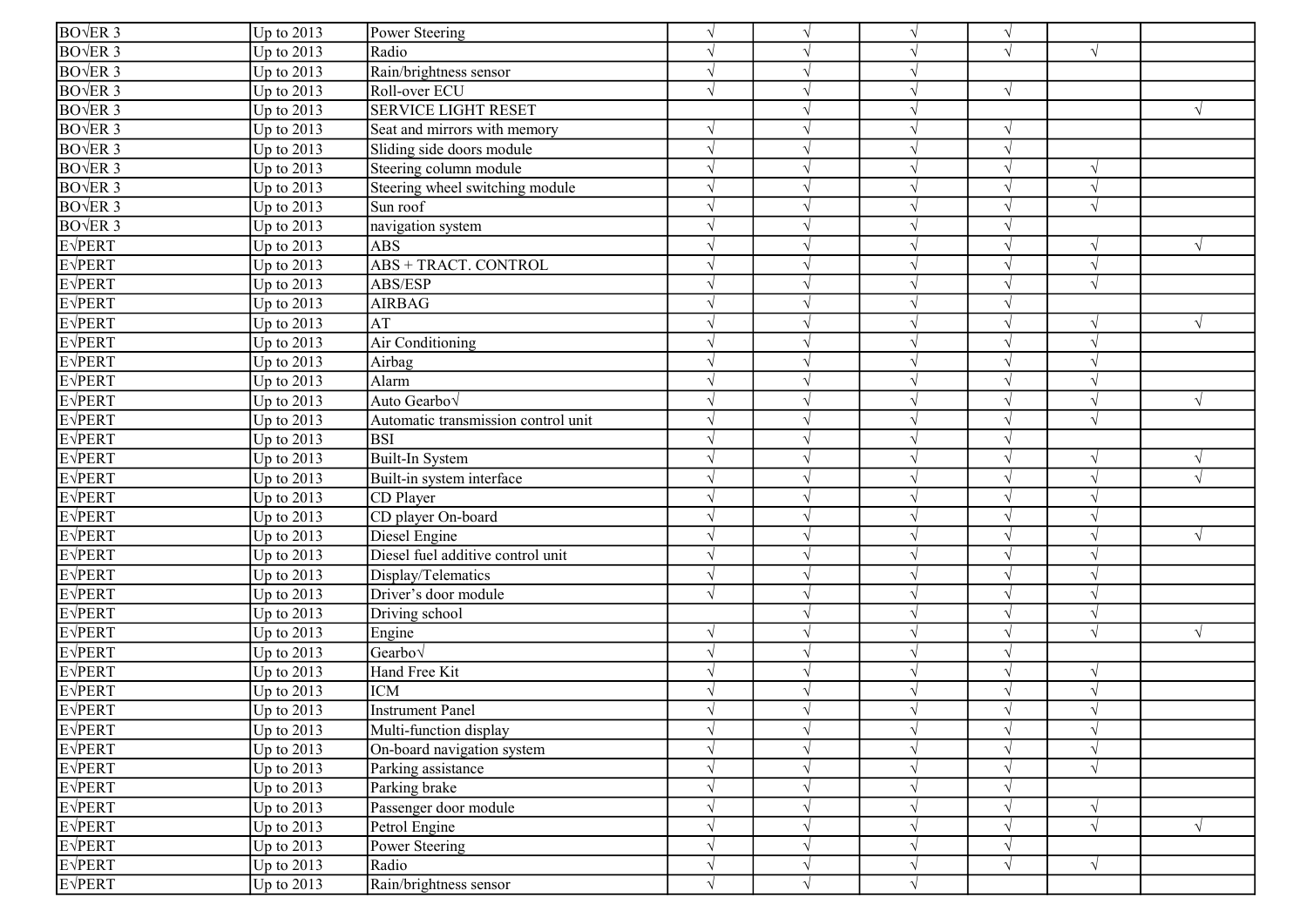| <b>E</b> VPERT | Up to $2013$            | Roll-over ECU                       | $\sqrt{ }$    | $\sqrt{ }$    |              | $\sqrt{ }$ |               |            |
|----------------|-------------------------|-------------------------------------|---------------|---------------|--------------|------------|---------------|------------|
| <b>EVPERT</b>  | Up to 2013              | <b>SERVICE LIGHT RESET</b>          |               |               |              |            |               | $\sqrt{ }$ |
| E√PERT         | Up to 2013              | Seat and mirrors with memory        |               |               | $\sqrt{ }$   | $\sqrt{}$  |               |            |
| E√PERT         | Up to 2013              | Sliding side doors module           | $\mathcal{L}$ |               |              | $\sqrt{ }$ |               |            |
| <b>EVPERT</b>  | Up to 2013              | Steering column module              | $\mathcal{N}$ |               |              | $\sqrt{ }$ | $\sqrt{ }$    |            |
| <b>E</b> VPERT | Up to 2013              | Steering wheel switching module     | $\sqrt{ }$    |               |              | $\sqrt{}$  | $\sqrt{ }$    |            |
| <b>E</b> VPERT | Up to 2013              | Sun roof                            |               |               |              |            |               |            |
| <b>E</b> VPERT | Up to $\overline{2013}$ | navigation system                   | $\sqrt{ }$    |               |              | V          |               |            |
| <b>PARTNER</b> | Up to 2013              | <b>ABS</b>                          | N             |               | $\mathcal N$ | $\sqrt{ }$ | $\sqrt{ }$    | $\sqrt{ }$ |
| <b>PARTNER</b> | Up to 2013              | ABS + TRACT. CONTROL                | $\sqrt{ }$    |               |              | $\sqrt{ }$ |               |            |
| <b>PARTNER</b> | Up to $2013$            | ABS/ESP                             | $\sqrt{ }$    | $\sqrt{ }$    |              | $\sqrt{ }$ | $\sqrt{ }$    |            |
| <b>PARTNER</b> | Up to $2013$            | <b>AIRBAG</b>                       | $\sqrt{ }$    | $\sqrt{ }$    |              | $\sqrt{ }$ |               |            |
| <b>PARTNER</b> | Up to $2013$            | AT                                  |               |               |              | $\sqrt{ }$ | $\sqrt{ }$    | $\sqrt{ }$ |
| <b>PARTNER</b> | Up to $2013$            | Air Conditioning                    | $\sqrt{ }$    |               |              | $\sqrt{ }$ | $\sqrt{ }$    |            |
| <b>PARTNER</b> | Up to $2013$            | Airbag                              | $\mathcal{L}$ |               |              | V          | $\mathcal{L}$ |            |
| <b>PARTNER</b> | Up to 2013              | Alarm                               | $\gamma$      |               |              | $\sqrt{ }$ | $\gamma$      |            |
| <b>PARTNER</b> | Up to 2013              | Auto Gearbo√                        | $\sqrt{ }$    |               |              | $\sqrt{ }$ | $\sqrt{ }$    | $\sqrt{ }$ |
| <b>PARTNER</b> | Up to 2013              | Automatic transmission control unit | $\sqrt{ }$    |               |              | $\sqrt{ }$ | $\sqrt{ }$    |            |
| <b>PARTNER</b> | Up to 2013              | <b>BSI</b>                          |               |               |              | $\sqrt{}$  |               |            |
| <b>PARTNER</b> | Up to 2013              | Built-In System                     |               |               |              | V          | $\sqrt{ }$    | $\sqrt{ }$ |
| <b>PARTNER</b> | Up to 2013              | Built-in system interface           |               |               |              | $\sqrt{ }$ |               |            |
| <b>PARTNER</b> | Up to 2013              | CD Player                           | N             | N             |              | $\sqrt{ }$ | $\sqrt{ }$    |            |
| <b>PARTNER</b> | Up to 2013              | CD player On-board                  | $\mathcal{N}$ | $\sqrt{ }$    |              | $\sqrt{ }$ | $\sqrt{ }$    |            |
| <b>PARTNER</b> | Up to 2013              | Diesel Engine                       | $\sqrt{ }$    | $\sqrt{ }$    |              | $\sqrt{ }$ | $\sqrt{ }$    | $\sqrt{ }$ |
| <b>PARTNER</b> | Up to 2013              | Diesel fuel additive control unit   | $\mathcal{L}$ |               |              | $\sqrt{ }$ |               |            |
| <b>PARTNER</b> | Up to 2013              | Display/Telematics                  |               |               |              | V          |               |            |
| <b>PARTNER</b> | Up to 2013              | Driver's door module                | $\sqrt{ }$    |               |              | $\sqrt{ }$ |               |            |
| <b>PARTNER</b> | Up to 2013              | Driving school                      |               |               | $\sqrt{ }$   | $\sqrt{ }$ | $\sqrt{ }$    |            |
| <b>PARTNER</b> | Up to 2013              | Engine                              | $\gamma$      |               |              | $\sqrt{ }$ | $\sqrt{ }$    | $\sqrt{ }$ |
| <b>PARTNER</b> | Up to 2013              | Gearbo $\sqrt$                      | $\sqrt{ }$    |               |              | $\sqrt{ }$ |               |            |
| <b>PARTNER</b> | Up to 2013              | Hand Free Kit                       | $\sqrt{ }$    |               |              | $\sqrt{ }$ | $\sqrt{ }$    |            |
| <b>PARTNER</b> | Up to 2013              | <b>ICM</b>                          |               |               |              |            |               |            |
| <b>PARTNER</b> | Up to 2013              | <b>Instrument Panel</b>             | N             |               |              | V          |               |            |
| <b>PARTNER</b> | Up to 2013              | Multi-function display              | $\gamma$      |               |              | $\sqrt{ }$ |               |            |
| <b>PARTNER</b> | Up to 2013              | On-board navigation system          | $\mathcal{L}$ |               |              | V          |               |            |
| <b>PARTNER</b> | Up to $2013$            | Parking assistance                  |               |               |              | $\sqrt{ }$ | $\sqrt{ }$    |            |
| <b>PARTNER</b> | Up to $2013$            | Parking brake                       | $\sqrt{ }$    | $\sqrt{ }$    | $\sqrt{ }$   | $\sqrt{ }$ |               |            |
| <b>PARTNER</b> | Up to 2013              | Passenger door module               |               | $\sqrt{ }$    |              | $\sqrt{ }$ |               |            |
| <b>PARTNER</b> | Up to 2013              | Petrol Engine                       | $\sqrt{ }$    | $\sqrt{ }$    | $\sqrt{ }$   | $\sqrt{ }$ | $\sqrt{ }$    | $\sqrt{ }$ |
| <b>PARTNER</b> | Up to 2013              | Power Steering                      | $\sqrt{ }$    | $\gamma$      | $\mathcal N$ | $\sqrt{ }$ |               |            |
| <b>PARTNER</b> | Up to 2013              | Radio                               | $\sqrt{ }$    | $\gamma$      |              | $\sqrt{ }$ | $\sqrt{ }$    |            |
| <b>PARTNER</b> | Up to 2013              | Rain/brightness sensor              | $\sqrt{ }$    | $\mathcal{L}$ |              |            |               |            |
| <b>PARTNER</b> | Up to 2013              | Roll-over ECU                       | $\sqrt{ }$    | $\sqrt{ }$    |              | $\sqrt{ }$ |               |            |
| <b>PARTNER</b> | Up to $2013$            | <b>SERVICE LIGHT RESET</b>          |               |               |              |            |               | $\sqrt{ }$ |
| <b>PARTNER</b> | Up to $2013$            | Seat and mirrors with memory        | $\sqrt{ }$    | $\sqrt{ }$    | $\sqrt{ }$   | $\sqrt{}$  |               |            |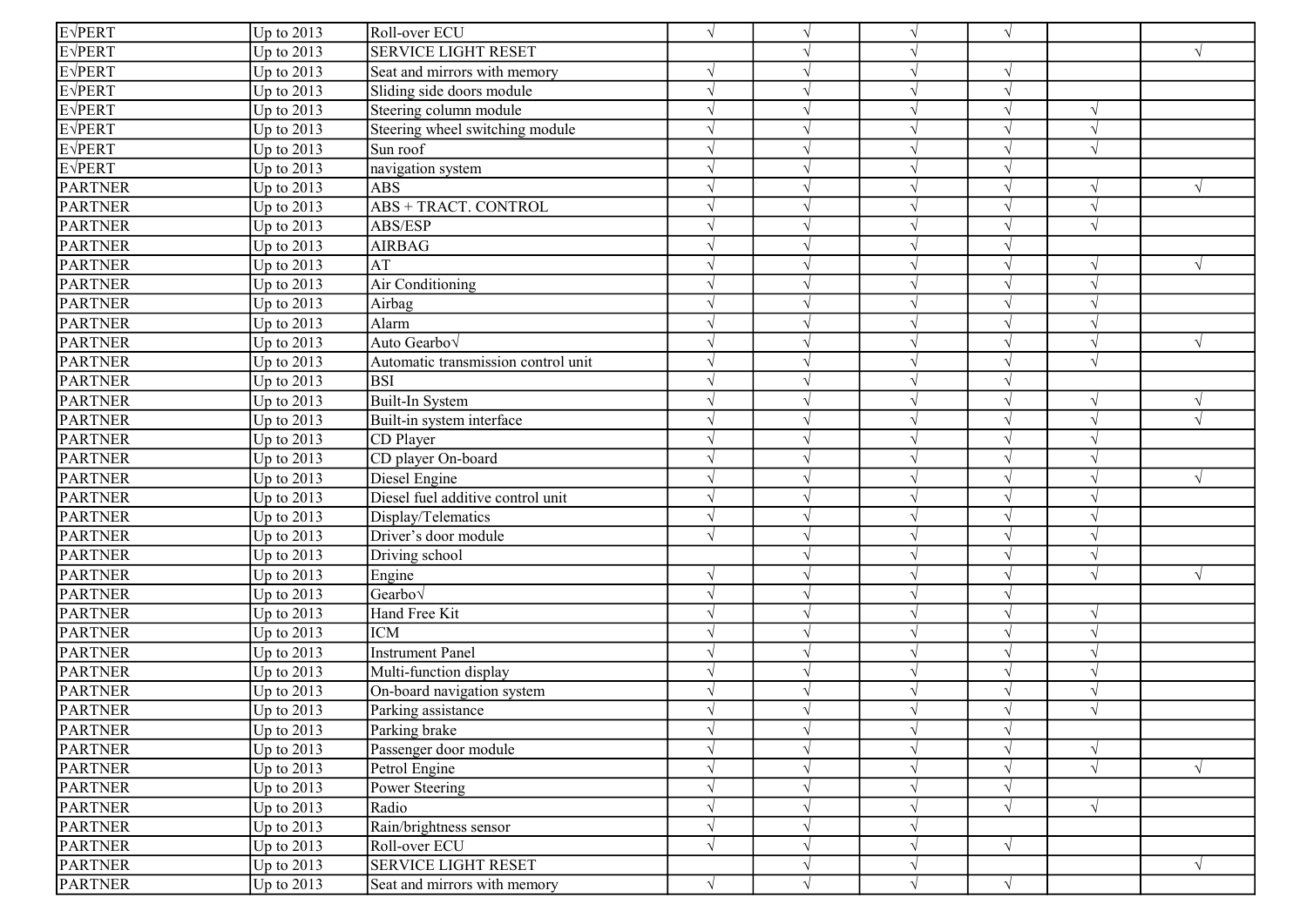| <b>PARTNER</b>   | Up to $2013$ | Sliding side doors module           | $\sqrt{ }$ | $\sqrt{ }$    | $\sqrt{ }$ | $\sqrt{ }$ |               |            |
|------------------|--------------|-------------------------------------|------------|---------------|------------|------------|---------------|------------|
| <b>PARTNER</b>   | Up to $2013$ | Steering column module              |            |               |            | $\sqrt{ }$ |               |            |
| <b>PARTNER</b>   | Up to 2013   | Steering wheel switching module     |            |               |            | V          | $\gamma$      |            |
| <b>PARTNER</b>   | Up to 2013   | Sun roof                            | $\sqrt{ }$ |               |            | $\sqrt{ }$ | $\sqrt{ }$    |            |
| <b>PARTNER</b>   | Up to 2013   | navigation system                   |            |               |            | √          |               |            |
| PARTNER 2        | Up to 2013   | <b>ABS</b>                          | $\Delta$   |               |            | $\sqrt{ }$ | $\gamma$      |            |
| PARTNER 2        | Up to 2013   | ABS + TRACT. CONTROL                |            |               |            |            |               |            |
| PARTNER 2        | Up to 2013   | ABS/ESP                             |            |               |            |            |               |            |
| PARTNER 2        | Up to 2013   | <b>AIRBAG</b>                       |            |               |            |            |               |            |
| PARTNER 2        | Up to 2013   | AT                                  |            |               |            | $\sqrt{ }$ | $\sqrt{ }$    |            |
| PARTNER 2        | Up to 2013   | Air Conditioning                    | V          |               |            | $\sqrt{ }$ |               |            |
| PARTNER 2        | Up to 2013   | Airbag                              | N          |               |            | $\sqrt{ }$ | $\sqrt{2}$    |            |
| PARTNER 2        | Up to 2013   | Alarm                               |            |               |            | $\sqrt{ }$ |               |            |
| PARTNER 2        | Up to $2013$ | Auto Gearbo√                        |            |               |            |            |               |            |
| PARTNER 2        | Up to 2013   | Automatic transmission control unit | $\sqrt{ }$ |               |            | V          | $\sqrt{ }$    |            |
| PARTNER 2        | Up to 2013   | <b>BSI</b>                          |            |               |            | V          |               |            |
| PARTNER 2        | Up to 2013   | Built-In System                     |            |               |            | V          | $\mathcal{N}$ |            |
| PARTNER 2        | Up to 2013   | Built-in system interface           |            |               |            | $\sqrt{ }$ | $\sqrt{2}$    |            |
| PARTNER 2        | Up to 2013   | CD Player                           |            |               |            | V          |               |            |
| PARTNER 2        | Up to 2013   | CD player On-board                  |            |               |            |            |               |            |
| PARTNER 2        | Up to 2013   | Diesel Engine                       |            |               |            | $\sqrt{ }$ | $\sqrt{ }$    |            |
| PARTNER 2        | Up to 2013   | Diesel fuel additive control unit   |            |               |            | $\sqrt{ }$ |               |            |
| <b>PARTNER 2</b> | Up to 2013   | Display/Telematics                  | V          | $\mathcal{N}$ |            | $\sqrt{ }$ |               |            |
| <b>PARTNER 2</b> | Up to 2013   | Driver's door module                | $\sqrt{ }$ | $\sim$        |            | $\sqrt{ }$ | $\sqrt{2}$    |            |
| PARTNER 2        | Up to 2013   | Driving school                      |            |               |            | $\sqrt{}$  | $\gamma$      |            |
| PARTNER 2        | Up to $2013$ | Engine                              |            |               |            | $\sqrt{ }$ |               |            |
| PARTNER 2        | Up to 2013   | Gearbo $\sqrt$                      |            |               |            | $\sqrt{}$  |               |            |
| PARTNER 2        | Up to 2013   | Hand Free Kit                       |            |               |            | $\sqrt{ }$ | $\gamma$      |            |
| PARTNER 2        | Up to 2013   | <b>ICM</b>                          | $\sqrt{ }$ |               |            | √          | $\sqrt{ }$    |            |
| PARTNER 2        | Up to 2013   | <b>Instrument Panel</b>             |            |               |            | $\sqrt{}$  |               |            |
| PARTNER 2        | Up to 2013   | Multi-function display              | $\sqrt{ }$ |               |            | $\sqrt{ }$ |               |            |
| PARTNER 2        | Up to 2013   | On-board navigation system          |            |               |            |            |               |            |
| PARTNER 2        | Up to 2013   | Parking assistance                  |            |               |            |            |               |            |
| PARTNER 2        | Up to 2013   | Parking brake                       |            |               |            |            |               |            |
| PARTNER 2        | Up to 2013   | Passenger door module               |            |               |            | V          | $\sqrt{ }$    |            |
| <b>PARTNER 2</b> | Up to $2013$ | Petrol Engine                       |            |               |            | √          | $\sqrt{ }$    | $\sqrt{ }$ |
| <b>PARTNER 2</b> | Up to $2013$ | Power Steering                      | $\sqrt{ }$ | $\sqrt{ }$    | $\sqrt{ }$ | $\sqrt{ }$ |               |            |
| PARTNER 2        | Up to 2013   | Radio                               | $\sqrt{ }$ |               |            | $\sqrt{}$  | $\sqrt{ }$    |            |
| PARTNER 2        | Up to 2013   | Rain/brightness sensor              | $\sqrt{ }$ | $\mathcal{N}$ |            |            |               |            |
| PARTNER 2        | Up to 2013   | Roll-over ECU                       | $\sqrt{ }$ | $\mathcal{N}$ | $\sqrt{ }$ | $\sqrt{ }$ |               |            |
| PARTNER 2        | Up to 2013   | <b>SERVICE LIGHT RESET</b>          |            | ٦             | $\sqrt{ }$ |            |               | $\sqrt{ }$ |
| PARTNER 2        | Up to 2013   | Seat and mirrors with memory        | $\sqrt{ }$ | $\mathcal{L}$ |            | $\sqrt{}$  |               |            |
| PARTNER 2        | Up to 2013   | Sliding side doors module           | $\sqrt{ }$ | $\mathcal{N}$ | $\sqrt{ }$ | $\sqrt{ }$ |               |            |
| PARTNER 2        | Up to 2013   | Steering column module              | $\sqrt{ }$ | $\sqrt{}$     | $\sqrt{}$  | $\sqrt{}$  | $\sqrt{ }$    |            |
| PARTNER 2        | Up to 2013   | Steering wheel switching module     | $\sqrt{ }$ | $\sqrt{ }$    | $\sqrt{}$  | $\sqrt{}$  | $\sqrt{}$     |            |